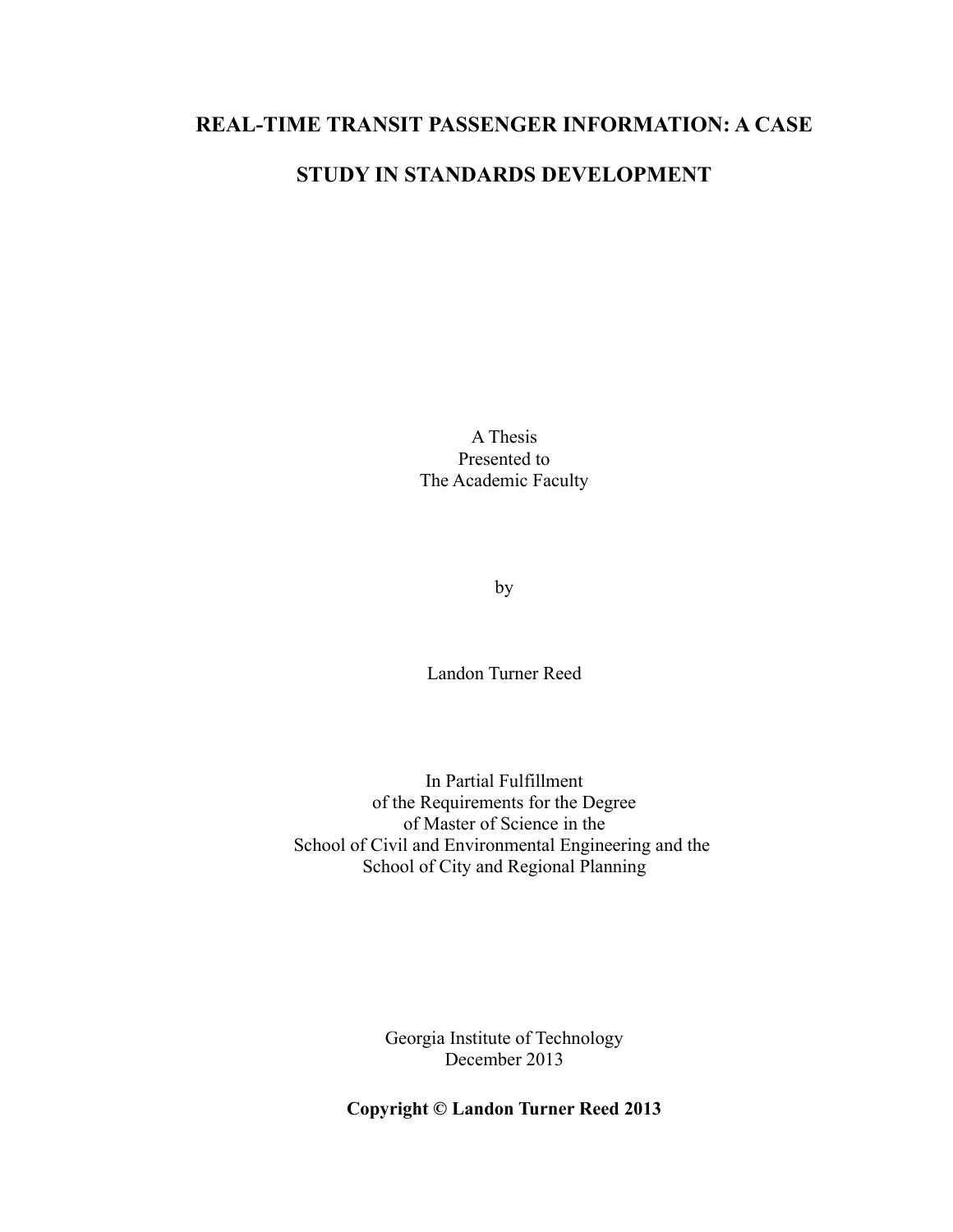## **REAL-TIME TRANSIT PASSENGER INFORMATION: A CASE**

# **STUDY IN STANDARDS DEVELOPMENT**

Approved by:

Dr. Kari E. Watkins, Advisor School of Civil and Environmental Engineering *Georgia Institute of Technology*

Dr. Timothy Welch School of City and Regional Planning *Georgia Institute of Technology*

Dr. Hans Klein School of Public Policy *Georgia Institute of Technology*

Date Approved: November 18, 2013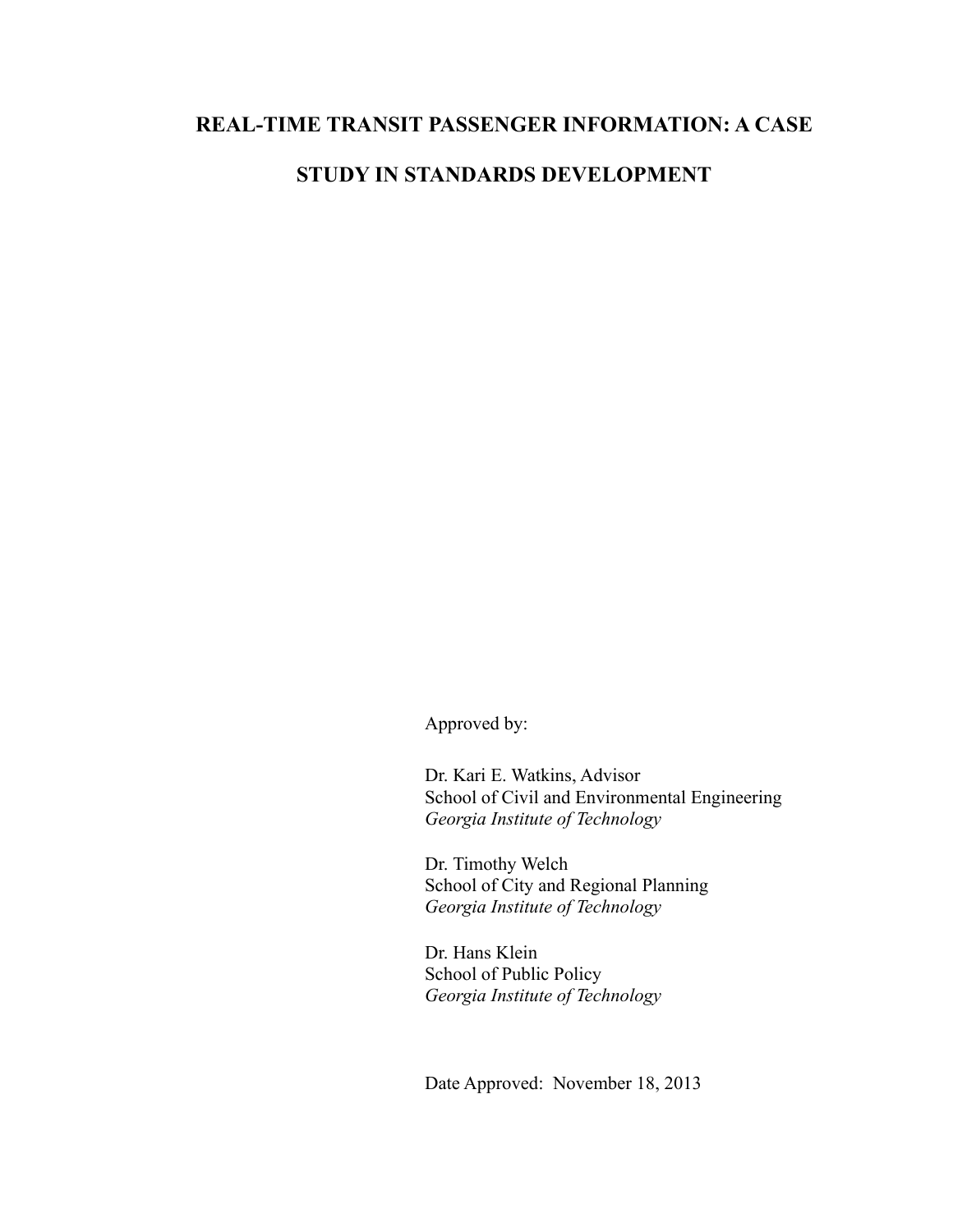## **ACKNOWLEDGEMENTS**

First and foremost, I wish to thank Rachael Pastor, my fiance and motivational speaker. The weekend coffee shop study sessions certainly helped bring this document line by line to its completion. Your support has been unwavering even though a large section of my brain has been taken over by grad school for the past two and half years. I only hope that I can reciprocate such support when you decide to enter the life of postgraduate projects.

I would also like to thank Kari Watkins, Hans Klein, and Tim Welch, the advisers for this project. Dr. Watkins' support throughout my graduate studies has been phenomenal. Our simultaneous arrival at Georgia Tech was serendipitous and gave the chance to work on instructive and pragmatic projects, from this thesis to the most engaging course projects I have had the opportunity to work on. Discussions with Dr. Klein helped to inspire and refine many of the ideas presented in this research, especially those in which I was the farthest from my comfort zone. The gracious support that Dr. Welch provided as a new member to my thesis committee is much appreciated.

Graduate studies and the production of this thesis were influenced greatly by all of the wonderful colleagues at Georgia Tech, both in SCaRP and Civil Engineering. Thanks to all who contributed to the Urban Transportation Information Lab (UTIL) led by Dr. Watkins, which provided a great environment to learn, share ideas, and gather honest and helpful feedback. Thanks especially to James Wong and Aaron Gooze. These two in particular fulfilled multi-faceted roles in my graduate studies. Friends, colleagues,

iii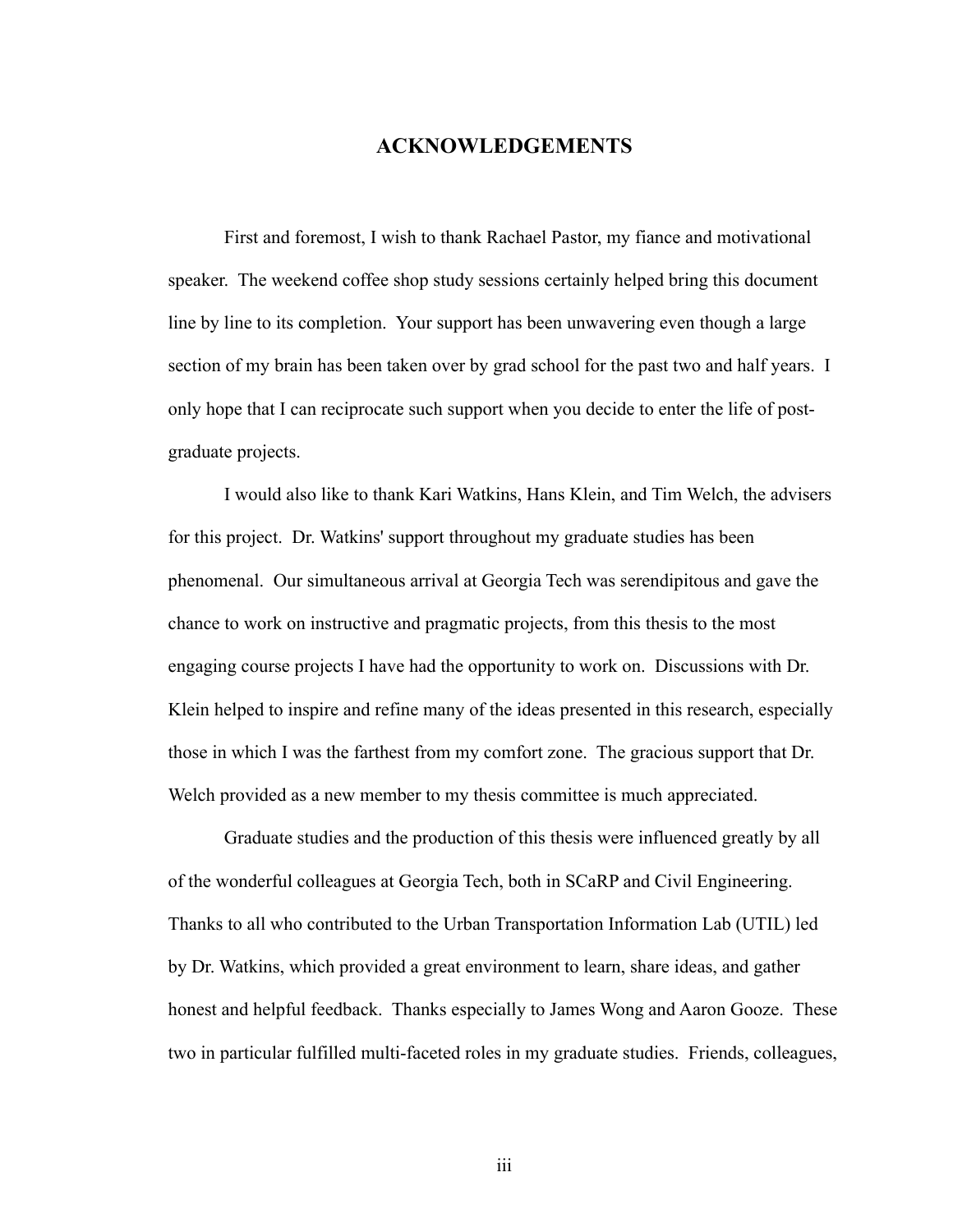office mates, intramural teammates, conference co-presenters, and, of course, racquetballers.

This work could not have been completed without the support of the Georgia Department of Transportation or the Georgia Transportation Institute/University Transportation Center at Georgia Tech. Both of these organizations continue to provide support to important and innovative projects in the field of transportation. I would also like to acknowledge the interviewees who generously gave their time and expertise to understanding the standards development processes analyzed in this thesis.

Another thank you to the open transit community for pushing the boundaries in this area. One such member of this community, Dr. Sean Barbeau from the Center for Urban Transportation Research at the University of South Florida, has been a wonderful collaborator on this and other projects during my time here at Georgia Tech. He and other members of this community work to promote open standards in the transit industry by not only implementing and using these standards, but by leading research efforts to better understand this complex ecosystem.

A final thank you goes to my whole family. All of your support and love throughout my life have brought me to this achievement and will continue to push me towards a happy and successful life. My formal (and informal) education was uniquely shaped by each of you.

iv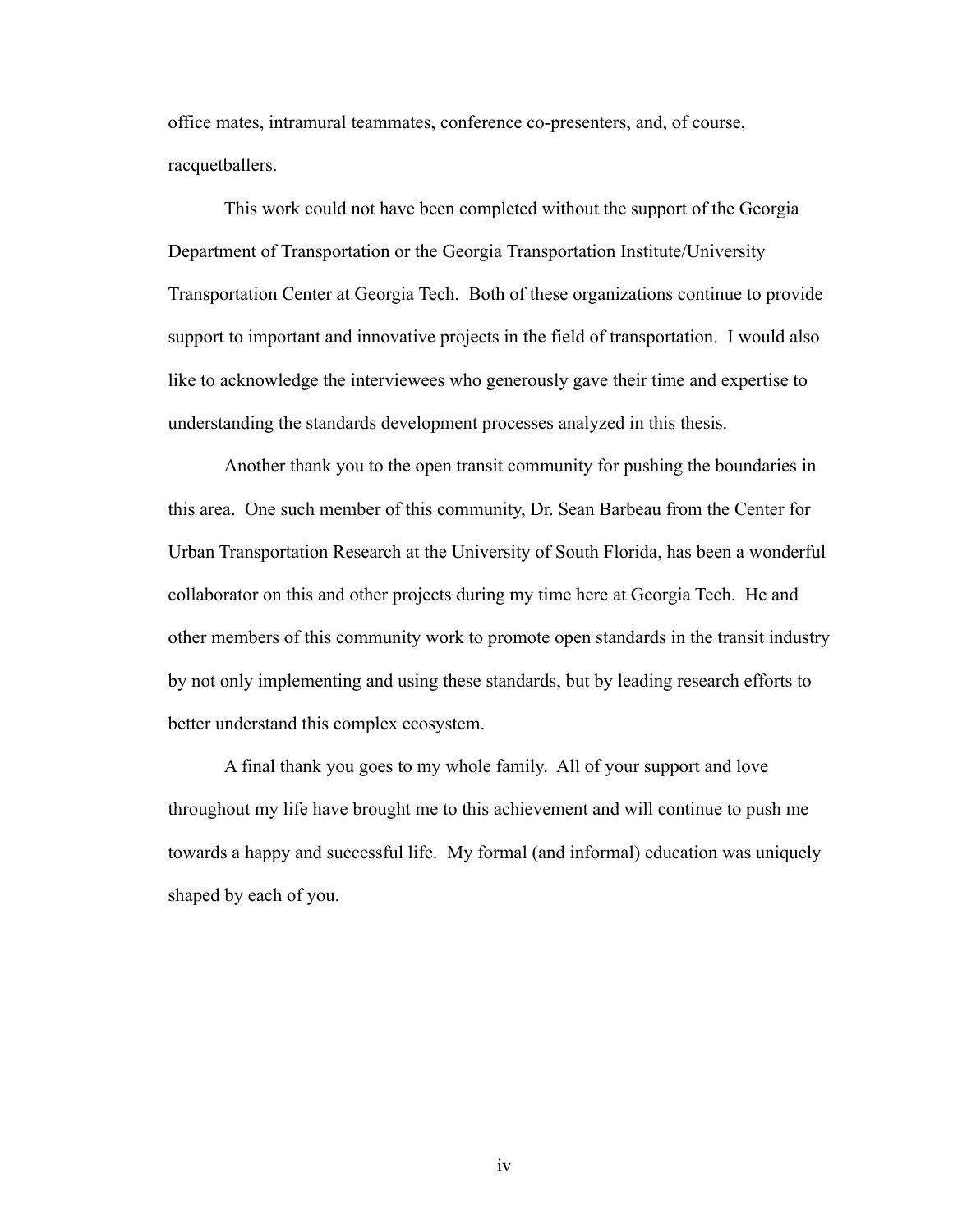# **TABLE OF CONTENTS**

| <b>ACKNOWLEDGEMENTS</b>                                      |                |  |
|--------------------------------------------------------------|----------------|--|
| <b>LIST OF TABLES</b>                                        |                |  |
| <b>LIST OF FIGURES</b>                                       |                |  |
| LIST OF SYMBOLS AND ABBREVIATIONS                            |                |  |
| <b>SUMMARY</b>                                               | $\mathbf X$    |  |
| <b>CHAPTER 1 INTRODUCTION</b>                                | $\mathbf{1}$   |  |
| 1.1 Contents                                                 | $\overline{4}$ |  |
| 1.2 Scope                                                    | 5              |  |
| 1.2.1 Real-time Passenger Information Transit Data Standards | 5              |  |
| 1.2.2 Process-oriented Analysis                              | 6              |  |
| 1.2.3 United States Focus                                    | 7              |  |
| 1.2.4 Open Standards                                         | 8              |  |
| <b>CHAPTER 2 BACKGROUND</b>                                  | 9              |  |
| 2.1 Real-time Transit Information                            | 9              |  |
| 2.2 The Need for ITS Data Standards                          | 13             |  |
| 2.2.1 ITS Architecture / Standards: Final Rule               | 13             |  |
| 2.2.2 Open Data and Standardization                          | 17             |  |
| 2.2.3 Pluralization of Stakeholders                          | 18             |  |
| 2.2.4 Efficient Competition and Innovation                   | 19             |  |
| <b>CHAPTER 3 LITERATURE REVIEW</b>                           | 21             |  |
| 3.1 Standards Development Theory                             | 21             |  |
| 3.1.1 Economic Dimensions of Standards                       |                |  |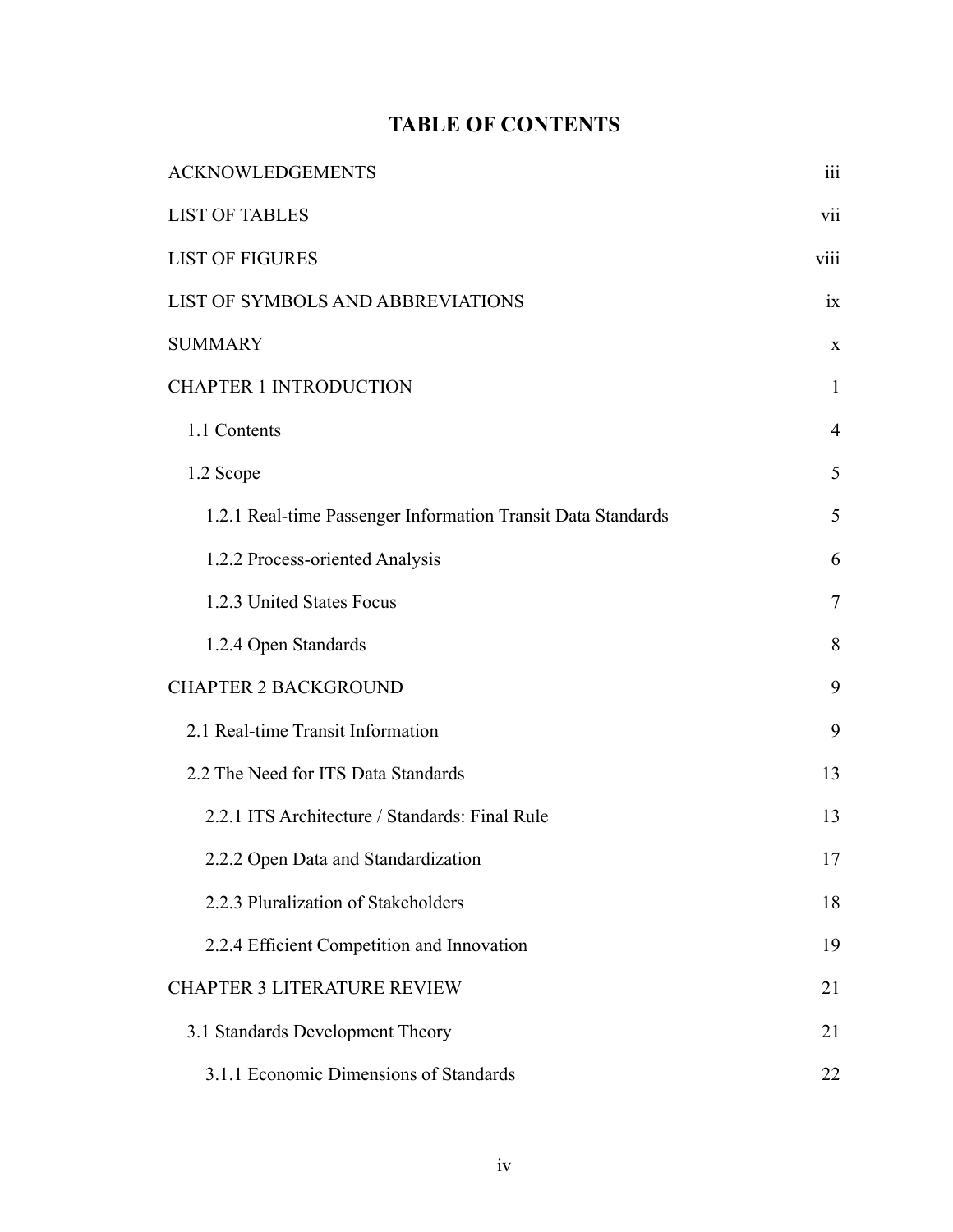| 3.1.2 Standards Stakeholder Models                              |    |  |
|-----------------------------------------------------------------|----|--|
| 3.1.3 Public Policy and Standards Development                   |    |  |
| 3.1.4 Technical Dimensions of Standards                         |    |  |
| 3.1.5 Open Standards Development                                |    |  |
| CHAPTER 4 REAL-TIME TRANSIT STANDARDS DEVELOPMENT               | 47 |  |
| 4.1 Methodology                                                 | 47 |  |
| 4.1.1 Justification for Case Study Methodology                  |    |  |
| 4.1.2 Components of Case Studies                                |    |  |
| 4.2 Case Studies                                                | 51 |  |
| 4.2.1 GTFS-realtime                                             | 51 |  |
| 4.2.2 TCIP                                                      | 59 |  |
| 4.2.3 SIRI                                                      | 68 |  |
| 4.3 Comparison of Standards and Standards Development Processes | 73 |  |
| 4.3.1 Assessment of Openness                                    | 73 |  |
| 4.3.2 Implementations                                           | 75 |  |
| <b>CHAPTER 5 RECOMMENDATIONS</b>                                | 78 |  |
| 5.1 Moving Ahead for Innovation in the 21st century             | 78 |  |
| 5.2 Predictions for Continued Trends                            | 79 |  |
| 5.3 Federal Policy Recommendations                              | 81 |  |
| <b>CHAPTER 6 CONCLUSION</b>                                     | 84 |  |
| 6.1 Key Findings                                                | 84 |  |
| 6.2 Future Work                                                 |    |  |
| APPENDIX A INTERVIEW QUESTIONS                                  |    |  |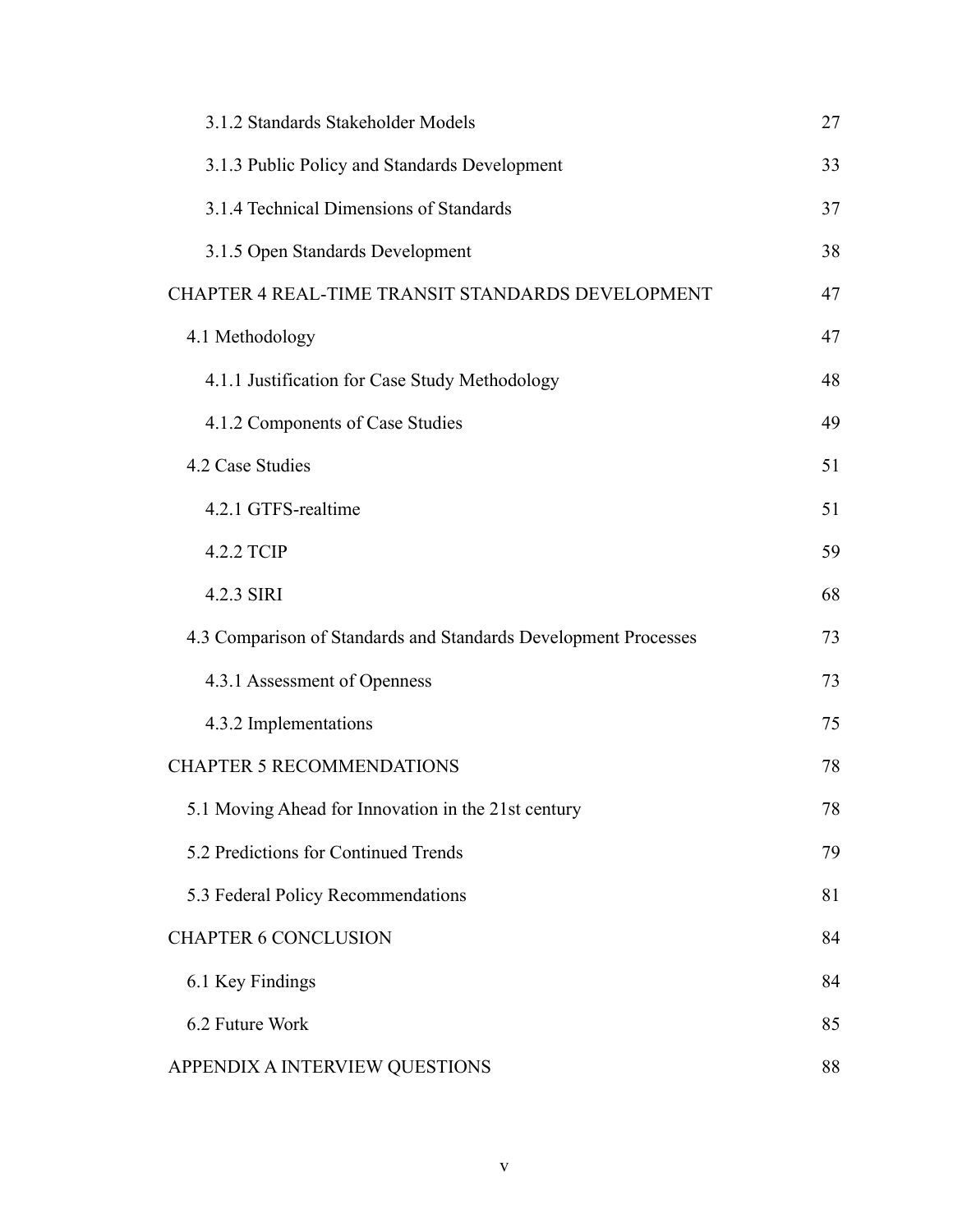| APPENDIX B OPENNESS INDEX SCORING |  |
|-----------------------------------|--|
| <b>REFERENCES</b>                 |  |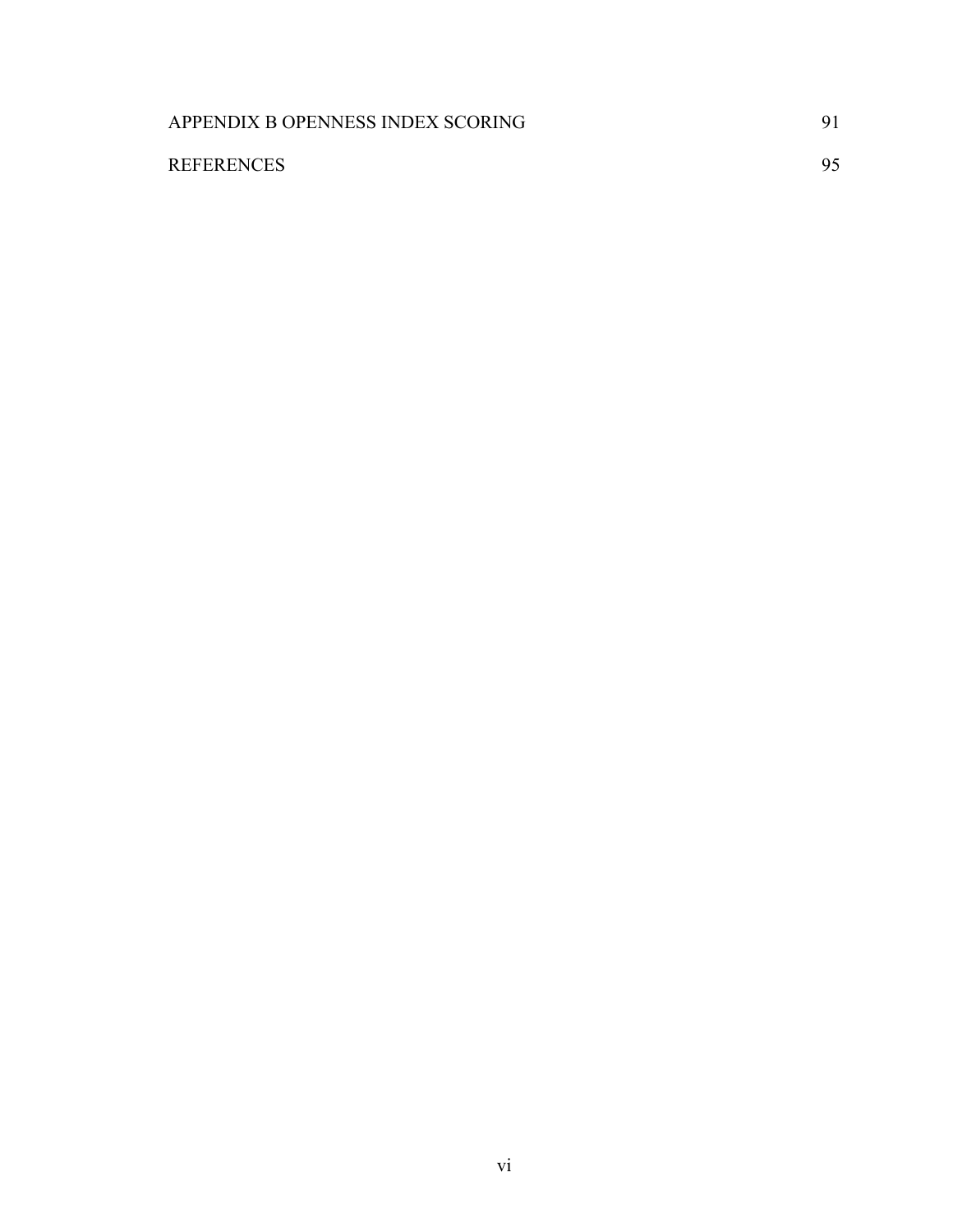# <span id="page-7-0"></span>**LIST OF TABLES**

|                                                                                         | Page |
|-----------------------------------------------------------------------------------------|------|
| Table 1: Agency responses to question on underutilized AVL functions                    | 11   |
| Table 2: Comparison of key program interests for ITS in 2000 and 2013                   | 14   |
| Table 3: Importance of open standards requirements to different stakeholders            | 43   |
| Table 4: Openness index scores for real-time transit passenger information standards 74 |      |
| Table 5: Average adoption rate for (agencies per year) for real-time standards          | 77   |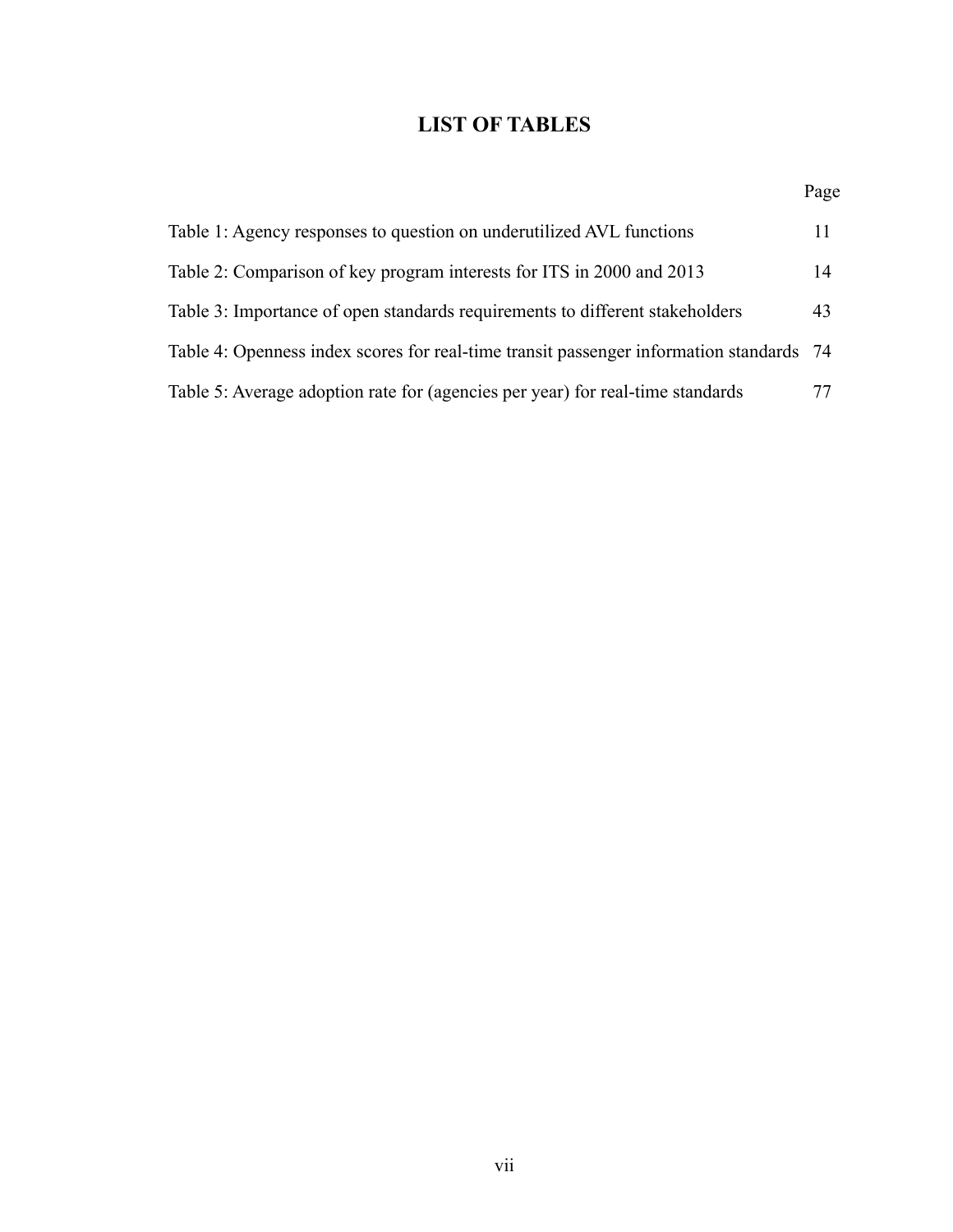# <span id="page-8-0"></span>**LIST OF FIGURES**

|                                                                                       | Page |
|---------------------------------------------------------------------------------------|------|
| Figure 1: Growth of transit agencies with open data by passenger miles served         | 2    |
| Figure 2: Diversity of technology and equipment vendors for AVL systems               | 13   |
| Figure 3: Growth of open source lines of code from 1995 to 2006                       | 45   |
| Figure 4: Adoption of GTFS by U.S. transit agencies                                   | 52   |
| Figure 5: Number of documented changes for GTFS vs. GTFS-realtime                     | 57   |
| Figure 6: Diagram of TCIP Model Architecture                                          | 62   |
| Figure 7: Diagram of conceptual hierarchy for TCIP building blocks                    | 63   |
| Figure 8: Participants by sector in TCIP Passenger Information Tech. Working Group 64 |      |
| Figure 9: Adoption of real-time data standards                                        | 76   |
| Figure 10: Reasons given by transit agencies for not providing public arrival times   | 80   |
| Figure 11: Issues agencies have with adoption of open standards for real-time data    | 86   |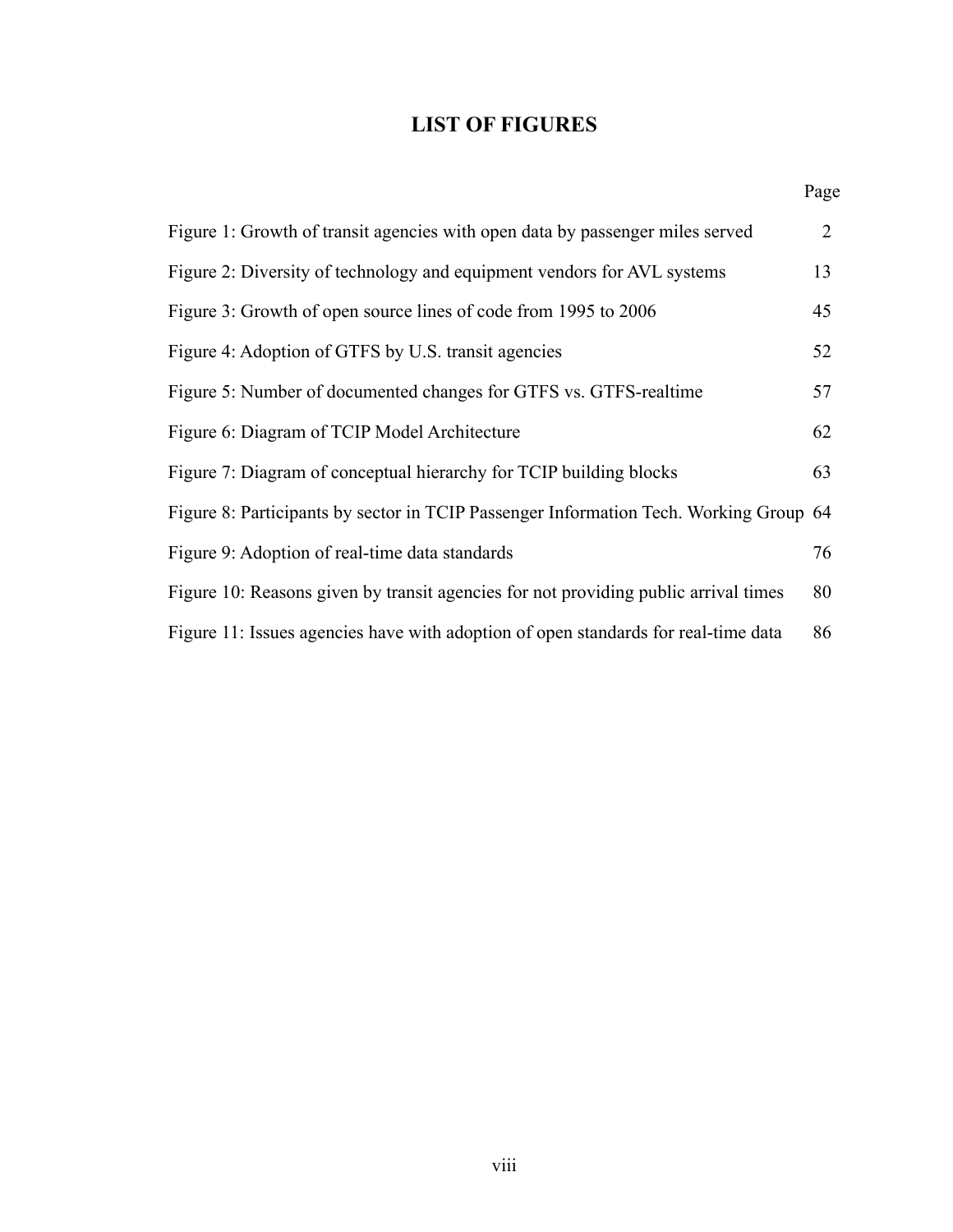# **LIST OF SYMBOLS AND ABBREVIATIONS**

| <b>ANSI</b>   | <b>American National Standards Institute</b>     |
|---------------|--------------------------------------------------|
| <b>APC</b>    | <b>Automatic Passenger Counter</b>               |
| <b>APTA</b>   | American Public Transit Association              |
| <b>ATIS</b>   | <b>Advanced Traveller Information Systems</b>    |
| AVL           | <b>Automatic Vehicle Location</b>                |
| <b>CEN</b>    | European Committee for Standardization           |
| <b>FCC</b>    | <b>Federal Communications Commission</b>         |
| <b>FTA</b>    | <b>Federal Transit Administration</b>            |
| <b>GPS</b>    | Global Positioning System                        |
| <b>GTFS</b>   | General Transit Feed Specification               |
| GTFS-realtime | General Transit Feed Specification for Realtime  |
| <b>IETF</b>   | <b>Internet Engineering Task Force</b>           |
| <b>ITE</b>    | Institute for Transportation Engineers           |
| <b>ITS</b>    | <b>Intelligent Transportation Systems</b>        |
| <b>TCIP</b>   | <b>Transit Communications Interface Profiles</b> |
| <b>TCRP</b>   | <b>Transit Cooperative Research Program</b>      |
| <b>SDO</b>    | <b>Standards Developing Organizations</b>        |
| <b>SSO</b>    | <b>Standards Setting Organization</b>            |
| <b>SIRI</b>   | Service Interface for Real-time Information      |
| <b>UAV</b>    | <b>Unmanned Autonomous Vehicle</b>               |
| V2V           | Vehicle-to-vehicle (ITS communications concept)  |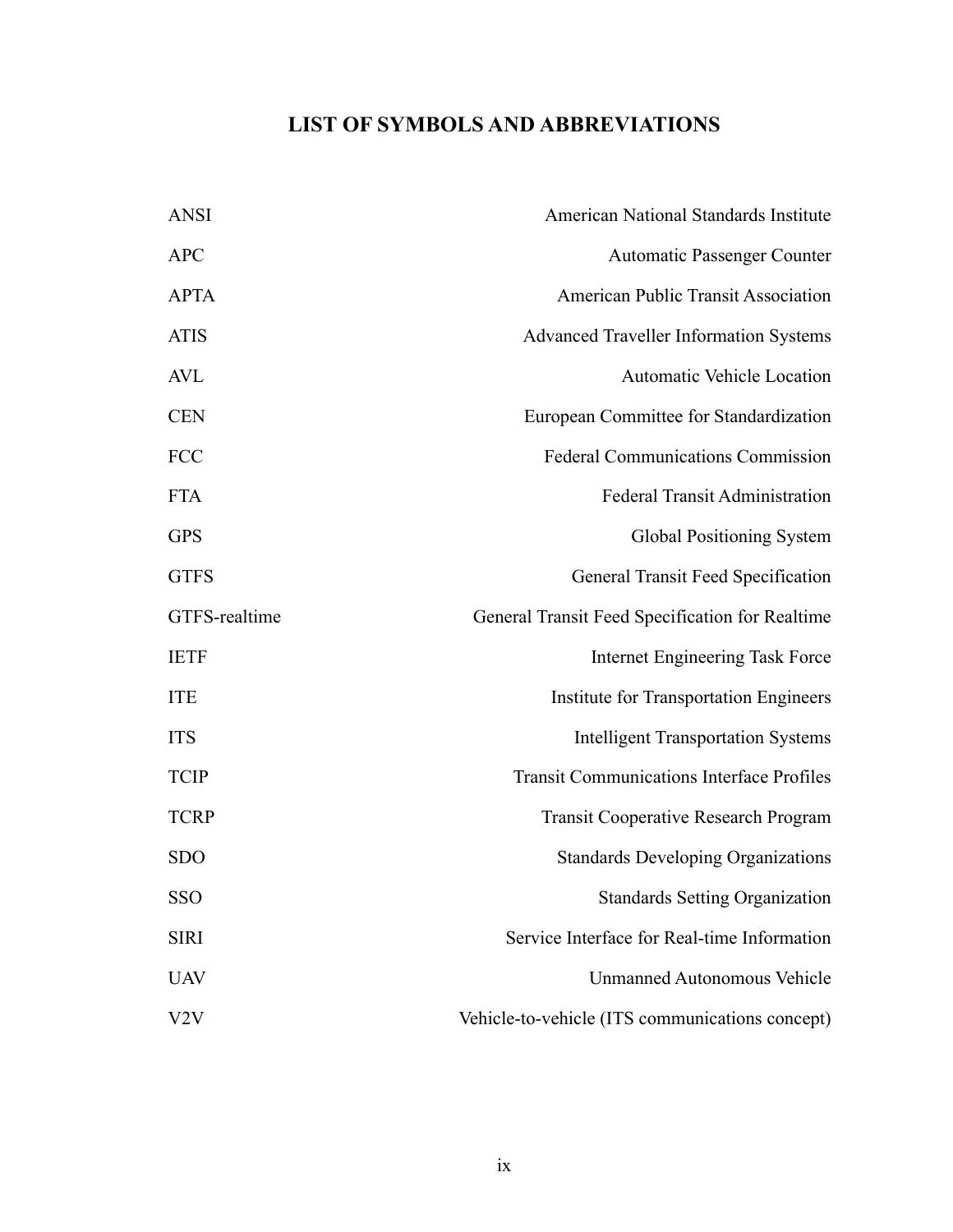### **SUMMARY**

As the transportation sector fully integrates information technology, transit agencies face decisions that expose them to new technologies, relationships and risks. Accompanying a rise in transit-related web and mobile applications, a set of competing real-time transit data standards from both public and private organizations have emerged. The purpose of this research is to understand the standard-setting processes for these data standards and the forces that move the transit industry towards the widespread adoption of a data standard. This project will analyze through case studies and interviews with members of standard-setting organizations the development of three real-time transit data standards: (1) the development of the General Transit Feed Specification Realtime (GTFS-realtime), (2) the Service Interface for Real Time Information (SIRI), and (3) Transit Communications Interface Profiles (TCIP). The expected outcome of this research is an assessment of federal policy on standards development as well as an analysis of current and future trends in this sector—both technical and institutional. The results will inform federal transit policy and future action in standards-setting and intelligent transportation systems (ITS) requirements, identifying the potential catalysts that will increase the effectiveness of federal- and agency-level programs.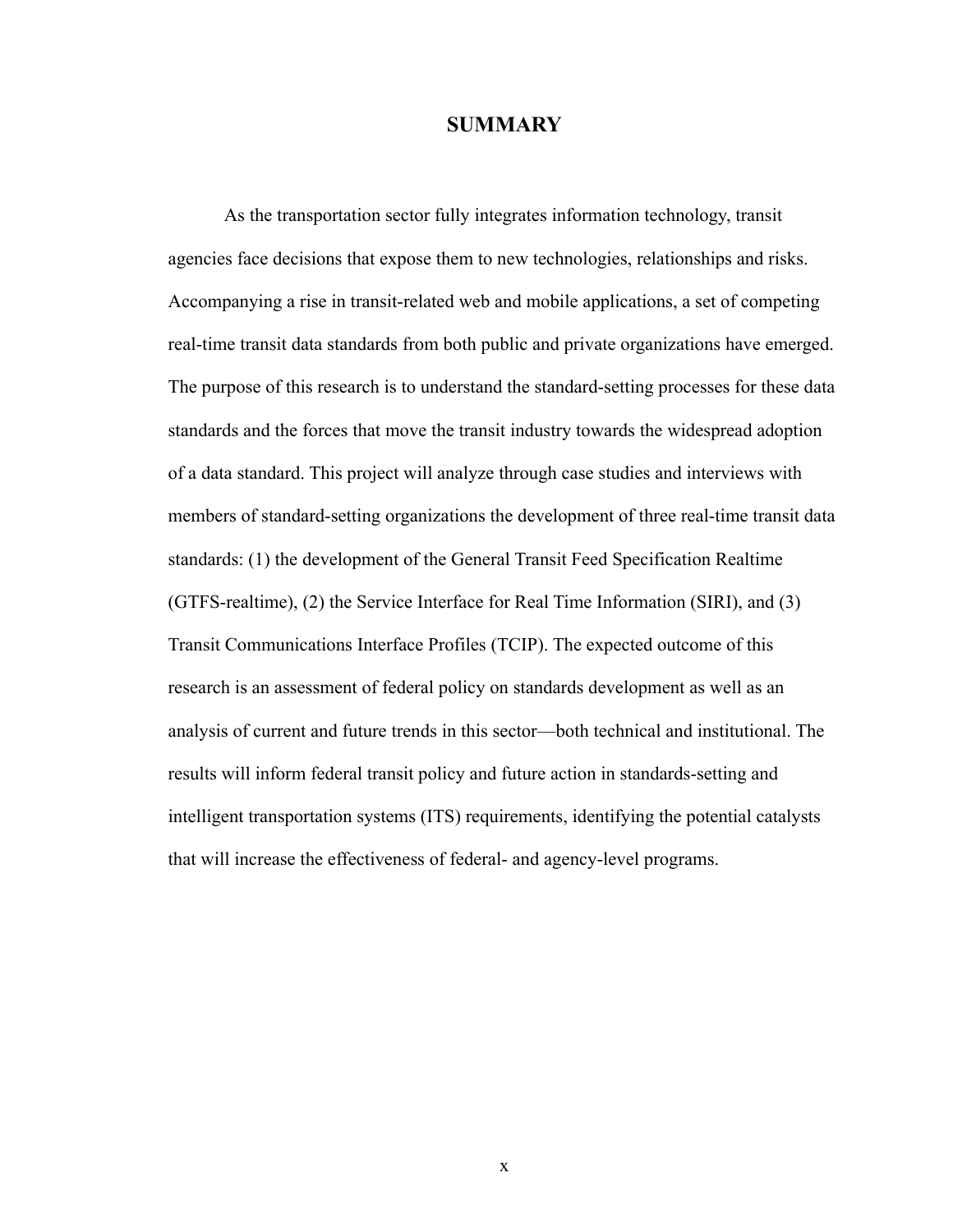# <span id="page-11-0"></span>**CHAPTER 1 INTRODUCTION**

Passenger information for public transit, particularly in the form of real-time arrival predictions, has experienced a surge of growth in the past decade. While the first passenger information systems existed even in the early 1990s (*1*), the increasing diffusion of mobile smart devices has enabled new generations of applications that allow users to access real-time information with increasing ease and reliability. The benefits of providing this information, especially via mobile applications, are well documented. Such benefits include significant reductions in perceived and actual wait times (*2*), improvements in customer satisfaction (*3*), and increases in transit usage (*4*).

Smartphone market penetration, however, does not fully account for this growth in real-time information delivery. The market success of the standard format for schedule data known as the General Transit Feed Specification (GTFS), originally developed through a partnership between Google and Portland's TriMet, has led to an unprecedented adoption rate by transit agencies as shown by total unlinked passenger trips for agencies with GTFS in [Figure 1.](#page-12-0) These agencies have committed to producing and maintaining their schedule data in standardized CSV tables to display their system on Google Transit's trip planner and, increasingly, opening this data to other third-party application developers.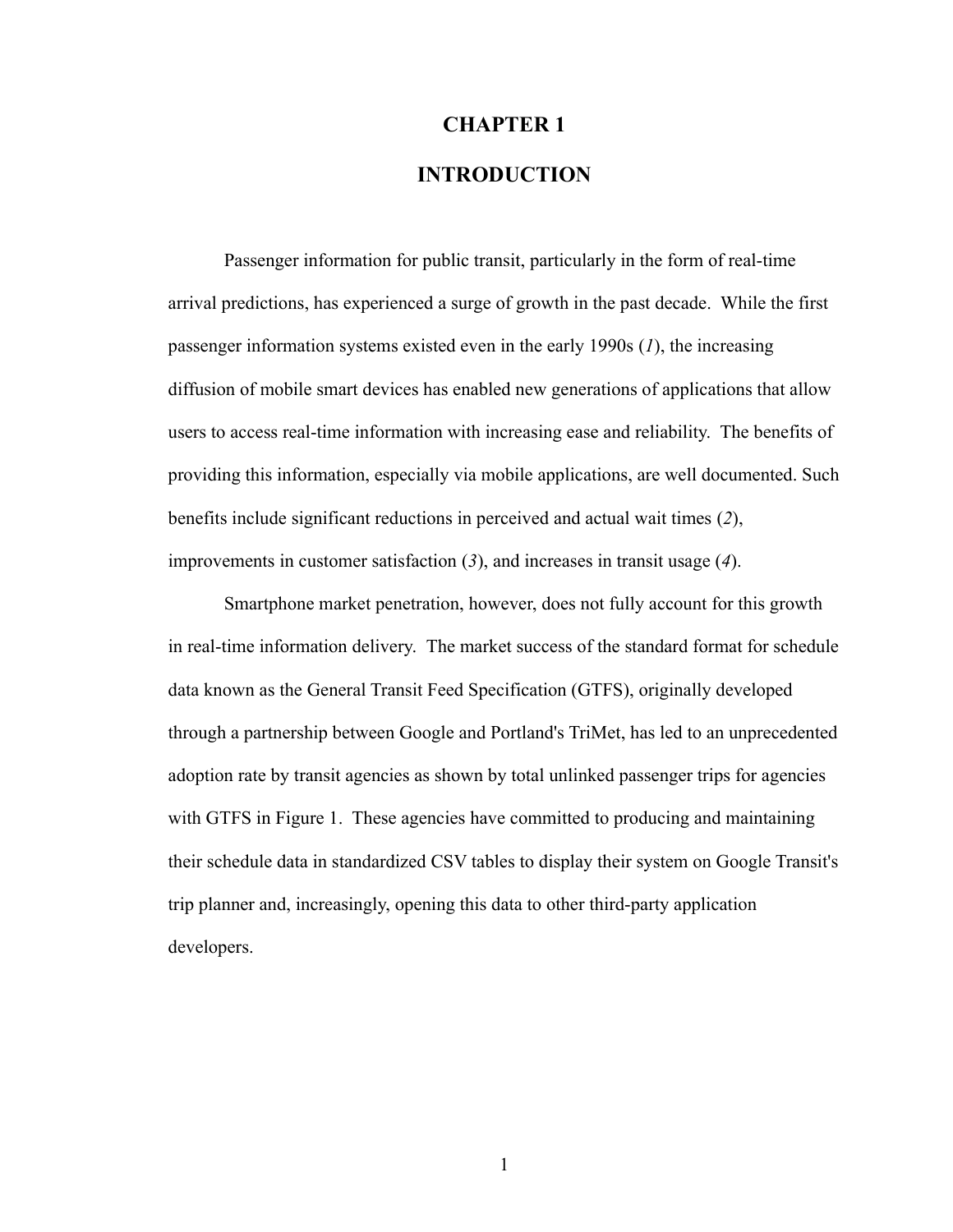

<span id="page-12-0"></span>**Figure 1 Growth of transit agencies with open data by passenger miles served** *(79)*

While GTFS has emerged as a *de facto* industry standard<sup>[1](#page-12-1)</sup> for static schedule

information, there has yet to be a similar case for *real-time* passenger information, or the current location of a transit vehicle and its consequent schedule deviance. Although the menu of real-time data standards is almost identical in composition to the list of options

<span id="page-12-1"></span><sup>&</sup>lt;sup>1</sup> Some may call attention to the difference between the use of the word "standard" to describe what actually is a specification (for a good description of this difference, albeit in the printing and publishing industry, see [http://www.npes.org/pdf/Standards-V-Specs.pdf\)](http://www.npes.org/pdf/Standards-V-Specs.pdf). While this is a valid semantic concern, the difference between standard and specification lies on a continuum. Specifications that have been widely adopted and are openly maintained begin to move into the realm of standards. For this reason, the words may be interchanged throughout this document. This is not to detract from the respectable and painstaking work of accredited standards bodies, but rather just a side effect of the ever-changing landscape of adoption and usage of standards and specifications.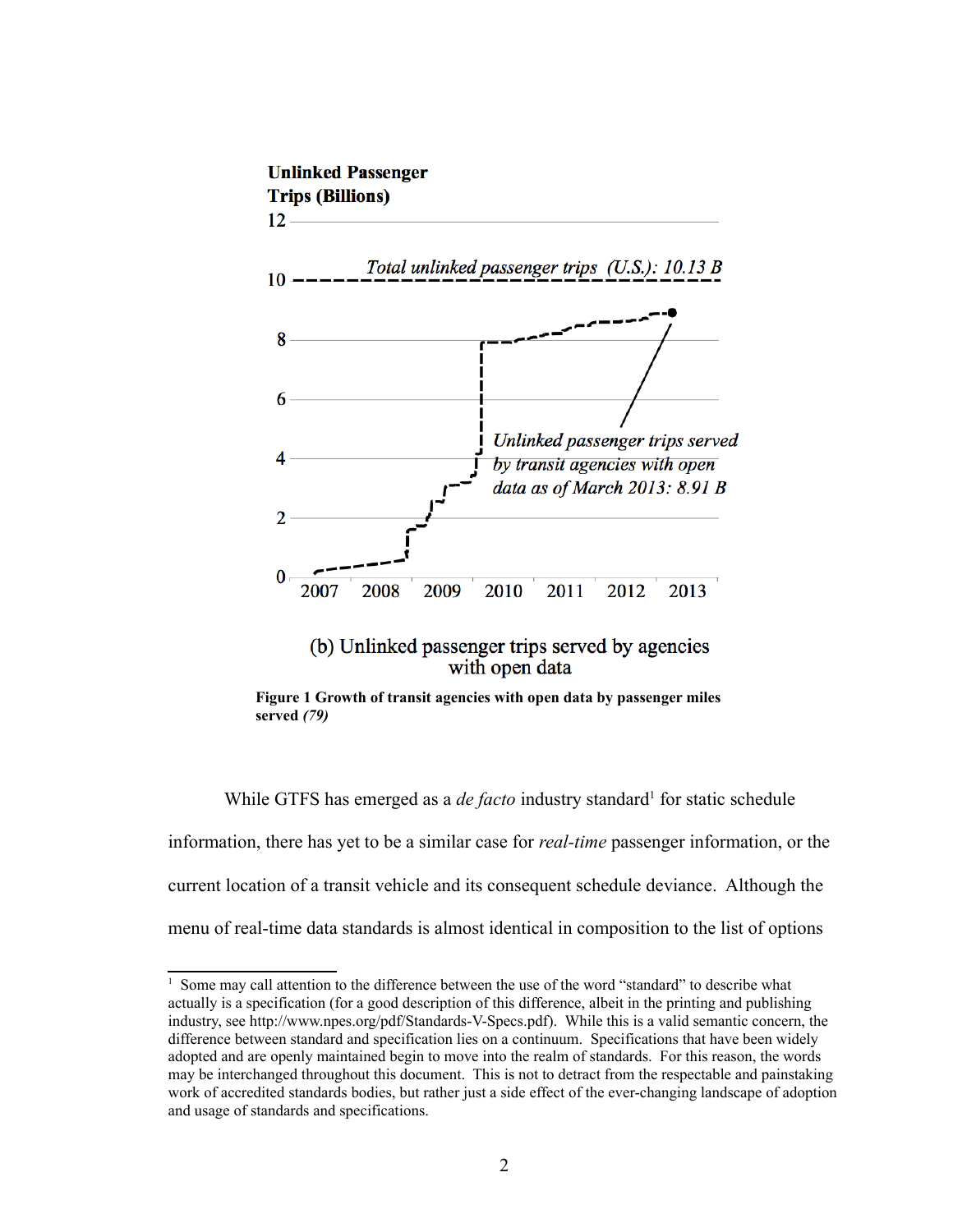available for schedule data standards, a predominant alternative has not yet risen to the top. This may be due in part to one or more of the following reasons: (1) the market for real-time information is not mature enough to warrant widespread adoption, (2) the available data standards do not not meet the technical needs of agencies, or (3) the effects of lock-in and switching costs keep agencies fixed in contracts with vendors providing proprietary solutions.

Nonetheless, the market for standards that do exist for real-time transit passenger information in the United States is at a stage where the tipping point for adoption seems likely to occur over the next decade. The open standards for delivering real-time passenger information are (1) the General Transit Feed Specification for realtime (GTFSrealtime), the real-time counterpart of GTFS; (2) Transit Communication Interface Profiles (TCIP), the FTA and APTA's decades-old project that includes specifications for all manner of technology systems in the transit industry; and (3) the Service Interface for Real-time Information (SIRI), a passenger information standard developed by the European Committee for Standardization (CEN), which has seen adoption in whole or part by a few agencies in the US. There are a bevy of other standards for delivering realtime information, but these are on the whole closed standards—generally controlled by proprietary interests without open forums for comments or appeals. Examples of other standards or specifications include the NextBus XML API, web services provided by many different AVL or ITS vendors (Trapeze, Clever Devices, Orbital, etc.), the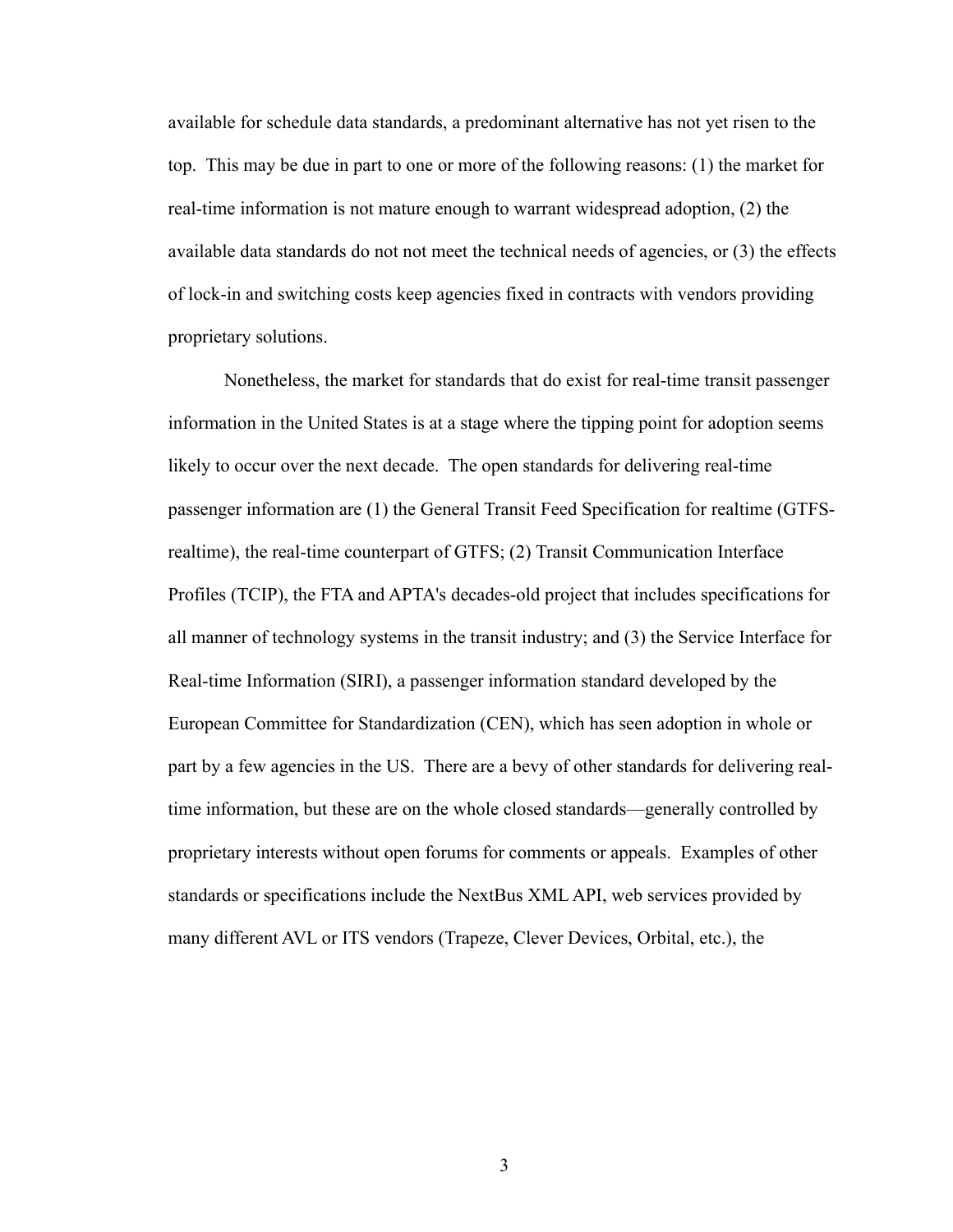OneBusAway API<sup>[2](#page-14-1)</sup>, and many custom implementations (such as TriMet's web services API).

There are likely a number of reasons that exist for why a real-time transit passenger information standard has not yet reached a tipping point. This research aims to understand the theory on standards development processes and organizations in an attempt better understand standards development for real-time transit passenger information and why widespread standardization has not occurred. It will examine other cases of competing standards and how these processes were structured. Importantly, it will reflect on standards theory and the role of policy in promoting successful standards.

#### <span id="page-14-0"></span>**1.1 Contents**

This thesis is presented in six chapters. The present chapter introduces the research goals, structure, and scope. The next chapter gives a background and context for ITS architectures and standards for transportation, more generally, and transit, specifically. It also describes the broader needs for standardization efforts as they pertain to newer government, social, and technological initiatives.

The third chapter thoroughly reviews the theoretical literature that underpins standards development from a variety of academic disciplines including economics, sociology, and political science. This chapter also reviews historical cases of information technology standards development as reference points for the analysis of the real-time

<span id="page-14-1"></span><sup>&</sup>lt;sup>2</sup> The OneBusAway API is not fully closed, but for the purposes of this research it is not considered here. The primary reason for its exclusion is that most of the discussion and work surrounding the API has been related to a particular implementation of the standard. As the project grows into other regions (New York City, Tampa, Atlanta, etc.) there may be cause to consider it under future research. Another reason for its exclusion here is that the author contributes directly to The OneBusAway Project and wishes to avoid conflicts of interest.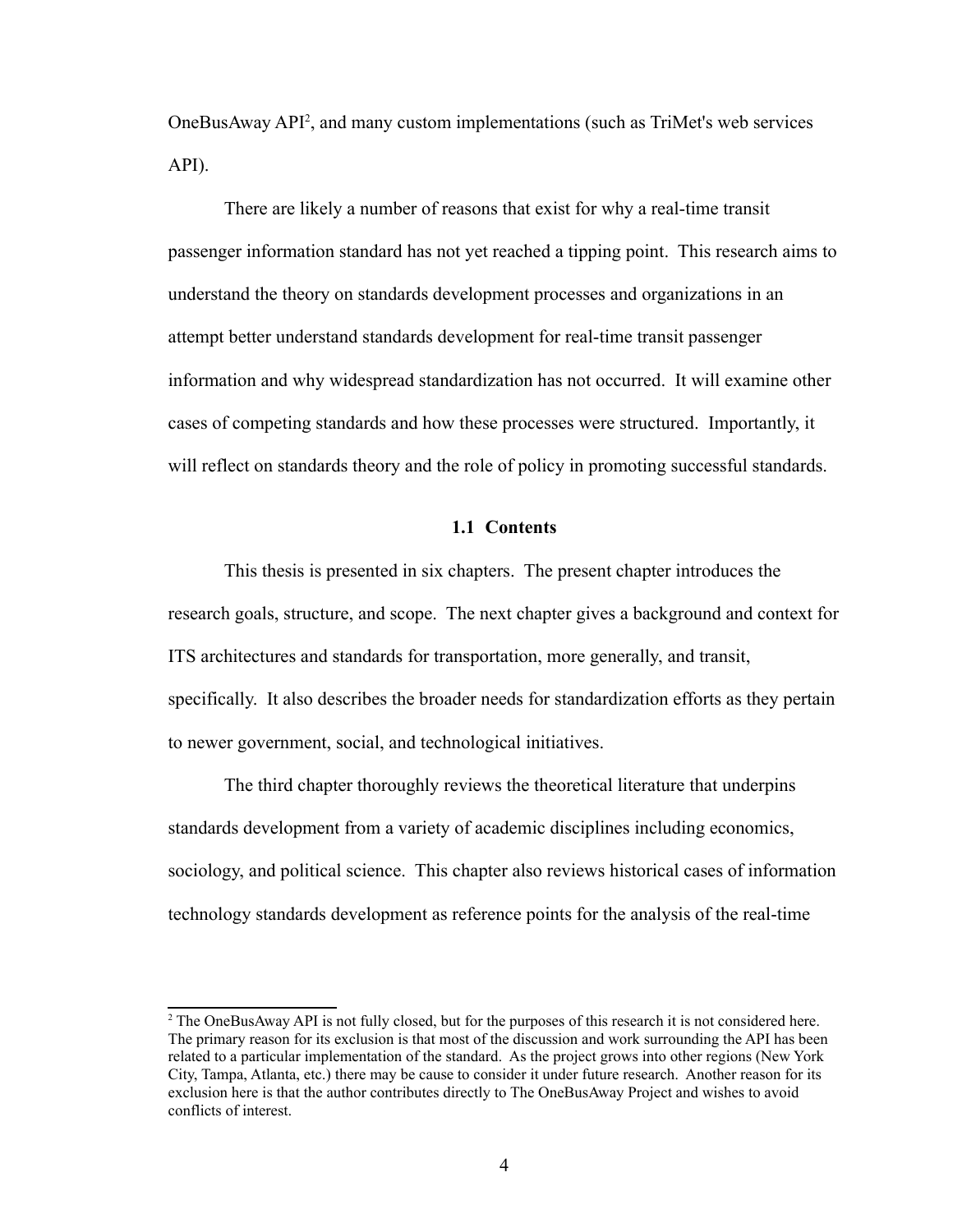passenger information standards. Finally, the chapter fully introduces the data standards and respective standards development processes under examination in this research.

Chapter four details the case study methodology the author employs for analyzing the passenger information standards development. This chapter documents the case study findings from each of the data collection efforts. These findings and the subsequent analysis inform the concluding chapters in which the author presents recommendations for each of the standards development processes and the larger ITS standardization effort. Research needs and predictions on the future state of the practice are also elaborated on in these final chapters.

## <span id="page-15-0"></span>**1.2 Scope**

 The literature review and case studies that follow in chapters three and four represent an analysis of standards development with a particular and well-defined scope. The analysis will focus strictly on those standards development processes for real-time passenger information in the United States.

#### <span id="page-15-1"></span>**1.2.1 Real-time Passenger Information Transit Data Standards**

The scope of this work is limited in order to produce results that are relevant for a particular subset of industry data standards and those organizations that develop those standards. The standards under examination in this research are those that convey passenger information in a real-time context. Such information includes data reported about transit vehicles pertinent to the vehicle locations, schedule adherence/deviance, service disruptions or changes, or even network congestion levels. These data may be used to convey information about transit service that aids travelers in decision making about their journeys.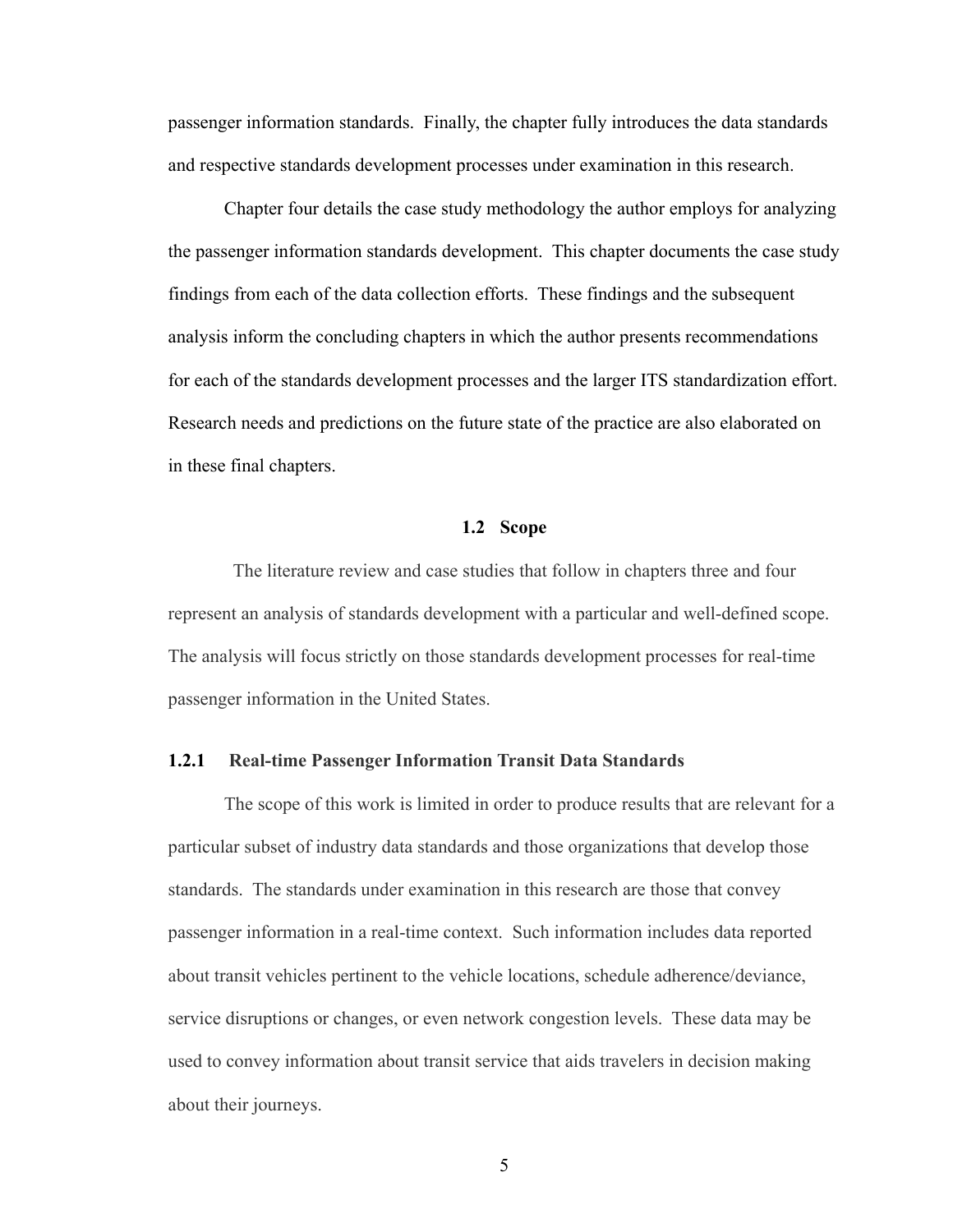It is worth noting that certain standards considered here, especially TCIP, contain standards for an entirely other set of information exchanges for the transit industry. GTFS-realtime, on the other hand, was designed and designated strictly for the conveyance of real-time passenger information. As such, a strict "apples to apples" review is not possible unless only the real-time passenger information components of TCIP are considered. While the author recognizes that the real-time component of the standard does not exist in isolation, for the sake of simplicity it will be compared strictly in this real-time passenger information context.

Another important consideration is that TCIP and SIRI were both developed for intra-agency interoperability, whereas GTFS-realtime was developed as a model for external data consumption by third parties. Although on the surface these models exhibit fundamental differences, the primary goal here is to consider how standards influence the ability of transit passengers to consume real-time information. The passenger information components of TCIP, SIRI, and GTFS-realtime all intend to serve this purpose, whether the ultimate vehicle be an agency-operated website or variable message signs, Google Transit, or any number of other web or mobile interfaces. Each of these data standards have the capability to deliver this information; this research will consider how the development of the data standard has hindered or helped to this end.

#### <span id="page-16-0"></span>**1.2.2 Process-oriented Analysis**

This research effort seeks to understand the evolution, history, and future of the standards development processes of the major real-time passenger information data standards in the United States. By understanding these processes as well as the economic, political, and technical dimensions of these standards, the purpose of this work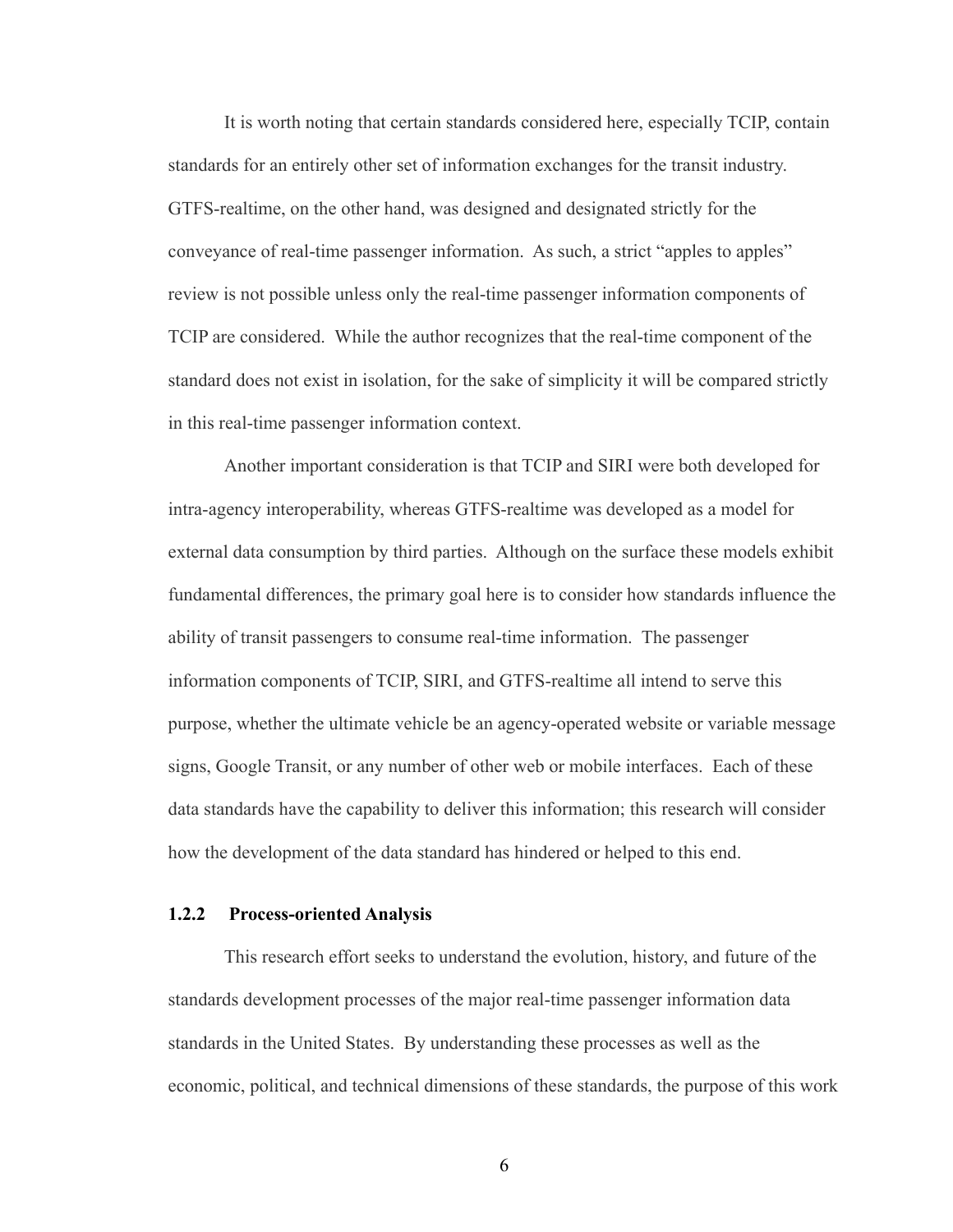is to recommend a path forward for the industry in standards adoption and future standards development work, especially as it pertains to real-time passenger information. Rather than a substantive analysis of the content, format, and structure of the data standards, this research effort seeks to understand the formal approaches taken by standards development organizations (SDOs) and the approaches' resultant successes and failures.

#### <span id="page-17-0"></span>**1.2.3 United States Focus**

While advanced traveller information systems (ATIS) have been deployed for both transit and traffic systems across the world, this research focuses strictly on the United States context. Social and political organization varies country to country as do the makeup of SDOs and their relationship with governmental entities. Because of the complexity of such relationships in different contexts, this research will only consider real-time passenger information standards that have been implemented and used in the United States, particularly for those agencies that are members of the American Public Transit Association (APTA).

SIRI, which was developed through CEN, represents the convergence of a few European real-time information standards, most notably the UK's Real-Time Interest Group (RTIG) and Germany's Verband Deutscher Verkehrsunternehmen (VDV). It also draws on the basic conceptual framework put forth by France's TransModel, also a CEN European Standard. While the SIRI data standard was *developed* through a European SDO with solely European partners, a number of US agencies and real-time information vendors have implemented the standard, bringing it into the pool of other US data standards and into this analysis.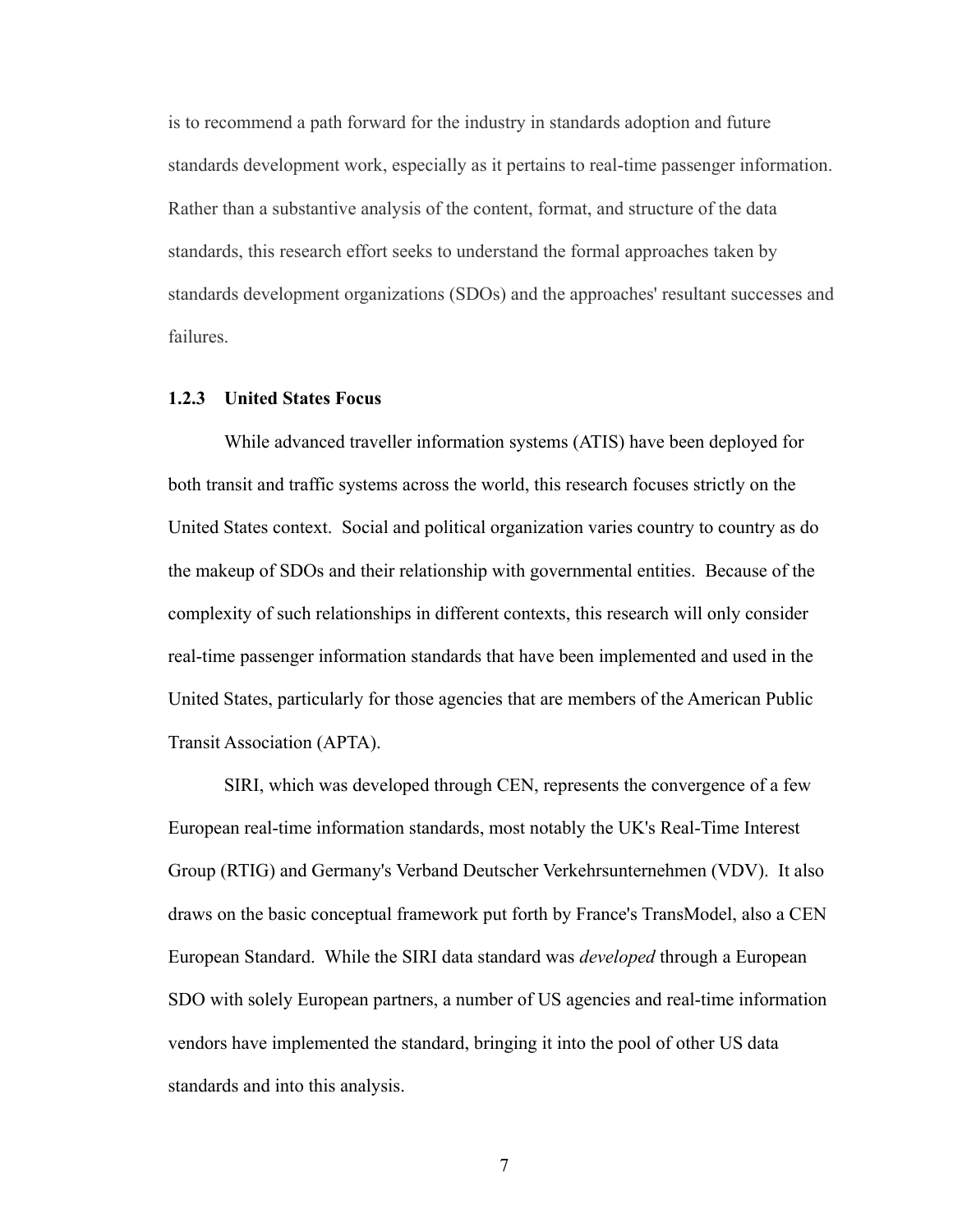## <span id="page-18-0"></span>**1.2.4 Open Standards**

As mentioned above, this research will consider only open standards for real-time transit passenger information. Any recommendations for policy or process are unlikely to impact a closed standard. Therefore, in order to pursue productive work, closed and proprietary specifications are wholly excluded from the case studies and consideration as a possible filler for the real-time transit passenger information standards void. The permanence of proprietary specifications relies on the perpetuity of the firm that holds licensing, intellectual property rights, and general control of the standard. As such, a realistic, long-term solution will not include closed or proprietary specifications. Chapter three considers further the subtleties of open standards and will aid the reader in the understanding of this concept.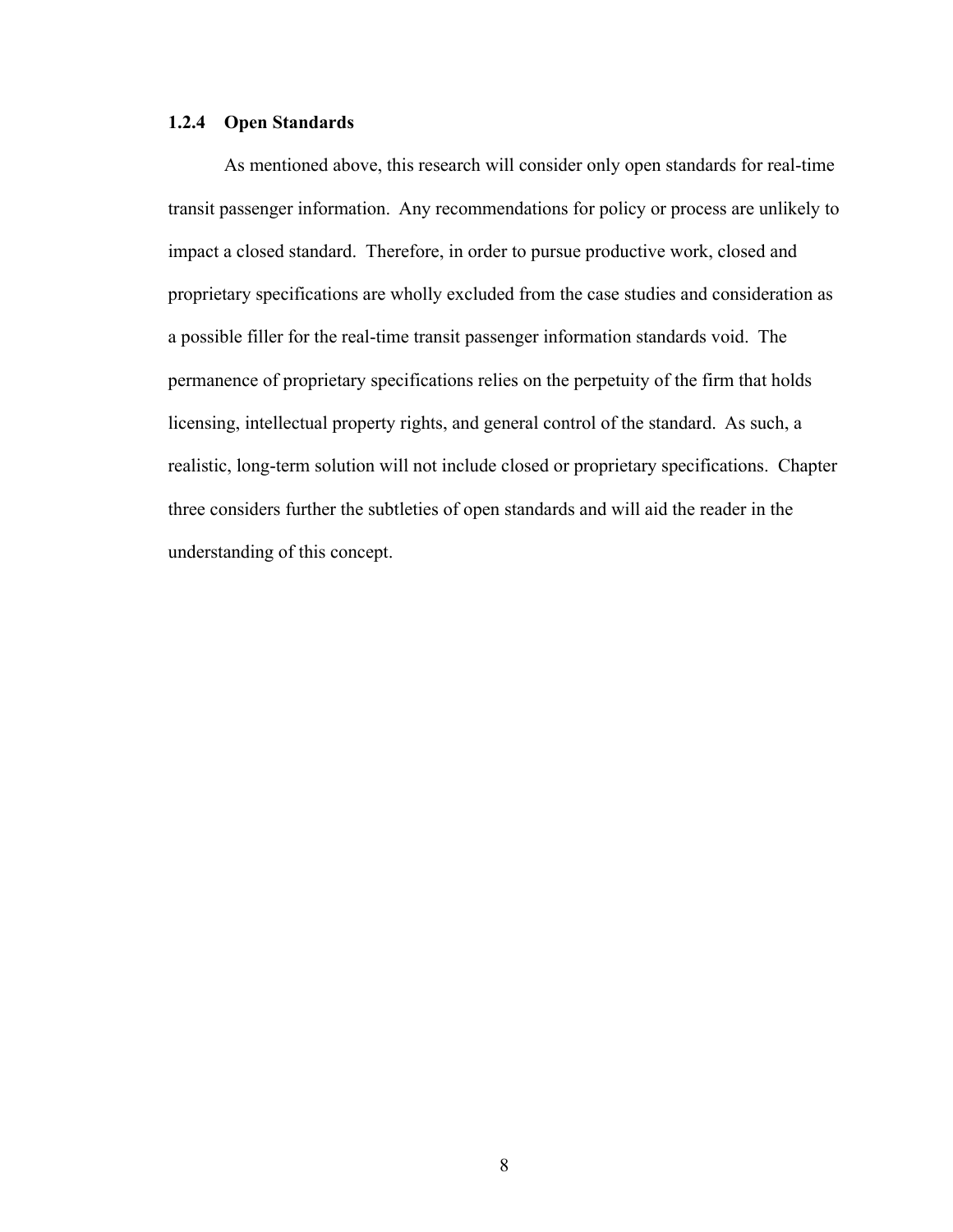# <span id="page-19-0"></span>**CHAPTER 2 BACKGROUND**

The purpose and utility of real-time transit information has changed over time. Transit agencies originally installed systems that provided information on vehicle location for operational reasons—to assist with crucial functions such as dispatching. Today, these systems integrate with other technology subsystems such as automatic passenger counters (APCs), influencing the way in which an agency assesses its operations and even communicates with its customers, improving both the quality of service and the customer experience. This section will explore both the technical and historical basis of the technologies that provide this information and how some of these changes have occurred.

#### <span id="page-19-1"></span>**2.1 Real-time Transit Information**

Real-time transit information provides agencies, operators, and customers with information about the current transit operations—whether it be a single transit vehicle, a route, or an entire fleet.

Automatic vehicle location (AVL) refers to, primarily bus, technology systems that determine the location of a transit vehicle or fleet of vehicles in operation. According to TCRP Synthesis 73, an AVL system is defined as:

"the central software used by dispatchers for operations management that periodically receives real-time updates on fleet vehicle locations. In most modern AVL systems this involves an onboard computer with an integrated Global Positioning System receiver and mobile data communications capability" (*5*).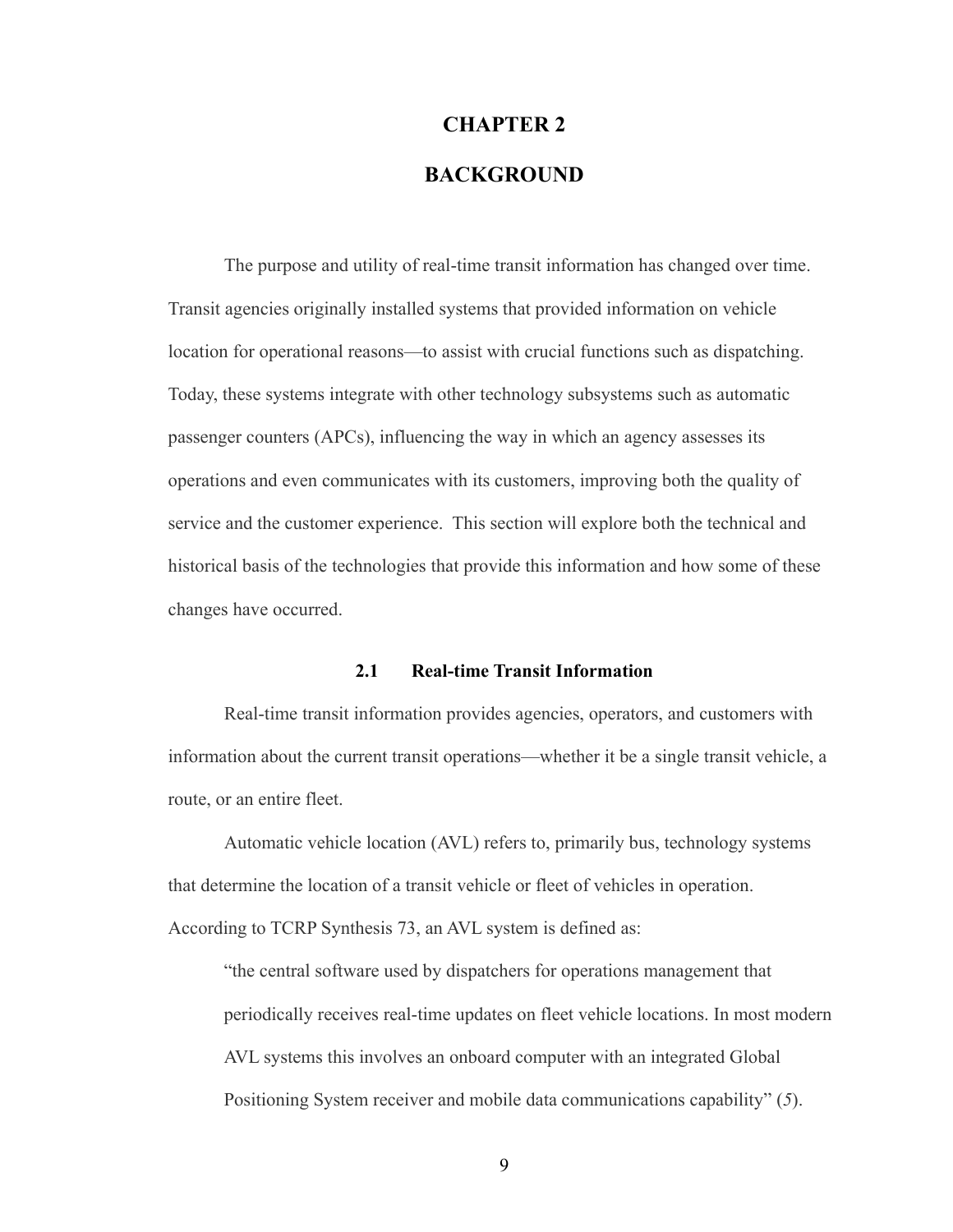One of the primary technologies for early AVL systems installed in the 1970s and 1980s was the wayside signpost beacon system, which relies on a set of signposts installed at key locations on the transit system (sometimes coinciding with features of service like timepoints) and beacons that emit, usually, microwaves to indicate their presence when they approach a signpost. This technology, still used for transit signal priority, is increasingly being replaced by GPS-based systems, wherein each transit vehicle is equipped with a GPS receiver and radio-based mobile communications system.

Transit agencies rely on real-time transit information for a host of operational capabilities and improvements, beyond the information provided specifically for passengers. Updates on the location and status of vehicles can be integrated with a menu of other on- and off-board technology subsystems to provide functionalities such as onboard next stop announcements, automatic data input for headsigns, advanced communication with farebox systems to provide enhanced data on payments, stop-bystop boardings and alightings, schedule adherence for real-time predictions when linked with schedule data (provided through a number of different interfaces), improved transit signal priority (TSP) operation, and more (*5*). This abbreviated list provides a snapshot of the usefulness of real-time information updates on the location and status of transit vehicles in operation.

Though the menu of options for AVL systems is extensive, the reality of many implementations is that few transit agencies utilize many or all of these capabilities. In a survey conducted by Miller, et al., for TCRP Synthesis 73 (*5*), the researchers asked transit agencies which aspects of the agency's bus AVL system are not fully utilized. The responses for this question are shown in [Table 1.](#page-21-0) While the highest percentage of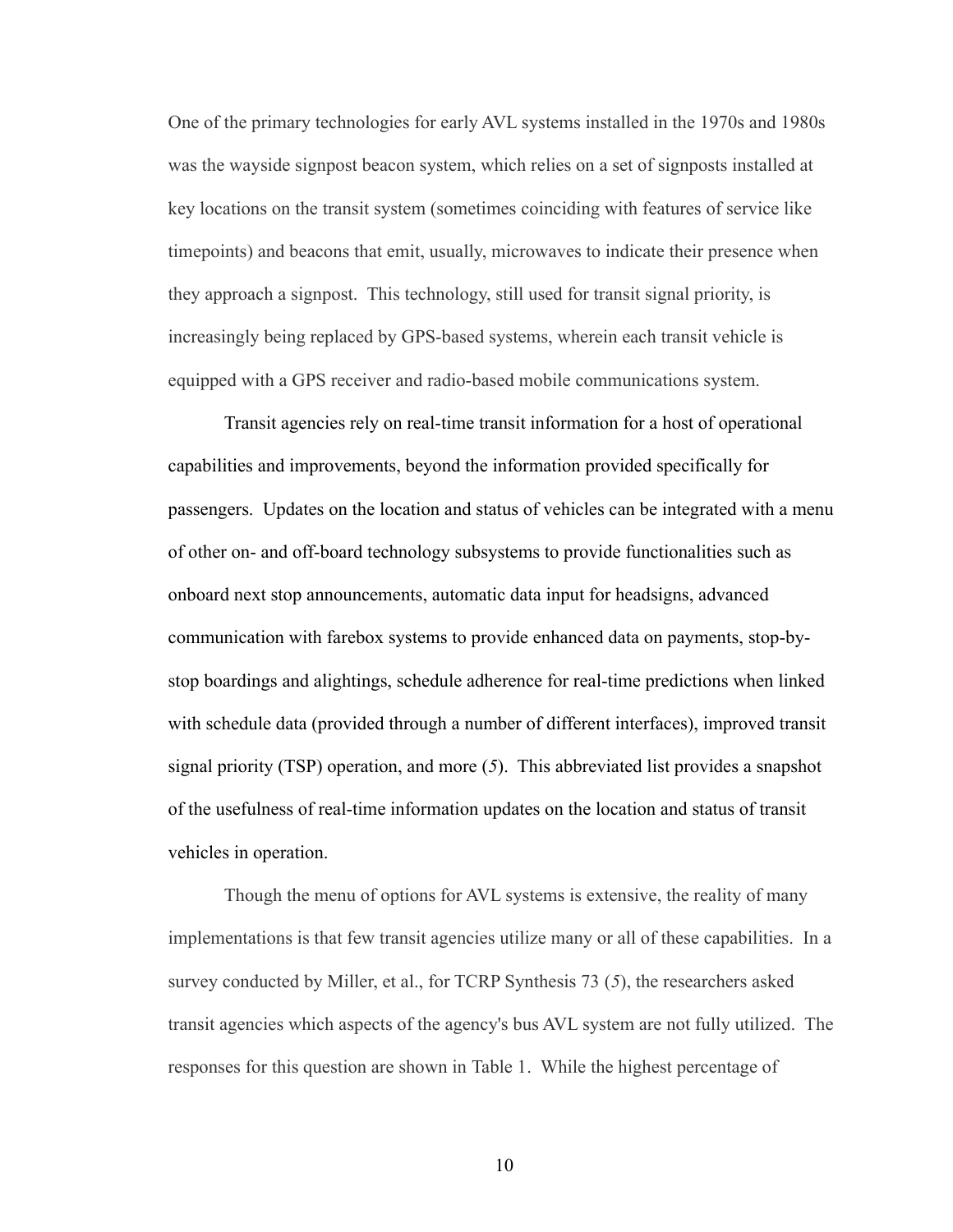agencies had not fully utilized TSP (at 43.8%), the second highest response was Next Arrival Predictions at 34.4% of transit agencies (*5*). Over a third of agencies either are not providing or have not fully utilized arrival predictions for their transit systems. The low utilization of TSP can partly be explained by the high capital costs of installing wayside infrastructure and the coordination costs of working with other agencies to calibrate and manage traffic signals. Yet the low utilization of Next Arrival Predictions is not as easily explained by infrastructure costs.

<span id="page-21-0"></span>

| Technology                                                  | $\frac{0}{0}$ |
|-------------------------------------------------------------|---------------|
| <b>Transit Signal Priority</b>                              | 43.8          |
| <b>Next Arrival Predictions</b>                             | 34.4          |
| Scheduling and Dispatch Software for Paratransit Operations | 31.3          |
| <b>APCs</b>                                                 | 28.1          |
| <b>Next Stop Announcements</b>                              | 21.9          |
| <b>AVL</b> Software for Fixed-Route Operations              | 18.8          |
| Other                                                       | 0.0           |

While arrival predictions can be delivered with costly wayside digital signage, information delivery via websites, automated telephone systems, or mobile applications offers a low-cost alternative to this infrastructure. One possible explanation for this high response is that when the researchers administered the survey in 2008 these low-cost technologies were less available. This theory can be discredited by survey responses indicating that the earliest cases of agencies delivering next arrival predictions by signs or websites were between 1998-2000 at rates of 9.4% and 3.1%, respectively. Indeed, these low-cost methods were available, but this researcher posits that sufficient dominance of a standard in the realm of real-time transit passenger information had not, and perhaps has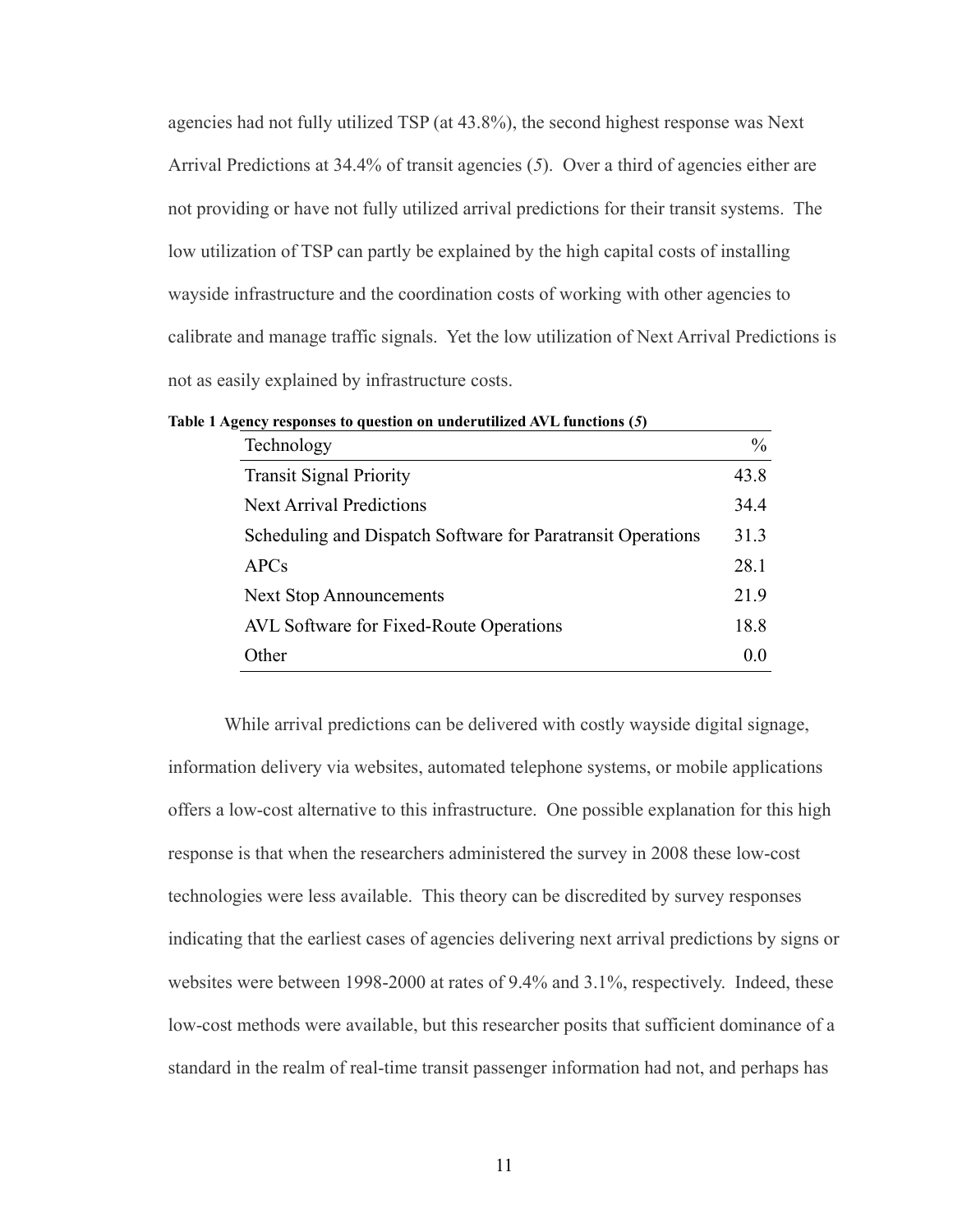still not, matured enough to make these low-cost alternatives to wayside signage economically viable. In the absence of reliable standards, market inefficiencies keep the costs of Next Arrival Predictions too high.

Beyond the underlying technologies and uses, the number of vendors involved in installing and developing these systems for agencies adds an entirely separate layer of complexity. [Figure 2](#page-23-2) shows the various vendors involved in equipment supply or technology integration mentioned in responses from 31 agencies to a 2008 survey question conducted for TCRP Synthesis 73 (*5*). The wide distribution of responses (note: these responses were not mutually exclusive, i.e., some agencies mentioned multiple vendors/suppliers) suggest that there are a number of both large vendors with multiple contracts across different agencies as well as many cases where smaller vendors may create custom solutions for individual agencies or, at most, small market segments. There are many technology providers for AVL systems and, based on recent evidence, few of these vendors use anything besides proprietary, closed standards for disseminating realtime passenger information within agencies or to third parties.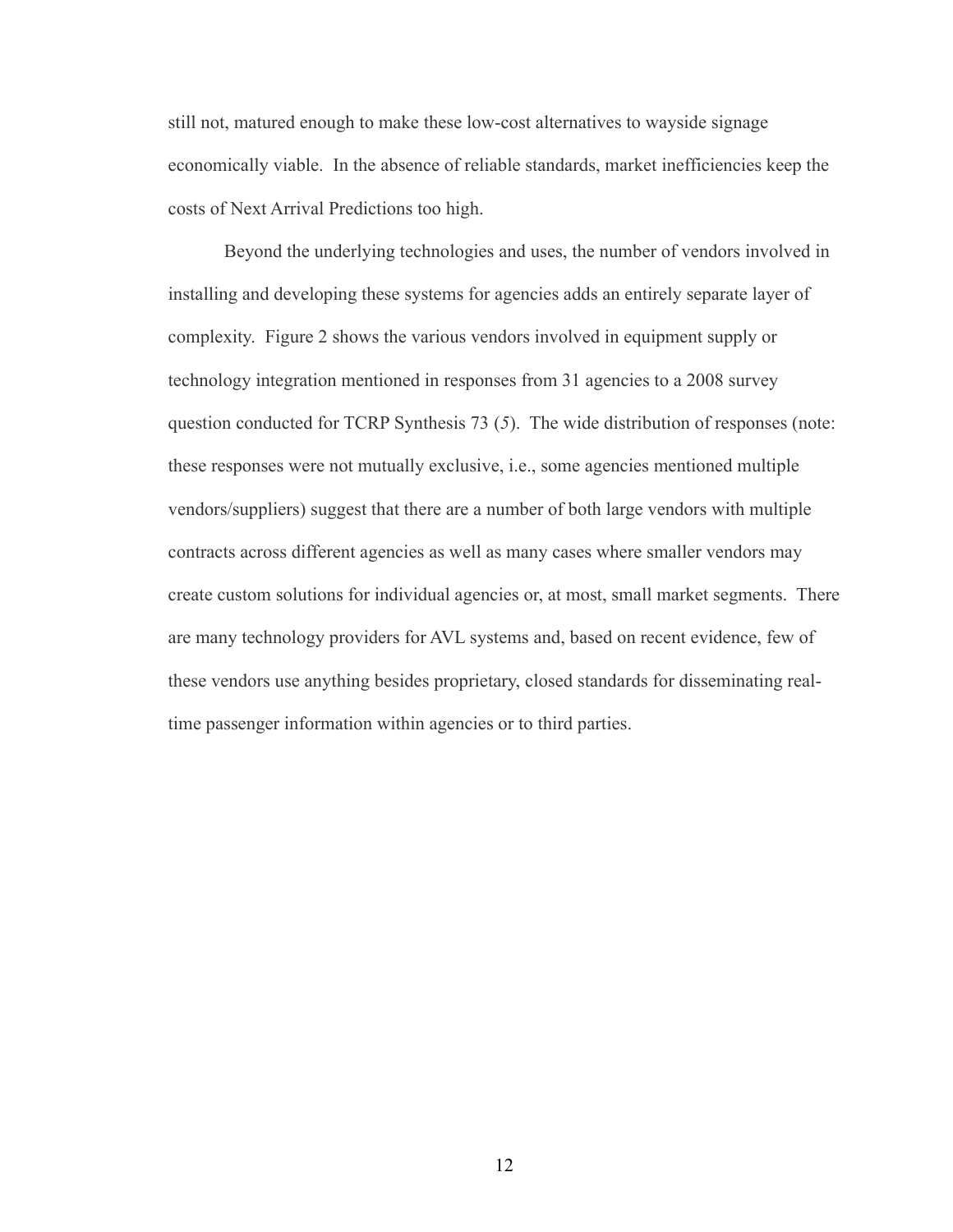

<span id="page-23-2"></span>**Figure 2 Diversity of technology and equipment vendors for AVL systems (***5***)**

#### <span id="page-23-0"></span>**2.2 The Need for ITS Data Standards**

#### <span id="page-23-1"></span>**2.2.1 ITS Architecture / Standards: Final Rule**

Intelligent transportation systems (ITS) became a part of the federal agenda in the early 1990s with the passing of the Intermodal Surface Transportation Efficiency Act (ISTEA) of 1991. ITS represent the efforts to integrate information technology into transportation infrastructure at any number of entry points, for example private vehicles or public infrastructure like roadways. [Table 2](#page-24-0) shows the key activities of the ITS Joint Program Office of the USDOT in 2000 (*6*) and in 2013 (*7*).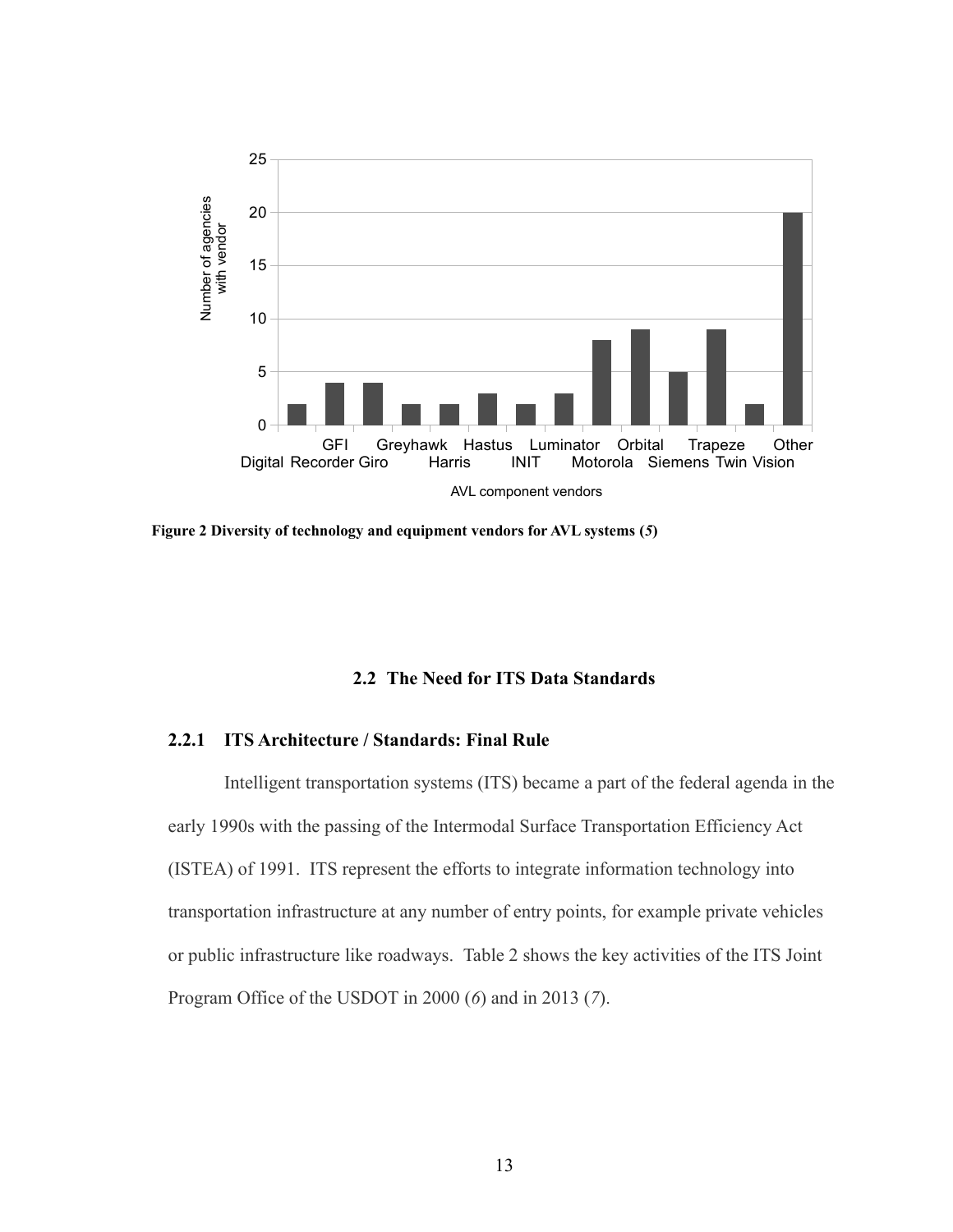<span id="page-24-0"></span>

| Date accessed    | January 16, 2000                                                  | September 3, 2013                                                     |
|------------------|-------------------------------------------------------------------|-----------------------------------------------------------------------|
| Question         | What are the key elements of<br>the ITS metropolitan<br>approach? | What are the current key<br>activities of the Federal ITS<br>Program? |
| Answer (extract) | Traffic signal control                                            | Vehicle to Vehicle (V2V)<br><b>Communications for Safety</b>          |
|                  | Freeway management                                                | Vehicle to Infrastructure (V2I)<br><b>Communications for Safety</b>   |
|                  | Transit management                                                | Real-Time Data Capture and<br>Management                              |
|                  | Incident management                                               | <b>Dynamic Mobility Applications</b>                                  |
|                  | Electronic toll collection                                        | Road Weather Management                                               |
|                  | Electronic fare payment                                           | Applications for the Environment                                      |
|                  | Railroad crossings                                                | Human Factors                                                         |
|                  | Emergency response                                                | Mode-Specific Research                                                |
|                  | Regional multi-modal traveler<br>information                      | <b>Exploratory Research</b>                                           |
|                  |                                                                   | <b>Cross-Cutting Activities</b>                                       |

Table 2 Comparison of key program interests for ITS in 2000 and 201[3](#page-24-1)  $(6, 7)^3$ 

A comparison of the major activities across the years indicates not necessarily a distinct shift in priorities, but rather a shift in the way the organization addresses these priorities towards more complex and interactive systems. However, the disappearance of any explicit reference to "transit" may indicate a shift in priority to traffic and autos, especially with the ever growing interest in vehicle-to-vehicle (V2V) communications and unmanned autonomous vehicles (UAVs). Nevertheless, this may just as well be explained by the contemporary emphasis on multimodal applications rather than treating modes as discrete, unrelated subjects.

<span id="page-24-1"></span><sup>&</sup>lt;sup>3</sup> Key program interests for ITS Joint Program Office in 2000 were obtained through the Internet Archive Wayback Machine [\(https://archive.org/web/\)](https://archive.org/web/). 2013 interests were obtained directly from the ITS Joint Program Office Frequently Asked Questions web page.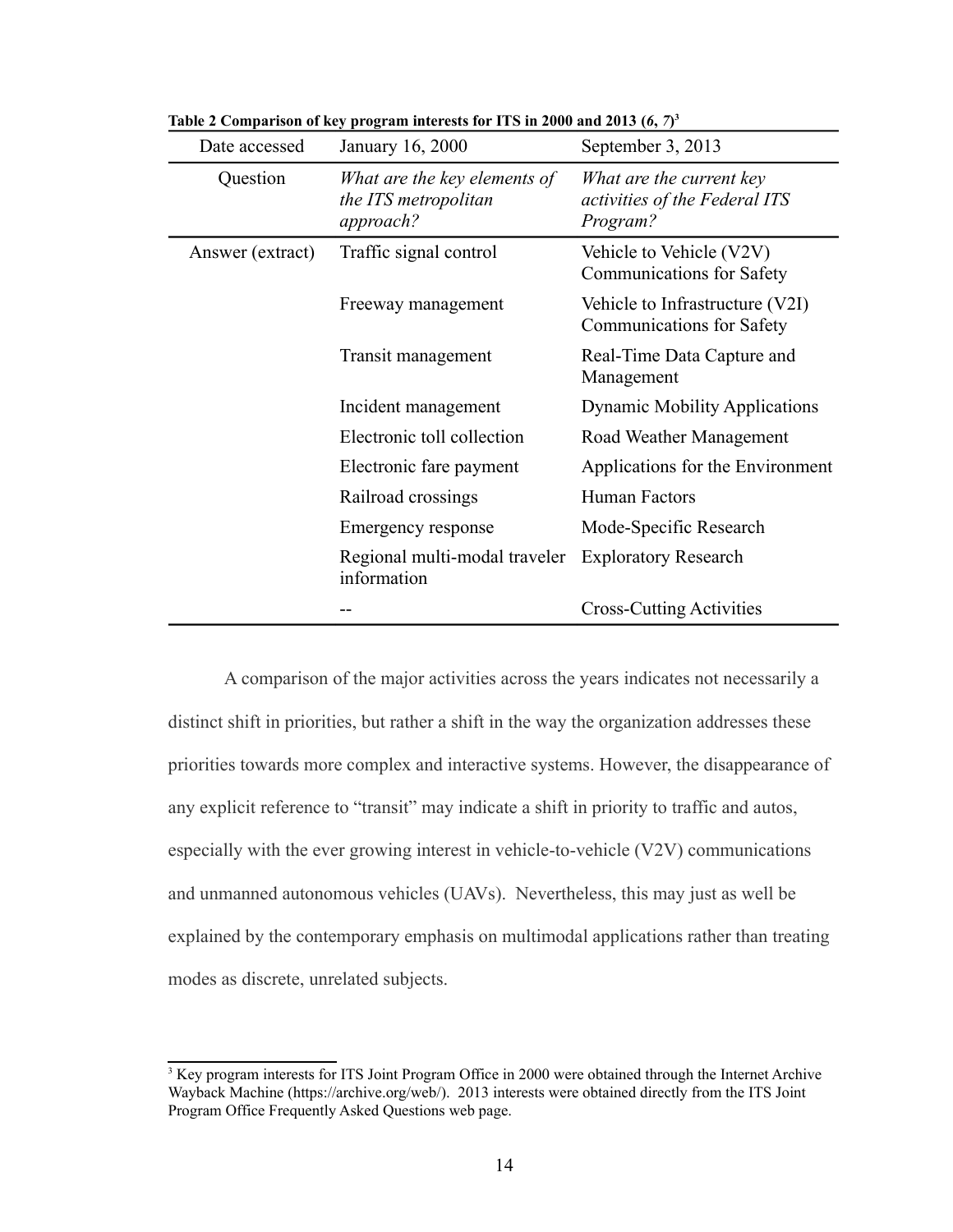In the Transportation Equity Act for the  $21<sup>st</sup>$  Century, enacted in 1998, legislators filed additional rules for ITS projects that were to be funded by the Highway Trust Fund. These rules specified that any major ITS project must "...conform to the national architecture, applicable standards or provisional standards..." (*8*). This provision extends to any ITS projects funded out of the Mass Transit Account and, therefore, includes most projects that may impact the regional coordination of local ITS operations. It should be clarified that conformance to the "national architecture" in practice requires conformance to a regional ITS architecture, which is based on the National ITS Architecture a much more expansive system than any region is ever likely to implement (*9*).

In response to questions posed during the legislation's comment period, the Federal Transit Administration (FTA) modified the final policy to alleviate concerns regarding "the premature use of required standards and interoperability tests..." Specifically, the FTA relinquished agencies of the need to use any standard that is not yet "mature" and has not been formally adopted by the USDOT. At the time of the modification's writing, the only required standards were those related to commercial vehicle operations (CVO) (*10*). According to a report published in 2010, no other ITS standard has yet to be formally adopted by the USDOT, so it holds that agencies are not formally required to utilize any standard. Nevertheless, the report notes that policy still encourages the use of those standards developed by recognized standards development organizations (SDOs), such as the American Public Transit Association (APTA) (*11*).

Branscomb and Keller (1996) offer an early summary of the challenges facing ITS standardization and, perhaps, partial explanation for why no standard has been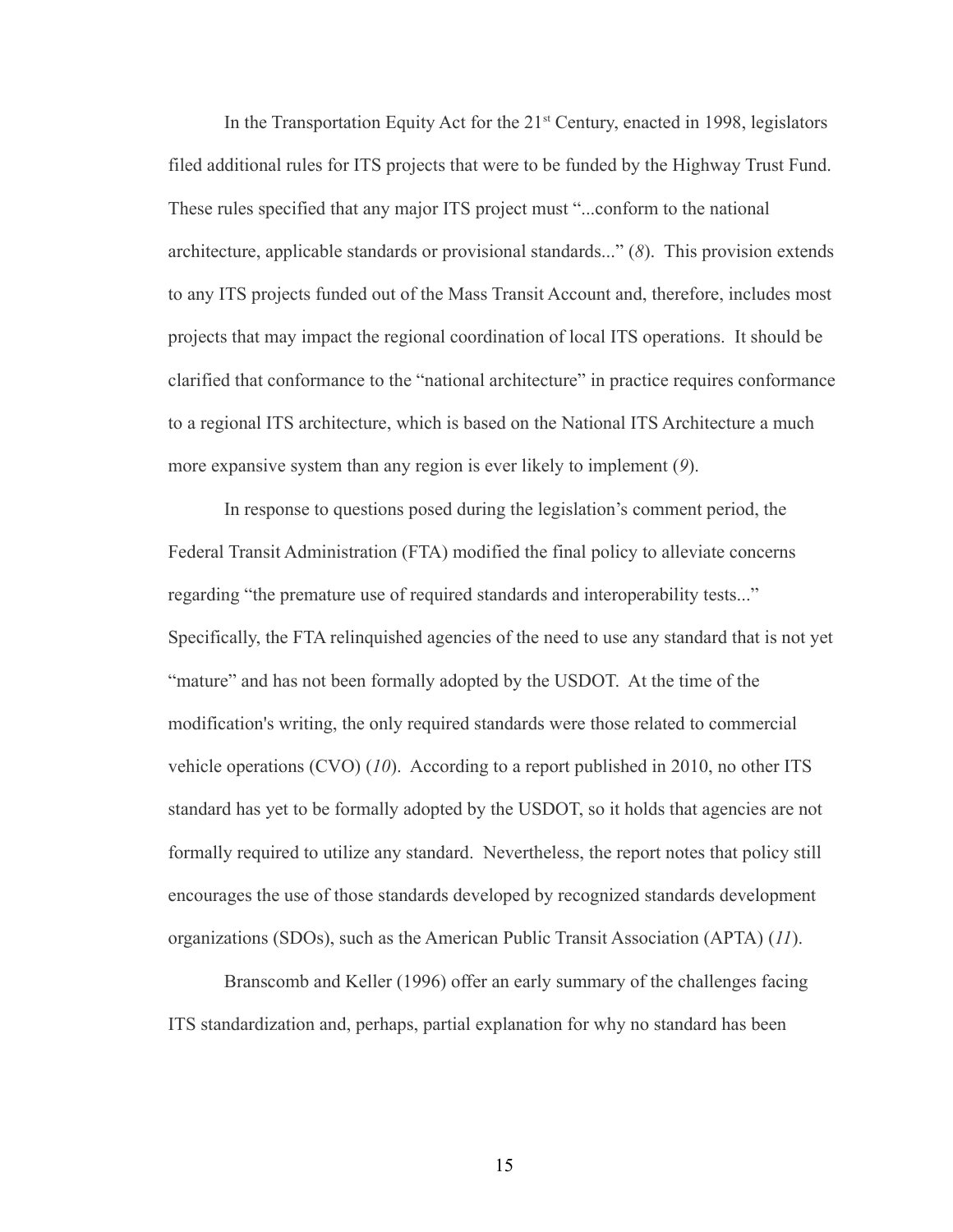formally adopted by the USDOT. In *Converging Infrastructures: Intelligent Transportation and the National Information Infrastructure*, they write:

"ITS standardization issues are complex relative to those in the traditional telecommunications environment because they span a broader array of technologies and systems. At the same time, however, the environment for standardization is relatively weak. Telecom standards evolved with a common platform and a stable—indeed regulated—competitive environment; ITS will consist of heterogeneous systems and a relatively independent set of players. In addition, many of the technologies for which standards will be most needed are nascent or immature at this time" (*12*).

Many of the same challenges exist nearly two decades later. Technologies and systems remain diverse and complex. Most of the policy efforts tied to standardization have been limited to light incentives, certainly not mandates. And, barring a few examples, standards in the transit industry still seem nascent and/or immature, a fact which is supported by the above mention of USDOT's hesitancy to formally adopt any ITS standard.

Despite this apparent stagnancy, a couple of things have changed dramatically. First, web and mobile platforms for personal information delivery have exploded, despite the survey responses from TCRP Synthesis 73. The personal computer and, more recently, the smartphone have enabled transit agencies—and anyone with an Internet connection—to communicate efficiently with larger and larger audiences. A separate, yet certainly related, occurrence is the emergence of the open data movement. The democratization of information and datasets have created an ever-broadening market of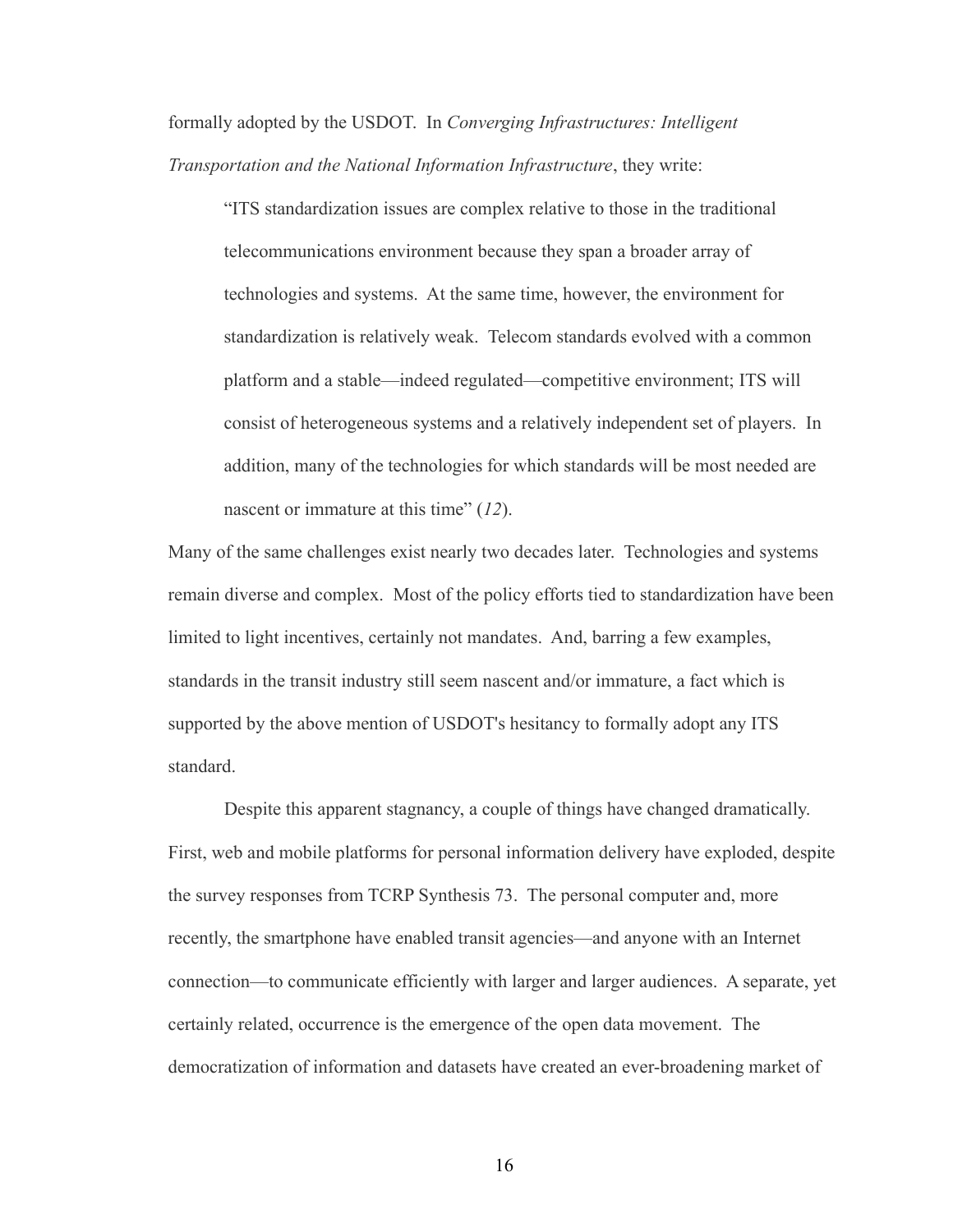users and implementers who inject a distinct set of values, such as transparency, openness, and sharing, into these standardization processes. In order for standards to succeed in this new marketplace, the bodies that maintain these standards may need to demonstrate a renewed commitment to these ideals—both that the standard is developed/maintained and how new stakeholders might interact with the standard.

#### <span id="page-27-0"></span>**2.2.2 Open Data and Standardization**

Executive Order (EO) 13642 issued by President Obama on May 9, 2013, has broad-reaching impacts for open data and data standards in the United States (*13*). Proponents of open data, discussed in more depth in Chapter 4, affirm that government should provide its data freely and openly to private citizens and corporations in order to spark innovation and assist government in performing its various functions. Using its oftcited poster children of weather data and the Global Positioning System (GPS), the EO discusses the immense potential for entrepreneurial activity and economic growth when public data are made freely available. Importantly, it asserts that "the *default state* of new and modernized Government information resources shall be open and machine readable [emphasis added]" (*13*). By providing government data in machine-readable formats by default, the federal government is placing a new level of importance on the role of standardization in the most basic operations of government. Standardization, if not a prerequisite for the systematic provision of machine-readable data, is at the very least a logical conclusion for the effort.

This EO and the policy it represents are important for the future of transit data standards because it cements the pattern of growth and creation of niche data markets in sectors such as transportation, health, or education. With this growth comes the continued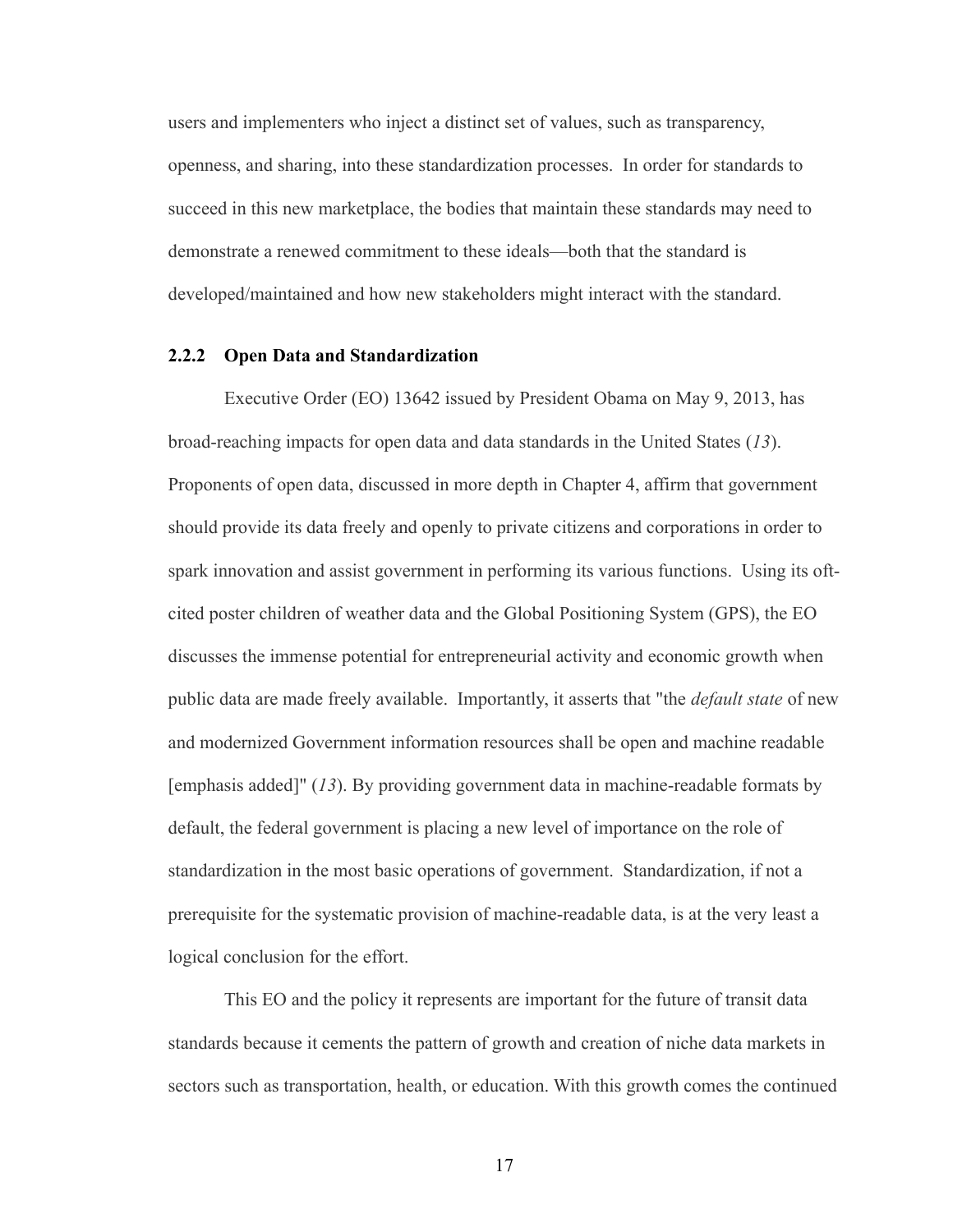importance of data standards to convey this information in addition to the processes by which such standards are developed. While standardization efforts in ITS are over a decade old, the executive branch's relatively new open data policy allows an opportunity to revisit these efforts and investigate how this "open paradigm" might impact preexisting policy and methods. Certainly, most of the ITS standards have been developed to be *open standards*; however, properly functioning in support of open data poses new questions for these transit standards, particularly in how to handle an entirely new set of stakeholders.

#### <span id="page-28-0"></span>**2.2.3 Pluralization of Stakeholders**

Just as the release of Global Positioning System (GPS) spurred billions of dollars in innovation and supported the spread of businesses around the globe, the opening of historically closed or unavailable datasets is spawning a new set of interests and stakeholders in transportation data from governments. According to a report released in October 2013, open data has the potential to unlock billions, even trillions, of dollars in economic value in the US. For the transportation sector alone there is around \$720 to \$920 billion in latent value, suggesting that new stakeholders might be very important for the overall economy (*14*). These new interests not only have a stake in if/when an agency releases data, but also in how this data is provided once it is eventually delivered.

This new generation of stakeholders historically has had little influence on the development of ITS standards. This of course is a natural consequence of arriving late to the game, yet this is not to say that such parties have not been addressed. In a 2012 roundtable held by the White House Office of Science and Technology Policy (OSTP), application developers and other transit industry stakeholders met to address challenges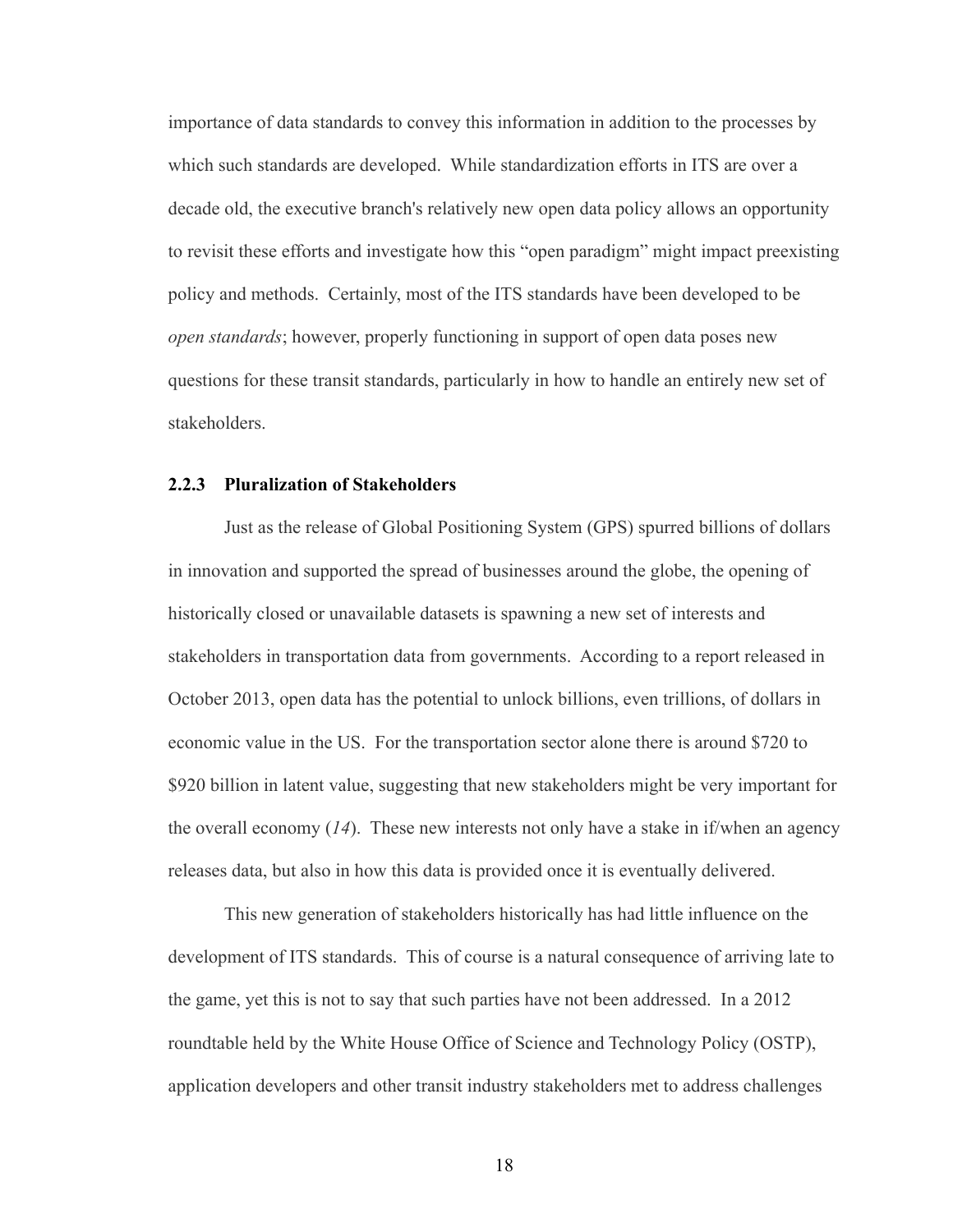facing the transit industry, namely "(1) a lack of consensus on standards for the exchange of real-time transit data and (2) a lack of 'clinical trials' of cutting-edge technologies in this area" (*15*). The direct outcomes of this meeting are not abundantly clear. In fact, that the meeting even took place at all is difficult to ascertain because it is only published on a few blogs. Nonetheless, the convening of such a meeting shows that the federal government is aware of the issues in adoption of current standards and bringing transit technology forward. As more and more agencies move towards an open data model, this pluralization of stakeholders opens up opportunities for transformative change in the public transit industry.

#### <span id="page-29-0"></span>**2.2.4 Efficient Competition and Innovation**

The most fundamental motivation for pursuing transit ITS or any other set of data standards is to enable efficient competition and innovation. The economic arguments for standardization espouse the positive welfare benefits that widely adopted standards generate and, conversely, the failure of technologies and innovations to which incompatible standards can lead (*16*). Such positive benefits include network effects, the avoidance of lock-in, reduction in switching costs, and enabling new market entrants, all of which will be explored further in later chapters (*17*–*19*). Put simply, standards lead to a more efficient arrangement of market forces and competition. While the success of standards may not be in the interest of existing firms within the industry, it is certainly in the interest of the general welfare of the public, who perceives such activity in the form of cost reductions and improvements in services.

In considering the value of standards to transit ITS, it is helpful to consider the genesis of GPS technology, Surely if the federal government had delegated the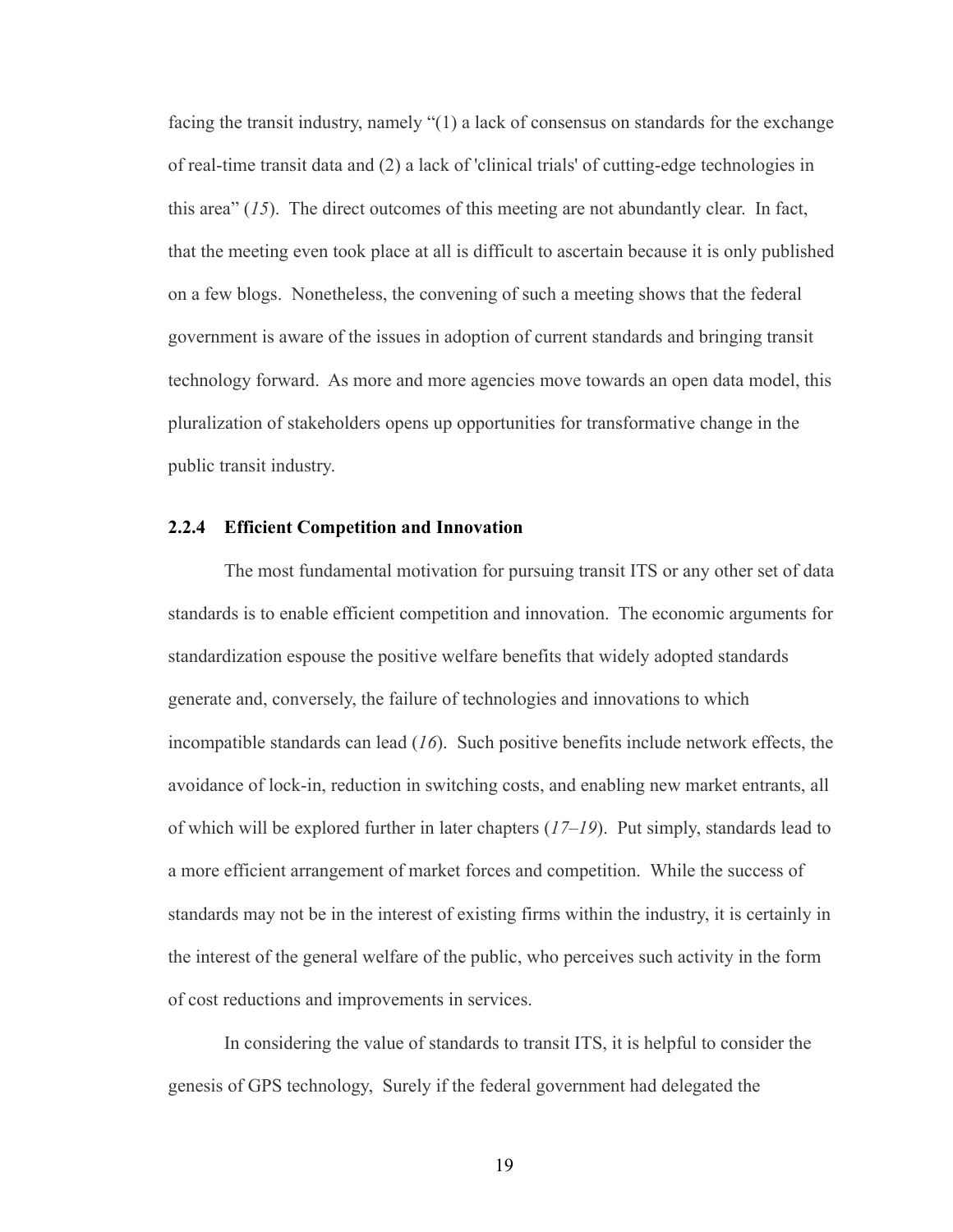management of GPS to local authorities, we would see the geographies of various jurisdictions encoded differently to serve different needs. A state government may choose to represent each point of latitude and longitude in reference to a coordinate system that distorts the state's geography the least. Or a local municipality may choose to represent every point in reference to the city center, a logical decision. Or an extremely flat county might choose not to represent altitude in its local GPS at all.

In reality, we see different coordinate systems in use in nearly every jurisdiction around the country that hosts geographic data. But if the federal government had disjointed GPS—the foundational technology for pinpointing any user's precise location at any given moment—in this hypothetical way, there would be little chance of the technology having the lasting impact on the world that it has. This illustration is of course flawed (the technology is for *global* positioning, not *local* positioning), yet in an age where technologies can transform the world in mere months given the right conditions and where data have been historically locked down so tightly, the example is not altogether unbelievable.

In sum, the landscape of transit ITS standards may be in a period of change. Thanks to a growing interest in the use of government data by a new set of stakeholders and the formal recognition of these efforts by the President, there is now more than ever a need to understand the impact that standards have on the transit industry. Understanding the economic and policy impacts that standards have is a crucial first step to understanding how individual standards develop and the environments in which they are created.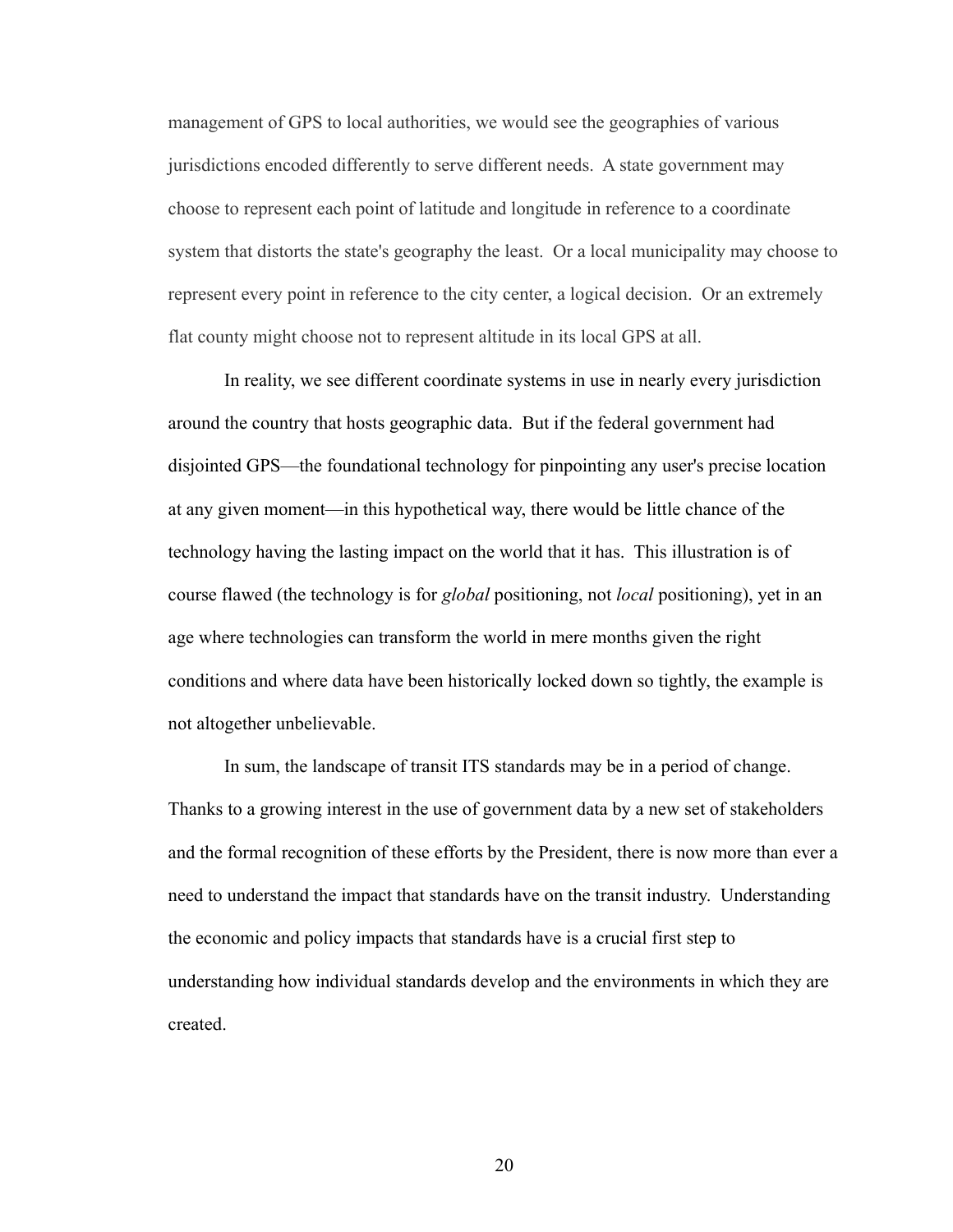## <span id="page-31-0"></span>**CHAPTER 3**

## **LITERATURE REVIEW**

#### <span id="page-31-1"></span>**3.1 Standards Development Theory**

Standards development processes, especially in the information technology sector have received a great deal of attention in the past couple of decades. Indeed, it is the success (or failure) of such processes that have led to the fruitful (or in some cases painful) growth of industries that rely on networking and data exchange protocols, i.e., the Internet. Standards development theory draws from the fields of economics, sociology, political science, business and information technology. This interdisciplinary topic area thus has many different contributors bringing a wide range of expertise and background case studies. Nevertheless, a review of such literature reveals common threads and theoretical underpinnings.

In an attempt to cover all relevant aspects of standards development theory for real-time transit passenger information standards, this section will consider:

- the **economic drivers** for standardization processes;
- the **institutions** that have historically steered standardization processes;
- **policymaking** surrounding standardization;
- the **types of standards** and the basic function each serves; and
- the definition of "**open standards**" development (as well as differentiation between "open standards," "open data," and "open source").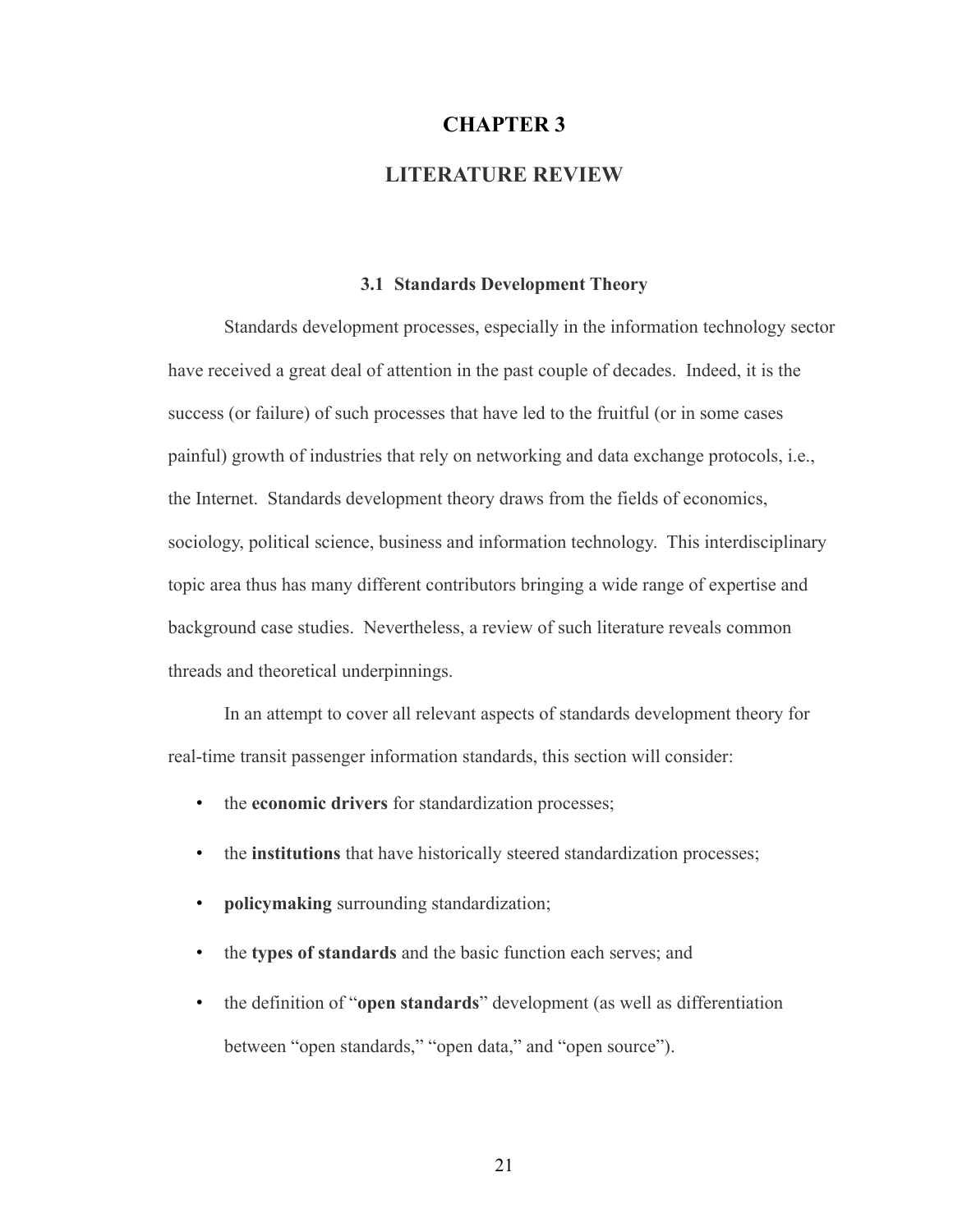This literature review provides a set of objective criteria for understanding and analyzing the real-time transit passenger information standards development. This analysis will inform the economic viability of development strategies, the appropriateness of when and where government has intervened with various policies, and the conditions of openness for each of the standards. Previous work on transit interface standards has not taken this extensive look at the theoretical literature surrounding standards development, yet in order to move the industry forward on this issue, such a review is necessary.

## <span id="page-32-0"></span>**3.1.1 Economic Dimensions of Standards**

There are a number of economic motivations for standardization in an industry. Each of these impart externalities onto transactions and product decisions, which spur the economic viability of products and allow technological innovation to proceed at a strong pace.

### Network Effects

Some of the primary economic advantages offered by standardization are derived from what are known as network effects. Katz and Shapiro (*20*)define network effects as "the utility that a given user derives from the good [which] depends upon the number of other users who are in the same 'network' as is he or she." Economists have established a number of types of network effects<sup>[4](#page-32-1)</sup> in the past few decades, all of which contribute to an understanding of how these market externalities impact standards development and implementation.

<span id="page-32-1"></span><sup>4</sup>Arun Sundararajan maintains a thorough listing of the various types of network effects on his personal web site (http://oz.stern.nyu.edu/io/network.html) hosted at New York University from which many of the literature references were extracted.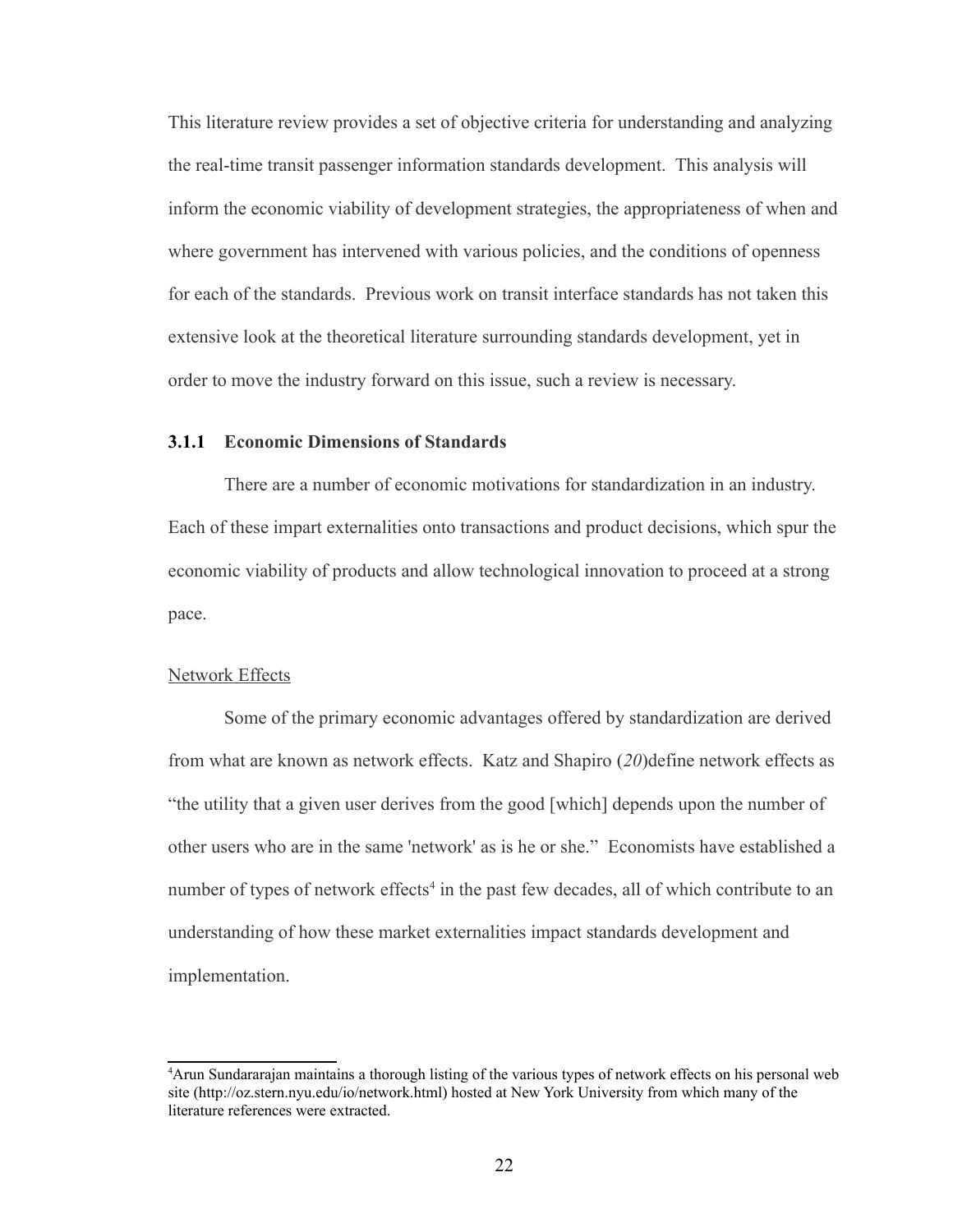For understanding how network effects might apply to real-time transit passenger information, consider a transit agency in isolation. The agency may have an interest in providing real-time information to customers. Developing a system to deliver this information may take significant investment in labor and/or capital to build the system from scratch. In the absence of standardization, adding additional agencies to this model does not decrease individual agency investments to provide real-time information. However, standardization drives down these costs because the costs (and benefits) of development begin to be distributed across the network. The different ways in which these effects disperse are described below.

#### *Direct Network Effects*

The most basic example of network effects and one of the most modeled in the field are direct network effects. Direct network effects account for the direct increase in value accounted for by an increase in usage. Such an effect is easily explained by common communications networks, such as increases in Internet users or the number of households with a telephone. As more individuals begin using a product, the value of that product, or consumption benefit, for existing users and each additional user rises. Both Katz and Shapiro (*20*) and Farrell and Saloner (*19*) discuss these basic effects in their seminal works that were both published in 1985.

#### *Indirect Network Effects*

Indirect networks effects contribute to consumption externalities, or the how the consumption of one good may depend on the market supply/availability of other supporting or interoperable goods. Katz and Shapiro also refer to this phenomenon as the hardware-software paradigm (*20*), which may be recognized today in the consumption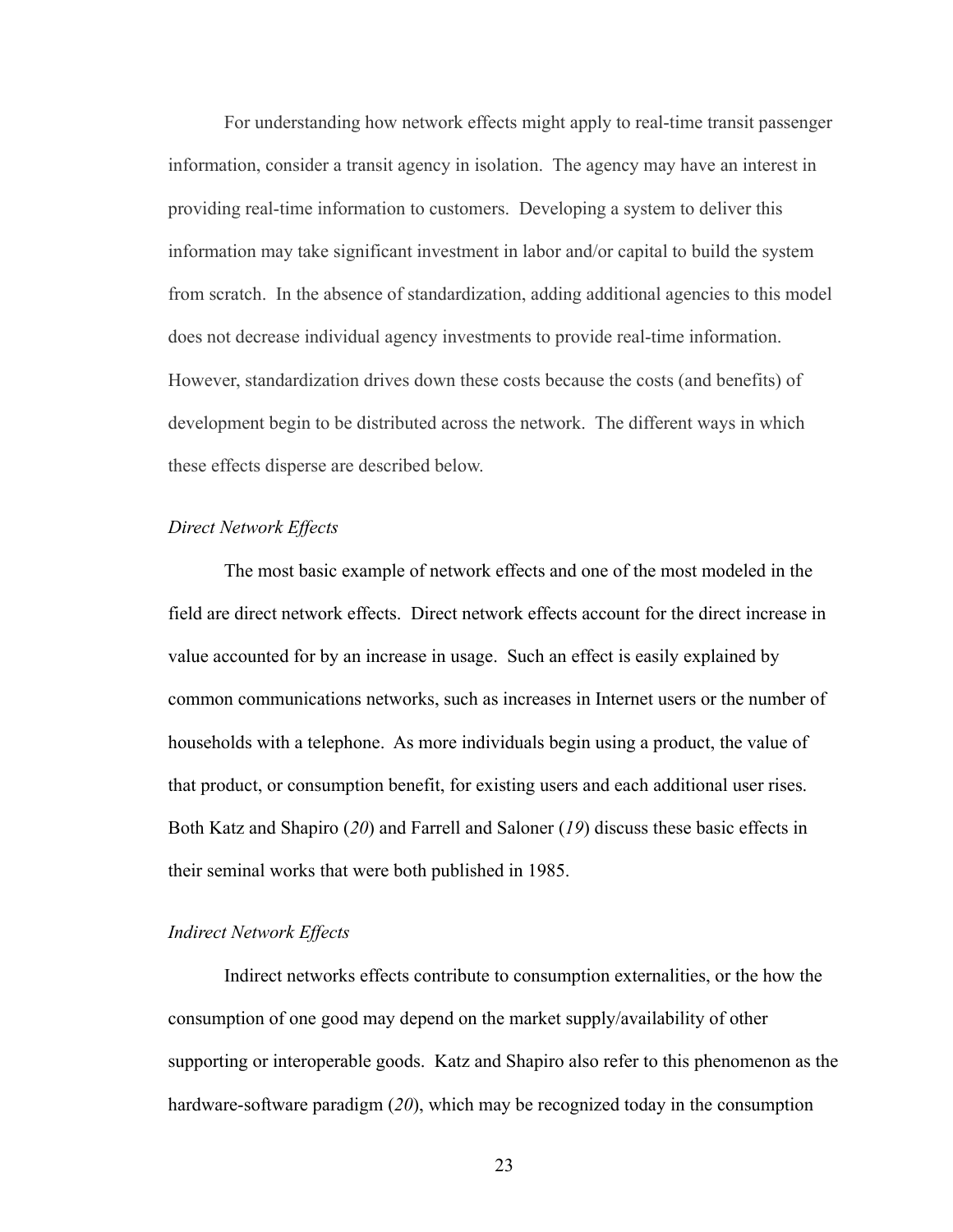patterns of smartphones. Indeed, the availability and abundance of "apps" or native applications—or even accessories like cases or peripherals—for a particular consumer smartphone often heavily influences the purchasing decisions of consumers.

The applicability of this indirect network effect model may be limited for the transit ITS industry because of the dominance of vertically integrated vendor solutions for hardware and software. However, the model may be considered for instances where passenger information standards have been adopted by a subset of transit agencies and mobile application developers. In this circumstance, consumers have come to enjoy the benefits of software variety and freedom of choice when a transit agency chooses a standard that allows for an array of software providers to enter the market.

## *Two-sided Network Effects*

Indirect network effects are sometimes referred to as one-directional cases of twosided network effects. Whereas indirect network effects refer to the scenario where a variety of software packages may influence the consumption of a hardware package, twosided network effects include this scenario along with the reciprocal, where a variety of hardware options for a given software will impart benefits on the consumption of the software. Farrell and Klemperer list "credit cards, brokers, auctions, matchmakers, conferences, journals, computer platforms, and newspapers" among key examples of two-sided network effects (*21*).

#### *Local Network Effects*

Local network effects provide a strong theoretical understanding for standards adoption and development in transit ITS. These effects describe the effects that a small subset of a larger network has on consumption decisions. The federal requirement for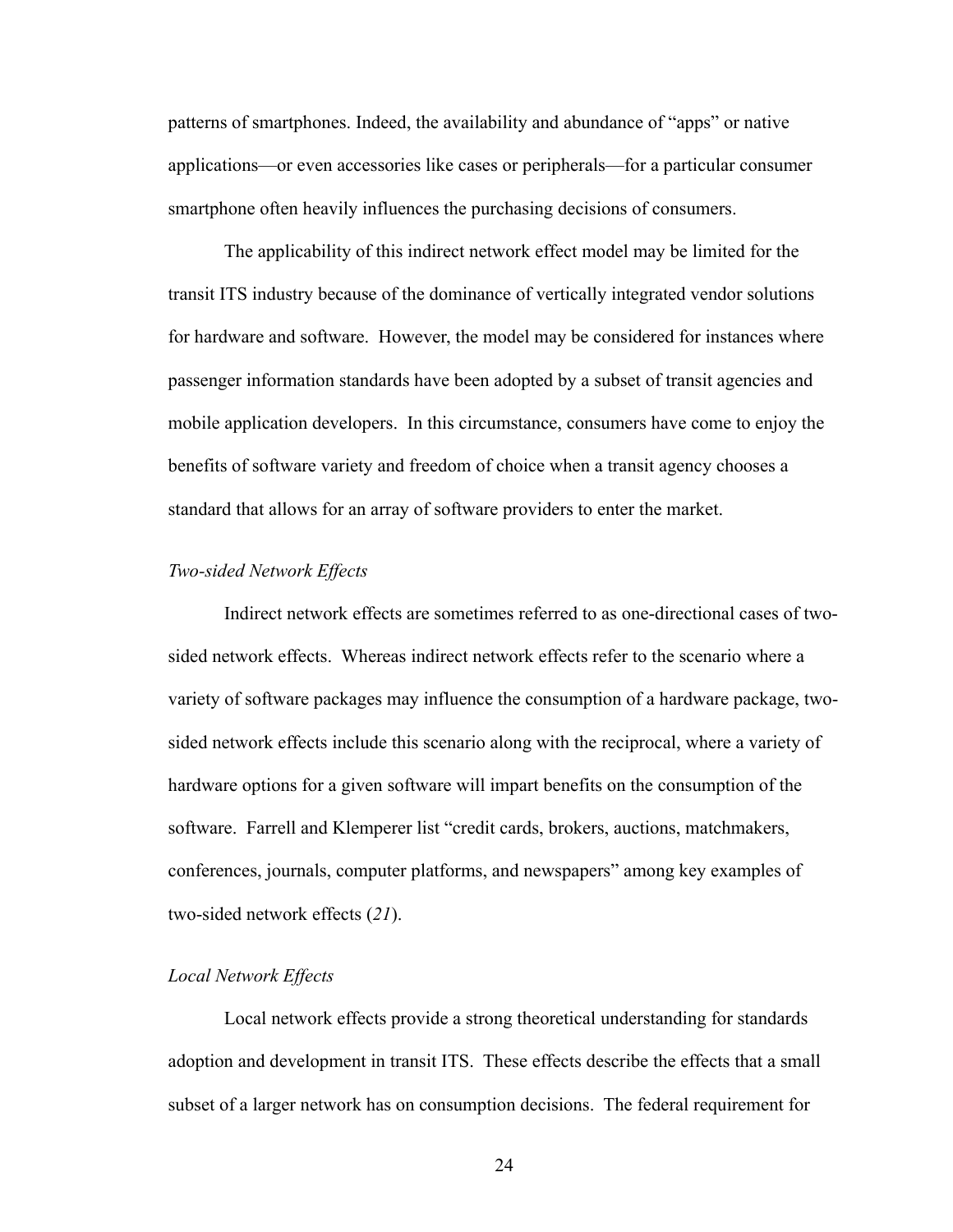developing regional ITS architectures is a policy materialization of these effects. In other words, ITS decisions made by a transit agency in a given metropolitan area will be heavily influenced by the decisions of and existing infrastructure supported by agencies within that same region. Again, this effect is supported by both the theoretical arguments made by Sundararajan (*18*) and the policy mandates from USDOT (*10*).

#### Lock-in and Switching Costs

Besides the benefits attributed by network effects, the *costs* imparted on consumers where standards do not exist in a market create an important motivation for the introduction of standards. These costs, known as switching costs, may keep a consumer *locked in* to a particular firm (or vendor) because the cost of switching firms is too high or, put differently, "when consumers value forms of *compatibility* that require otherwise separate purchases to be made from the same firm" (*21*).

When considering technology systems in the public transit sector, switching costs may derive from the use of proprietary data formats and standards. Thus, switching from one technology provider to a competitor would require high costs to translate or convert data from one system to the new. Other examples of switching costs and lock-in "include the transaction costs of closing an account with one bank and opening another with a competitor, the learning cost incurred by switching to a new make of computer after having learned to use one make, and the artificial switching costs created by frequentflyer programs that reward customers for repeated travel on a single airline" (*17*).

#### Approaches to Standards Coordination

The mechanisms by which a standard develops is an important determinant for coordination, or reaching a harmonic agreement within the industry. Farrell and Saloner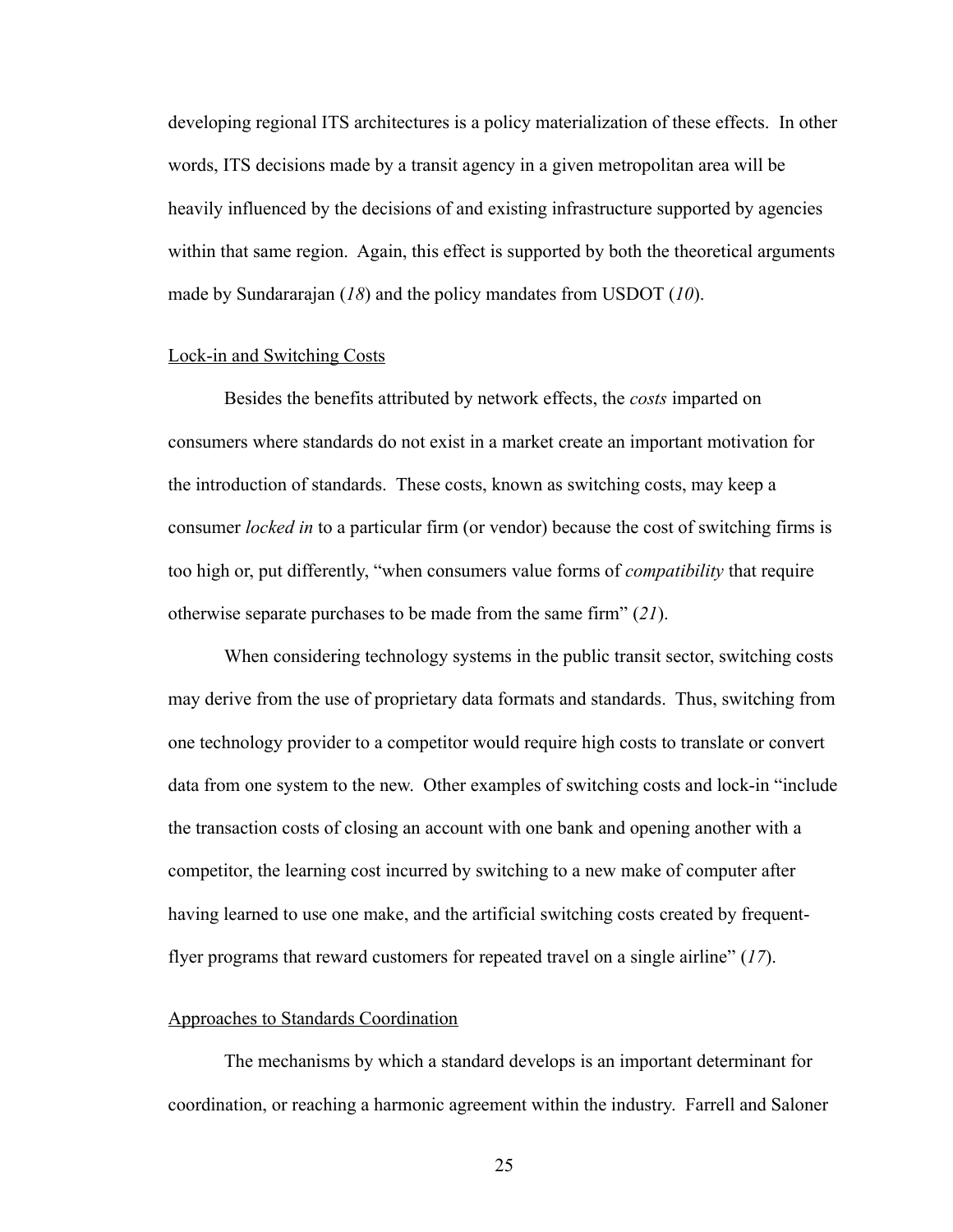Consider three approaches to coordination for interface or compatibility standards: committee-based, market-based (or "bandwagon"), and hybrid coordination (*22*).

### *Committee-based Coordination*

Committee-based coordination relies on the action of some formal body to achieve standardization across the market participants, while market-based coordination is defined by a set of competitive parties each working independently of one another (*22*). There are many examples of committee coordination in standardization including any standard setting organization that openly allows industry participants to meet and develop a standard through a consensus-based process (e.g., ANSI, ISO, or CEN). The hybrid approach relies on a combination of both market agents working together in a formal committee approach, while simultaneously pursuing a market strategy for a standard.

Farrell and Saloner conclude that, while it may take a significantly longer time, committee-based standard setting will more likely result in interface standards coordination. Though the authors do note that as this process takes longer and longer the marginal benefits ("payoffs") for achieving standardization through committee begin to diminish rapidly (*22*).

## *Market-based or Bandwagon Coordination*

Farrell and Saloner suggest that standardization occurs in the market-based or bandwagon coordination environment when there is a clear leader in the market (a "first mover") that pushes the market into standardization as a side effect of its leadership. They mark key examples of this pattern as when Home Box Office (HBO) adopted VideoCipher, a satellite signal scrambling system that once adopted by the entertainment giant brought widespread coordination across the industry. Another example of this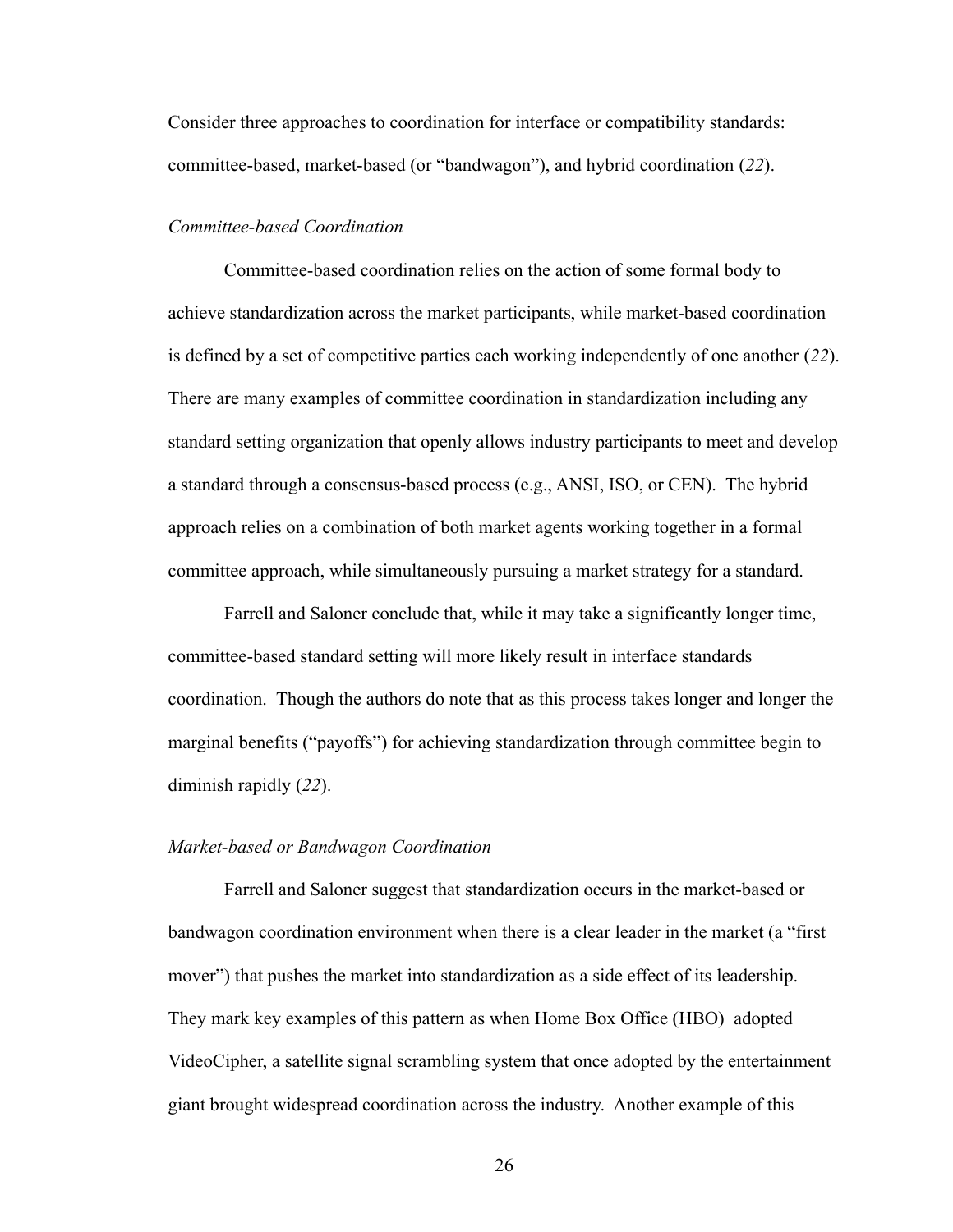bandwagon approach is with the pre-breakup telecommunications company Bell. When Bell (the firm with the largest market share by far) made decisions on products or standards, smaller companies such as GTE were forced to follow.

## *The Hybrid Approach*

The hybrid approach to standards coordination describes when a firm decides to participate actively in a committee approach while simultaneously pursuing a marketbased solution (*22*). This approach could be considered either hedging activity or, more aggressively, covert deception used to make a move on the market with the committee's ignorance. Keil suggests that the hybrid approach—combining market and committee elements into a semi-open alliance of organizations—a model used in the standardization of Bluetooth, is used increasingly by firms to achieve rapid dominance of new technology markets (*23*).

# **3.1.2 Standards Stakeholder Models**

As mentioned in Chapter 2, the role of stakeholders in the development of standards is an important one, especially as this group changes with the government implementation of open data policies. This section contains a few descriptions of stakeholder models, or the types of stakeholders involved with standards development and how their respective interests play out. The section provides a context for the importance of organizations, history, and structures in standards development.

## Creators, Users, and Implementers

Krechmer defines a model for stakeholders in open standards development that relies on three categories: creators, implementers, and users (*24*). This is perhaps the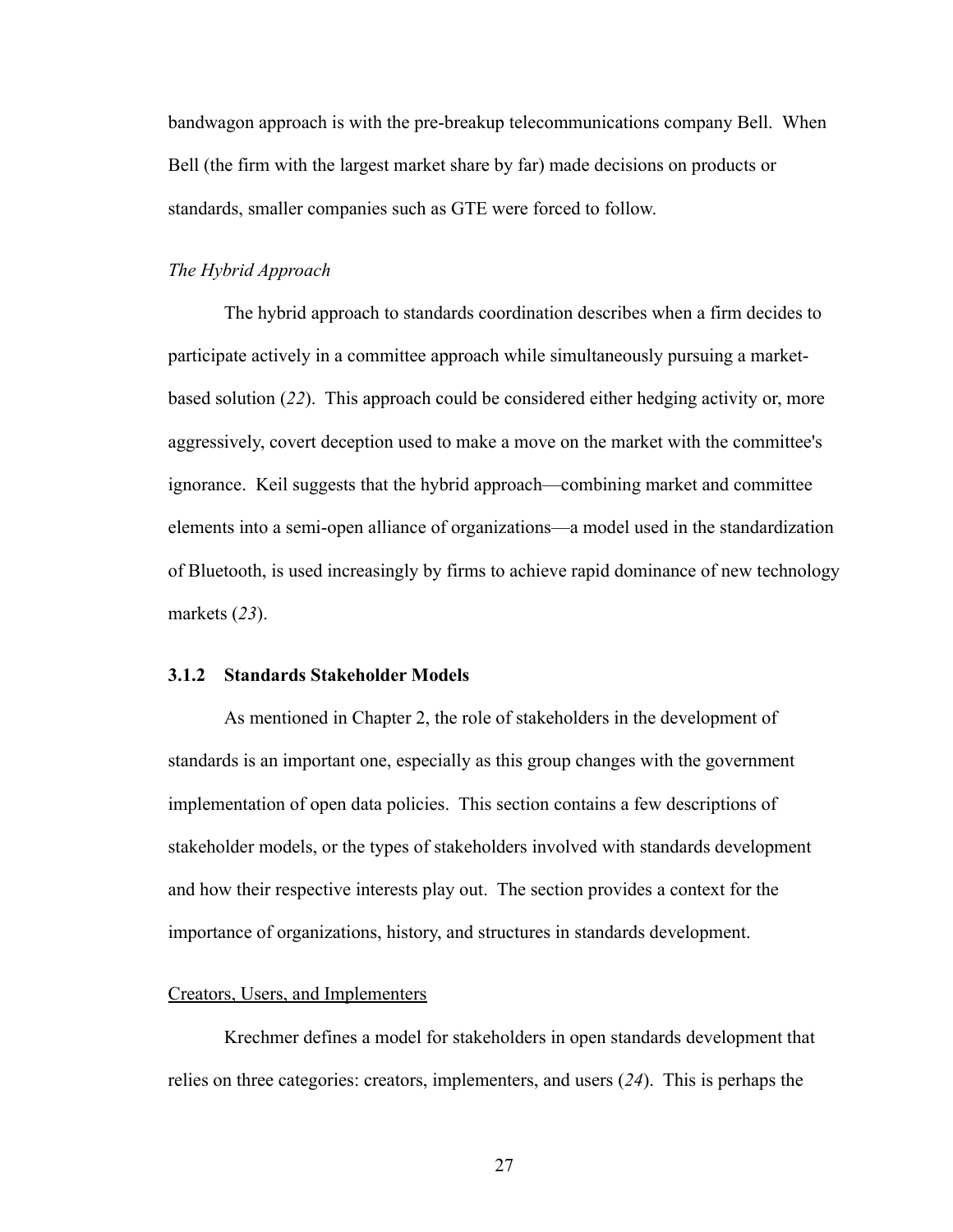most basic hierarchical division of stakeholders, yet it helps to parse out interests in the standardization process. While implementers and creators have the most stake in this process, users have important interests as well that extend beyond the technical components. West (*25*) presents a model with more subtleties, which provides a good description of stakeholders for understanding market forces in this research. Nevertheless, both models presented here prove valuable to understanding the interaction and importance of stakeholder groups.

## *Creators (Standards Setting Organizations)*

Standards setting organizations (SSOs) is a term that has been used to characterize any organization involved in the development of standards, from governmental to nongovernmental bodies and from corporations to non-profit foundations. In a 2002 critique on the evolving nature of SSOs, Cargill defines five types of SSOs:

- trade associations,
- Standards Developing Organizations (SDOs),
- consortia,
- alliances, and
- the Open Source software movement (*26*).

Cargill traces the history of SDOs, the definition typically applied for more formally organized SSOs. He uncovers the acceleration of market demand for new technology standards and simultaneous retardation of SDOs' ability to deliver standards in a timely manner. This slowing pace of development originated with the growth of "anticipatory standardization," whereby shortened product cycles and rapid technology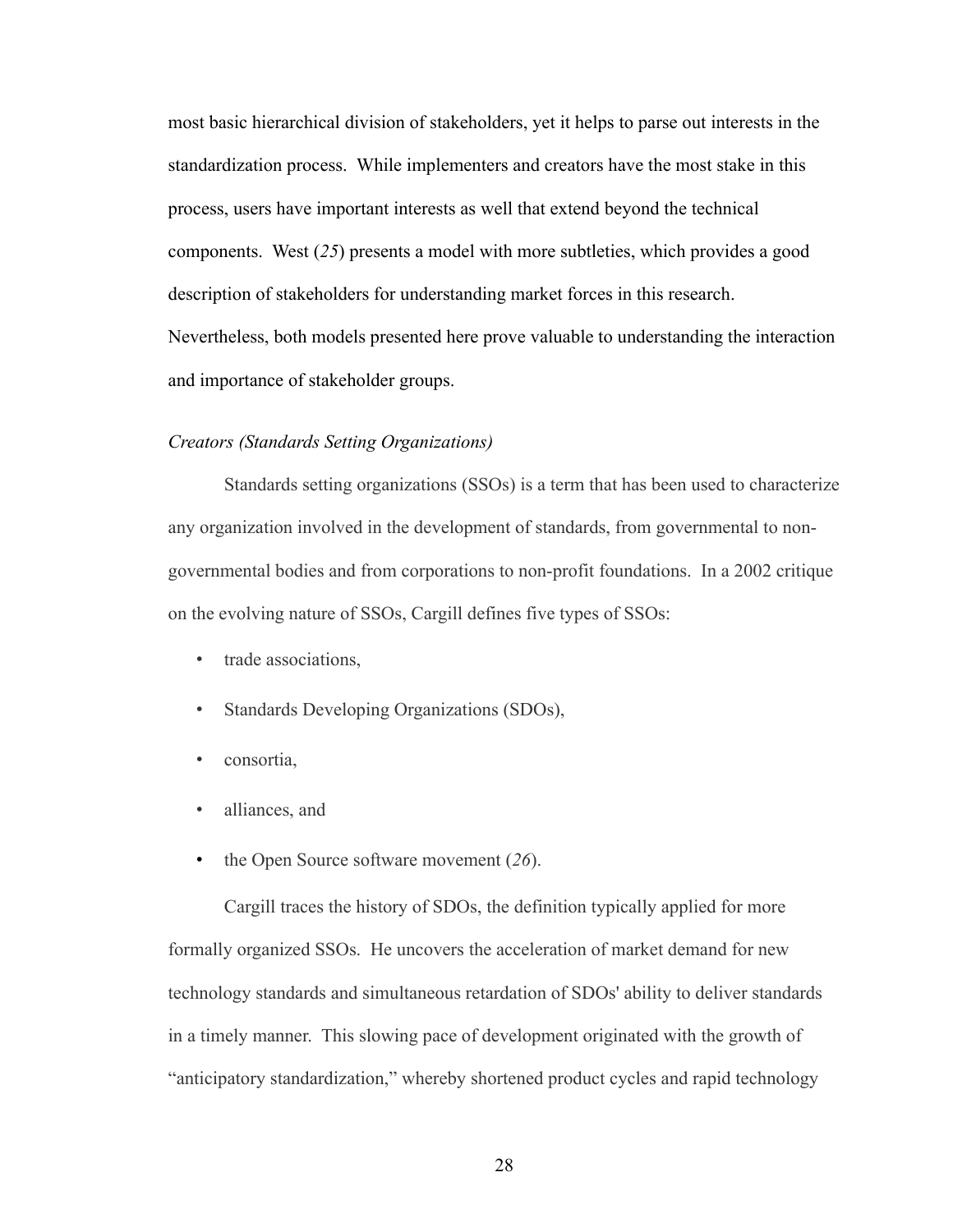change forced organizations to develop a standard far in advance of when it was needed by the industry (*26*).

This change began to bring about an increasing number of consortia, or alliances of companies with similar objectives, that retracted funding from SDOs, redirecting it towards their own consortia activity. While these consortia on the whole did not participate in anticipatory standardization, the model of standardization began to change towards "existing practice." In this model a company would submit a specification already in practice to be reviewed for standardization by a consortium. The revised and reworked specification would then be submitted to the industry as a standard, though as Cargill accurately notes, "[t]he ultimate authorization, of course, was the take up of the technology by the market (*26*).

The other crucial piece of this creator segment of the standardization hierarchy comes from the influence of the Open Source Software (OSS) movement. This movement, formally initiated in the late 1990s, consists of a large, semi-organized network of individuals and organizations growing increasingly diverse, but with the common goal of creating and improving bodies of universally accessible and redistributable software (*27*).

Members of the OSS community often extend beyond the development of software into the realm of standardization. While it may be on the other end of the continuum from large SDOs, this largely voluntary community has made significant contributions to the development of important open source software projects. The decentralized nature of many of these projects shows important similarities to the successful set of Internet open standards, which are developed in part by the Internet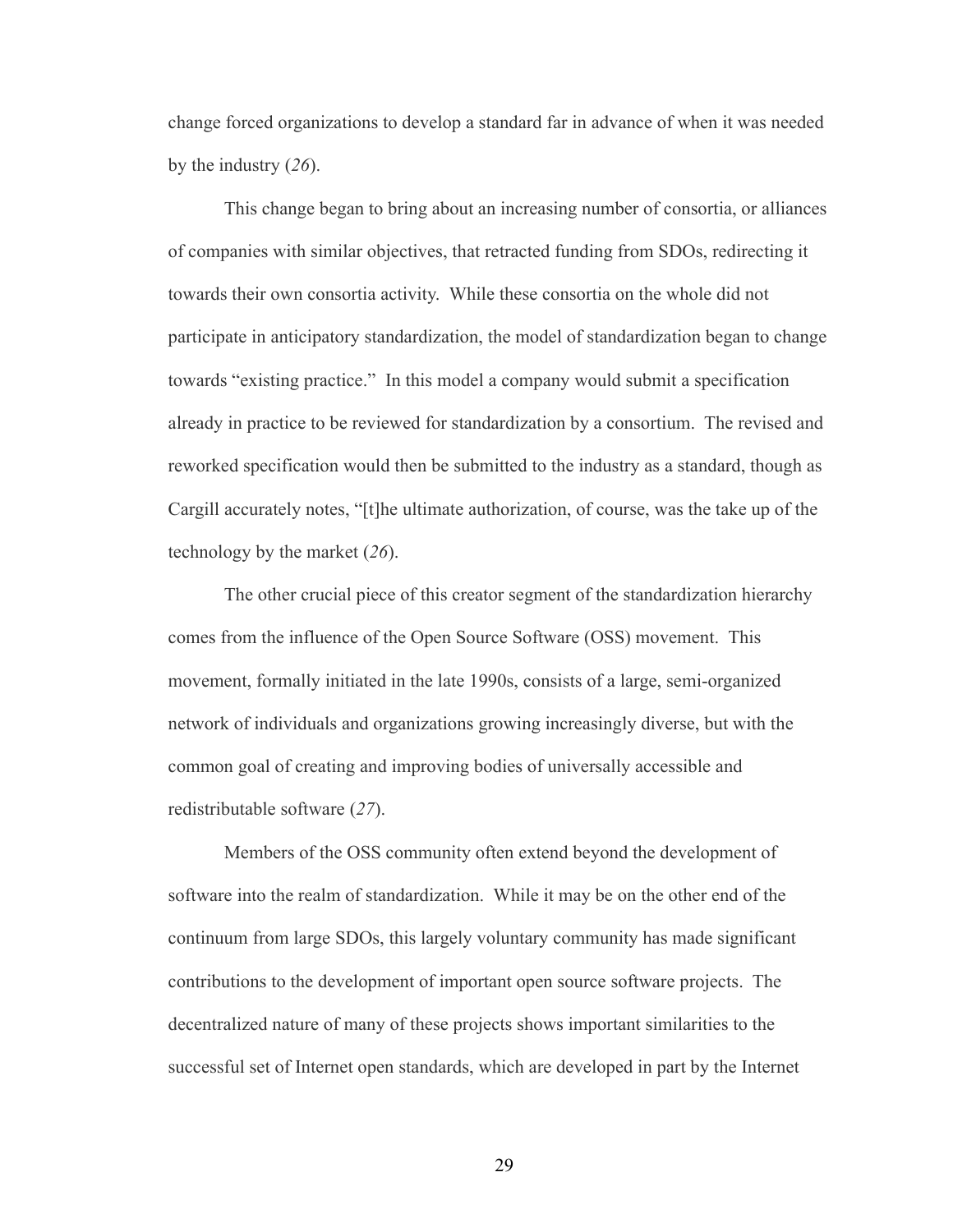Engineering Task Force (IETF) (*28*). The model of distributed networks of volunteer technical experts has and will likely continue to have real impacts on how standards are developed. The importance of this model is further discussed in section [3.1.5 Open](#page-48-0)  [Standards Development.](#page-48-0)

#### *Implementers*

Implementers are those players in the standardization process that create new products that directly employ the standard under development (*24*). This group, therefore, has a uniquely strong interest in the outcome of a standardization process. However, it is crucial to consider how these interests differ from standards creators (such as an SDO) or the user of one of the implementer's products.

An implementer is concerned not with whether the standard is technically sound, universally accessible, or meets some other idealistic notion of fairness, but rather that the standard is accessible to her and meets the needs of her particular products and market segments (*24*). This description is not to vilify implementers. Some implementers may indeed have goals that the standard conform to firmly held values, but if the standard does not meet an implementer's needs, it is not in her interest to support it. It is useful here to discard the notion that firms in the marketplace enjoy competition firms would rather the playing game be tilted in their favor, but at the very least will suffer a level playing field.

### *Users*

Users of implementations of a standard have a stake in the standard's success. Truly, when a standard reaches widespread adoption, its users gain benefits from network effects, the freedom from lock-in, and stability in their investment. Krechmer writes that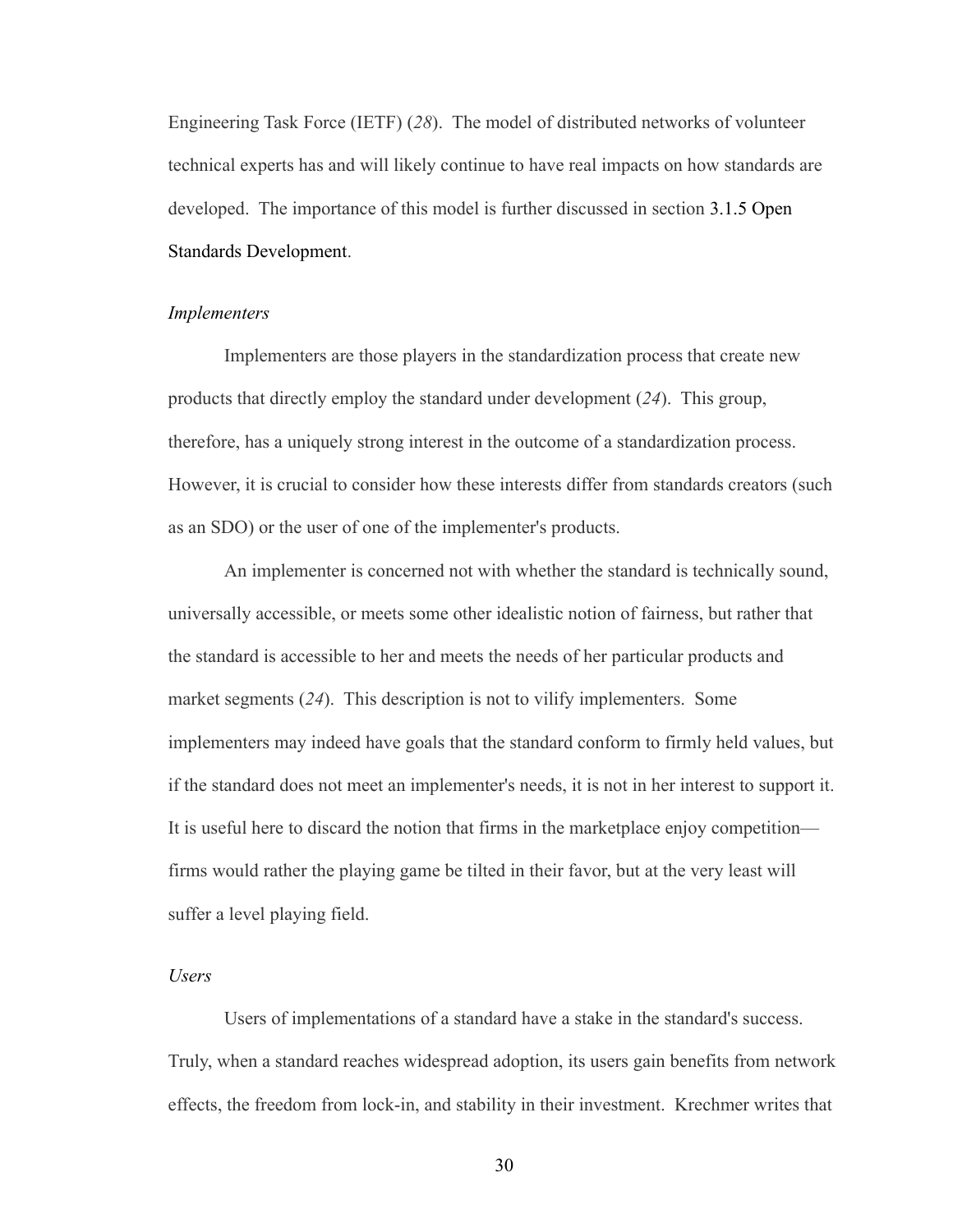the openness of a standard is increasingly important to end users. This is understandable if we accept that openness implies:

when multiple implementations of the standard from different sources are available, when the implementation functions in all locations needed, when the implementation is supported over the user-planned service life, and when new implementations desired by the user are backward compatible to previously purchased implementations. (*24*)

The model for open standards has an increasingly visible impact on the standardization process for creators, implementers, and users.

## West's Model

West describes a stakeholder model in which there are five distinct groups with interests in open standards development. These classes are: "(1) technology providers, (2) incumbent vendors, (3) vendor challengers, (4) complement providers, and (5) users" (*25*). The model has similarities to Krechmer's simplified model. Technology providers develop the technology on which the standard is based. Oftentimes, this group also accounts for the implementers in Krechmer's model.

Vendors consist of implementers who do not have control of the technology development but do provide products that implement the standard. This group consists of incumbents—those who lead the market and maintain a significant segment thereof—and challengers—market leader competitors who wish to disrupt the control of the market. This challenger group sometimes will create standards alliances or consortia to gain control of the market or, perhaps more accurately, to level the playing field (*25*).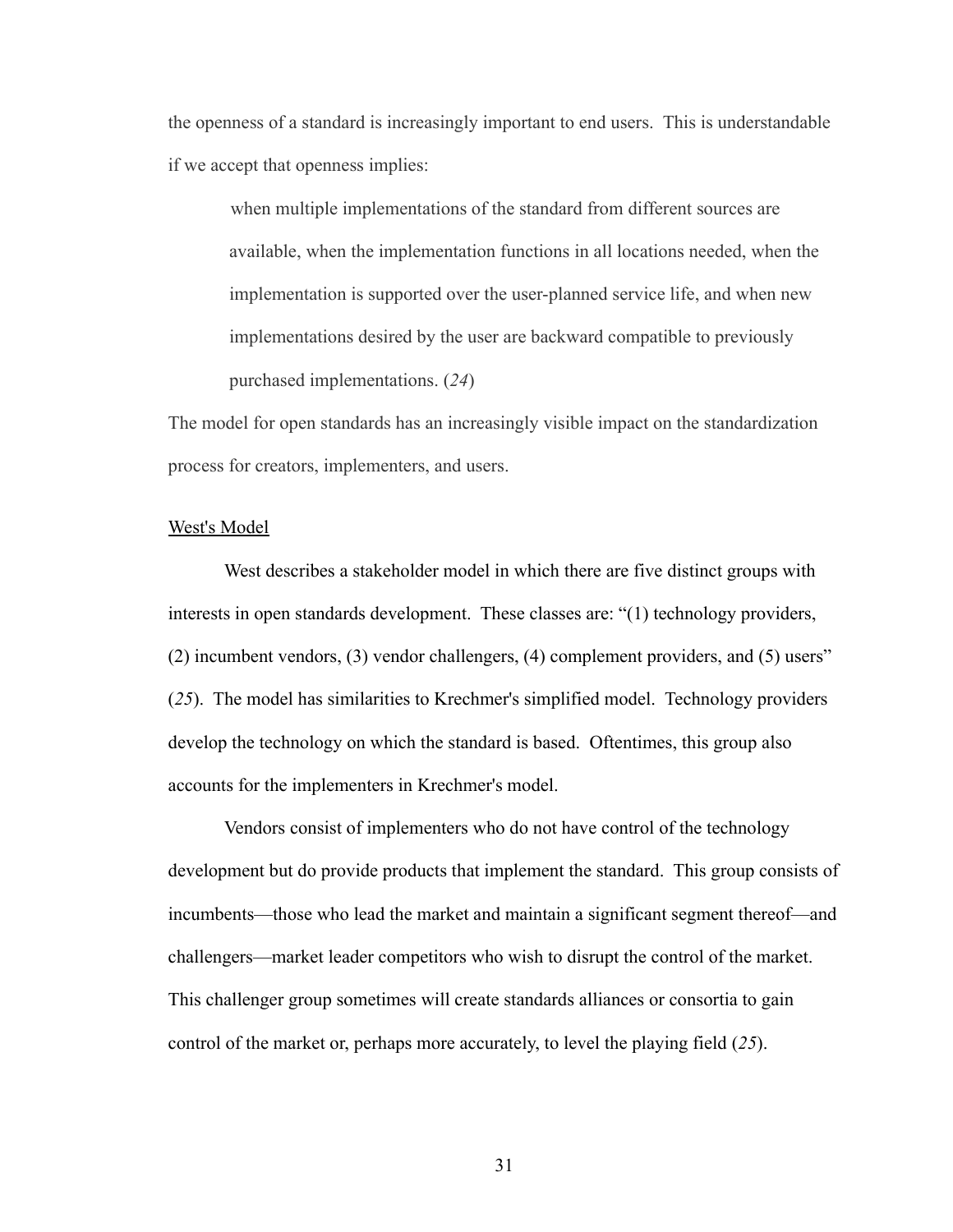Complement providers are those who provide complementary products for a given standard. These providers' interests are driven primarily by volumes—they desire large market shares for their products with little regard for high profit margins. In other words, they are interested in providing products that piggyback on the successful implementations of a standard. Users, once again, make up the same group of stakeholders as in Krechmer's model. This group ultimately cares about the interoperability of the standard and the resultant benefits derived from achieving interoperability.

We can apply West's stakeholder model to the public transit industry, particularly as it pertains to real-time passenger information. Technology providers are those companies that develop and, more often than not, also implement AVL technology. Many of these same companies compose the group of incumbent vendors. Vendor challengers are more difficult to pin down in this model, but Google and its decision to lead the development of the GTFS-realtime open standard most accurately represents this model. Google has been a disruptive force in the provision of transit data (and a number of other sectors), most notably with the development of GTFS.

There are a number of other vendor challengers engaged in the GTFS-realtime "consortium," but the active members of this group mostly seem to be complement providers. We can think of complement providers in this model as third-party application developers, looking to provide real-time passenger information via apps that piggyback off of information provided via AVL systems. They care not about developing a highcost, custom solution for a single agency, but rather reaching a large number of users what we will consider as agencies here.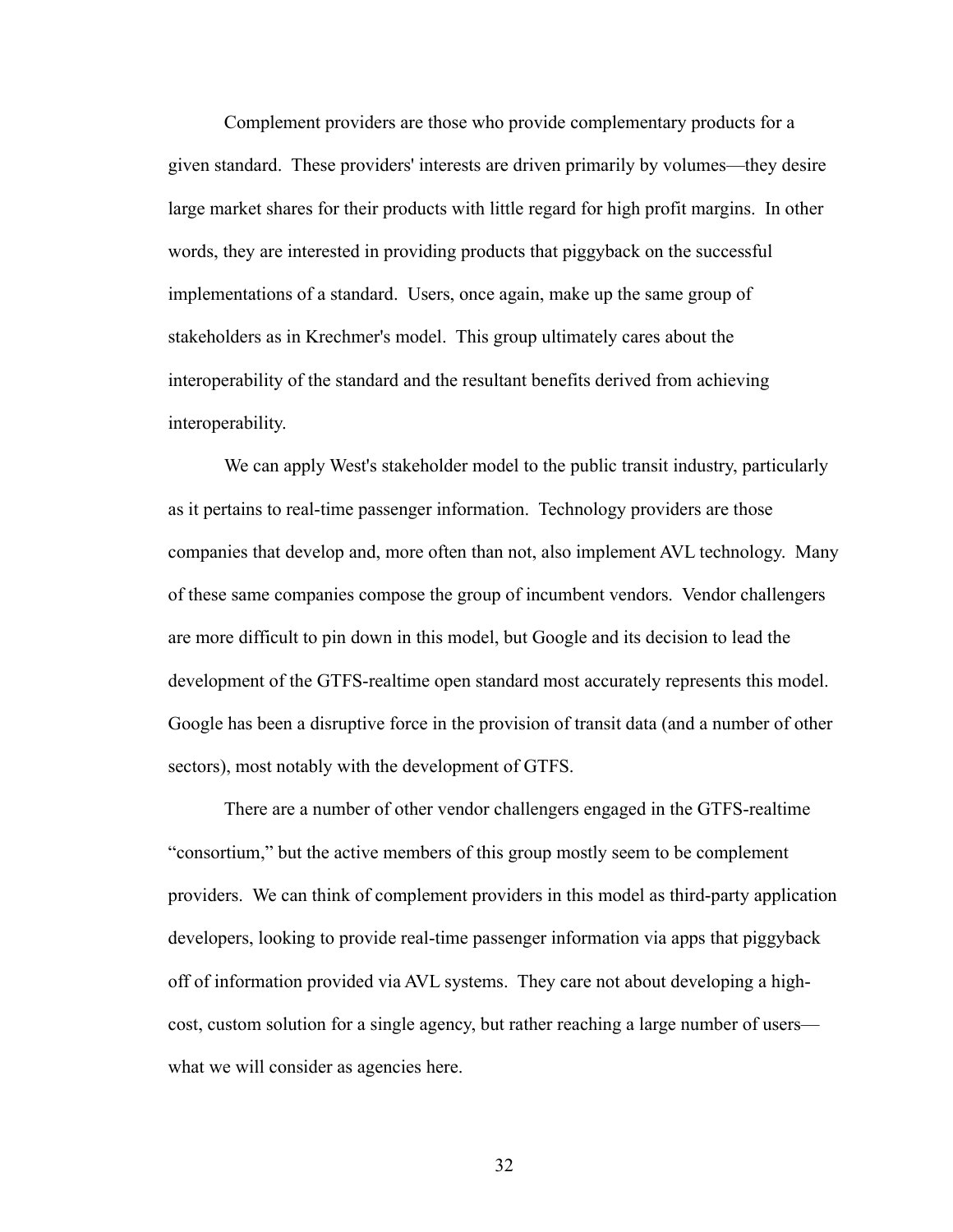The question of who the user is somewhat conflated because our public transit agencies are direct users, but ultimately their customers are the beneficiaries. So here we have two sets of users: direct (agencies) and indirect (transit riders). Considering this basic model of stakeholders in the transit industry will be important for understanding stakeholder relations and interests in the case studies in Chapter 4.

## **3.1.3 Public Policy and Standards Development**

Government institutions have substantial influence over standards development not only through the institutions through which they act but also through the public policy they support. Greenstein and Stango note the importance of government decisions in backing standards because of the power to mandate compliance with a given standard. However, the incredible rarity of occasions in which these compliance decisions are reversed is just as important for understanding the role of government in standards development (*29*). The literature provides ample discussion of the benefits and costs of government intervention as well as the conditions under which intervention is most appropriate.

David and Greenstein, drawing on the work of Besen and Johnson on FCC regulatory intervention, indicate the conditions under which different types of intervention may be appropriate. Key among their recommendations are "government should not mandate standards if these are likely soon to require revision… symptoms of ineffective or premature actions should not be ignored—including negative industry reactions and continuing attempts to break from mandated standards… [and] sparse response to a [standardization] proposal may indicate premature action [by the intervening agency]" (*30*, *31*). While the latter two recommendations may be applied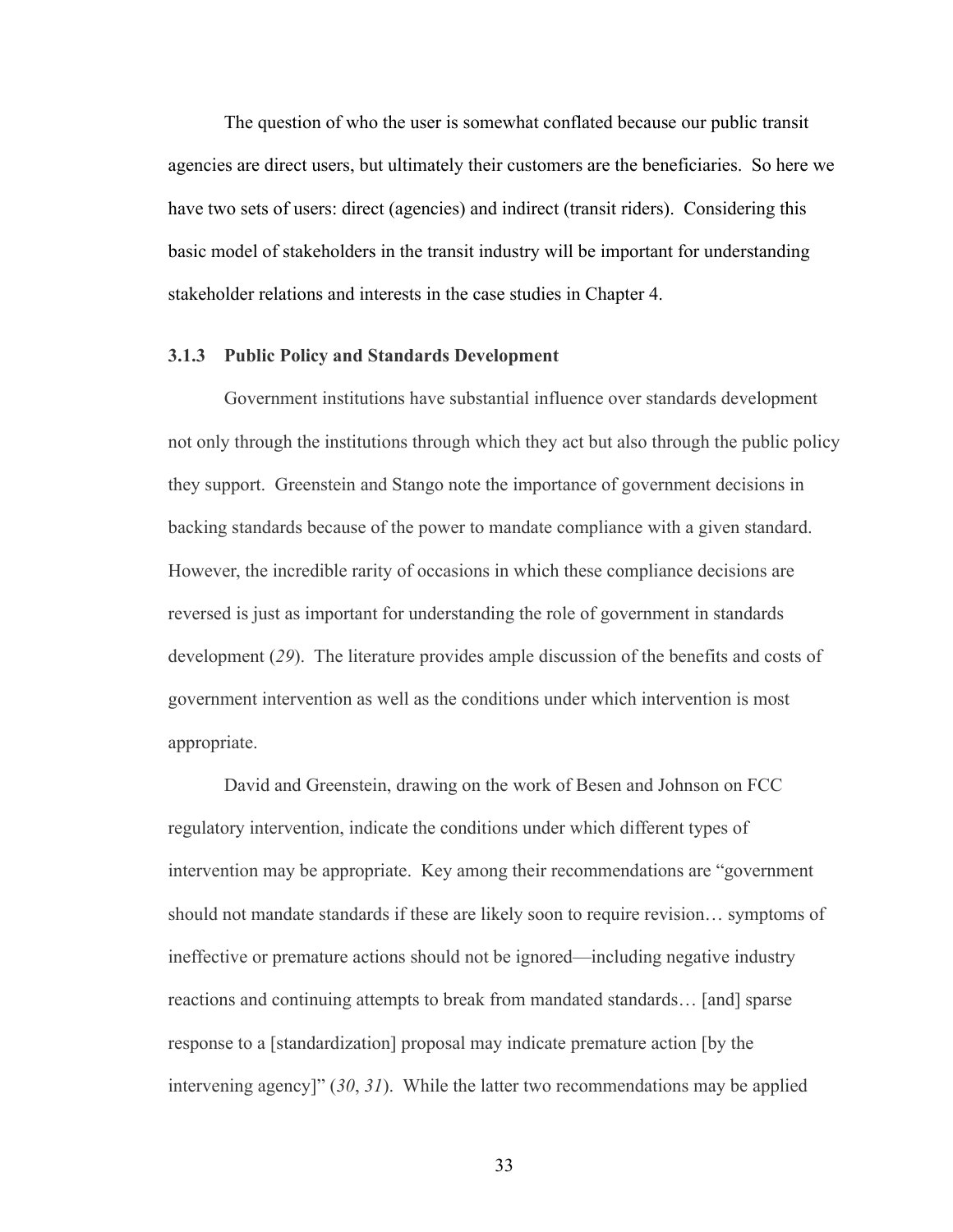retroactively to standardization proposals, the first applies to standardization processes where government has yet to intervene.

While the authors recognize the numerous arguments for intervention to achieve gains in efficiency, David and Greenstein note that there are issues that come with government activity in standards development. These issues nearly all stem from the role that stakeholders are able to play in the process. Typically, vested interests, or incumbent vendors, are the most well represented and gain the most influence in a standards development process. Consequently, old standards will be systematically protected while new stakeholders will likely not be fully represented nor even identified in the process (*30*).

Cabral considers ten different standards battles and the role that government policy has played and can play in favoring or supporting a competing standard. He considers two questions of import for policymakers: *which* standard to support and *when*  to intervene. For the first question, Cabral argues that a *patient* policymaker should support the lagging standard, or the one that is likely to prove worthwhile over the long term but has yet to fully mature or see market dominance. The policymaker in a hurry, on the other hand, should back the current leading standard. As to when a policymaker should intervene, the answer is binary again: the patient policymaker should delay any action, the impatient should act now (*32*).

The definition of patience and impatience is, then, at the crux of this theory and how policymakers should react to standards battles. Cabral suggests that this depends on both the policy context, e.g., US vs. Europe vs. Japan, and the industry/technology in question. For example, a government might favor the more centralized, impatient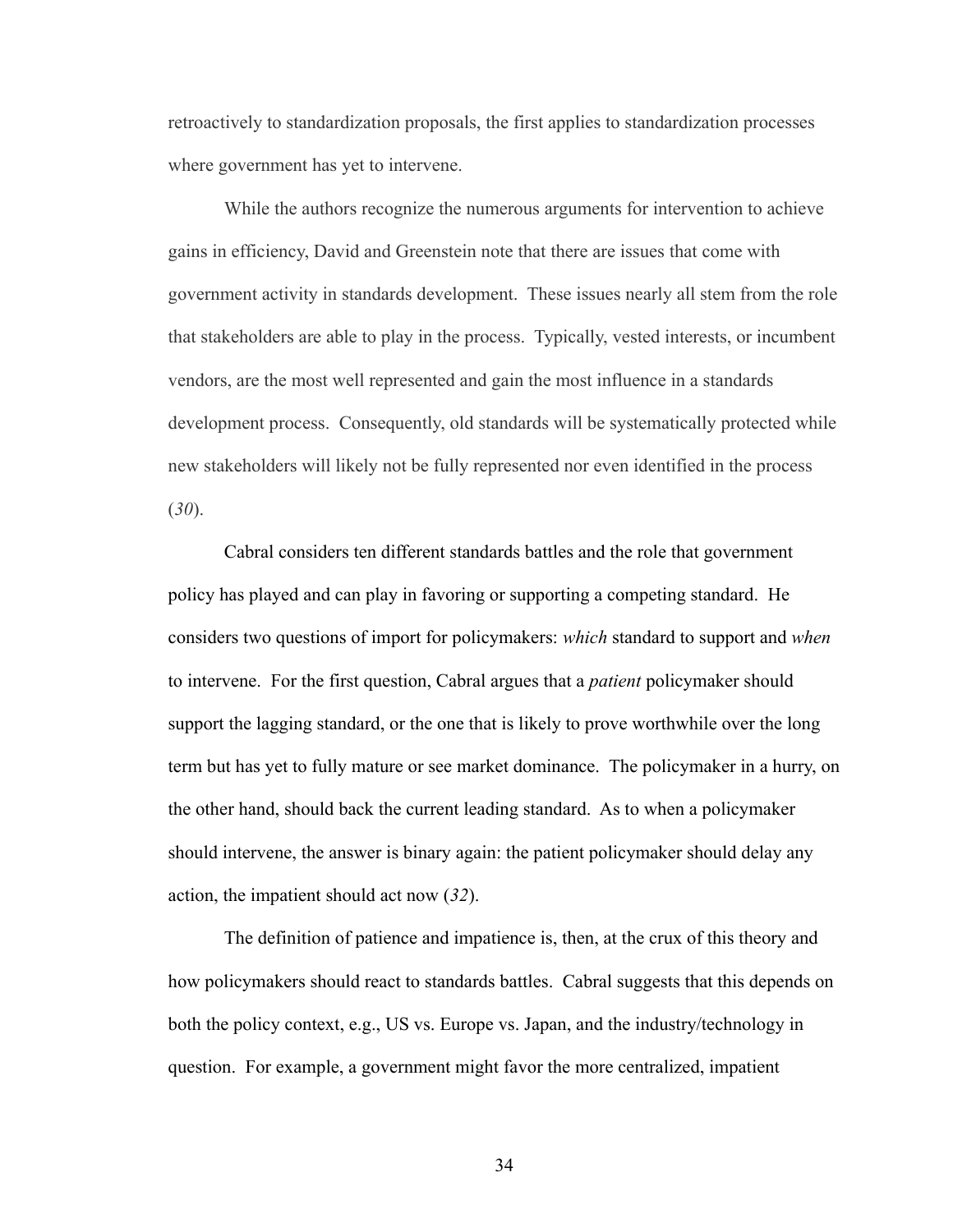approach of choosing a product early over allowing competitive forces to work through markets (patient). When considering the technology in question, some product cycles are relatively short, which would favor an impatient approach to avoid lagging.

Farrell and Shapiro consider the differences between these policy contexts in the selection of high-definition television (HDTV) standards. Japan and Europe chose a much more centralized approach, demonstrating characteristics of impatience. Each chose a technology-firm combination very early on and supported it through the development of the technology. On the other hand, the United States utilized the resources of competing firms in the HDTV standard selection. Additionally, in the United States terrestrial broadcasting interests carried significant political weight, so displacing these providers by adopting a standard too early was out of the question for the FCC. These differences materialized in a long delay in standard setting and technology development in the United States, yet a side effect of this delay was an improvement in the ultimate technology outcome.

In the United States, the FCC allowed for competitive systems to develop in tandem until it chose a standard from a selection of proposals by 1993 (*33*). At this point, tests were prepared to determine which HDTV proposal was deemed best. The results of the February 1993 tests were, of course, inconclusive. In order to keep development costs down and avoid further competition, companies and organizations involved formed a Grand Alliance to cooperatively set the standard and build a working prototype. Eventually this group submitted a proposal that is very close to what would be approved by the FCC in 1996 (*34*).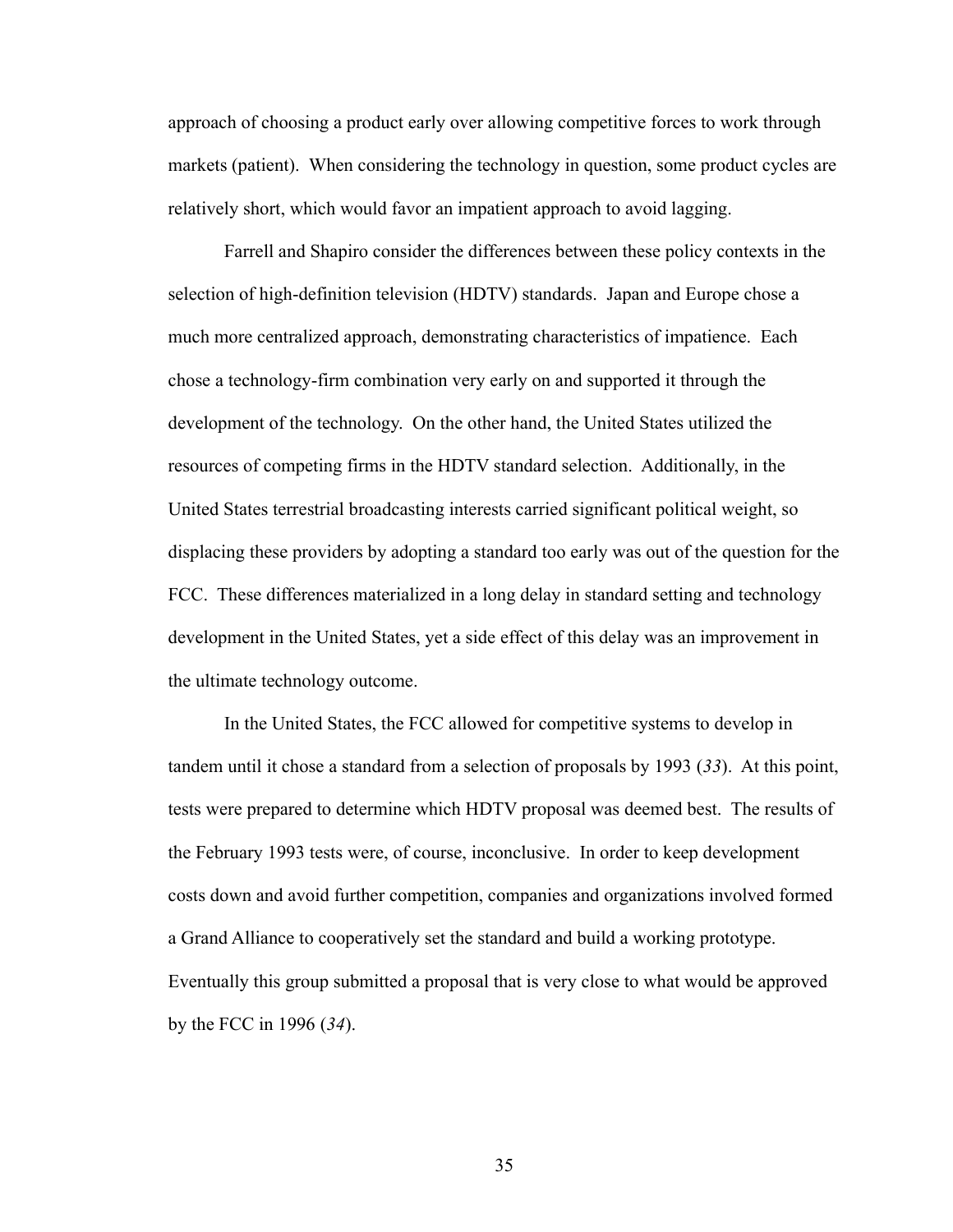This case shows a very patient policymaker in the FCC, which chose to allow competing firms to generate multiple proposals. In turn, this led to these competitors allying themselves in order to reduce duplication of efforts and bring HDTV to the market more rapidly. So, the patient policymaker led to a better standard by creating impatient market actors willing to collaborate. While this is just a single example, it demonstrates some of the reactions policymakers have in different environments and lays a foundation for understanding how policy context and technology influence patience.

### De facto vs. de jure

An important distinction in the world of standards development is *de facto* vs. *de jure*, or whether a standard is formally adopted/sponsored or not. The question of "who is the formal adopter/sponsor?" poses difficulties in itself. Yet, typically de facto standards achieve widespread dominance by the action of markets without the formal requirement of a governing body, whereas de jure standards exist under the governance of an accredited SDO.

The examples from FCC above primarily describe activities around quality or safety standards enforced by the regulatory body. However, this regulatory activity is less prevalent for ITS transit interface standards. Technically, there exists no *de* jure standard for transit ITS products because the USDOT has not formally adopted any standard, including the FTA/APTA TCIP. Nevertheless, the USDOT does support standards development activity through accredited standards bodies such as APTA, ITE, and ANSI. Fleming Waguespack (2005) IETF is an example of de facto standards-setting body even though it is challenged by traditional standards and governmental bodies.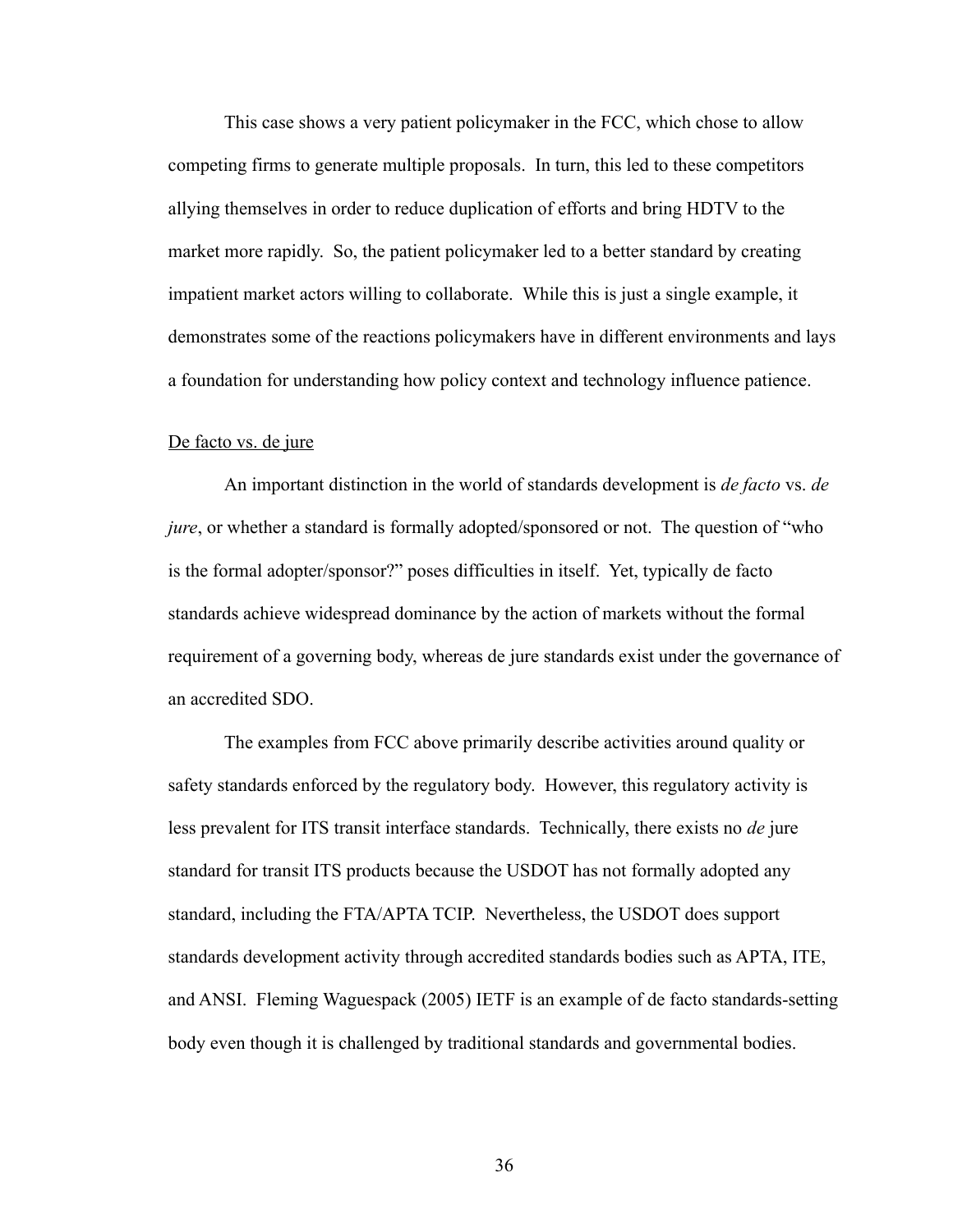The most popular product will also be the de facto standard, and setting a standard can offer a product a dominant market position. Thus de facto standard setting in these cases is of enormous concern to firms in systems industries and will often be central to their business strategies (*35*).

## **3.1.4 Technical Dimensions of Standards**

Thus far, this review has covered "soft" or social dimensions of data standards. These social components of economic and institutional analysis are critical to a complete understanding of the motivations and interests in standards development. It will be useful, however, to explore the technical dimensions of standards in order to refer to phenomena by their proper names.

In the taxonomy of standards laid out by David, there are three classes of standards: reference standards, which enable the accurate measurement and comparison of different products (i.e., benchmarking); minimum quality or safety standards, such as the expected lifetime or performance of an electronic component; and interface standards, those standards which allow a sprocket developed by Sprockets, Inc. to communicate with a widget manufactured by Widgets Corp. (*36*). Other researchers' taxonomies include additional classes, such as variety reduction standards, which "limit a product to a certain range of characteristics such as size and quality level" (for example, reducing the number of types of screws) (*37*); however, this research will focus on the importance of interface standards to the functioning of passenger information dissemination and the market that supports such activity.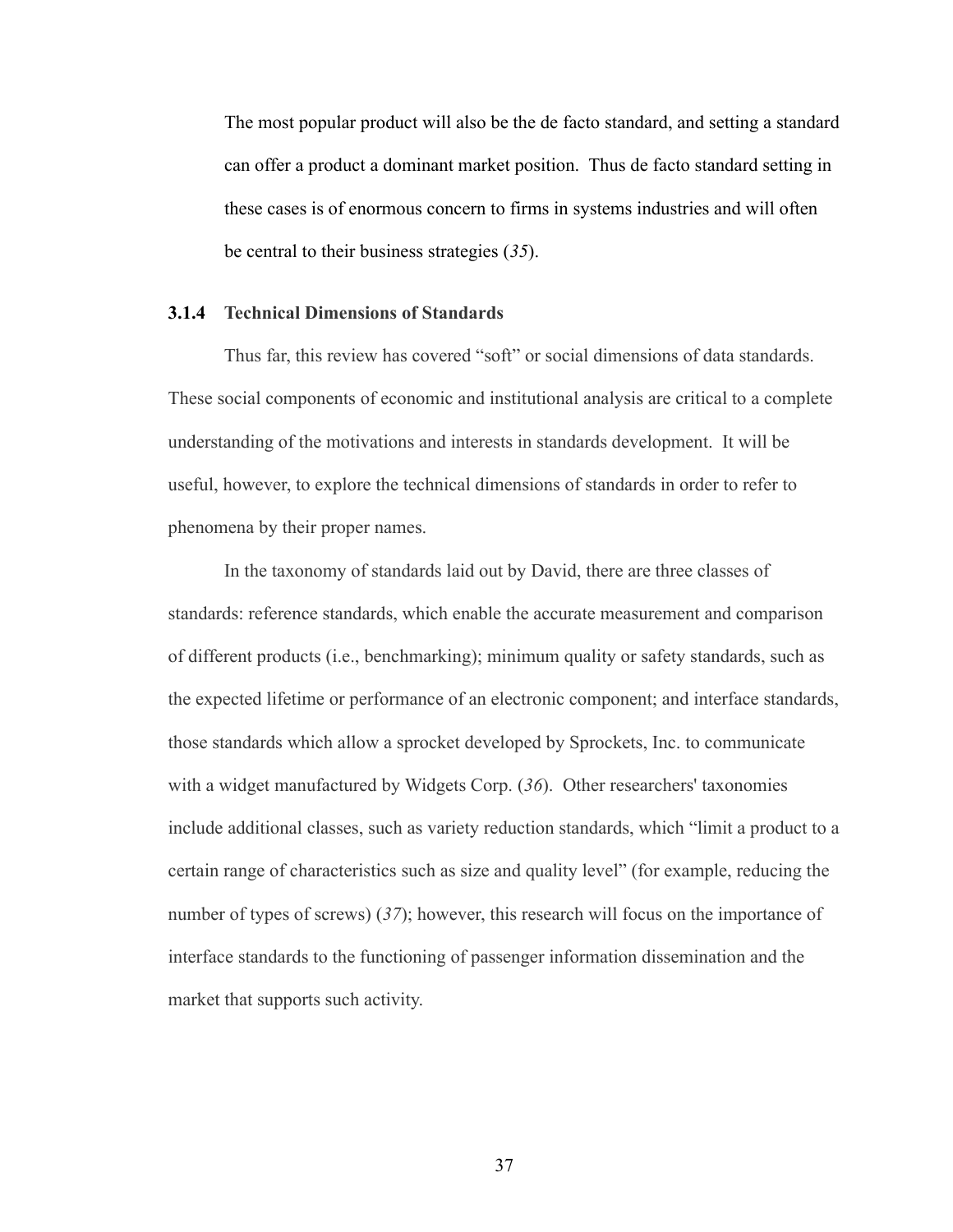## Interface and Compatibility Standards

Interface, or compatibility, standards describe the functional or physical characteristics that are necessary for equipment or systems to exchange information successfully. The standards contained in this research (SIRI, GTFS-realtime, and TCIP) are all interface standards, defining the format, structure, and content of the real-time information exchanged by onboard AVL systems to central servers to third party consumers (either users or application providers). While the exact chain of communication intended for each standard may differ, the basic function of compatibility exists throughout.

Interface standards for IT, while relatively new to the public transit industry, have been considered previously in academic literature. In 1998, Hickman reviewed the current state of the practice for interface standards. His review included a survey of 300 software and hardware product vendors in the transit industry. The resultant response rate of about 9% (only 27 fully usable responses) perhaps indicates a lack of interest in the topic matter, a lack of knowledge, or a desire to remain silent on the subject. Whether this response rate is indicative of a particular stance on the topic or simply the consequence of happenstance, Hickman does note that his sample may be seriously biased and should be "viewed with healthy skepticism" (*38*).

# <span id="page-48-0"></span>**3.1.5 Open Standards Development**

Standards development takes place in a variety of settings under different institutional arrangements and technical requirements. However, all of the standards considered in this paper have one thing in common: they all claim to be open standards. An open standard is simply a standard that is "not under the control of a single vendor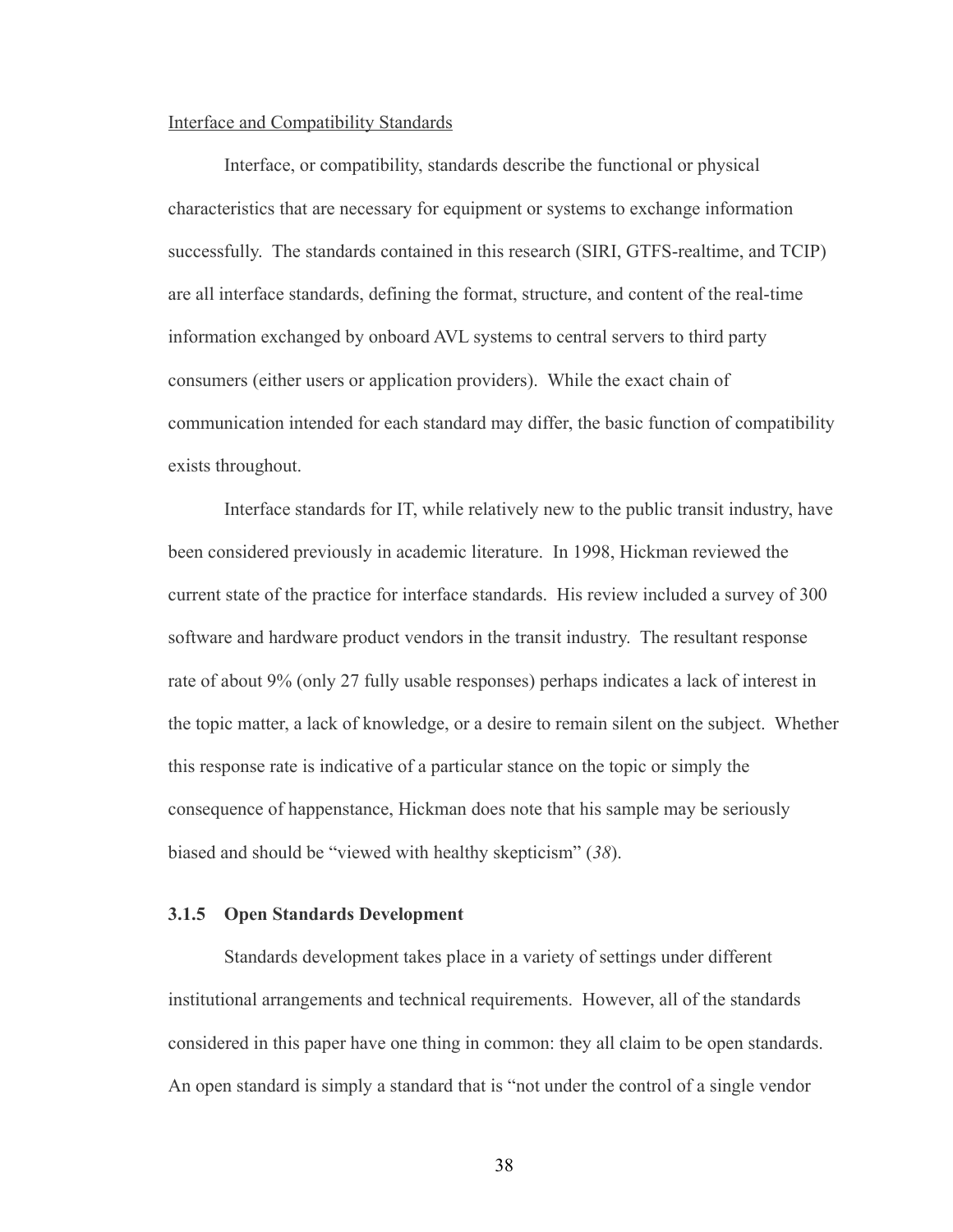and is easily available to those who need it to make products or services" (*39*). This is a rudimentary definition because there are many facets of openness, which will be considered below. This section will also explore related "open" movements and the interaction between these trends and open standards development.

## Components of Open Standards

There are, of course, a wide array of definitions for what makes an open standard. Krechmer documents a few of these, which range from West's availability beyond the standard sponsor to Perens' definition which draws from the open source software movement. Perens emphasizes not just the development and availability of a standard, but also the accepted practices and operating for a standard. His fundamental list of principles and practices include:

- 1. availability,
- 2. maximize end-user choice,
- 3. no royalty,
- 4. no discrimination,
- 5. extension or subset, and
- 6. predatory practices (*40*).

Krechmer recognizes the importance of different stakeholder groups to open standards: if a standard is only open for users and not creators, it is not truly open. For creators, the development process must allow for open meetings, certain consensus criteria, and formal procedures, such as balloting. Implementers have market needs upon which an open standard must not impinge—namely, that the standard should not impose burdensome costs, keep them from innovation, or put them otherwise in a negative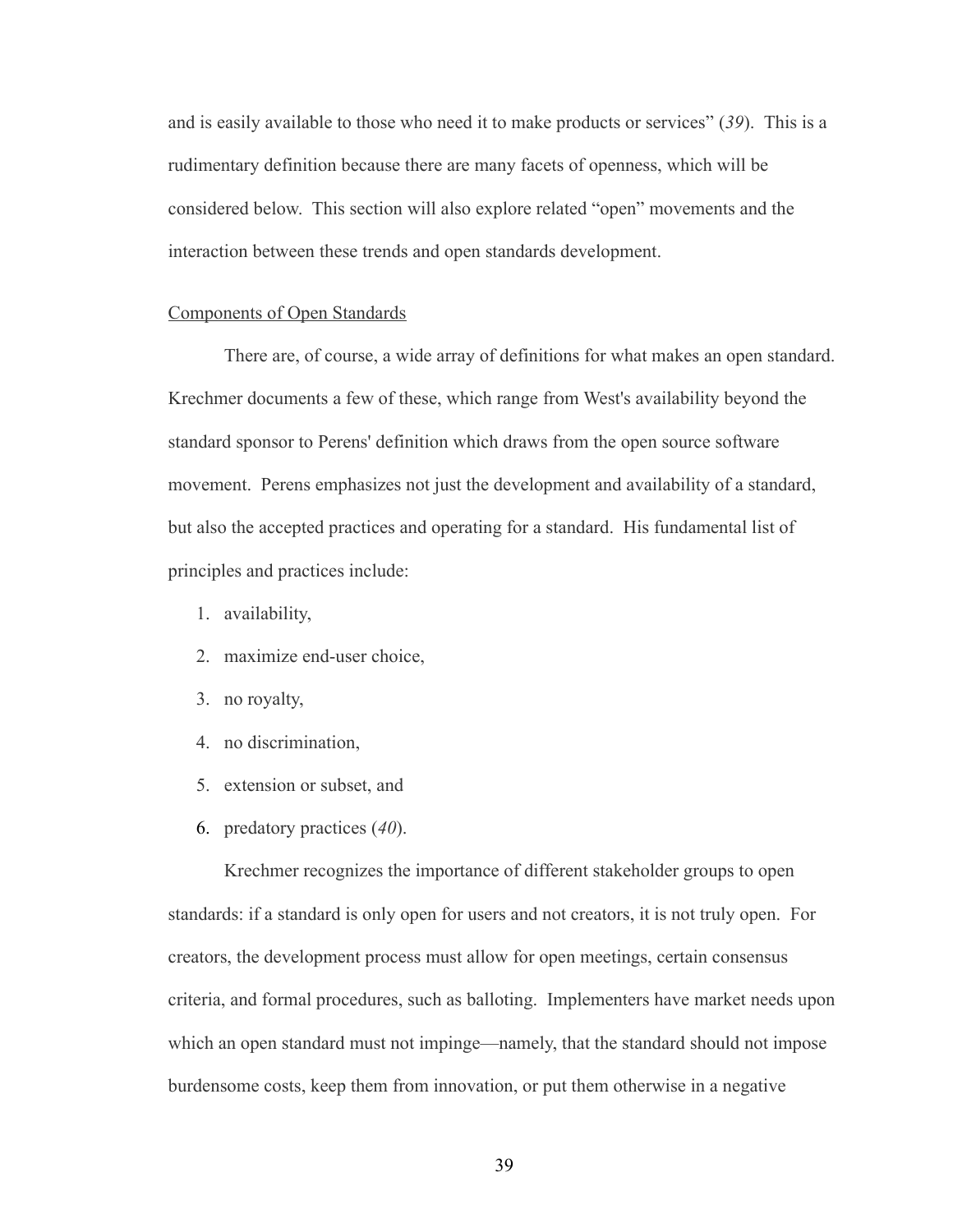market position. Similarly, users consider a standard open when there are multiple implementations to access—such as the availability of GTFS from multiple transit agencies—and there is sufficient support for the standard. Krechmer's ultimate definition, therefore, defines ten requirements that draw upon the expectations of openness from each of these stakeholder groups:

- 1. **Open meeting** requires that all stakeholders can participate in meetings; different levels of barriers (economic, physical distance) can detract from an SDO meeting this requirement.
- 2. **Consensus**  decisions on standard should be made by consensus, a term that has a range of meanings; however, Krechmer views compliance with this requirement to be binary.
- 3. **Due process** requires that "consideration be given to the views and objections of all participants" and that processes exist for participants to express such perspectives.
- 4. **Open world** suggests that any standard shall, in principle, be applicable to use cases around the world. In other words, it should not be restricted by national or political boundaries. However, because there are often regional or cultural issues involved with standards, the requirement focuses on the geographic coverage in which the standard operates.
- 5. **Open Intellectual Property Rights (IPR)** refers to the license that governs the use, redistribution, or commercialization of a standard for implementations. Krechmer scales this requirement in five levels from 0 to 4 ranging from  $0$ commercial licensing to 4 – no copyright/patent protection.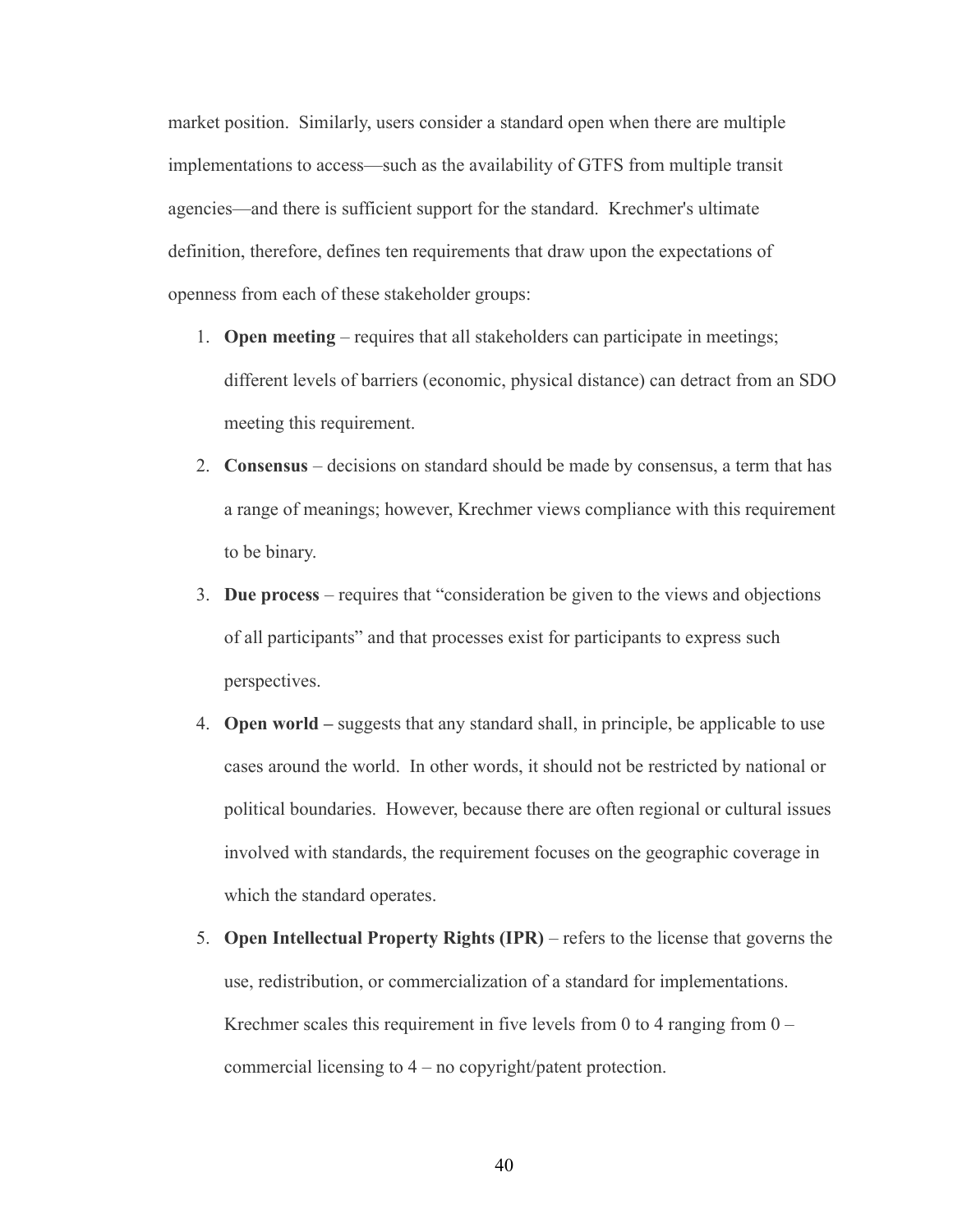- 6. **Open change –** is a somewhat redundant requirement in which Krechmer bundles the first three requirements (open meeting, consensus, and due process). Nevertheless, the requirement does indicate an important characteristic that relies on the convergence of key principles and so may justify being addressed separately.
- 7. **Open documents** requires that documents for the standard development process are made open. This includes "work-in-progress documents" (e.g., draft versions of a standard, meeting discussions, technical reports, etc.) and "completed standard documents." Krechmer describes three states of open documents:
	- 1. Work-in-progress documents are only available to committee members (standards creators). Standards are for sale. (Current state of most formal SSOs.)
	- 2. Work-in-progress documents are only available to committee members (standards creators). Standards are available for little or no cost. (Current state of many consortia.)
	- 3. Work-in-progress documents and standards are available for reasonable or no cost. (Current state of IETF.) (*24*)
- 8. **Open interface –** prescribes that standards support both backward and forward compatibility. This category could be broken down into *connectivity*, or how devices in different spatial locations interact; *extensibility*, allowing modifications to standards that do not break compatibility; and *adaptability*, allowing for changes in communication system.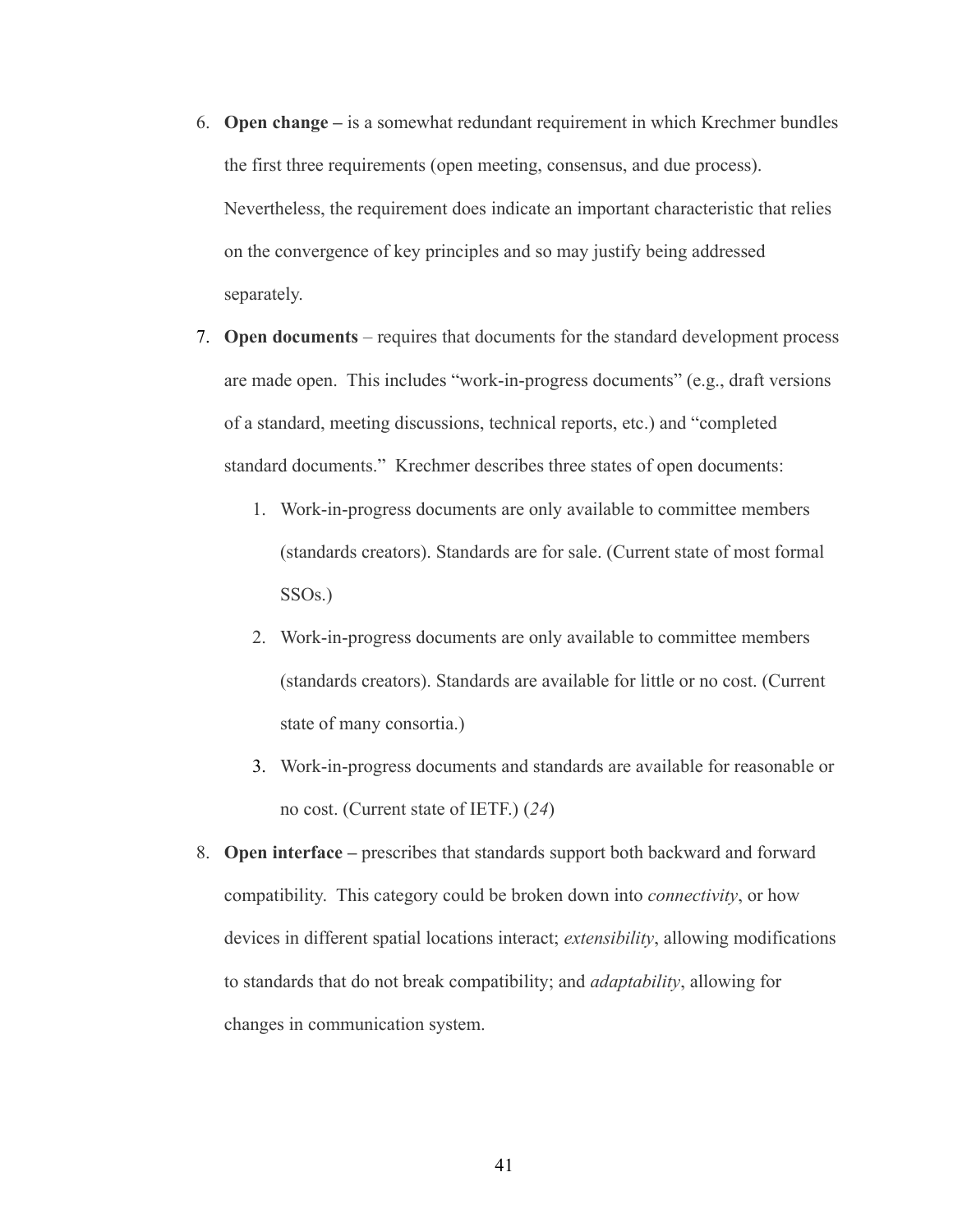- 9. **Open access** is a somewhat nebulous requirement that Krechmer seems to attach more to safety standards than interface standards. Nevertheless, it could be interpreted to indicate the degree of access users have to implementations of the standard or the availability of conformance verification tools to verify compliance.
- 10. **On-going support –** requires that a standard be supported during the four phases of its lifetime (following creation): fixes, maintenance, availability, and rescission.

According to Krechmer, these requirements fully satisfy the Perens definition of open standards, including both principles—One World holds that a single standard ought to perform a capability globally, for all cases—and practices—Open Meeting requires that any and all may play an active role in standards development. [Table 3](#page-53-0) shows how the ten requirements of Krechmer's definition apply to the three stakeholder groups. The table indicates that three requirements—One World, Open IPR, and Open Change impact all three stakeholder groups. Users and implementers rely on nearly all of the same requirements, except that implementers do not rely on on-going support.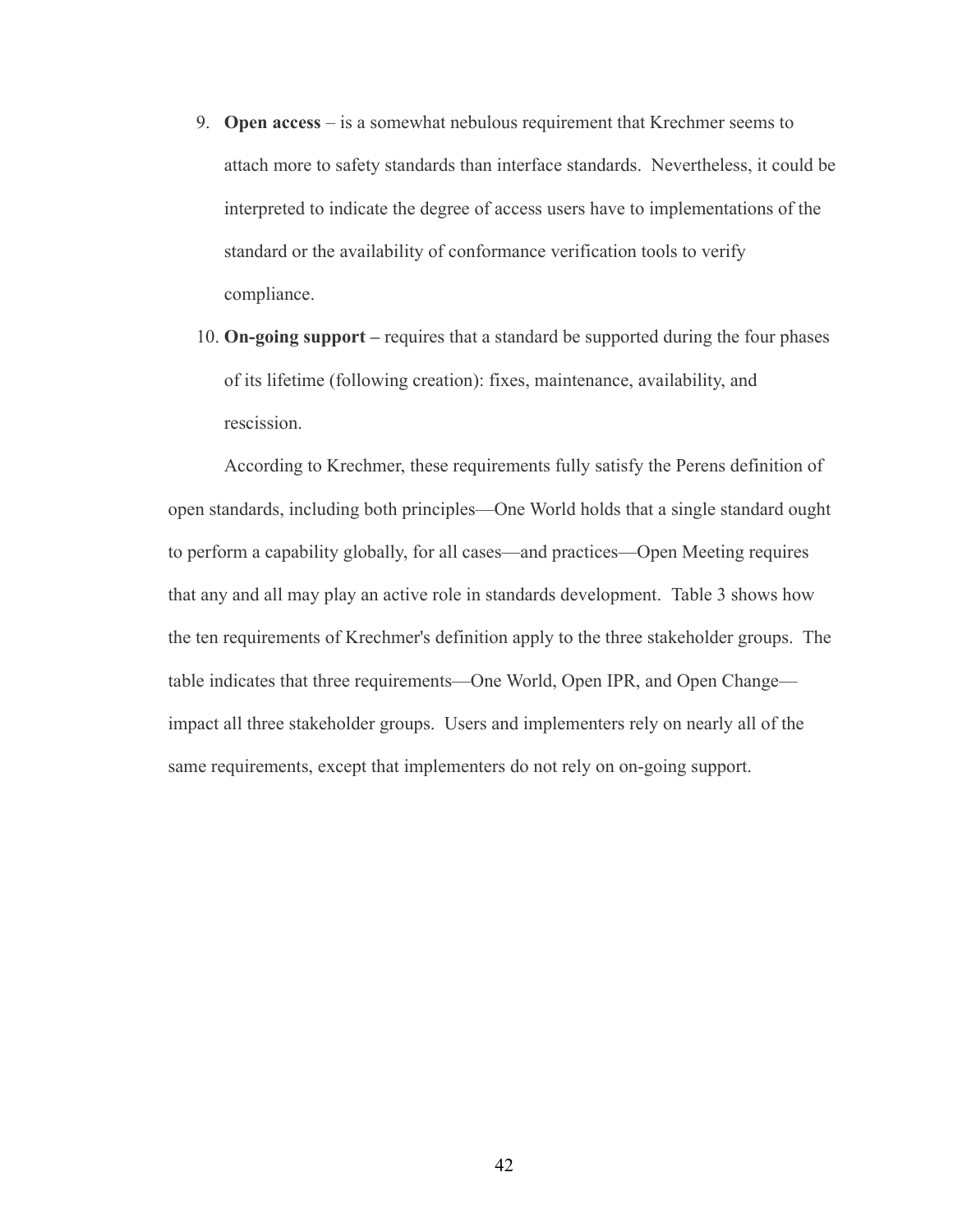<span id="page-53-0"></span>

|                |                       | <b>Stakeholders</b> |             |      |
|----------------|-----------------------|---------------------|-------------|------|
|                | Requirements          | Creator             | Implementer | User |
|                | <b>Open Meeting</b>   | X                   |             |      |
| $\overline{2}$ | Consensus             | X                   |             |      |
| 3              | Due Process           | X                   |             |      |
| 4              | One World             | X                   | X           | X    |
| 5              | Open IPR              | X                   | X           | X    |
| 6              | Open Change           | X                   | X           | X    |
| 7              | <b>Open Documents</b> |                     | X           | X    |
| 8              | Open Interface        |                     | X           | X    |
| 9              | Open Access           |                     | X           | X    |
| 10             | On-going Support      |                     |             | X    |

**Table 3 Importance of open standards requirements to different stakeholders (***24***)**

In addition to a robust definition of open standards, Krechmer provides an analytical framework for assessing open standards development. Because the author uses this framework for assessing passenger information standards in the chapter on case studies, Krechmer's ten requirements, and their relevance for transit ITS standards, will be further explored in Chapter 4.

## Related "Open" Movements

In recent years, a number of technology-centric movements labeled with the "open" qualifier have emerged. The author has cursorily reviewed open data with respect to the White House's policy stance and its potential impact on standards development. This brief section is to clarify this and other movements and their relevance for this research.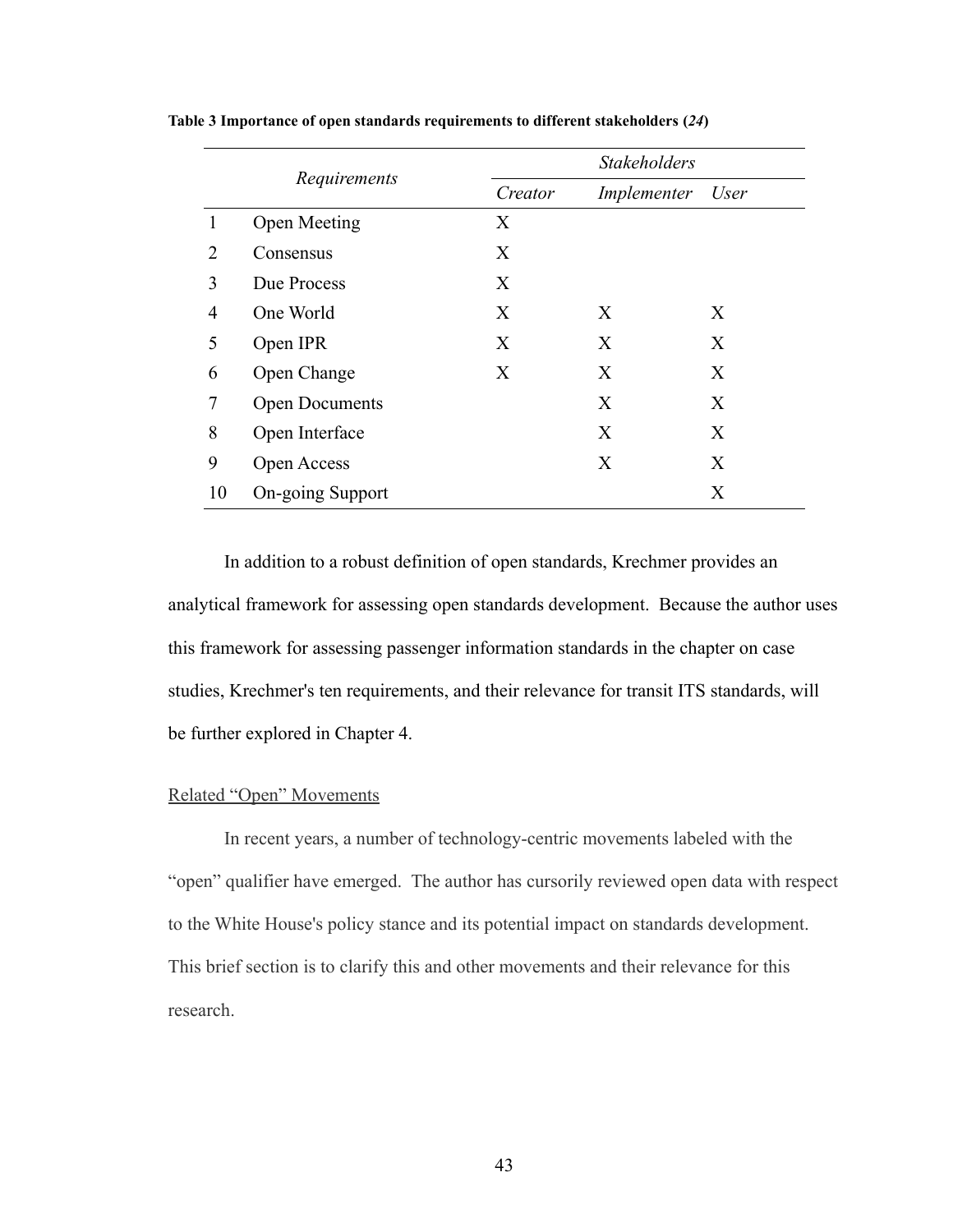## *Open Data*

Perhaps the most recent open movement and the one most successful at capturing the public eye has been the "open data" movement. Open data refers to the idea that datasets, particularly those owned by the government, should be made openly available to any private citizen or company that wishes to use them. In addition, the movement holds that governmental agencies should provide such data in machine-readable, common data formats so that they may be easily parsed by software developers, researchers, and any other interested party. Open data holds a strong connection to the world of open standards because the success of the movement relies on being able to build robust, repeatable applications that function for both Agency X and Agency Y. In other worlds, interface standards must be used by a large group of agencies in order for users to experience the benefit of network effects.

## *Open Source*

The open source software movement is a relatively new concept, but has already had profound impacts on the software development industry. Open source refers to a software development model that promotes free redistribution of software and software components, makes source code (not just compiled code) openly available, and allows derivative works (*41*). There are a variety of licenses under which open source software is published (*42*), ranging from the very permissive (for example reuse for commercial purposes) to more restrictive policies on how source code may be used.

The roots of the term "open source" grow very much out of the world of standards. The term was coined in a Palo Alto, California, strategy session following the decision to publicly release the Netscape Navigator source code (*27*). Netscape was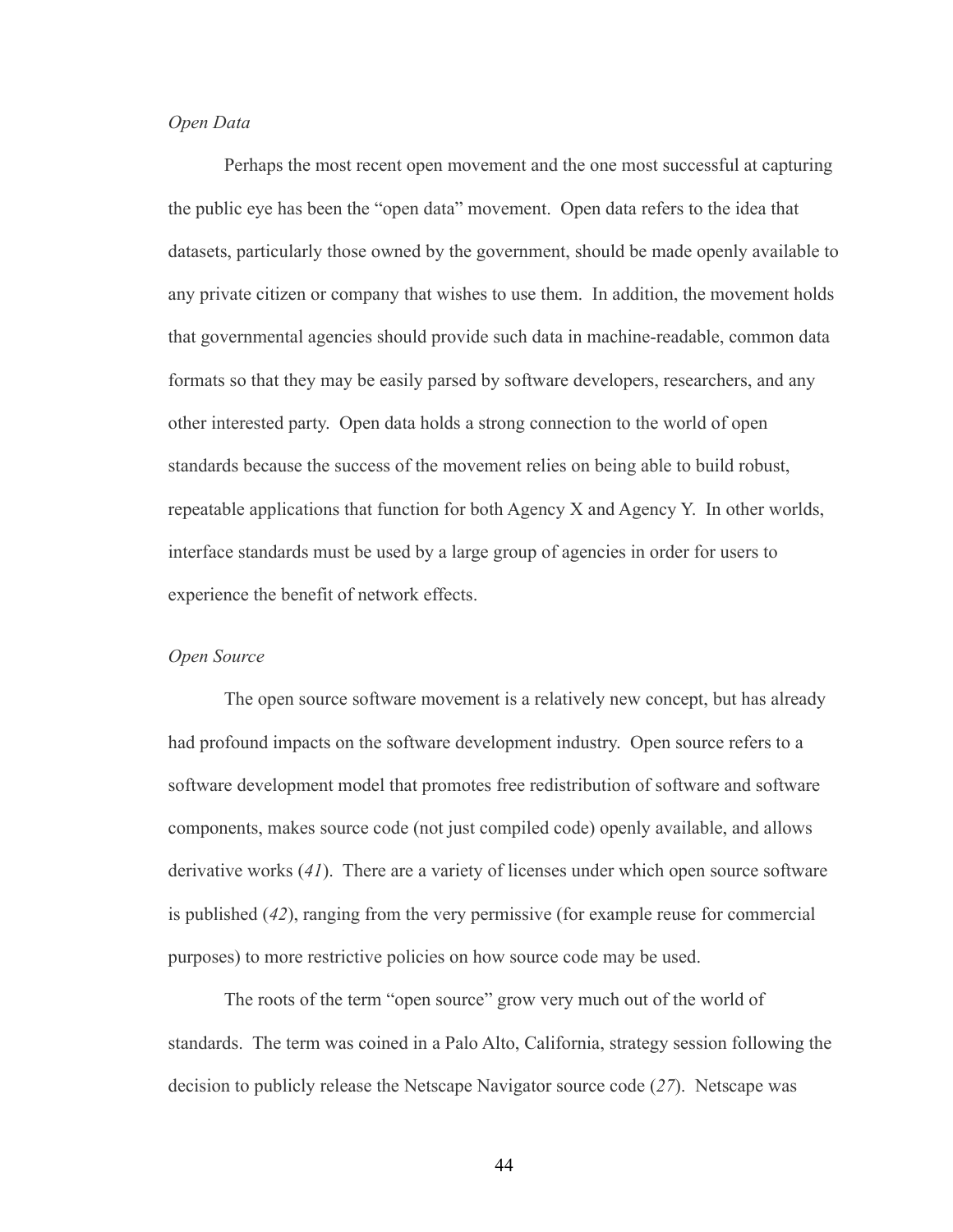embroiled in longstanding "browser wars" with Internet Explorer. which it eventually lost. The ultimate conclusion of these wars, however, would spark the open source movement and the eventual destruction of IE's hegemony by open source browser projects such as Mozilla Firefox and Chromium (the open source basis for Google Chrome).

This movement has since grown astronomically, especially over the past decade[.](#page-55-0) [Figure 3](#page-55-0) Shows the exponential growth in the number of source lines of code contributed to open source repositories tracked by Deshpande and Riehle over the period of January 1995 to December 2006. While this study is a few years old, the trend line is unmistakable: the open source community is growing rapidly. According to the authors, "the total amount of source code and the total number of projects double about every 14 months" (*43*).



<span id="page-55-0"></span>**Figure 3, Growth of open source lines of code from 1995 to 2006 (***43***)**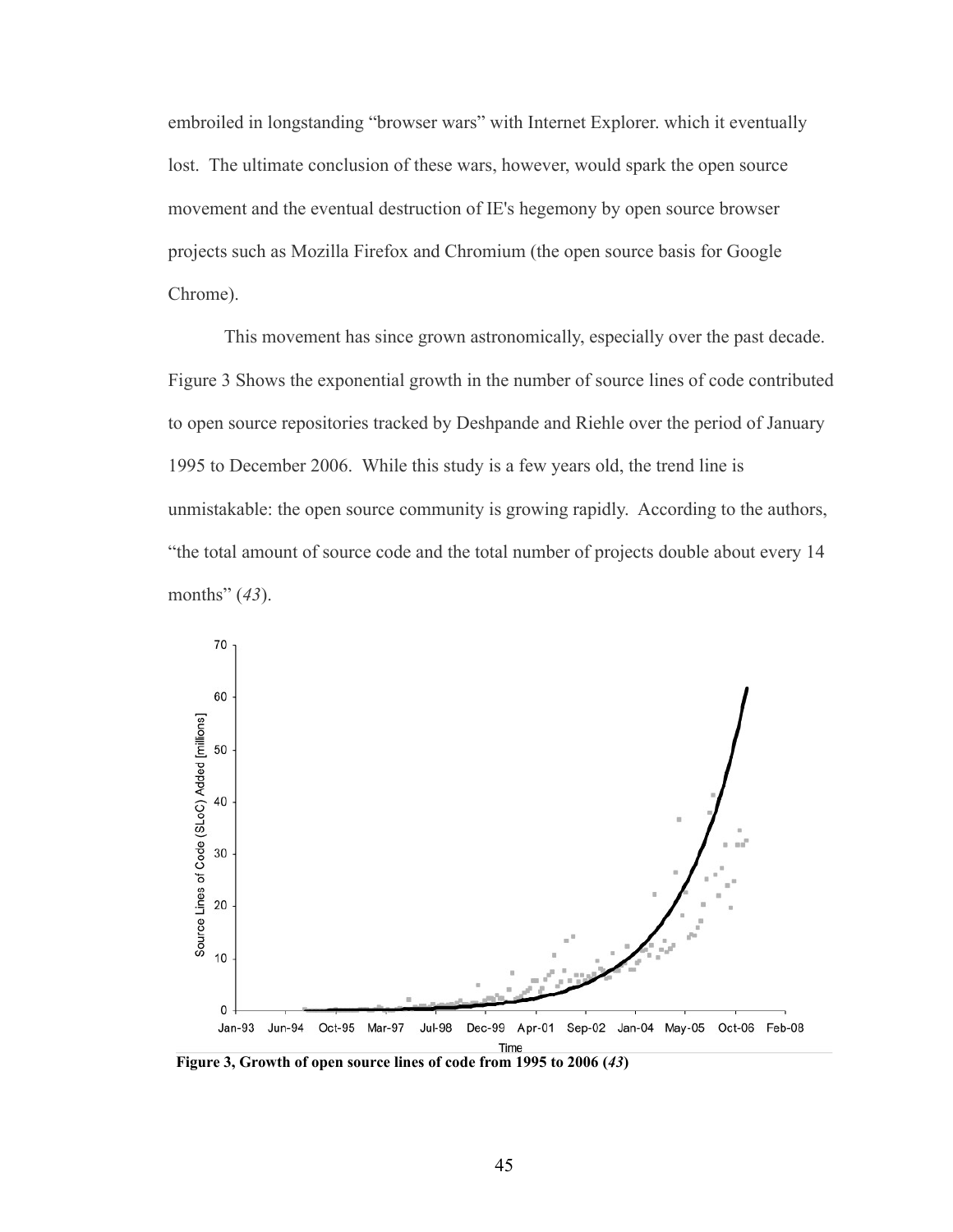While the open movements discussed here have distinct meanings, they do not exist in isolation. It is likely that as open data and open standards proliferate, so too will the number of open source projects and lines of code dedicated to using these data and standards. This correlation is not a given, yet the interest in civic hacking (*44*) and viewing government as a platform (*28*) suggest that these movements will work together in concert and continue to exhibit this exponential growth pattern.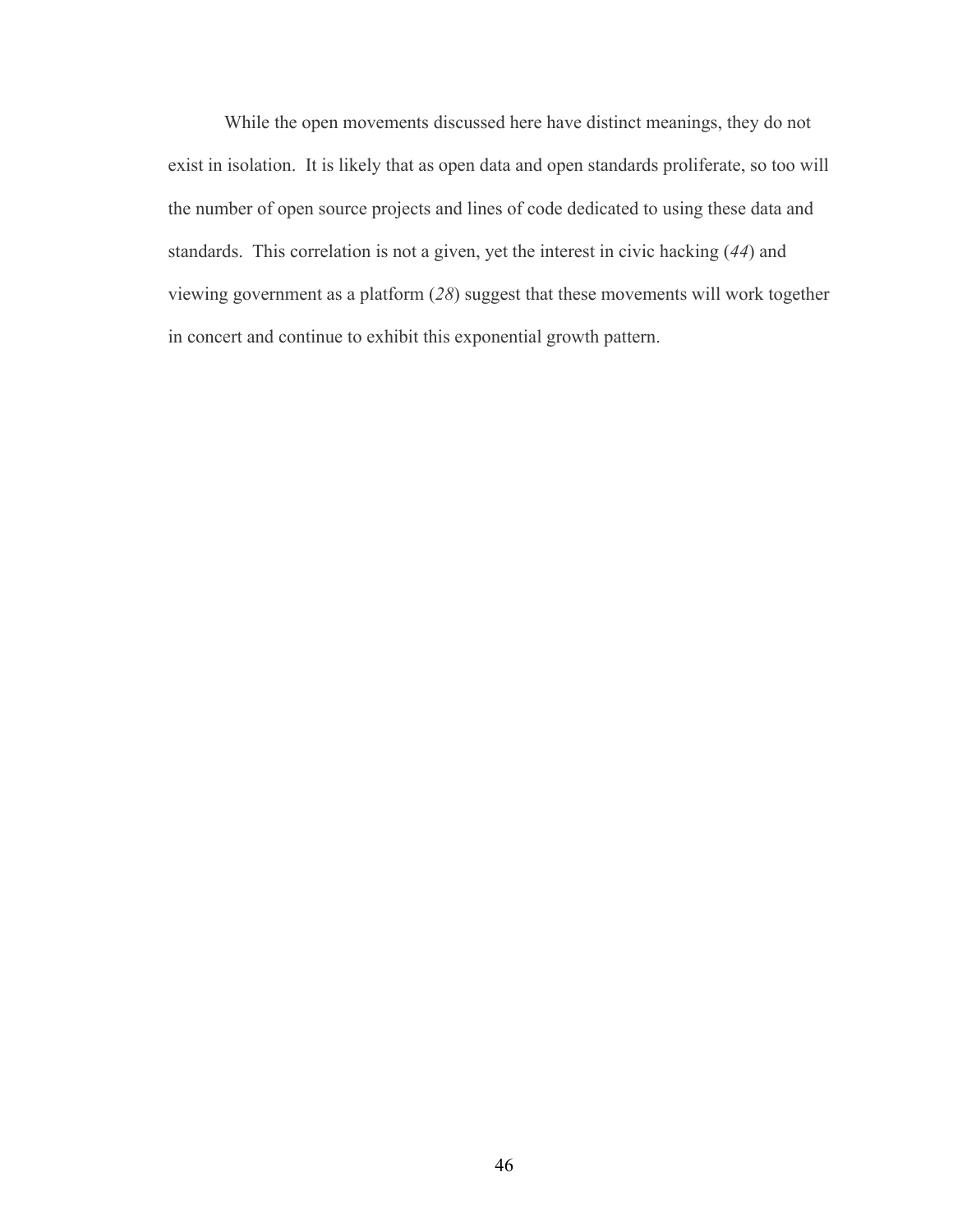# **CHAPTER 4**

# **REAL-TIME TRANSIT STANDARDS DEVELOPMENT**

#### **4.1 Methodology**

The methodology presented here relies on the multiple case study to understand the standards development processes utilized by each data standard. One of the principle aims is to reach an understanding of how "open" each data standard is, or how well each data standard complies to the definition of an open standard. According to Yin, a case study is an empirical endeavor that investigates contemporary phenomena within the context in which they occur. A case study provides a method to observe both the phenomenon and the contextual details—which may be part of what the observer seeks to understand (*45*).

The multiple case study methodology used here relies heavily on document review and past surveys on agency attitudes and capabilities regarding the provision of real-time information to understand characteristics of the standardization processes and their impacts on agency adoption. Interviews were also conducted with members of the SSOs from each of the standards development processes. The final source of information is a collection of articles from a variety of peer-reviewed journals that contain data about various implementations of (1) products deployed by different vendors, (2) standards implemented in different use cases, and (3) opinions/perspectives on standardization and ITS for transit.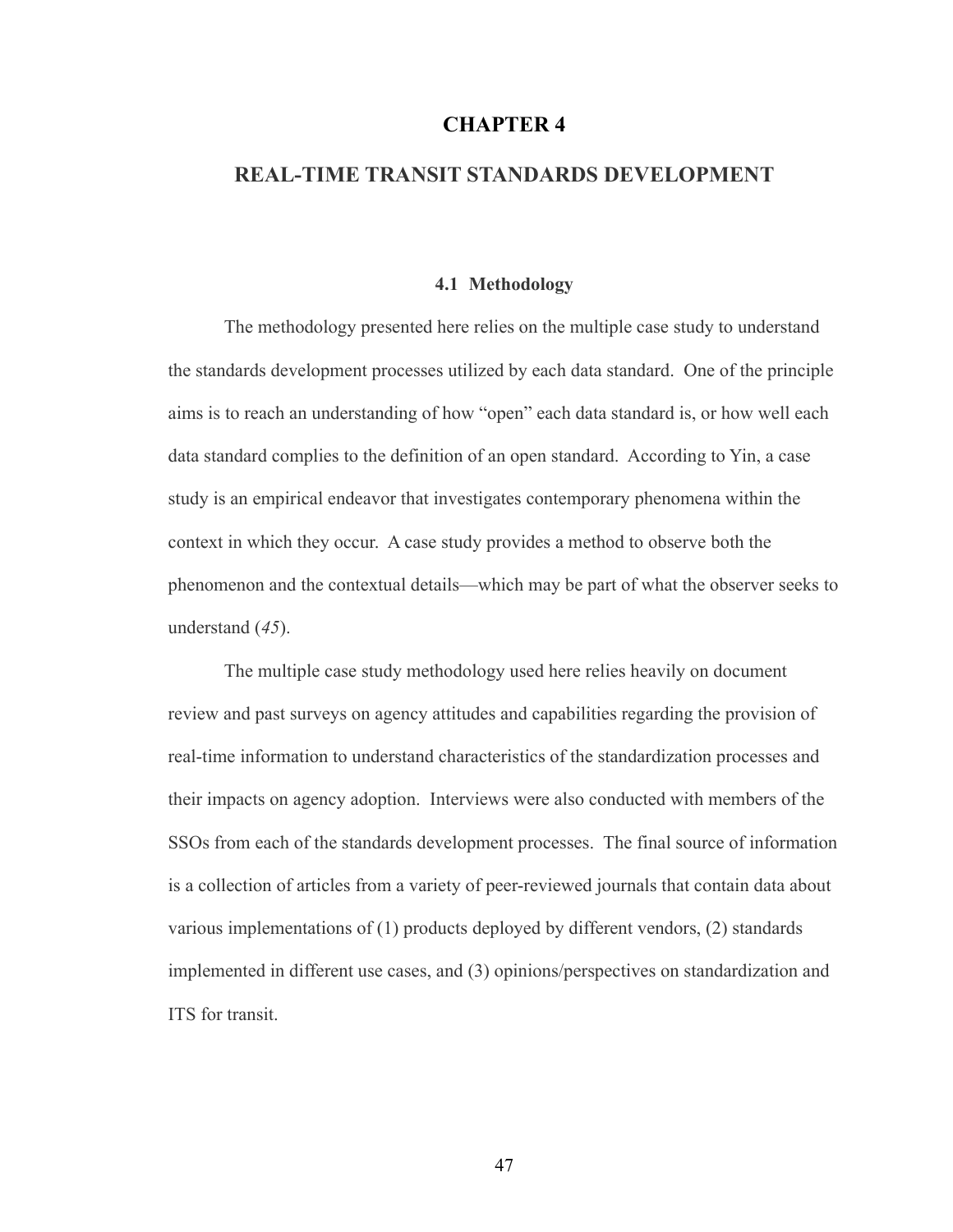#### **4.1.1 Justification for Case Study Methodology**

The case study as methodology offers research on systems, processes, and institutions an important tool for understanding. Yin offers the following purposes for choosing this methodology in research:

- 1. The research seeks to answer a "why" and/or "how" question,
- 2. The research focuses on contemporary events, and
- 3. The researchers lack "control over behavioral events" relevant to the research.
- (*45*)

The research objectives in this thesis are to understand why and how each of the real-time transit passenger information standards development processes function and to consider how the standards environment could be improved for the better functioning of real-time information provision. This is certainly a contemporary subject of review. While there are some historical considerations, each of these standards is actively evolving over time and each of the respective SSOs consider the future of the standards.

Finally, the researcher draws on insights from members of the SSOs and does not attempt to nor could he control the behavioral events of these bodies. Any analysis of standards development processes necessarily must draw on case study findings, lest the research be focused on developing economic models or theoretical insights. This research, on the contrary, seeks to understand specific real-world processes and institutions and their respective arcs of development.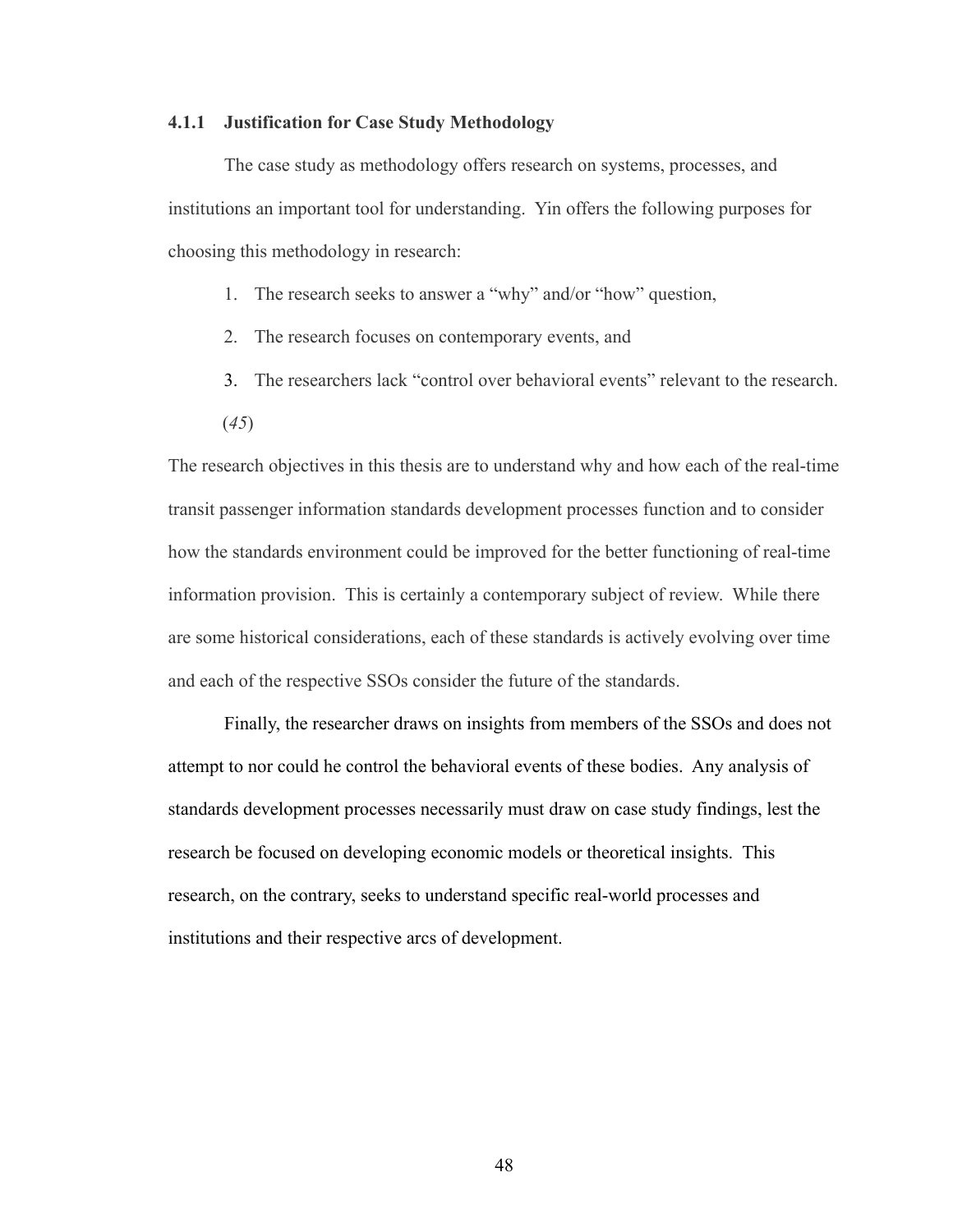## **4.1.2 Components of Case Studies**

#### Interviews

To gain insights into the history and evolution of the standards development process, the researcher conducted interviews with either members of the SSO or persons actively engaged in the standardization process for each data standard. The nature of these interviews were primarily informational, seeking specific facts about the operations and functioning of standards committees rather than opinions or speculations. The interview questions are reproduced in Appendix A: Interview Questions. The major categories for questions asked in the interviews are as follows:

- Interviewee's role in standard development
- History of standard development process
- Meetings, Consensus, and Formal Processes
- IPR, Global Availability
- Transparency, Interface, and Access
- Support for Implementers

Many of the question topics aimed to understand the openness of the respective standard development process according to Krechmer's ten principles of open standards. Internal Review Board approval was obtained for the interview questions and consent from interview participants was obtained. Although these interviews were informational, in order to protect the participants pursuant to human subjects policies, their names are excluded from this thesis. Nonetheless, many parts of the interviews informed the case study analysis.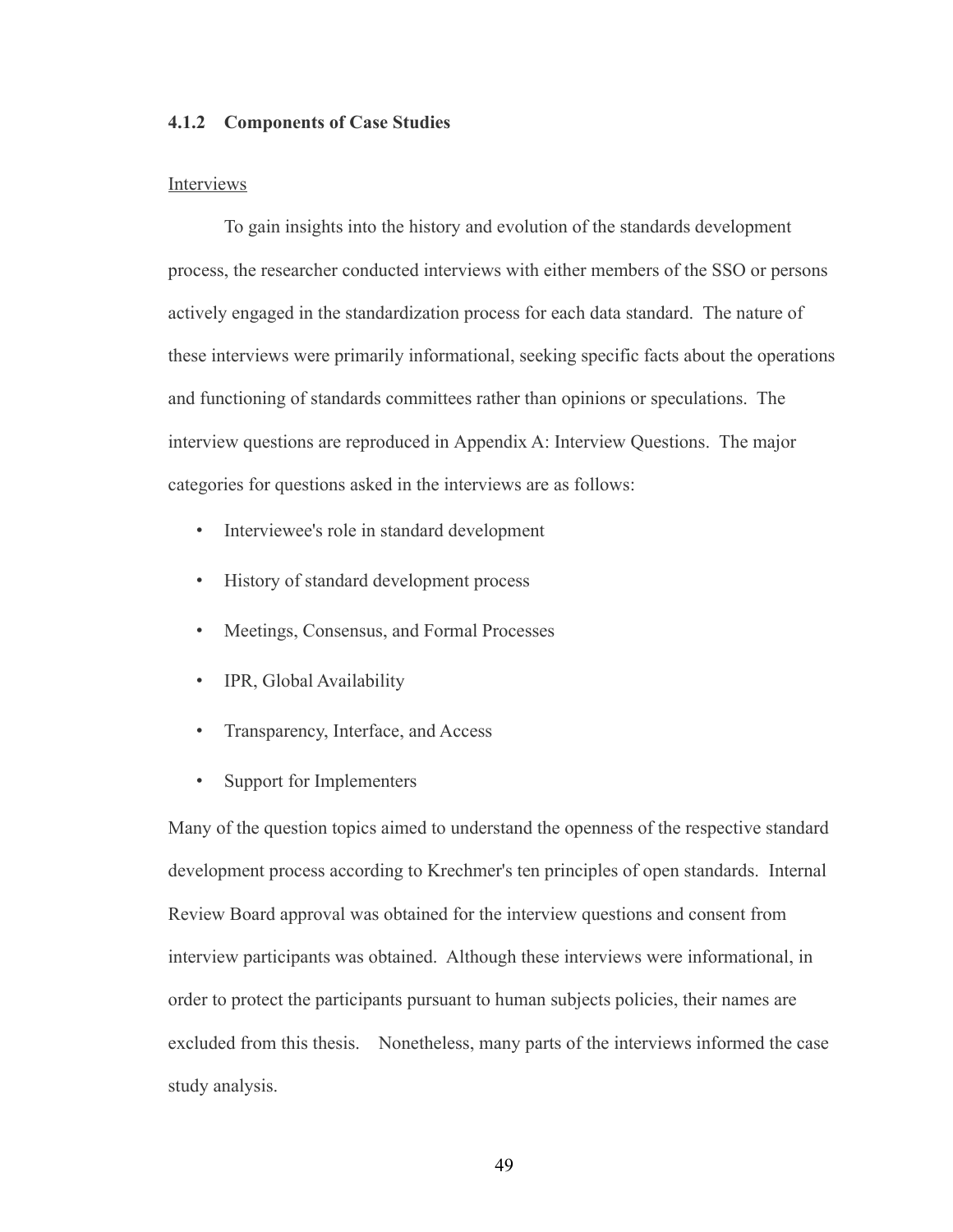#### Document Review

The researcher extensively reviewed documents on the standards and their respective standardization processes. These documents include SSO and/or data standards websites, documentation on current and/or past versions of the data standards, and any publicly available meeting minutes or committee communications. Many of the most important of these documents are referenced in the bibliography and are available on the Internet. However, if at some point in the future, these are no longer available at the URLs provided, please contact the researcher<sup>[5](#page-60-0)</sup> for a copy of the reference material (given that the license governing the use and distribution of the content permits such sharing).

## Assessment of Openness

Openness is an important characteristic for standard setting that the researcher has identified in the literature review. As mentioned above, many of the interview questions were directed at understanding how well the standard satisfied Krechmer's ten principles of open standards. A brief description of the most salient features of openness is provided for each case study and a comparative review according to Krechmer's principles is provided at the end of this chapter.

# Review of Outcomes

Achieving standardization requires more than simply developing a standard. This is only the first step in a process that, if successful, will lead to the widespread adoption of the standard, the proliferation of network effects to both firms and users, and an improvement in the functioning of the industry market. As such, it is important to review

<span id="page-60-0"></span><sup>&</sup>lt;sup>5</sup> This researcher may be contacted at lreed3@gatech.edu.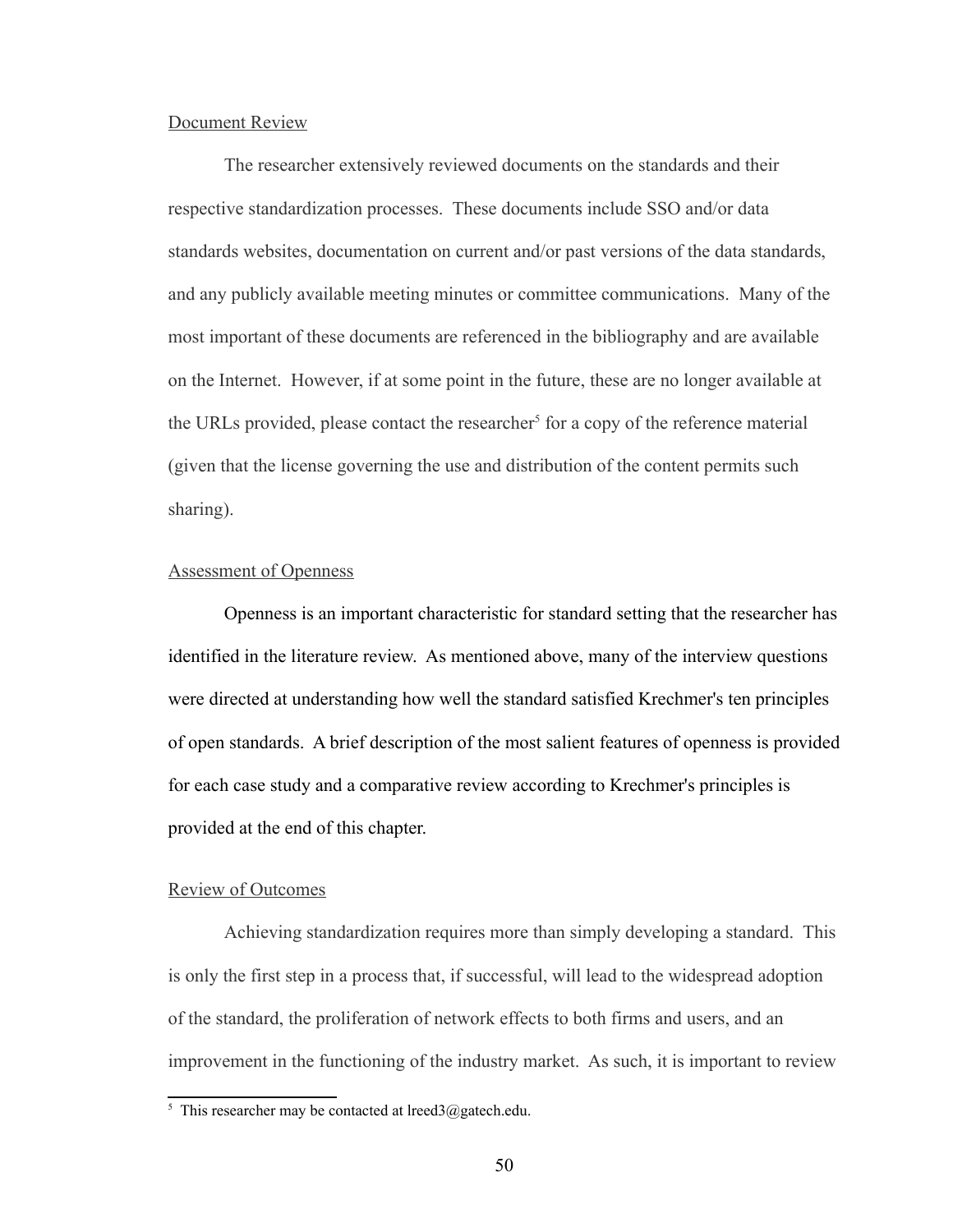the present outcomes in adoption of each of the standardization processes as indicators of how successful each standardization process has been to date. This is, of course, an everchanging situation as implementation decisions are made and procurement documents produced in agencies every day. However, there is value in ascertaining the current state of affairs in order to both predict future trends and understand the process that led to the present state.

#### **4.2 Case Studies**

### **4.2.1 GTFS-realtime**

### **Background**

## *History*

GTFS-realtime is the real-time complementary standard to GTFS, the General Transit Feed Specification, which contains static schedule information for a transit agency or collection of agencies. The history of GTFS-realtime is tightly coupled with that of GTFS. Portland's Tri-County Metropolitan Transportation District of Oregon, more commonly known as TriMet, worked with Google to originally develop GTFS. Bibiana McHugh is mentioned as having initiating conversations with Google, Yahoo, and Mapquest in a desire to make transit trip planning information as readily accessible as driving directions on popular mapping services (*46*). Chris Harrelson, a Google employee, was already engaged in the integration of transit options to Google Maps. By December 2005, TriMet's schedule information was available on Google Maps as Google Transit (*46*).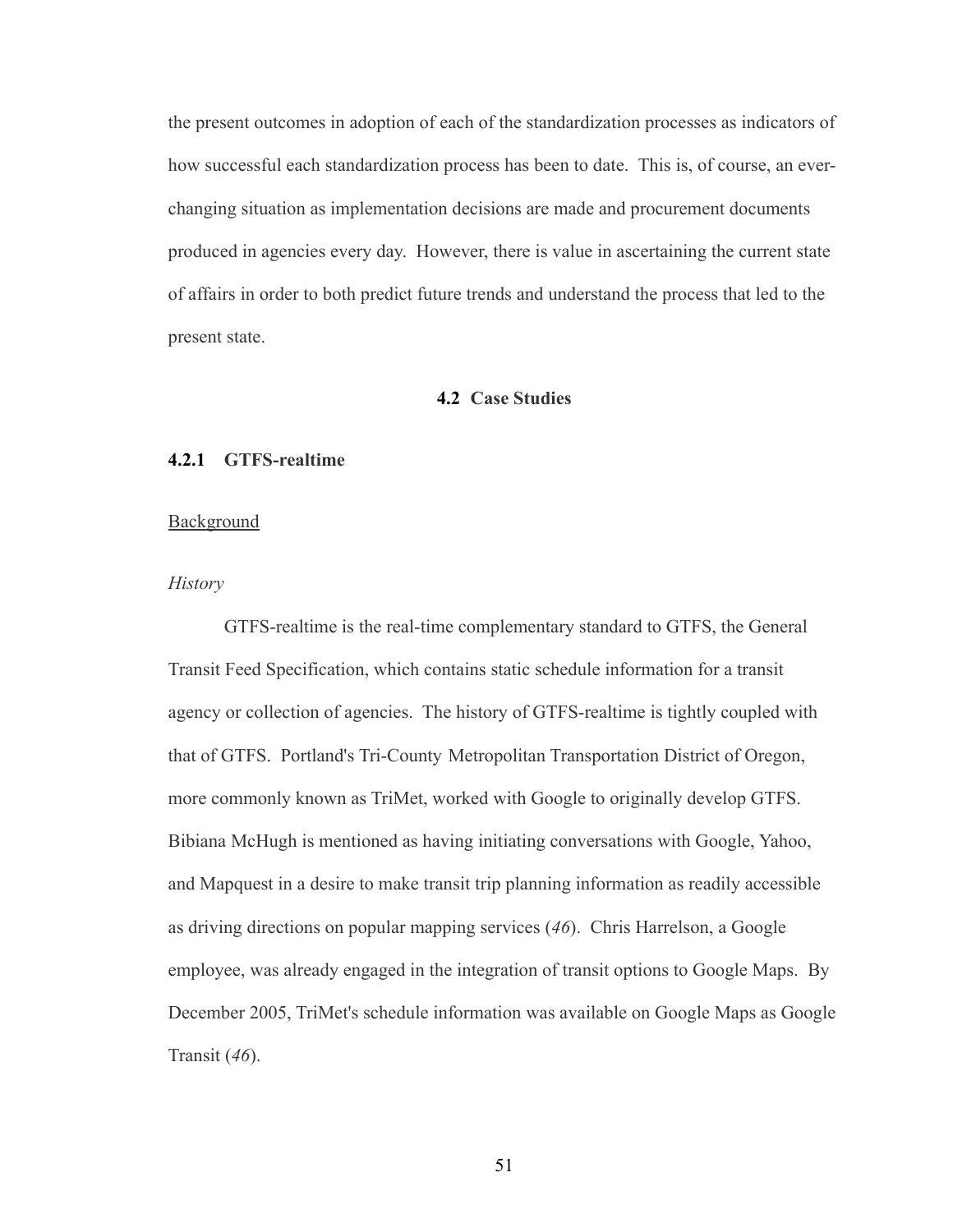A number of agencies followed TriMet's lead. Nearly a year later, Google announced that the company had added five more cities to Google Transit (*47*). A change proposal was later made in 2009, and shortly thereafter adopted, to rename the GTFS standard (it was originally known as the *Google* Transit Feed Specification) to more accurately capture its growing use in many other applications besides Google Maps (*48*). Indeed, the standard has since grown to be adopted by nearly 700 agencies worldwide (*49*). [6](#page-62-1) In the U.S., 272 transit agencies had adopted open data policies to provide their GTFS feeds to the public as of March 2013 (*50*). [Figure 4](#page-62-0) shows this trajectory of growth and when Google decided to tackle the issue of providing real-time transit passenger information.



<span id="page-62-1"></span><span id="page-62-0"></span><sup>6</sup> According to the website [http://gtfs-data-exchange.com](http://gtfs-data-exchange.com/) (accessed on November 7, 2013). This figure includes both official and unofficial feeds as well as some agencies that may have out-of-date feeds. Nevertheless, the scale of this figure is accurate.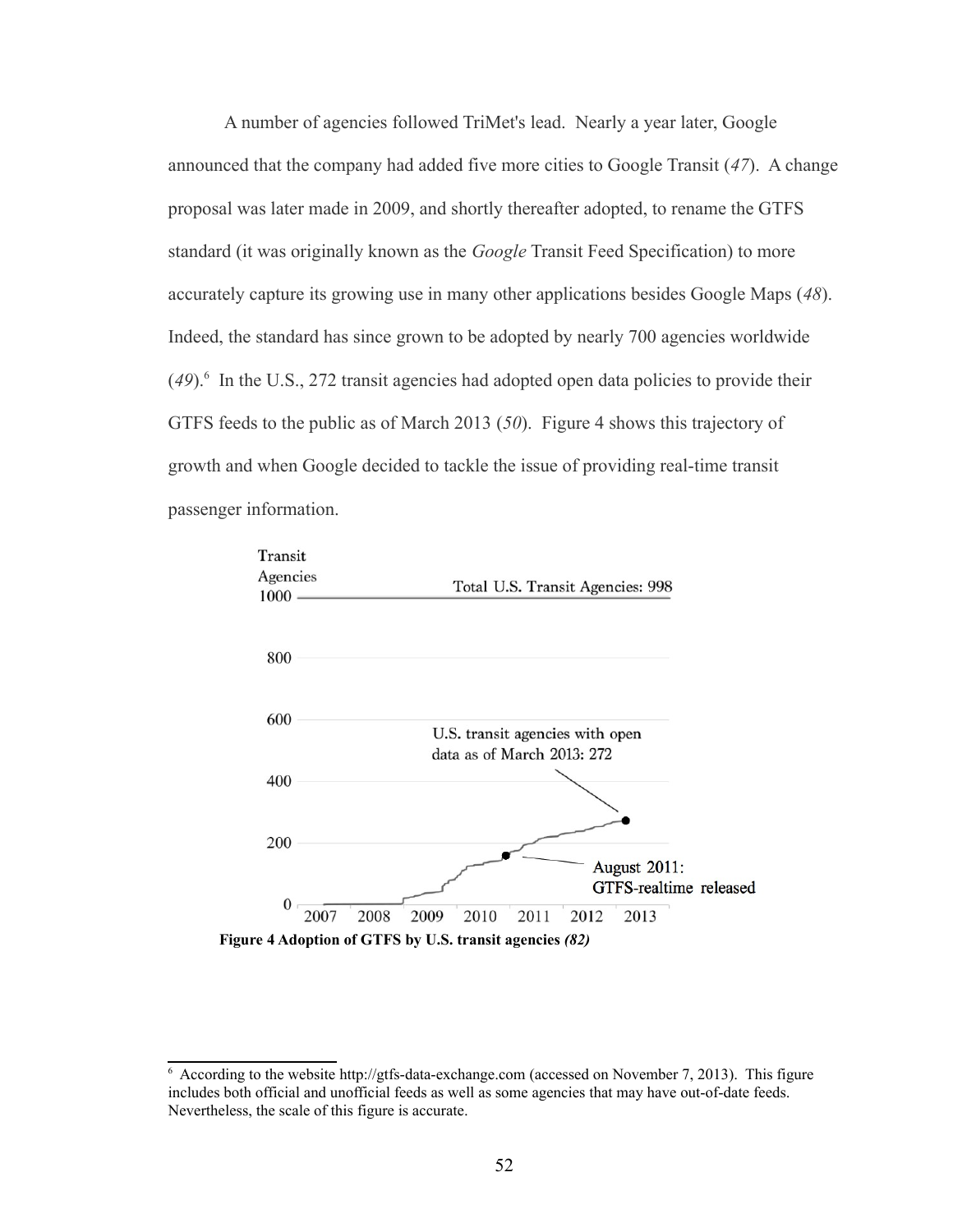Once Google was in the business of providing scheduled transit information, the provision of real-time information followed a natural progression. In the summer of 2011, Google launched Live Transit Updates for Google Transit for Boston, Portland, San Diego, San Francisco, Madrid, and Turin (*51*). This service provides real-time updates on transit vehicle arrival times as well as service modifications/alerts within the Google Maps trip planning function.

The real-time arrival time updates for Live Transit Updates relies on a bulkdelivery data standard known as GTFS-realtime, which Google developed with the help of partner transit agencies listed above as well as a number of individuals involved in the development of applications for transit. The specification, in secret development for about a year before its release, was made open following its release. Thus, GTFSrealtime brought to real-time passenger information what it had done to static information only a few years ago: introduced a robust open standard for moving data from agency and vendor coffers into the hands of third-party developers.

#### *Scope*

Google developed GTFS-realtime in order for the company to consume real-time transit feeds in Google Transit. As such, the standard differs in two fundamental ways from TCIP and SIRI, the other two standards considered in this research, which were developed primarily for intra-agency interoperability and communication. First, whereas TCIP and SIRI each allow for payloads of data at the transit vehicle level, GTFS-realtime provides a data payload only for an entire fleet of vehicles, what is often referred to as a "snapshot" of the transit system. While some agencies might have hundreds or even thousands of active vehicles at any given moment, GTFS-realtime is able to efficiently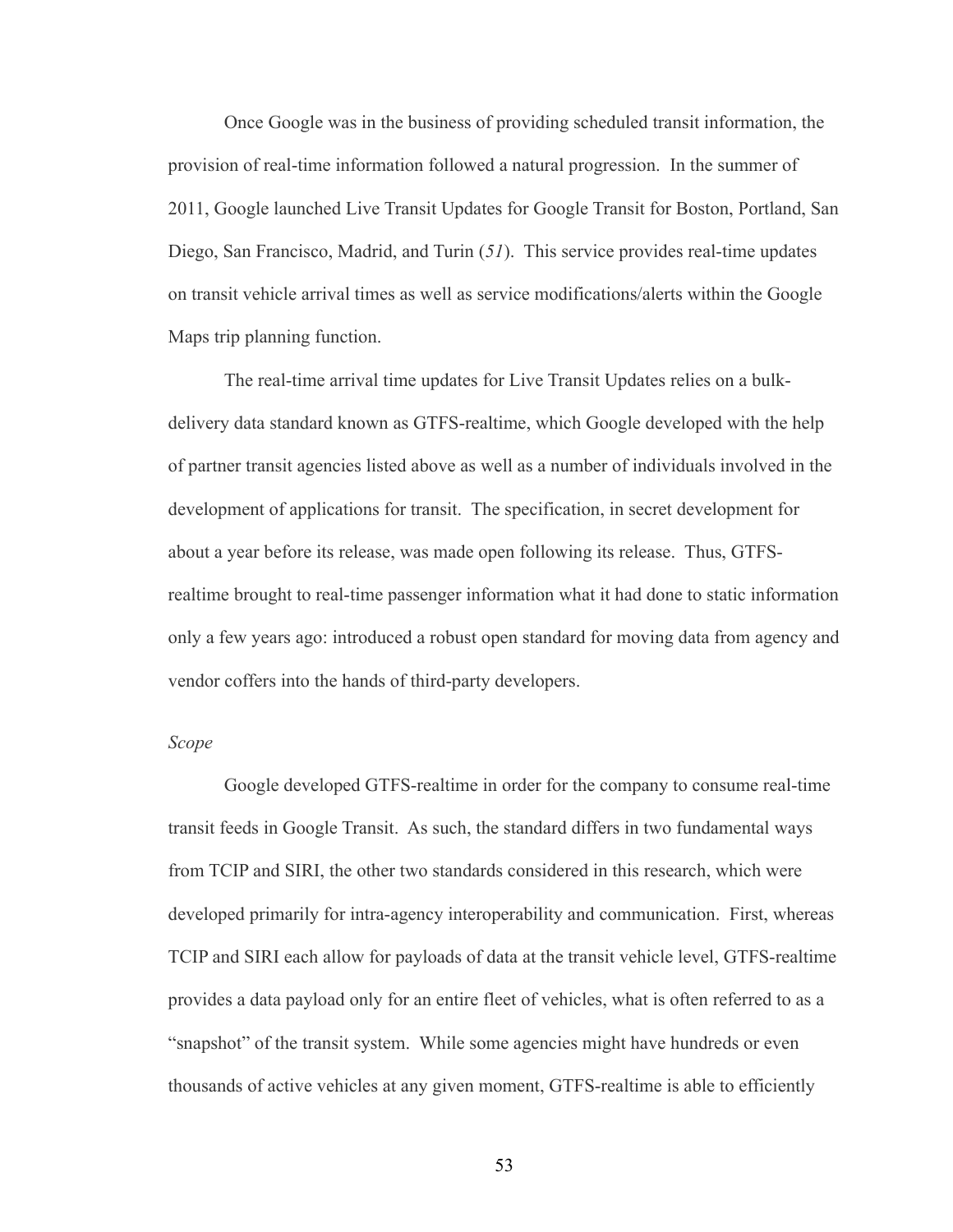handle this data because it utilizes the lightweight Protocol Buffer data structure up to 10 times smaller and up to 100 times faster than XML serialized data (*52*).

This model differs from utilizing a transactional application programming interface (API) such as the representational state transfer (REST) model that many agencies choose to publish and SIRI has recently adopted as a transport architecture. These transactional models allow for a more active conversation between interfaces. For example, a client-based web application may make transactional requests to an API for the next real-time arrivals for a specific stop (the next five buses to arrive at  $5<sup>th</sup>$  St and Main St).

The second fundamental way GTFS-realtime differs from the others is that it operates on a strictly one-way communication model. That is, an agency publishes GTFS-realtime for external bulk consumption. TCIP and SIRI offer more capabilities for integrating real-time passenger information with operations. For example, TCIP was developed with the architecture of an entire transit agency in mind. TCIP allows for operational need to connect, for example, a bus' AVL system to other on-board equipment. Similarly, SIRI allows buses to communicate with one another to, for example, ensure that a timed transfer is made smoothly by informing Bus B to wait for the passengers of Bus A if Bus A is running late.

Although these models may differ fundamentally, the primary concern of this research is the delivery of real-time information on stop arrivals/departures, vehicle locations, and service alerts. All three standards perform this function, whether they function at the junction between bus and agency server, agency server and agency web/sign interface, or agency server and third-party interfaces. The open data paradigm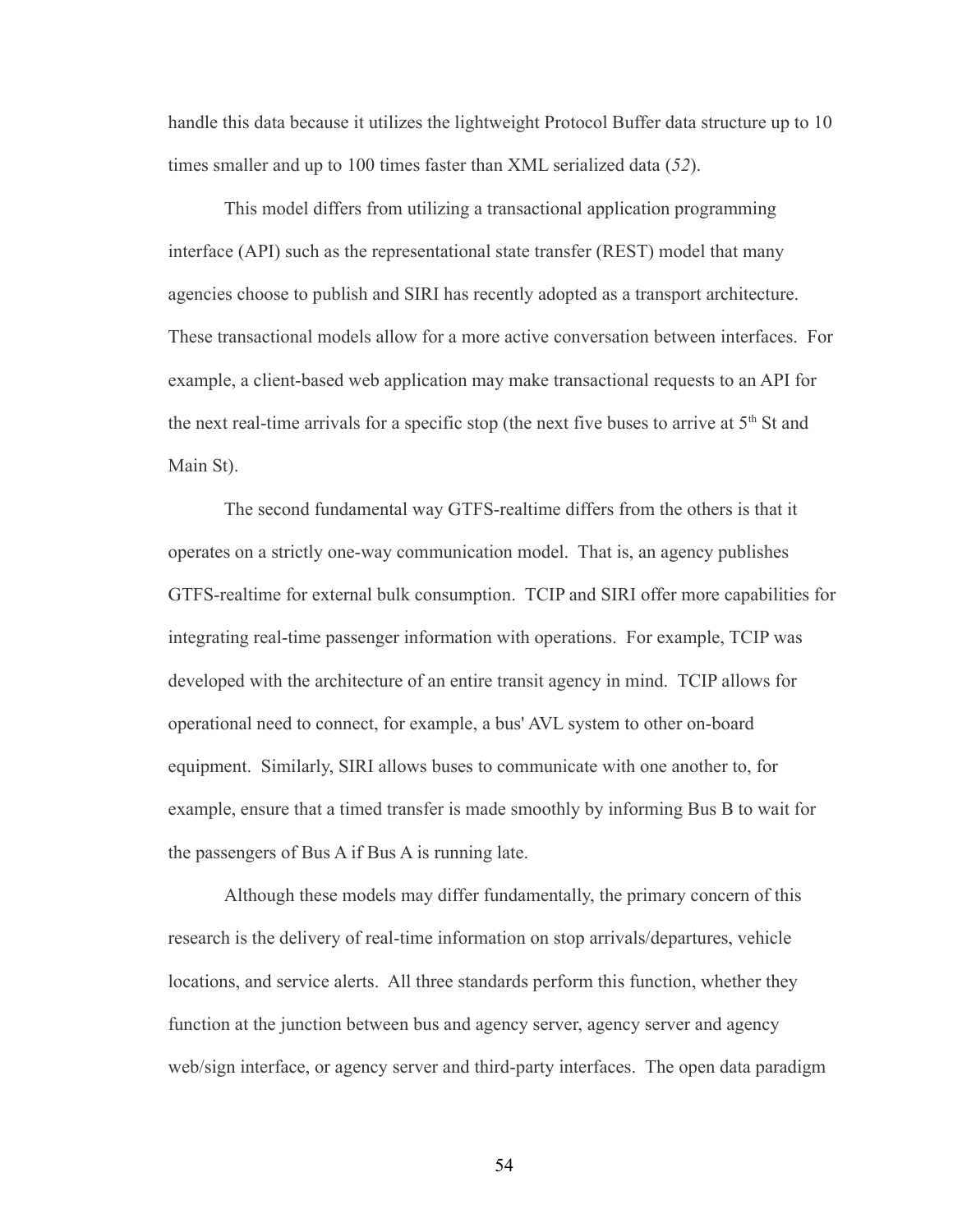has shifted many progressive agencies from keeping data within intra-agency networks to sharing this data outside agency walls. Whether agencies commit to a fully open or semiopen model, the need for an effective data standard for real-time passenger information remains.

## *Technical Documentation*

The documentation for GTFS-realtime (*53*) provides an overview of the standard, description and examples of the feed types, and a complete reference of the specification. The standard has categories for three types of real-time information:

- **Trip updates** delays, cancellations, changed routes
- **Service alerts** stop moved, unforeseen events affecting a station, route or the entire network
- **Vehicle positions** information about the vehicles including location and congestion level. (*53*)

These categories provide for most, if not all, of the crucial information about transit service that passengers might be interested in. Certainly there are more complex pieces of real-time information that are left unaccounted for here, such as information about connections/transfers between routes or detailed data structures about transit facilities. The technical specifications for SIRI, discussed below, capture much more of this type of information and allow for more transactional data exchange models. However, the bulk exchange model for GTFS-realtime requires the specification to be somewhat more minimal than it might otherwise be. This does, however, help the standard to maintain a limited scope and agencies to achieve implementations more easily.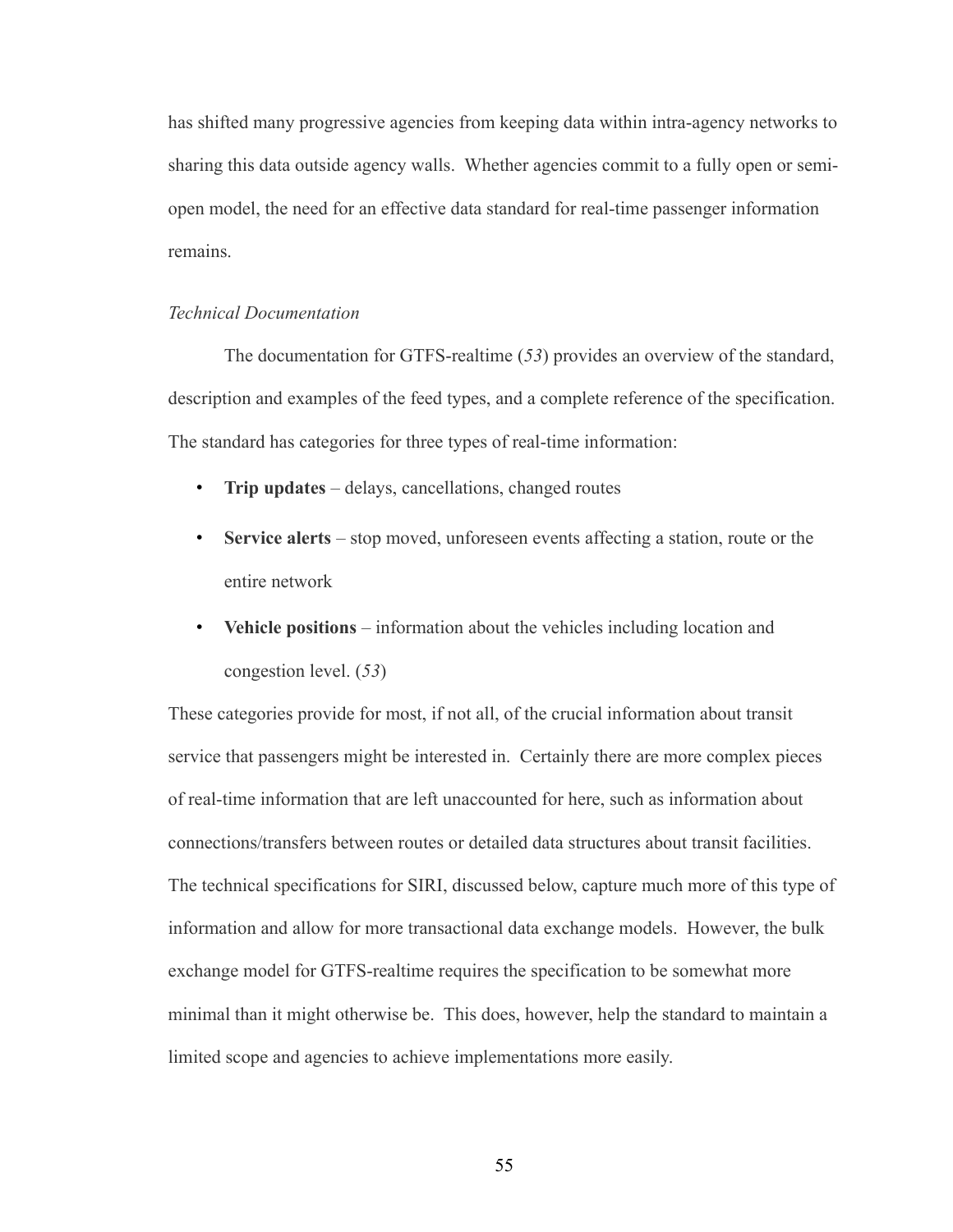## Development

### *Institutional Involvement*

The primary institutions involved in the development of GTFS-realtime are Google and the original six transit agencies who participated in the closed development process. Since then, the specification has been adopted by a few more agencies (although the precise number is difficult to come by). Google staff work actively to coordinate with agencies on bringing them onto Google Maps and, by extension, onto the GTFS specification.

### *Evolution*

The history of institutional involvement for GTFS seems to have been instructive for Google with its foray into real-time data. The company developed GTFS with the benefit of transit industry expertise from a single agency. When the specification was released publicly, there were initially a number of changes proposed and adopted almost immediately. It is likely that Google revised its development strategy and institutional involvement to include additional partners partly because of this experience. Another possible explanation for this change in institutional involvement is that the company wanted to expand its reach for bringing the standard around the globe by releasing Live Updates for Google Transit with an international scope. Regardless of the reason, the development of GTFS-realtime included a broader group of stakeholder institutions, which has likely contributed to a decrease in post-release changes to the standard (se[e](#page-67-0) [Figure 5\)](#page-67-0).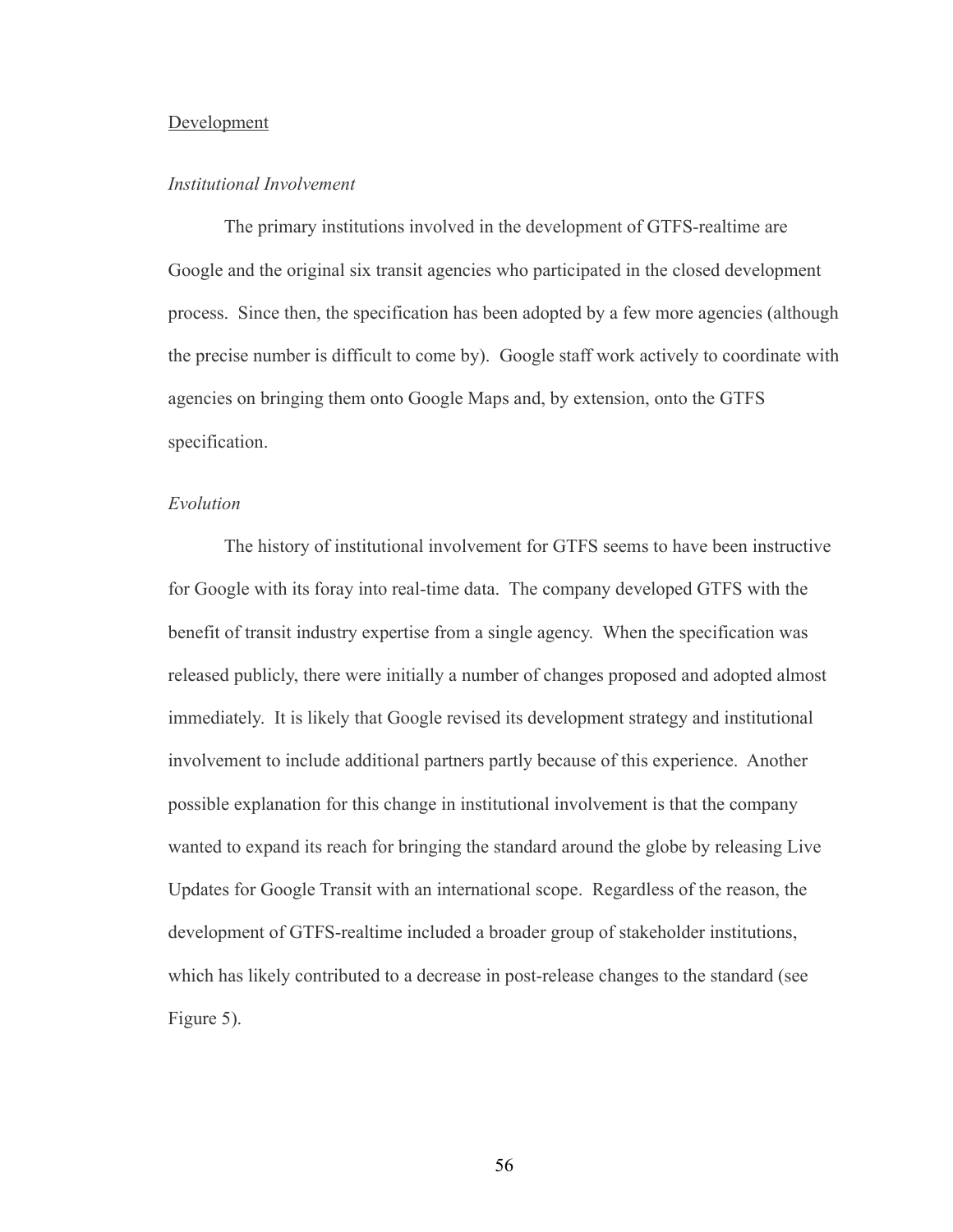

<span id="page-67-0"></span>**Figure 5 Number of documented changes for GTFS vs. GTFS-realtime (***80***,** *81***)**

Another crucial piece of the evolution of GTFS-realtime is the growth in "repeaters" that exist for the standard, or small applications that convert a different specification to GTFS-realtime. Repeaters allow agencies that have real-time passenger information in one format to gain the benefits of an open standard like GTFS-realtime. Currently, the known repeaters for GTFS-realtime were developed for use in OneBusAway, the open source suite of tools for delivering passenger information. The repeaters include support for the NextBus, SIRI (Vehicle Monitoring and Situation Exchange), and ACS Orbital OrbCad AVL (*54*). While this bandaid solution to interoperability is not perfect (especially for a proprietary format that could change at a moment's notice) and it may be impractical to consider for every possible proprietary closed format, it does begin to expand the sphere of influence of GTFS-realtime and, importantly, allows for easy integration with the SIRI open standard.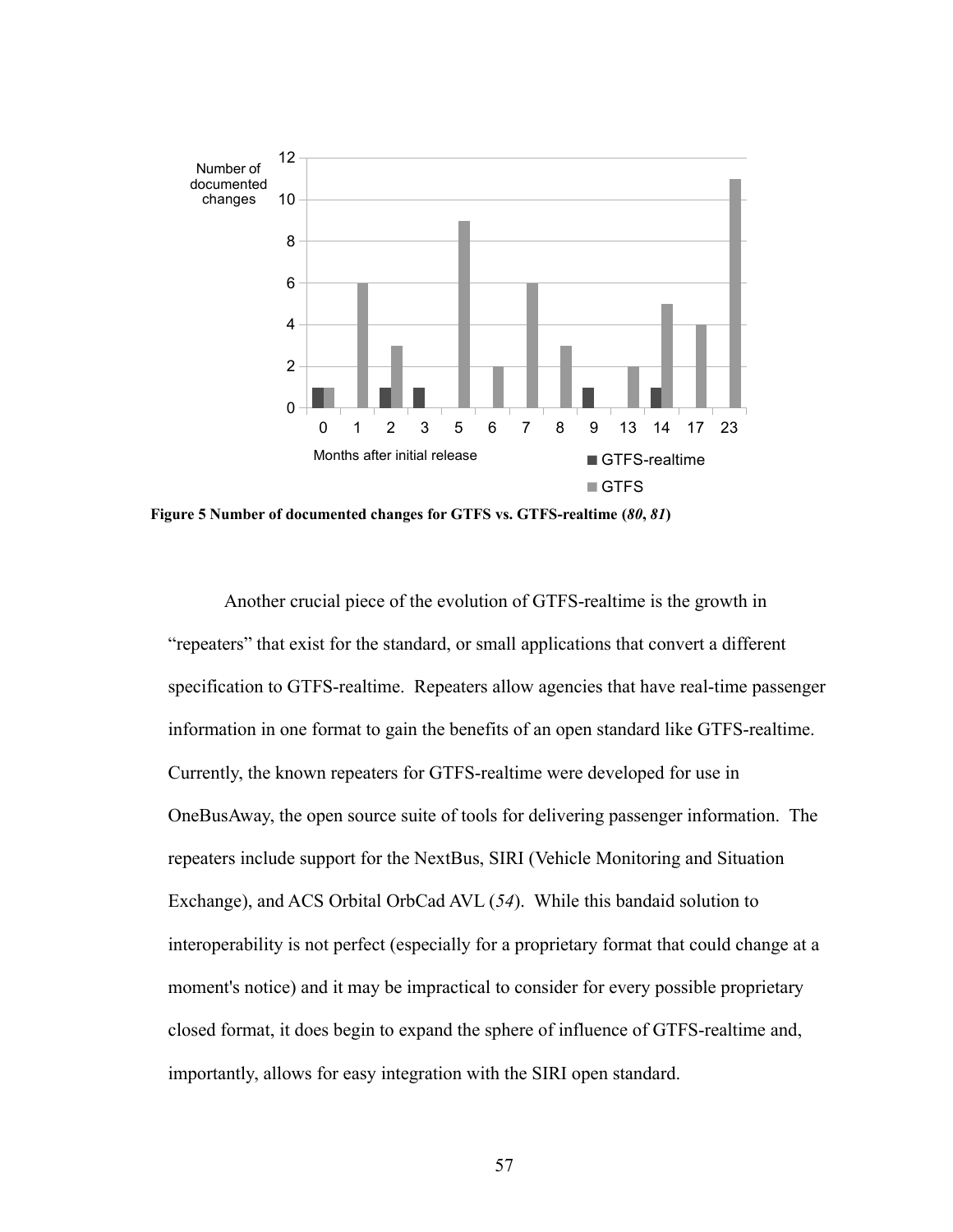# *Openness*

GTFS-realtime is notable for the openness and transparency that governs it today. Nevertheless, the standard was originally developed in the product development shroud of Google secrecy for which the company is renowned (or notorious, depending on the perspective). Original participants in the development of the specification signed nondisclosure agreements in order to keep the details of the project closed. This is truly the antithesis of openness; however, a participant of the process notes that in the realm of standards development the barriers to initial development and publication are high. This closed process allowed the participants to quickly develop the specification and deploy implementations in the absence of painstaking and meticulous debates with a wide array of stakeholders.

With the release of the standard in 2011, Google removed the barriers to widespread participation. Open communication is maintained on a publicly-accessible mailing list [\(https://groups.google.com/forum/#!forum/gtfs-realtime\)](https://groups.google.com/forum/#!forum/gtfs-realtime). Change proposals, technical issues, and clarifications are all discussed on this forum by an active community of agency staff, Google staff, and transit application developers/enthusiasts. The general policy on changes to the standard is carried over from the policy governing GTFS. That is, in order for a change to the standard to be considered it must see interest both from application developers and transit agencies. The policy is intended to keep the standard from becoming bloated with superfluous data and relevant for all stakeholders. As for intellectual property rights, the specification is published under the permissive Creative Commons Attribution 3.0 License (*55*) and all code samples are available under the Apache 2.0 License (*56*).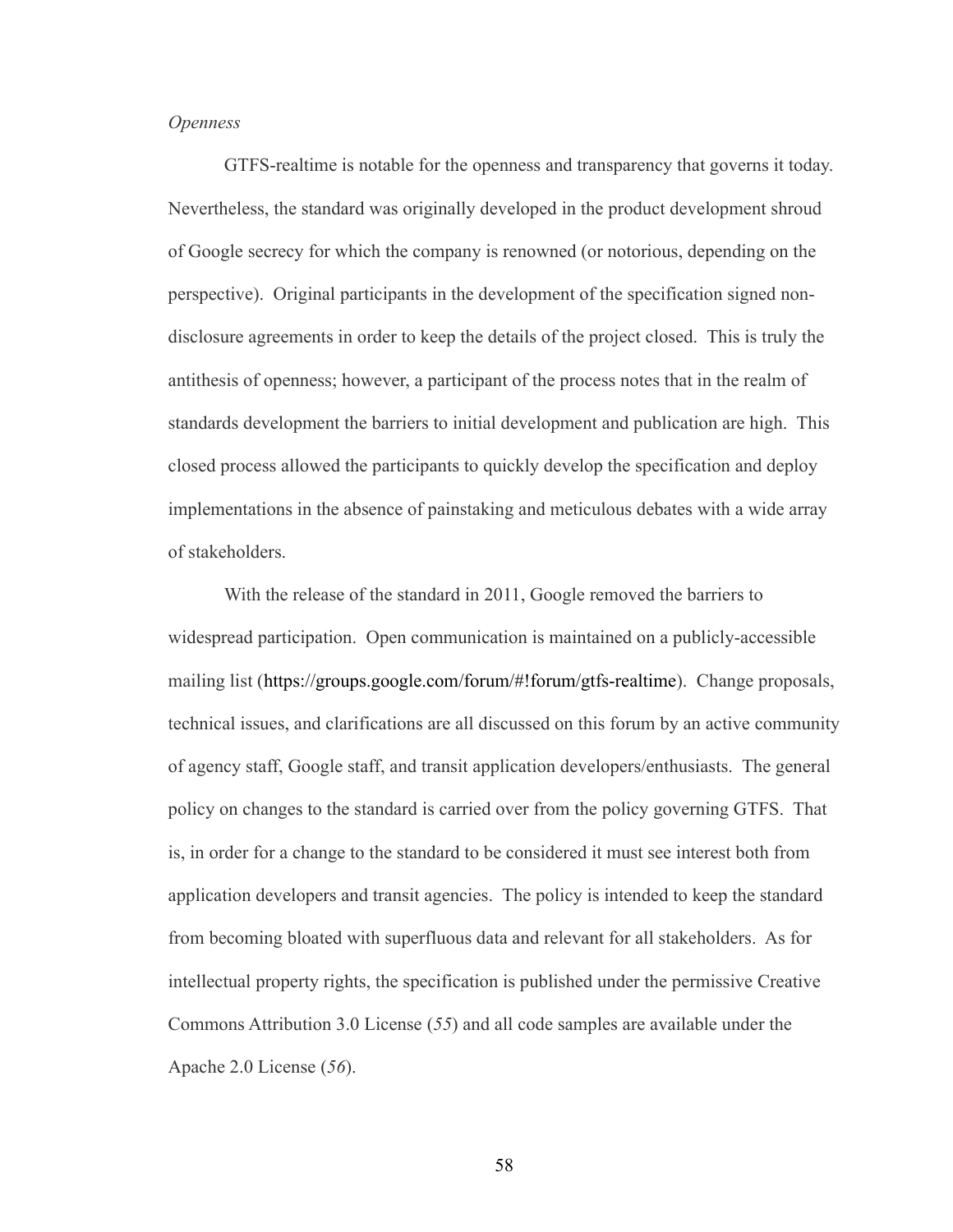## *Success*

As mentioned previously, the static GTFS specification has been adopted by hundreds of transit agencies around the United States and around the world. Because the GTFS-realtime feed works in conjunction with GTFS, it stands to reason that many agencies will invest in making their schedule information work seamlessly with their real-time information. While this sounds simple on paper, in reality many agencies that have AVL and scheduling systems will have different vendors providing each system. Applications that deliver real-time information along with scheduled information (e.g., to provide information on route geometries and stop locations along with real-time arrival times) require the reconciliation of object identifiers in schedule and real-time systems. In other words, trip identifiers or route identifiers in the schedule must match (or be translated to match) those identifiers in AVL systems. Nevertheless, GTFS and GTFSrealtime appear to be in a strong position to serve that role, especially thanks to the support of real-time "repeaters" that translate the NextBus API specification, SIRI, and others into GTFS-realtime (*57*).

# **4.2.2 TCIP**

## **Background**

#### *History*

The development of Transit Communication Interface Profiles (TCIP) was initiated by the USDOT's Intelligent Transportation Systems Joint Program Office (ITS JPO) in November 1996. Industry professionals came to the realization that in order for transit technology systems to move forward in a progressive and constructive way,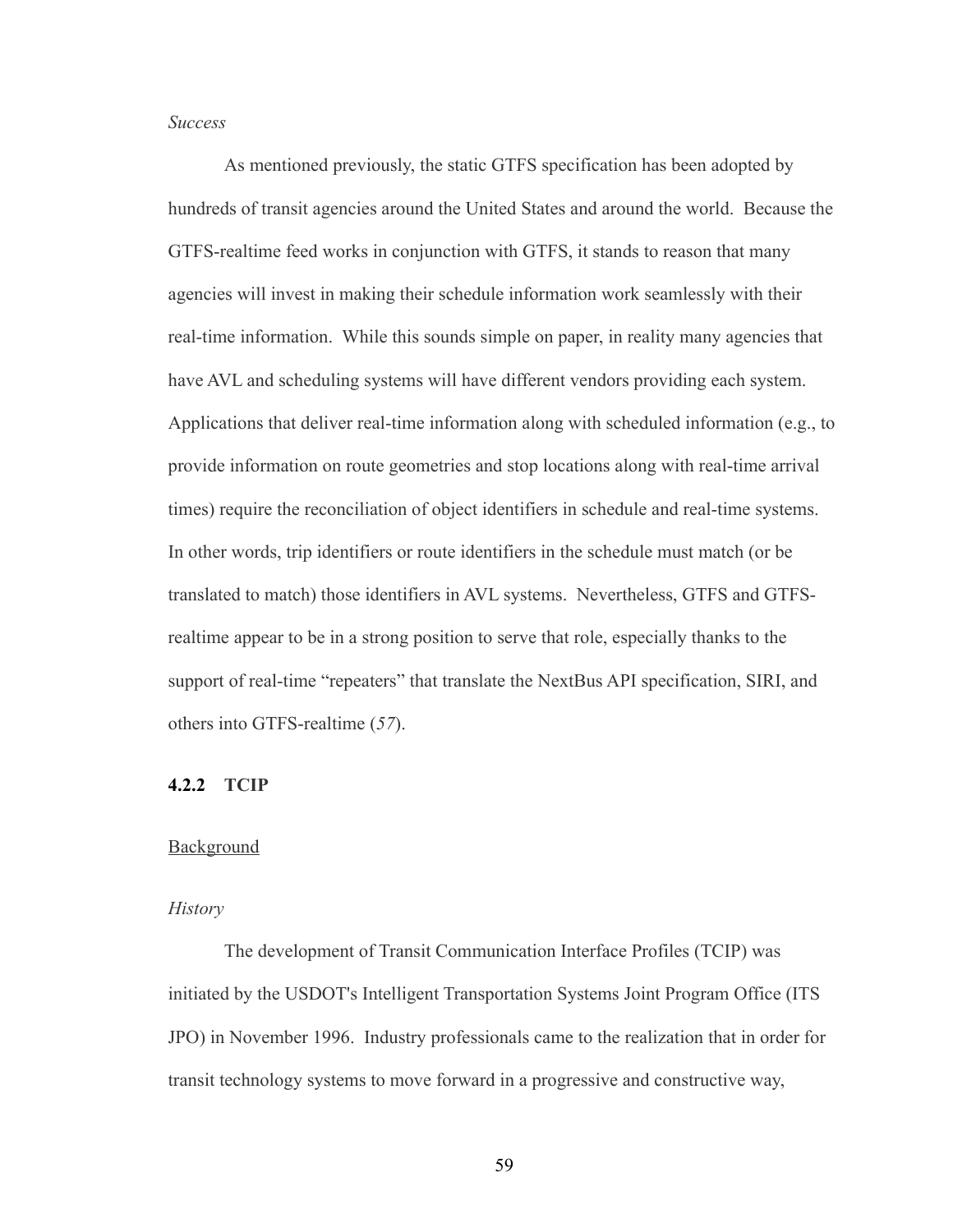standards needed to be an essential part of the conversation. The standard, funded by the ITS JPO and originally developed by the Institute of Transportation Engineers (ITE), switched ownership to APTA in 2001 primarily because of APTA's stronger expertise in the transit industry (*58*). It was under APTA that the bulk of the standard was developed.

# *Scope*

The primary goals of TCIP are to achieve intra- and inter-agency interoperability and to decrease the negative effects of vendor lock-in. These goals are in direct agreement with the federally-mandated concept of regional ITS architectures. However, another one of its goals according to an APTA presentation from 2010 is to lead to interoperability "between an agency and external Information Service Providers" (*59*). This goal of interoperability with Information Service Providers suggests that the TCIP standard might cater to the recent growth of application developers that have latched on to the open data movement in order to provide information to transit customers. This is indeed an important goal, but may be difficult for TCIP to fulfill simply because of the sheer flexibility and customization that the standard allows<sup>[7](#page-70-0)</sup>.

## *Technical Documentation*

The documentation of each version of TCIP (including the current version) is currently hosted on the APTA TCIP website in the form of zipped MS Word documents (*60*). The standard itself is expansive, providing XML-formatted schema for nearly every type of transit technology subsystem and business area imaginable including:

<span id="page-70-0"></span><sup>7</sup> TCIP provides an expansive "menu" of options that can be specified for a given product/interface. For example, there may be 40 different fields (some of which may be required) for a certain message type. However, one vendor in compliance with TCIP may specify ten of these fields for its product, while another vendor specifies ten different fields. Both may be TCIP-compliant, but the interoperability is not necessarily ensured. This is, of course, a concern with any flexible standard, but the breadth of TCIP makes it especially so.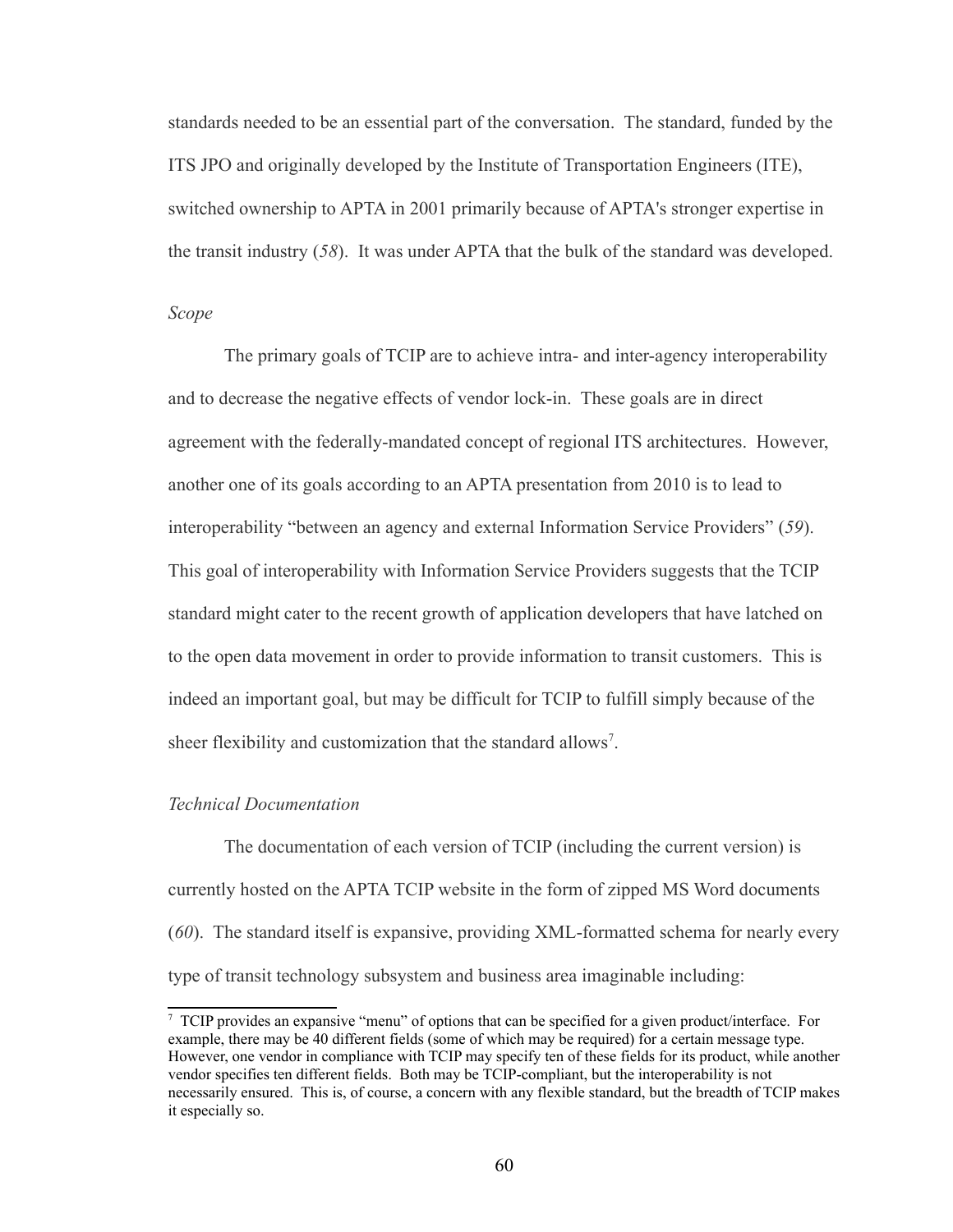- Scheduling,
- Passenger Information,
- Onboard Systems,
- Common Public Transport,
- Control Center,
- Fare Collection,
- Spatial Referencing, and
- Transit Signal Priority (TSP). (*61*)

[Figure 6](#page-72-0) shows a diagram of the expansive TCIP Model Architecture. The standard provides building blocks from these schema out of which systems engineers can build interfaces that are compatible with one another.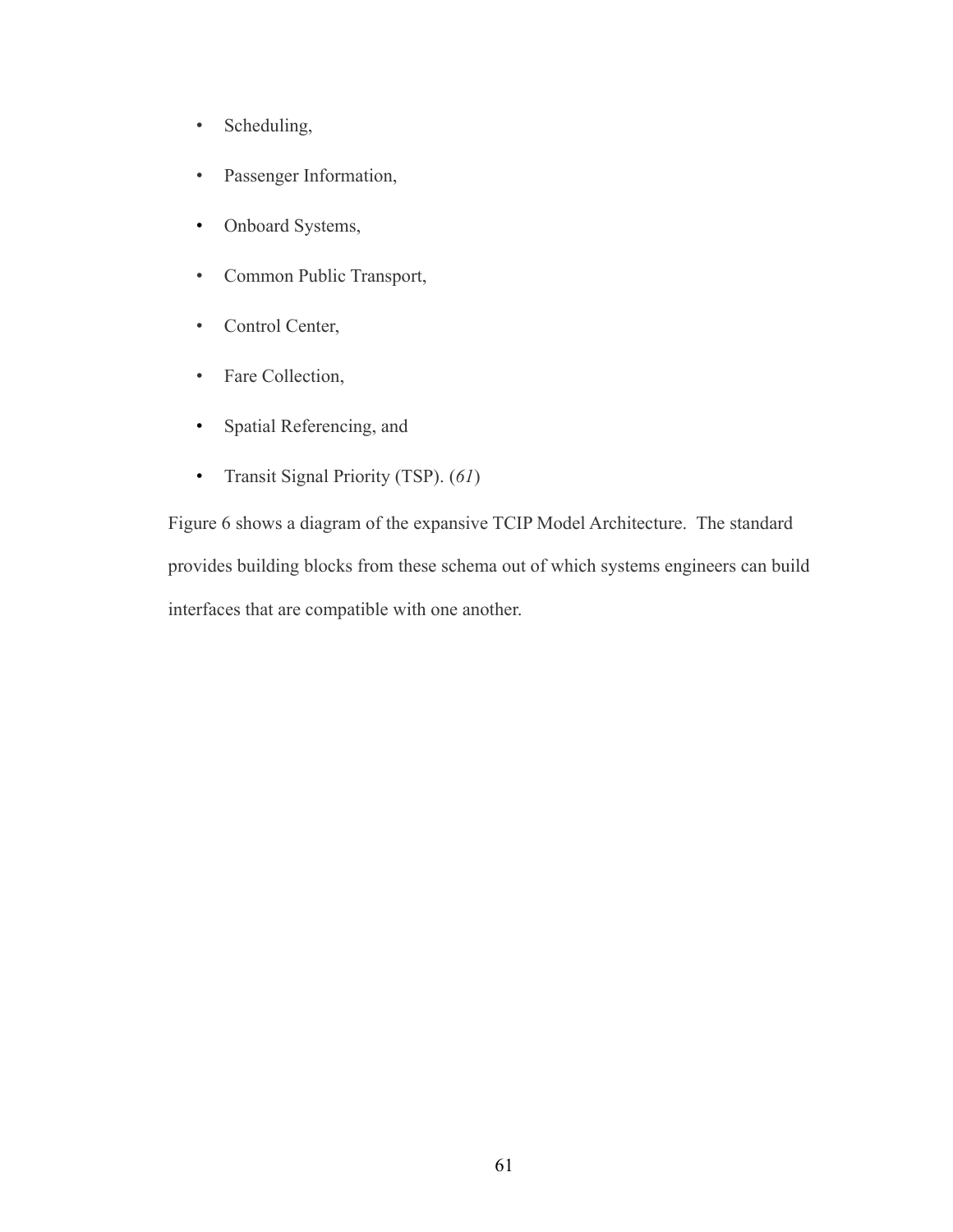

**TCIP Model Architecture** 

**Figure 6 Diagram of TCIP Model Architecture (***59***)**

TCIP allows for the construction of system interfaces through a hierarchy of data "elements" that compile into "frames" which compose "messages" that are passed between interfaces in "dialogs" or data exchanges. [Figure 7](#page-73-0) shows a diagram of this hierarchical organization. This extremely flexible system allows for an immeasurable number of combinations and permutations for systems to communicate with one another. In practice, there may be need for only a few sets of standard messages to send between, for example, a CAD-AVL system and Web-based trip planner. The developers of TCIP have accounted for this by making standard message sets available through TIRCE, or TCIP Implementation Requirements and Capabilities Editor, an application that allows users to build custom message sets and dialogs.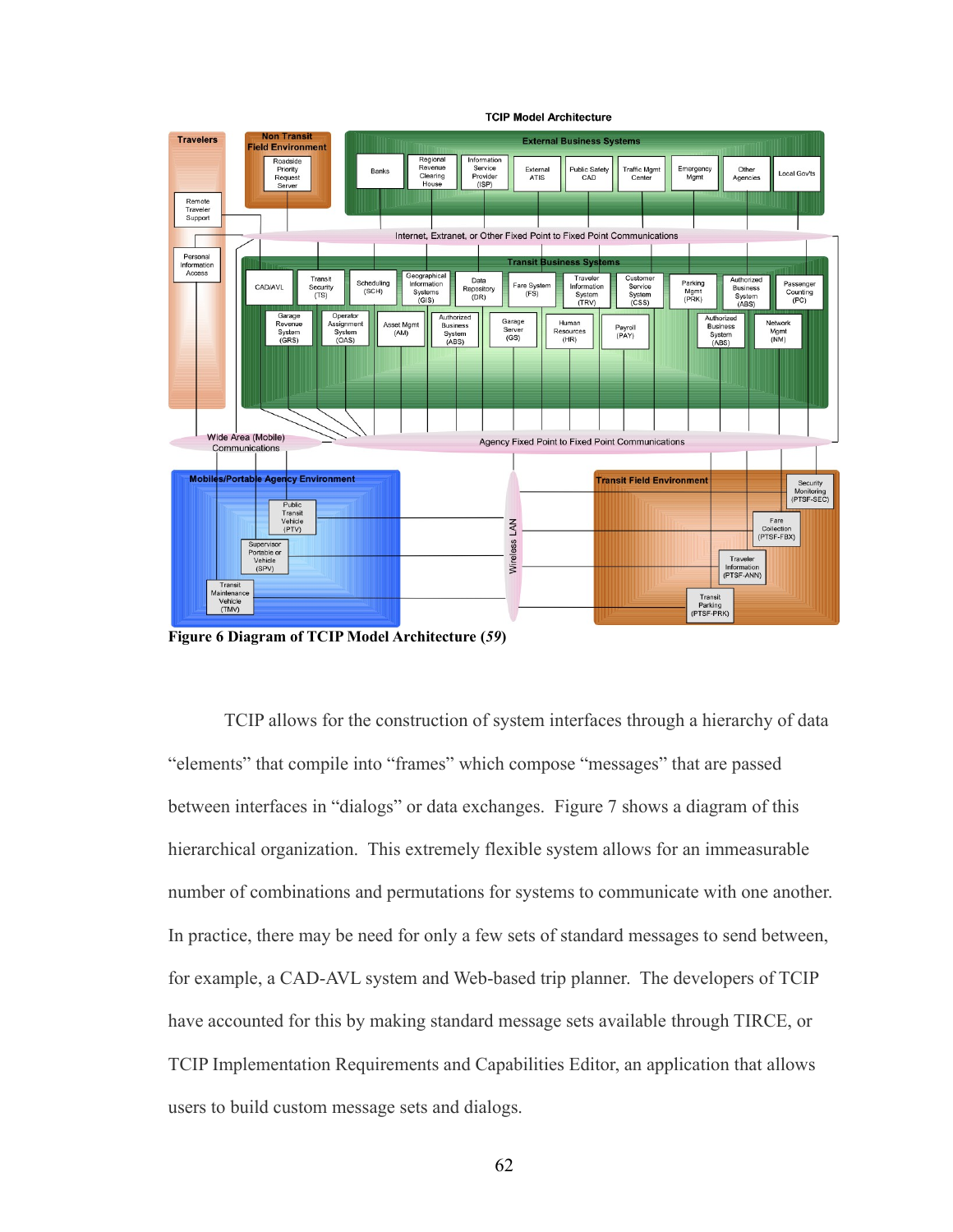

<span id="page-73-0"></span>**Figure 7 Diagram of conceptual hierarchy for TCIP building blocks (***59***)**

### **Development**

## *Institutional Involvement*

While the TCIP standard development process began under ITE, the standard underwent the bulk of its development and refinement while under the direction of APTA. A series of technical working groups (TWGs) composed of a mix of transit agency staff and vendor representatives developed the definitions and schema for TCIP. A TWG existed for each major business area with an additional one for Tools (TWG 4), for a total of 10 TWGs.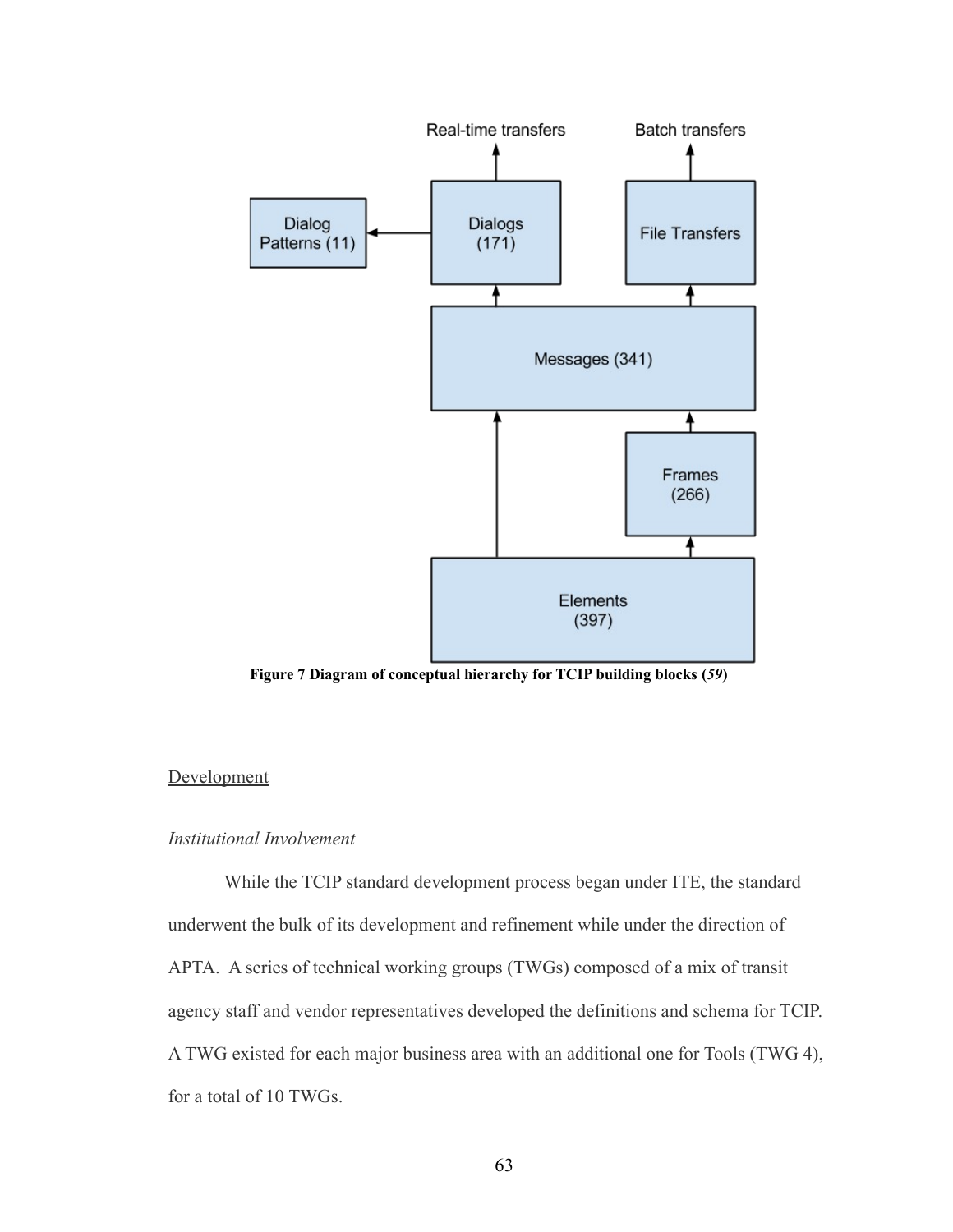An examination of the Passenger Information TWG (TWG 2), for which real-time passenger information messages and elements are defined, shows the institutional makeup of those involved in the standard development process. [Figure 8](#page-74-0) shows the breakdown of institutional involvement in the Passenger Information TWG. The vendor category is comprised of consultants to APTA, technical staff, and managerial staff. The agency category is comprised of technical and managerial staff from transit agencies. The TWG category is made up of APTA staff.



<span id="page-74-0"></span>**Figure 8 Participants by sector in TCIP Passenger Information Technical Working Group (***83***)**

From this chart, it is clear that vendors make up the largest bucket of institutions involved in the standard development process with 27 representatives; agencies make up the second largest group with eight representatives; and TWG staff and academia are the smallest groups with one and two members, respectively. Although, the number of representatives listed on a contact sheet for the TWG is a primitive means to begin to understand the interplay and influence on the standard development process, in the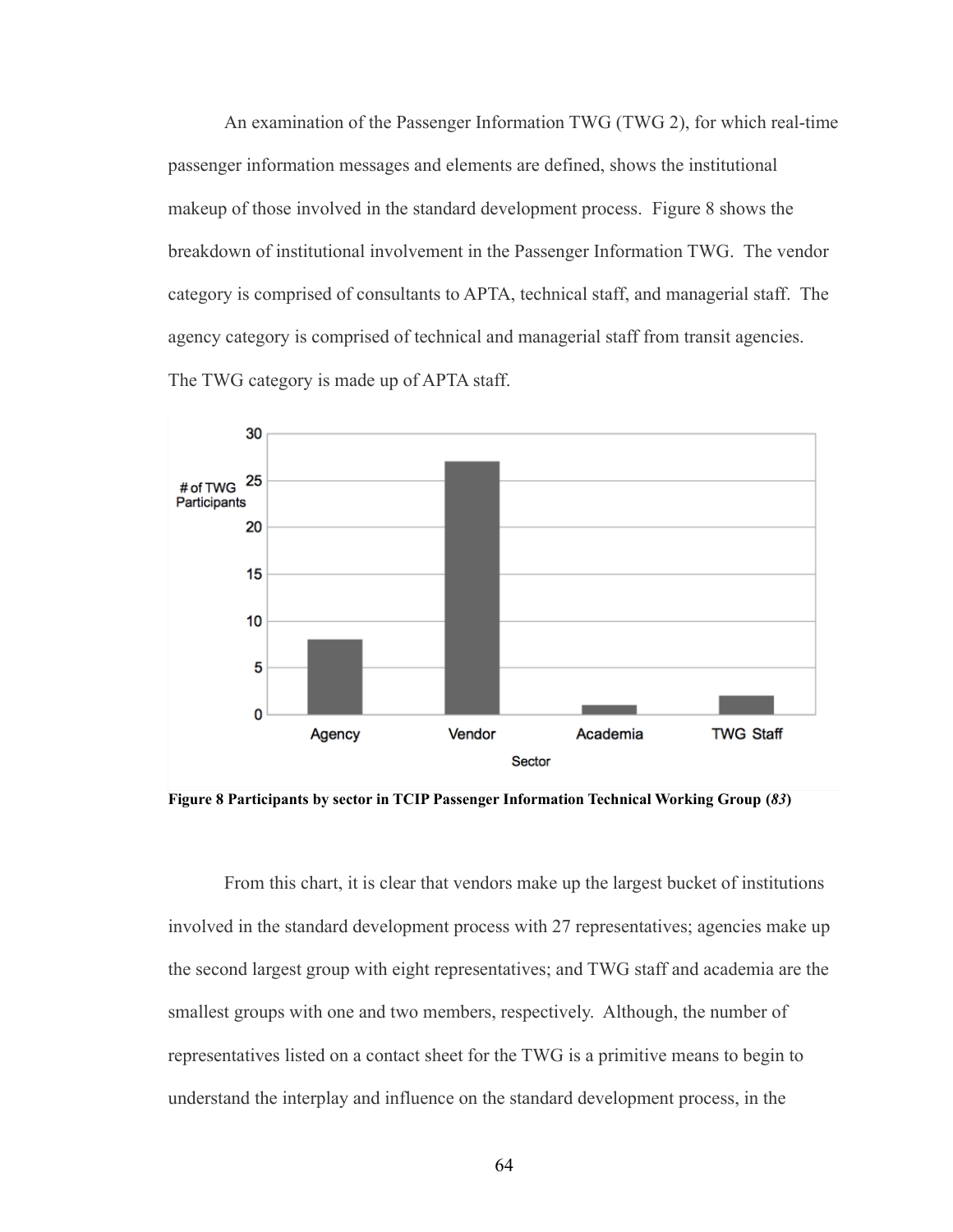absence of complete and organized minutes of past meetings, it offers a glimpse at how institutions were represented in this process. According to Lehr, there are many scenarios of strategic decision-making that occur within standardization committees. For example, new market entrants and entrepreneurs are more vulnerable to delays and so stable, incumbent firms may attempt to delay standardization outcomes (*62*). Nevertheless, this process necessarily incorporated vendor input because these firms often know many of the technical issues facing standardization firsthand.

#### *Evolution*

Most of the development work for TCIP was completed around 2006. The standard moved from active development to a five-year review cycle at that time. A comprehensive analysis on the changes made to TCIP is more difficult than for GTFSrealtime or SIRI (see next section). The TCIP documentation is extremely lengthy, and each version is contained within a series of word documents. This document structure makes a comparison very cumbersome at best, impossible at worst. The versions are, however, labeled according to software numbering conventions and number at a total of fifteen versions (from version 1 to the current version 4.0). The most noteworthy change for this research appears to have come in TCIP version 3.0.5.2, which was issued on March 1, 2012 (*63*).

In version 3.0.5.2 of TCIP, a GTFS timetable importer was included in the standard. While prior to this version TCIP has made reference to a number of other industry-accepted standards, these other standards have all been maintained by accredited SDOs. This is the first acknowledgement that, in some areas, de facto standards and specifications have an important role to play. Indeed, before GTFS there were no de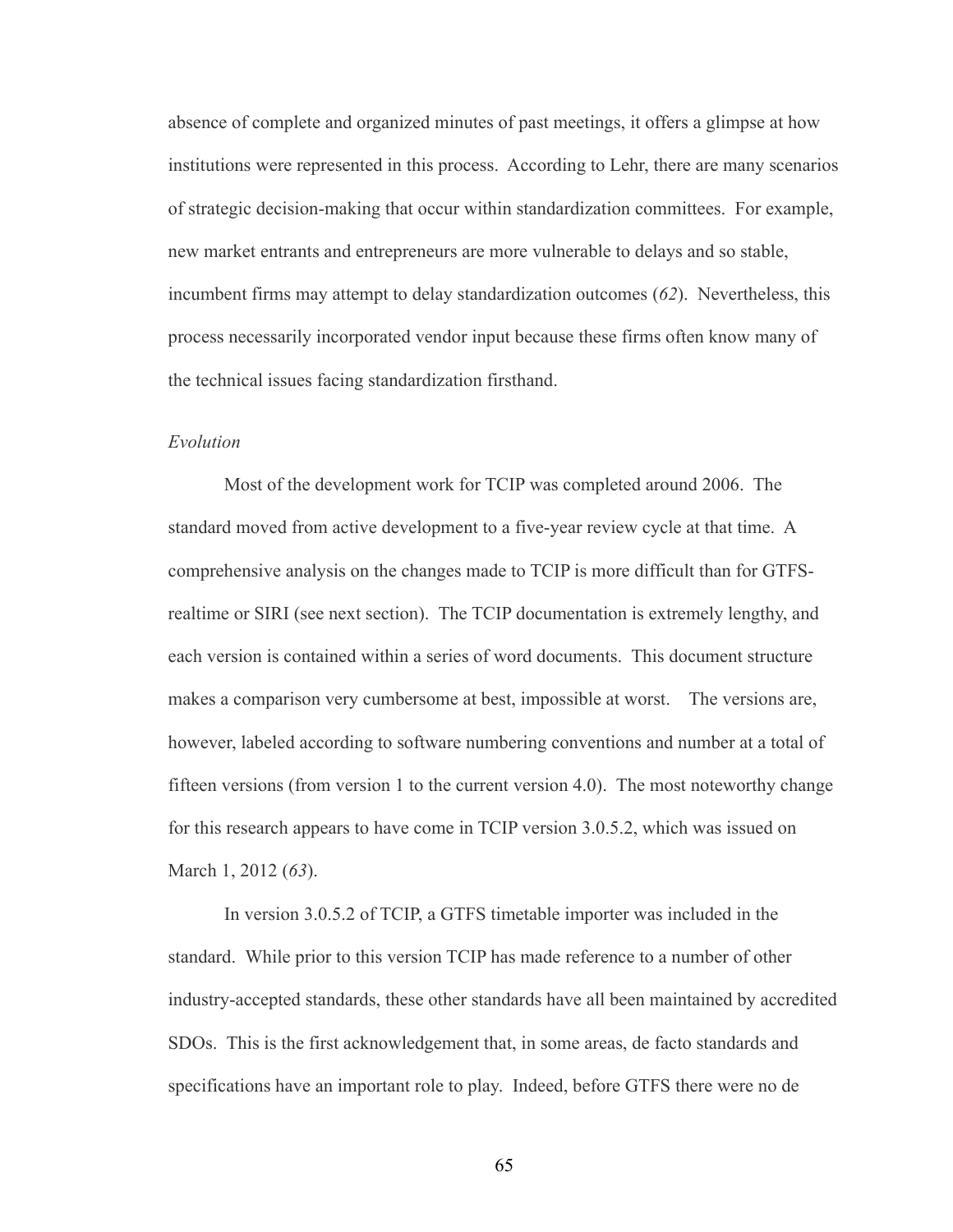facto standards adopted so widely to be worth including. However, it appears that when hundreds of transit agencies (large and small) began to move towards a specification, APTA took notice and decided to adopt the specification (albeit only as an importer) into its transit standard family.

#### *Openness*

The standard development process for TCIP itself was open and transparent, allowing any interested party to be involved in the development or comment on version. APTA's standard development process is modeled after that of the American National Standards Institute (ANSI), a well-established voluntary consensus standards development organization whose membership comprises "more than 125,000 companies and 3.5 million professionals" (*64*). When it comes to transparency, though, there are some issues related to communication of information regarding the TCIP standard.

On the one hand, there is a wealth of information available on the standard's website. Such information includes all previous versions of the standard, archived meeting notes, free support tools for working with the standard, TWG member lists and meeting attendee lists, a database of comments on the standard, and more. While the number of archived documents is impressive, the organization of the material is confusing. Just as the documentation for changes between versions is buried deep within large MS Word documents, so is the information contained within these archives. The content is searchable via a well-indexed search engine, but the organization of the website is poor and nearly all content is in the form of sizable MS Word documents that must be downloaded and parsed through.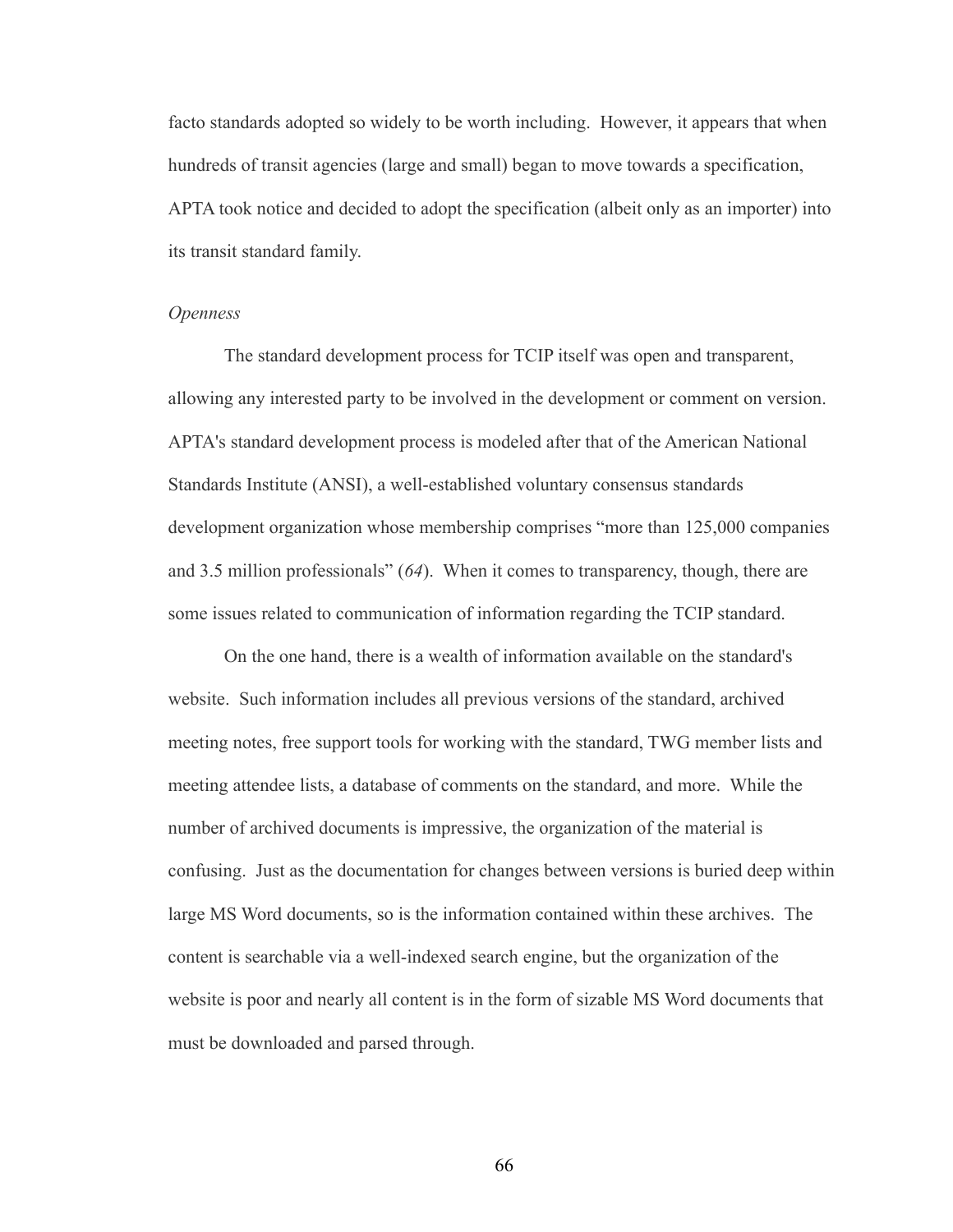#### *Success*

Measuring the success of TCIP by the number of implementations for real-time passenger information would suggest that the standard has achieved less than it truly has. There is no good indicator of how many agencies use TCIP to communicate real-time passenger information either within an agency or to a third party. The only welldocumented instance of TCIP used for real-time passenger information is the pilot project developed at LYNX (*65*), the Orlando-area system operated by the Central Florida Regional Transportation Authority. This implementation of TCIP, however, will likely be discontinued in the near future according to the interview conducted for TCIP. This is not to say that the standard is not used in other business areas and for related purposes. There have been a number of other pilot projects around the country, including at King County Metro, Maryland MTA, and Chicago Transit Authority. In fact, New York City MTA utilized modified parts of the standard for a recent project $\delta$  to deliver real-time information to customers (*66*). Additionally, a recent TCRP synthesis on electronic passenger information signage in transit reported that six other agencies in the U.S. (not counting NYC MTA) utilized TCIP for real-time passenger information (*67*).

While there are a number of projects that draw on TCIP, the standard is far from achieving its goals of providing intra- or inter-agency interoperability. While these goals might have been achieved in a few cases around the country, TCIP has seen nowhere near the adoption rate of GTFS. Based on the integral relationship between GTFS and GTFSrealtime and other factors discussed in the GTFS case study, this author conjectures that the same dominance will hold true in time for GTFS-realtime. While TCIP may continue to play an important role in ensuring interoperability between subsystems beyond real-

<span id="page-77-0"></span><sup>8</sup> The real-time information system is known as MTA BusTime [\(http://bustime.mta.info/\)](http://bustime.mta.info/).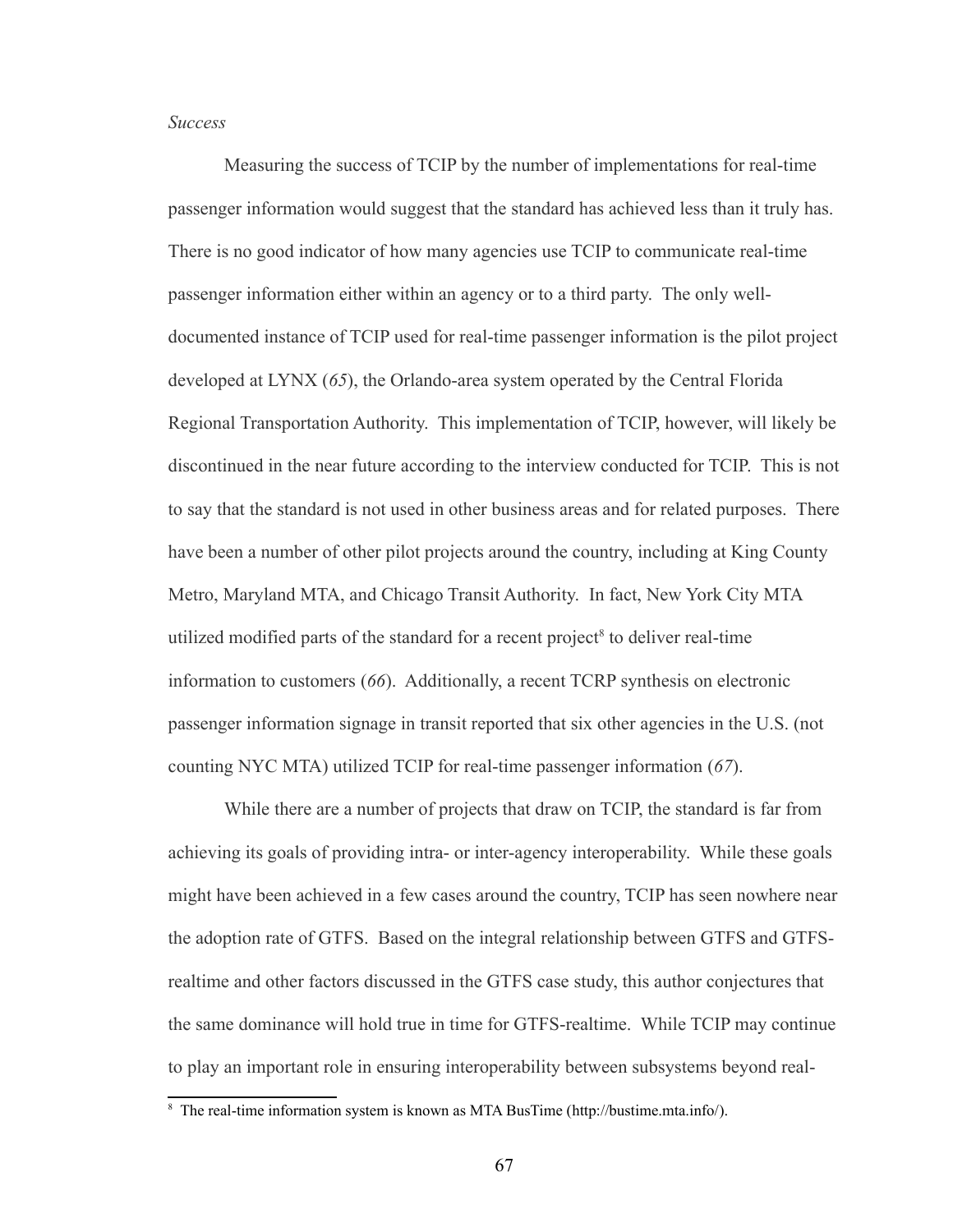time passenger information and in enabling the pursuit of custom solutions (such as with NYC MTA), it is likely that it will be dwarfed by GTFS-realtime as it continues to grow into new markets.

#### **4.2.3 SIRI**

#### Background

### *History*

Developers of the first version of the Service Interface for Real-time Information (SIRI) began working on the standard between 2004-2005 and the standard officially emerged as a technical specification under CEN in October 2006 (*68*). The standard is a result of the collaborative efforts from "equipment suppliers, transport authorities, transport operators and transport consultants from eight European countries" (*69*) including the Czech Republic, Germany, Denmark, France, Norway, Sweden, and the United Kingdom. SIRI draws heavily from France's TransModel for its conceptual framework, and the UK's Real-time Transport Interest Group (RTIG), Germany's Verband Deutscher Verkehrsunternehmen (VDV), and the EU Trident project provided valuable starting points for the development of the standard.

#### *Scope*

The development of SIRI brought together a number of national transit data standardization programs in order to more effectively address standardization at a broader scale. According to SIRI documents, the primary goals for developing the SIRI standard were to give purchasers of real-time systems "a straightforward, watertight way of procuring different components of a public transport information system from different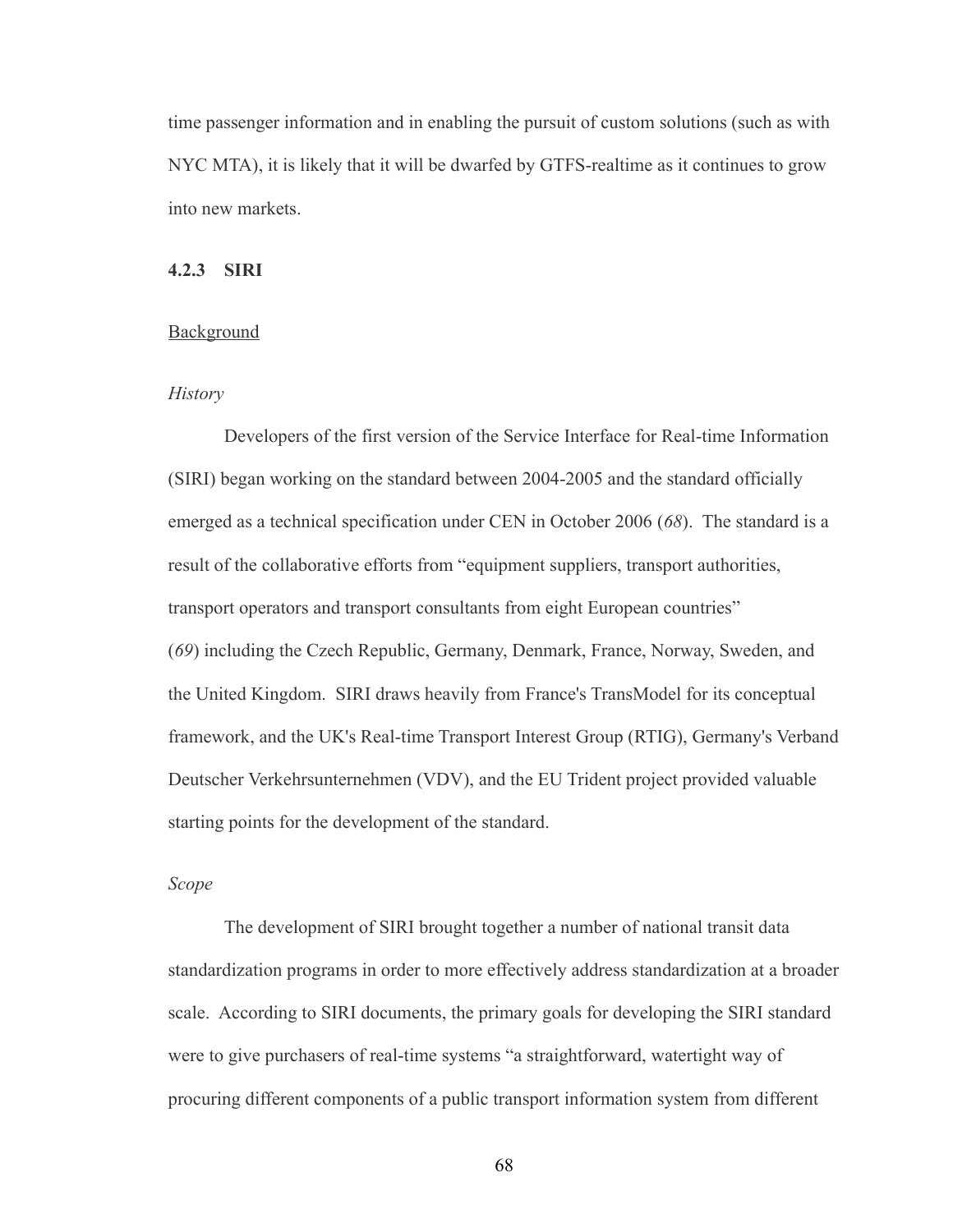suppliers" and to provide suppliers of such systems "a Europe wide market, ensuring that their systems can be used in every country without needing to implement different interface standards in each region" (*69*).

Thus, the benefits were perceived to be directly attributable back to purchasers (or transit agencies) and suppliers (ITS vendors). An added benefit was the opportunity to update existing standards (whether at the national level or for proprietary systems) to account for emerging technologies (*69*). So, whereas in the U.S., TCIP was the first standardization attempt (outside of proprietary specifications), SIRI was a "next generation" standard for a few nations that had already implemented national standards.

#### *Technical Documentation*

Technical documentation for SIRI is available in English on the SIRI website in the form of a white paper (*69*) and, far more extensively, as a handbook (*70*). As with TCIP, SIRI extends far beyond the provision of passenger real-time information (though perhaps not quite so far as TCIP). Among its ten services shown below, or functional data categories, those **in** *bold italics* are those which are typically considered under the umbrella of real-time passenger information:

- *Production Timetable (PT)* provides information on expected (or scheduled) transit service for a day in the near future
- *Estimated Timetable (ET)* provides information on real-time deviations for the current day, or only those trips currently in operation
- *Stop Timetable (ST)* and *Stop Monitoring (SM)* gives scheduled information (ST) and real-time deviations (SM) at the stop level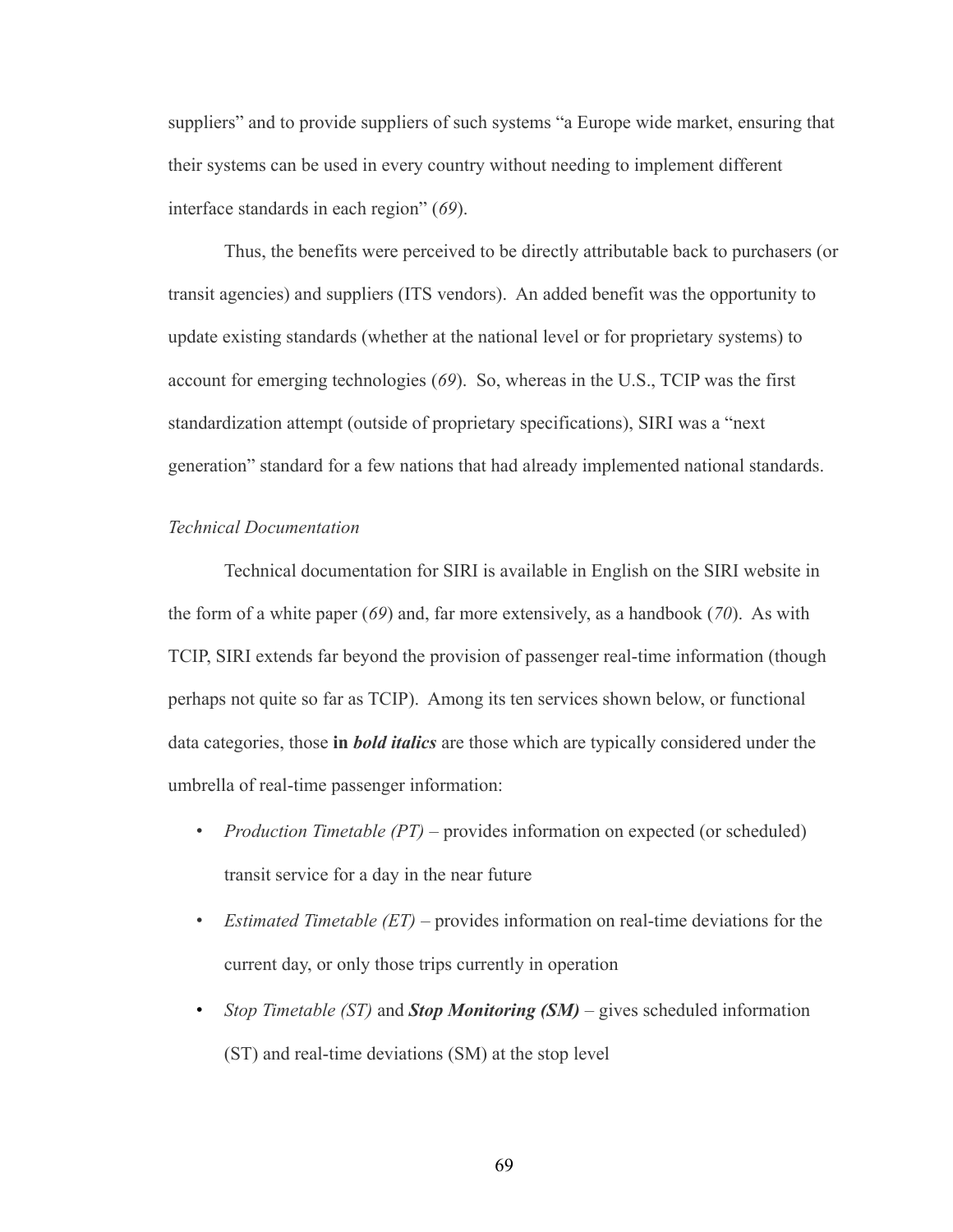- *Vehicle Monitoring (VM)* sends real-time information on the location of a transit vehicle
- *Connection Timetable (CT)* and *Connection Monitoring (CM)* gives scheduled information (CT) and real-time deviations (CM) to inform a departing vehicle on the need to wait for an arriving vehicle at a stop or station serving multiple routes
- *General Message (GM)* exchanges basic text messages between entities
- *Facilities Management (FM)* provides information on the status of facilities, such as elevators or escalators that are out of order
- *Situation Exchange (SX)* exchanges structured messages between entities (*68*) While the Estimated Timetable, Connection Monitoring, and Facilities Monitoring services all provide real-time information that may be of value to the operations and even some customer use cases, they are not necessarily within the scope of this research. Stop Monitoring and Vehicle Monitoring, however, fall well within the definition of providing schedule deviation/adherence and vehicle locations.

#### **Development**

### *Institutional Involvement*

SIRI is the result of collaboration between a number of firms and governments throughout the European Union. Working group meetings for the standard are attended by representatives from each member country to CEN, although historically the most participation and interest have come from Germany, France, the UK, and Scandinavian countries. As mentioned above, a few national standards already existed from which SIRI draws a great deal. Because these standards already existed, some interesting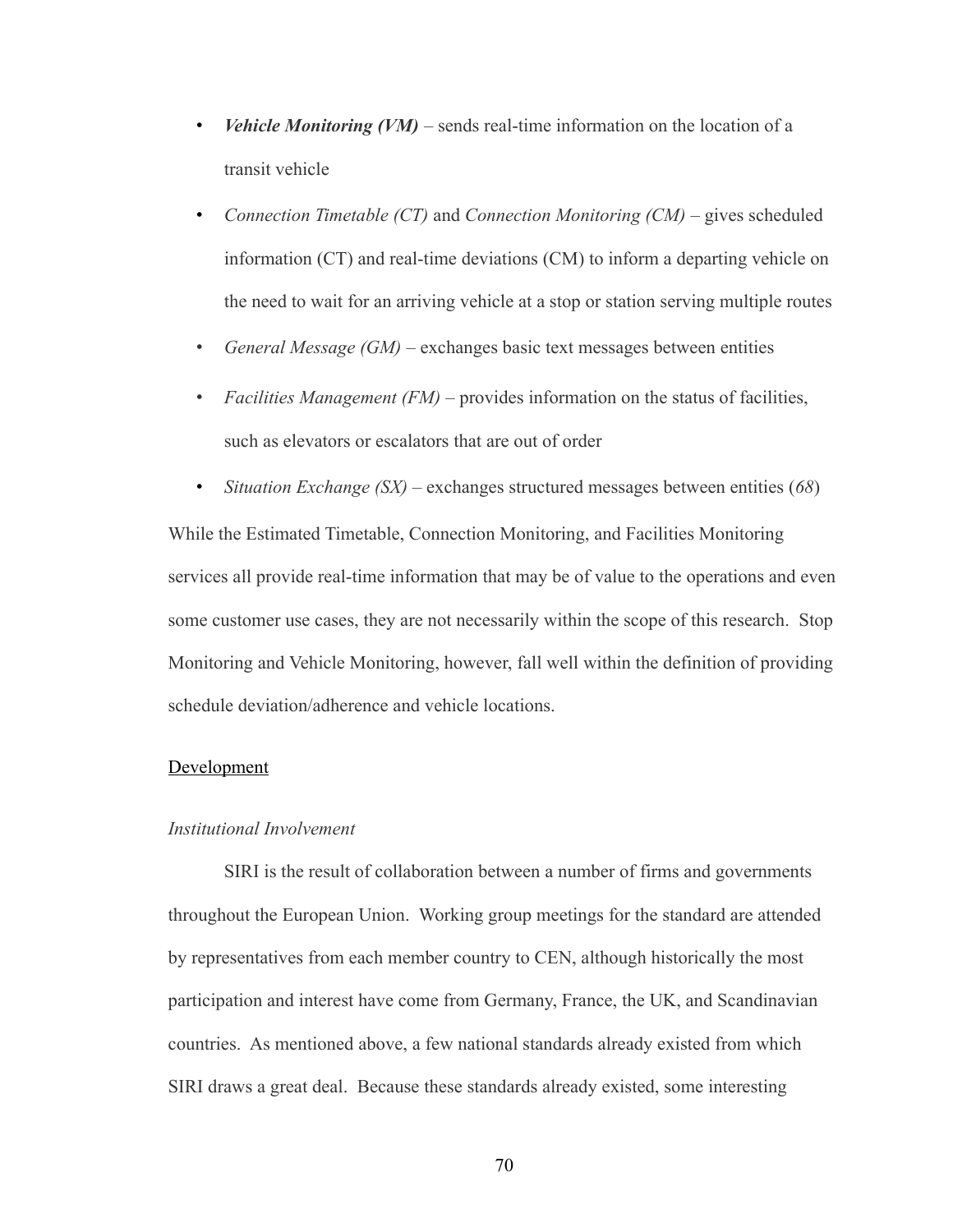accommodations were made in order to satisfy the interests vested in these preexisting standards. For example, in order that previous implementations of the German VDV standard might not be broken, two separate XSDs (XML schema definitions)—a nested and flat version—were maintained for some time. This is a peculiar example of how institutional and political values can outweigh the purely technical in standard development.

#### *Evolution*

Like GTFS and GTFS-realtime, a well-organized set of versions and their respective changes is maintained on the SIRI website (*71*, *72*). A list of all changes made since version 1.2 (April 7, 2007) is maintained there, along with—beginning with version 2.0—the country code of who initiated each change (e.g. Germany (DE), the United Kingdom (UK), France (FR), etc.). The SIRI standard began as a CEN technical specification, a "normative document… that would not gather enough as to allow agreement on a European Standard... or for providing specifications in experimental circumstances and/or evolving technologies" (*73*).

The most recent version of SIRI (2.0) was drafted into a proposal in order to become the more robust and rigorous European Standard (EN), a cornerstone of the concept of the Single European Market to facilitate effective trade both within and beyond Europe (*74*). This continued work and development on SIRI signal its continued importance in European markets and even in the US, where the NYC MTA heavily incorporated the standard into its MTA BusTime project mentioned in the TCIP case study above.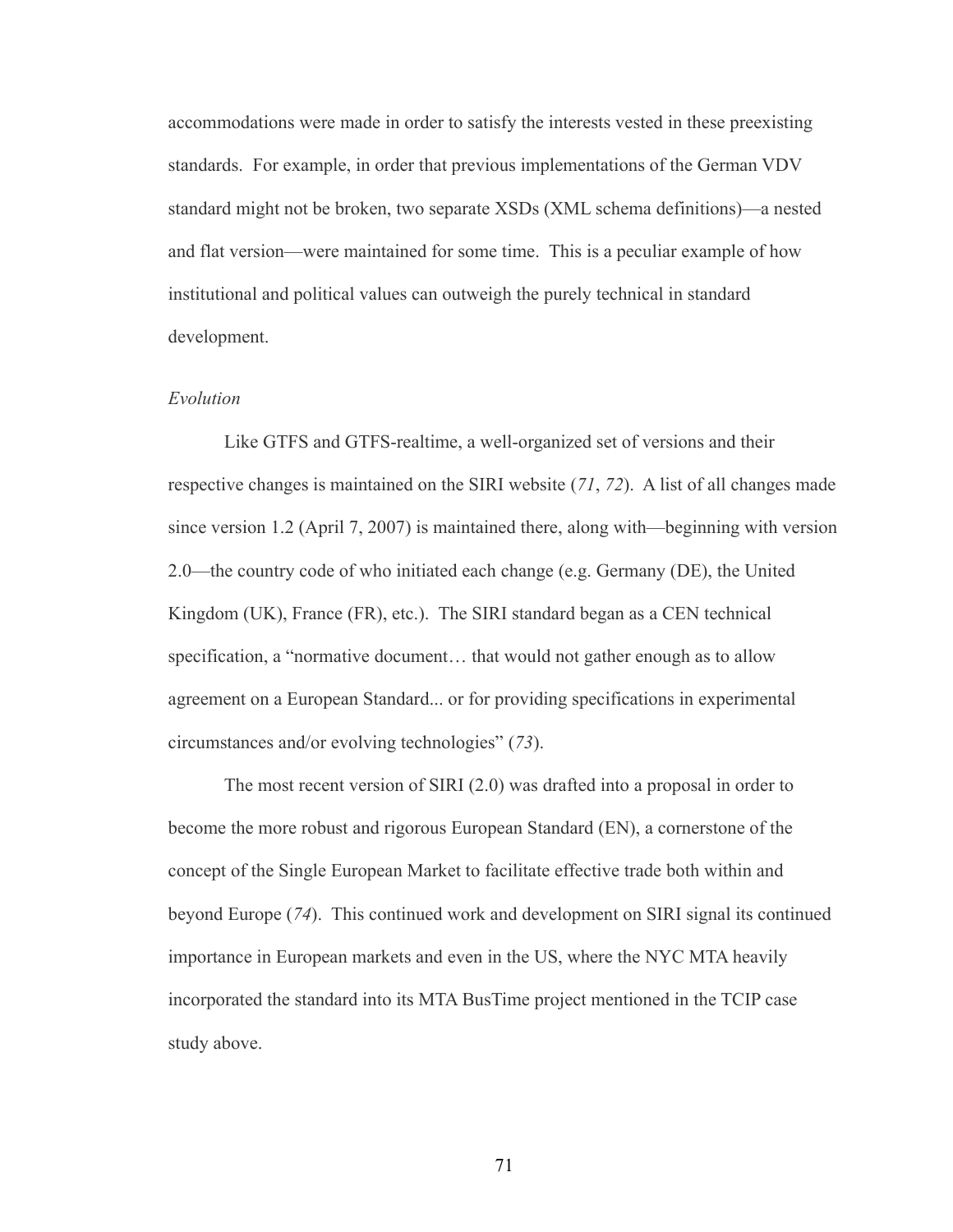#### *Openness*

Much like TCIP, SIRI is developed within the confines of a formal, accredited SDO, the European Committee for Standardisation. As such, the standard development process is open and consensus-based, relying on a set of protocols that have been established for the review, adoption, and maintenance of many standards under CEN. Nevertheless, there are components of the SIRI standard that present barriers to open participation and implementation of the standard. For one, meetings for the standards are only open to participants of national committee members. Others may participate as observers, but only on an invitational basis. Further, while the license restricting the use of the standard only requires that copyright holders be acknowledged, formal standard documentation must be purchased via the national member sites (e.g., via VDV's website) $\degree$  and reproduction of any part of supporting standards produced by non-members is prohibited without permission from these copyright holders. These barriers to implementation and participation are minor, but remain impediments to becoming a fully open standard.

#### *Success*

The continued and active development on SIRI points to its success as a standard, especially in European markets. However, the standard would not be under consideration had it not seen some interest and adoption in the U.S. market. NYC MTA is one of the agencies that continues to push the evolution and development around SIRI, having adopted it for MTA BusTime and pushing to add JSON (JavaScript Object Notation – a

<span id="page-82-0"></span><sup>9</sup> Purchase of the SIRI specification was confirmed by an interview with a participant in the SIRI standards development process. While there exist sites that host what appears to be the complete SIRI documentation free of charge [\(http://www.siri.org.uk/\)](http://www.siri.org.uk/), the researcher could not locate the national member sites where documentation or schema were available for purchase.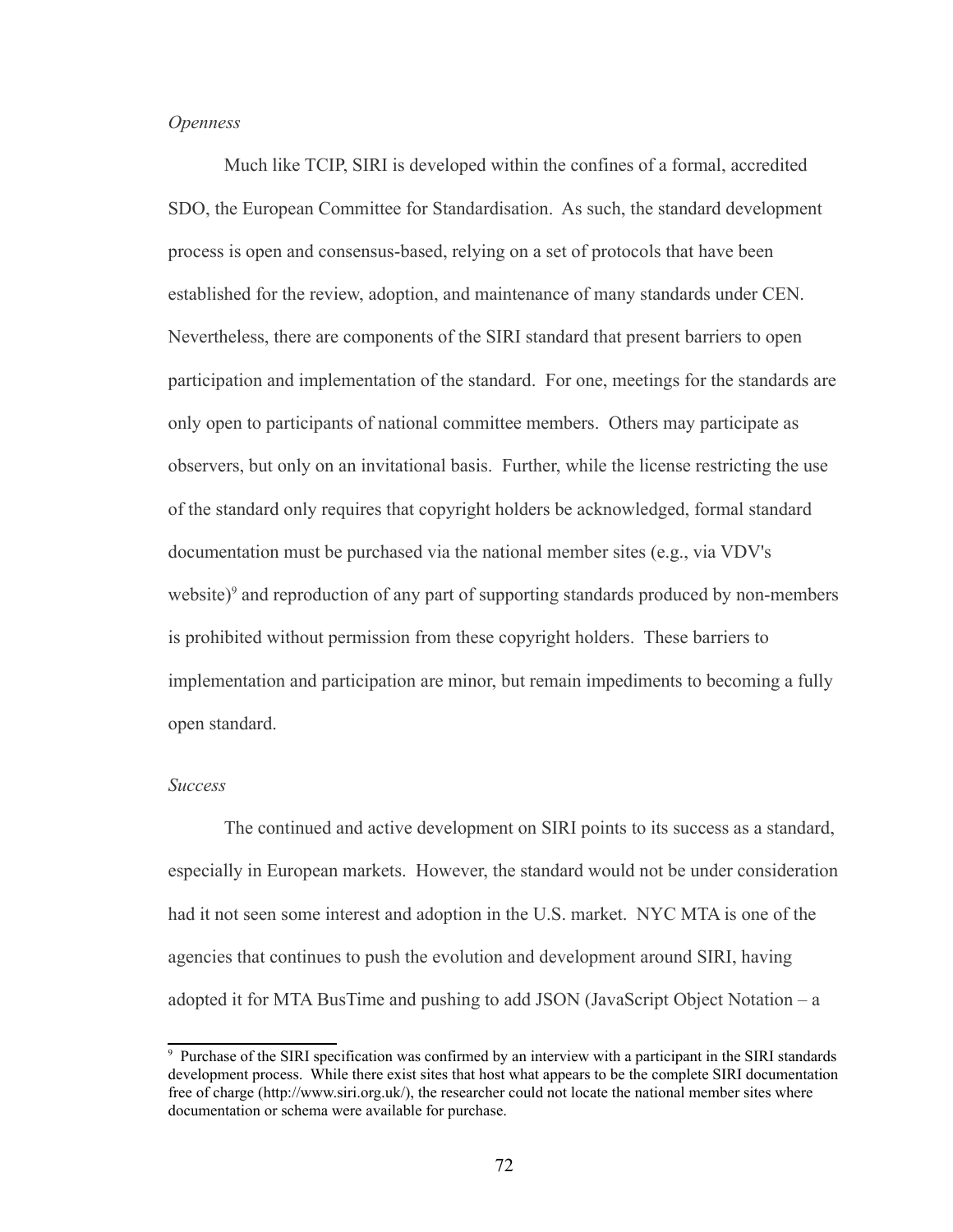lightweight, web-ready alternative to XML) formatting and modern web service transport methods to the standard (*75*). There are at least five other U.S. transit agencies reporting usage of SIRI in a recent TCRP Synthesis on the use of electronic passenger information signage in transit (*67*). Compared with the usage of either TCIP or GTFS-realtime this is certainly a strong showing, especially given that this standard was imported from the European Union.

#### **4.3 Comparison of Standards and Standards Development Processes**

#### **4.3.1 Assessment of Openness**

The framework used here to assess the openness of the real-time standards considered in the case studies draws heavily from Krechmer's ten requirements of open standards. While the categories were interpreted slightly differently than his original descriptions to account for some of the idiosyncrasies of the requirements and to apply them more directly to this case, the open standard requirements remain largely unchanged.

The three case study standards (GTFS-realtime, TCIP, and SIRI) were each given a scoring for the ten requirements. [Table 4](#page-84-0) shows the scoring of these categories broken out. The scoring methodology was taken directly from Krechmer, with a few modifications for this specific context. Appendix B: Openness Index Scoring describes the breakdown of scoring for each requirement, the range for each category, and a selection of notes that support the scoring decisions presented in [Table 4.](#page-84-0)

The three open standards are considered alongside the NextBus API specification solely to compare with a closed specification from the industry. While TCIP and SIRI perform nearly identically in every category, GTFS-realtime earns higher marks in open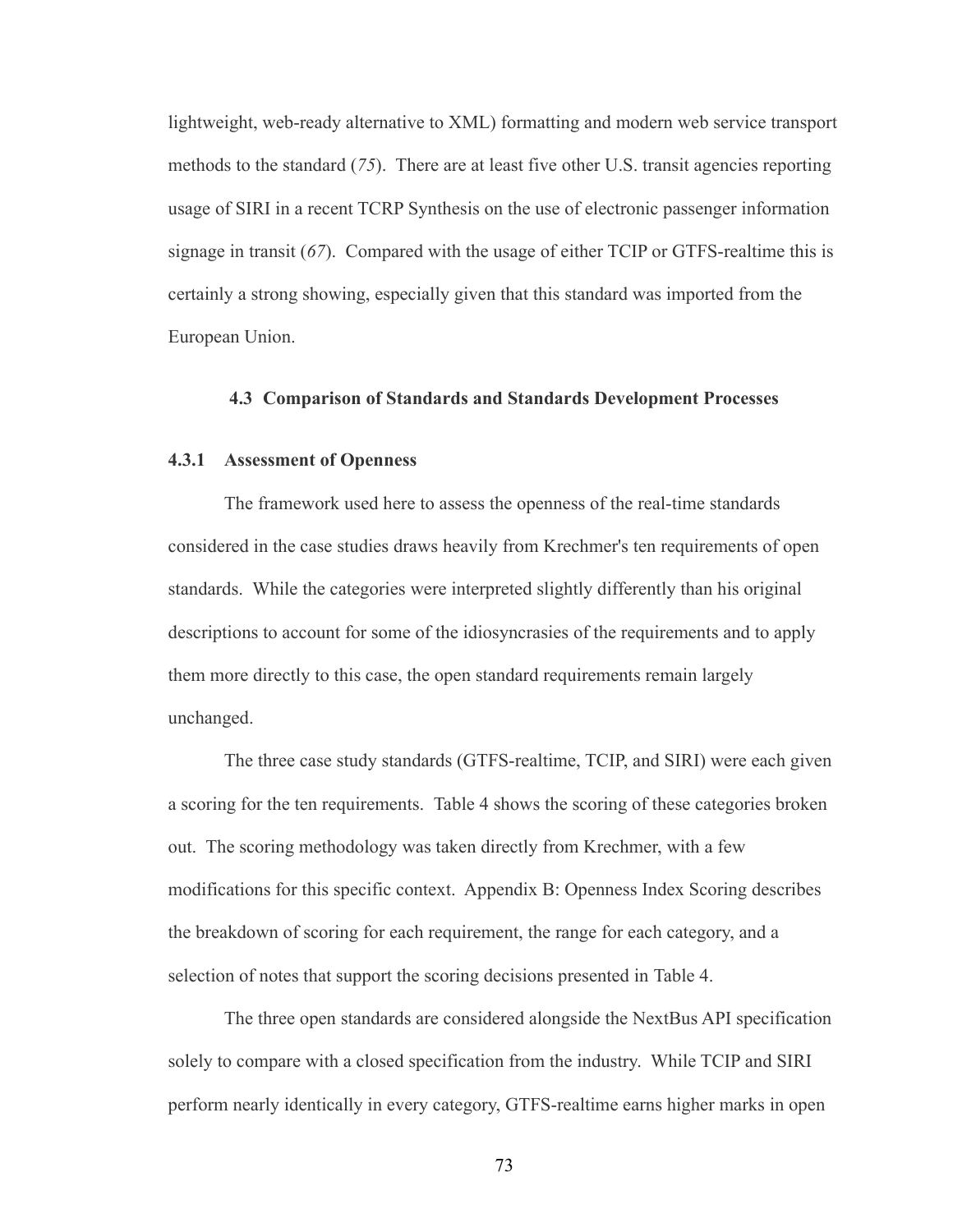meetings, open IPR, open change (a direct representation of its stronger performance in open meeting), and open documents. NextBus, on the other hand, being a closed standard shows a low openness index, although it does earn a few marks in the open world, open documents, and on-going support categories.

|                         | <b>Standards</b> |             |         |                |
|-------------------------|------------------|-------------|---------|----------------|
| Requirements            | <b>SIRI</b>      | <b>TCIP</b> | GTFS-rt | <b>NextBus</b> |
| Open Meeting            |                  |             |         |                |
| Consensus               |                  |             |         |                |
| Due Process             |                  |             |         |                |
| Open World              |                  |             |         |                |
| Open IPR                |                  |             |         |                |
| Open Change             |                  |             |         |                |
| <b>Open Documents</b>   |                  |             |         |                |
| Open Interface          |                  |             |         |                |
| <b>Open Access</b>      |                  |             |         |                |
| <b>On-going Support</b> |                  |             |         |                |
| TOTAI                   | 12               |             |         |                |

<span id="page-84-0"></span>**Table 4 Openness index scores for real-time transit passenger information standards**

The results from the above table suggest that GTFS-realtime is a more open standard than either TCIP or SIRI, which are both managed through accredited SDOs. What explains this finding? Krechmer defines open standards as understood from the lens of open source software. This is a very democratic and distributed perspective that values not just consensus-based processes, but also the openness that is ascribed to fully open meetings that are held and recorded for posterity online. It also depends on clear, complete, and available documentation. It is in these areas where GTFS-realtime excels most. Any discussion of the future of the standard is discussed online in an open forum. The IPR licensing is clearly stated and defined on the GTFS-realtime documentation (whereas with the others it is somewhat obscure). The documentation is fully available online and presented in a coherent, concise way.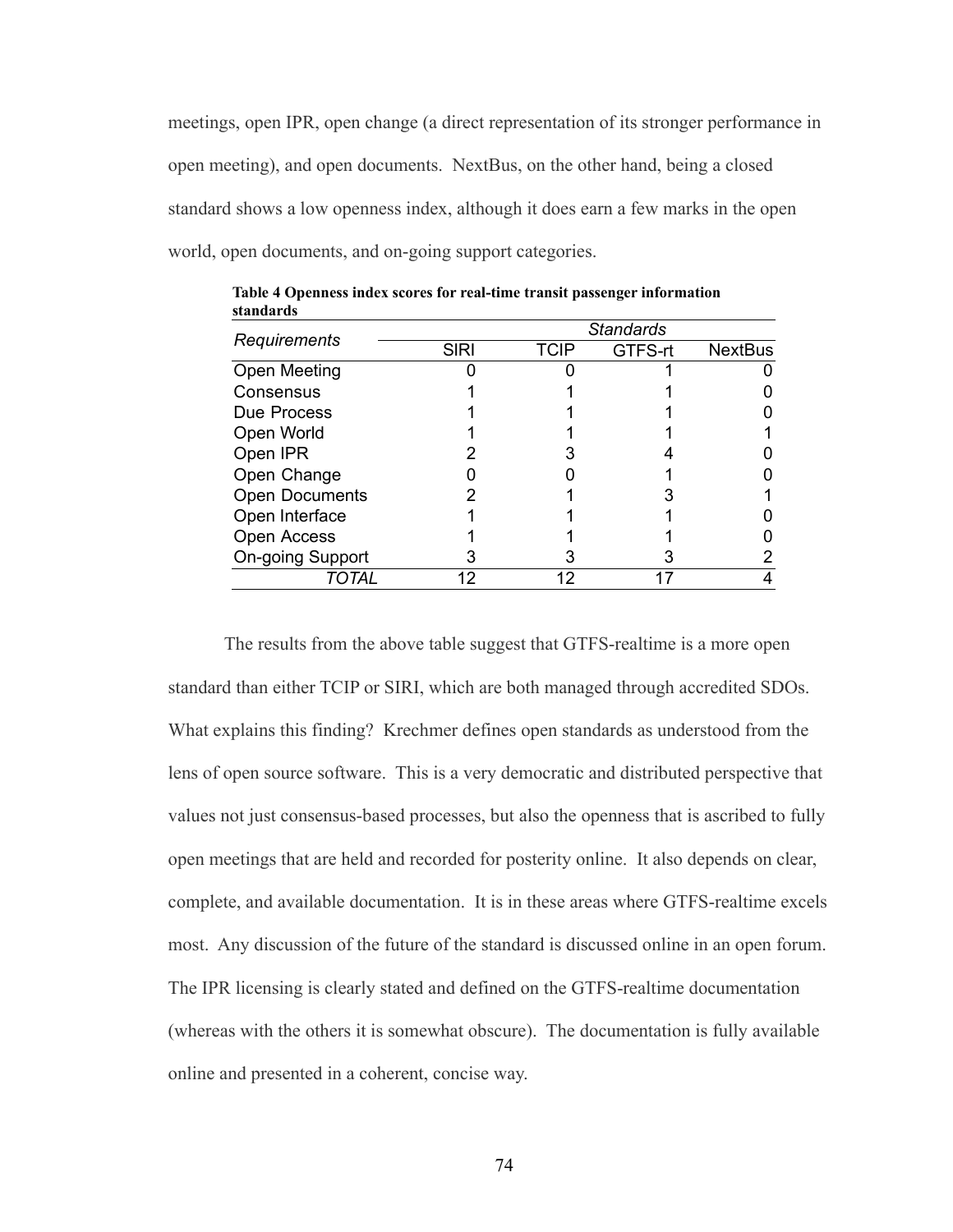Certainly, there may come a time when Google decides to move away from providing transit information (though this appears unlikely given its investment in the product worldwide). Yet because GTFS-realtime is so well documented and the content is clearly licensed, GTFS-realtime could easily spin off and continue to develop if the adoption and interest were great enough. It is for these reasons that GTFS-realtime scored higher on the openness index and perhaps why the standard may continue to flourish.

#### **4.3.2 Implementations**

Each of the case studies examined the success of implementations for each of three standards. According to data compiled from multiple sources, there appear to be similar levels of adoption for the standards (*67*, *76*). [Figure 9](#page-86-0) below shows data from the 2013 APTA Survey on real-time information provision, indicating that the closed NextBus specification seems to hold the largest market share<sup>[10](#page-85-0)</sup>. Even comparing with data from TCRP which suggests that TCIP has seven U.S. implementers and that SIRI has six, this observation holds true.

<span id="page-85-0"></span><sup>&</sup>lt;sup>10</sup> It is also worth noting that, although the survey indicates that 12 APTA member agencies have implemented NextBus, the NextBus website [\(https://www.nextbus.com/agencies/](https://www.nextbus.com/agencies/) accessed on August 2, 2013) reports that approximately 80 U.S. agencies have NextBus real-time systems (this includes APTA member agencies, some of which are duplicated in the list, as well as small university or circulator systems). This suggests remarkable rates of adoption for NextBus and is important to consider, yet this analysis will take into account only those agencies within the scope of this research, i.e. APTA member transit agencies.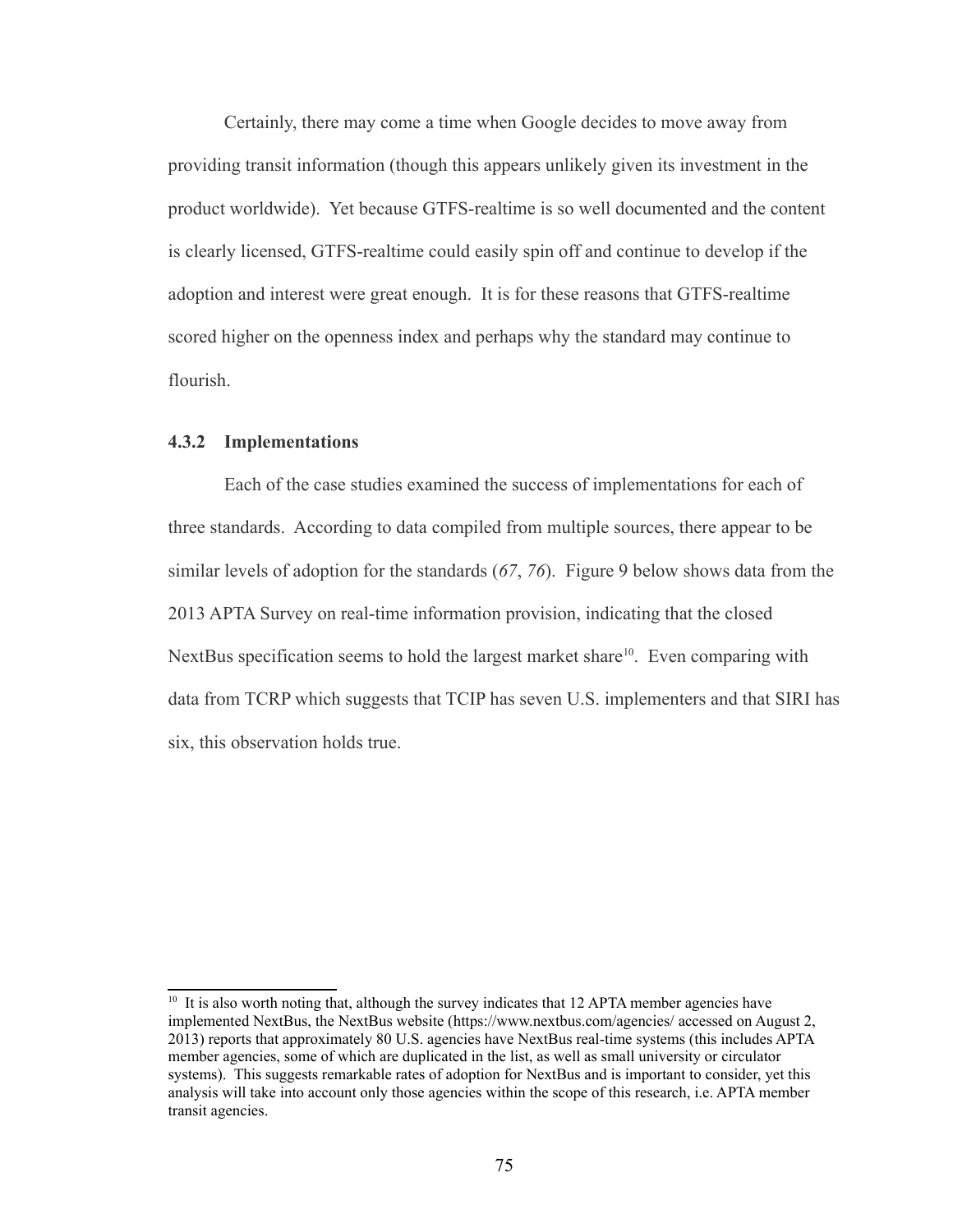

<span id="page-86-0"></span>**Figure 9 Adoption of real-time data standards (***76***)**

An important caveat to the standards' levels of adoption is a look at how these adoption levels have grown over time. This is, of course, a rough an imprecise measure because there are a variety of complex and difficult-to-measure factors that influence standard adoption (network effects, lock-in, etc.). Nonetheless, [Figure 9](#page-86-0) gives a picture of how quickly these different standards have seen adoption since their inception. The table shows the average number of agencies that have adopted each standard per year. The year of inception is based upon the date that documentation was first made available. For GTFS-realtime and SIRI, there is a strong confidence that the year of inception is accurate. However, for NextBus and SIRI there may be instances where implementations were in place before the year shown.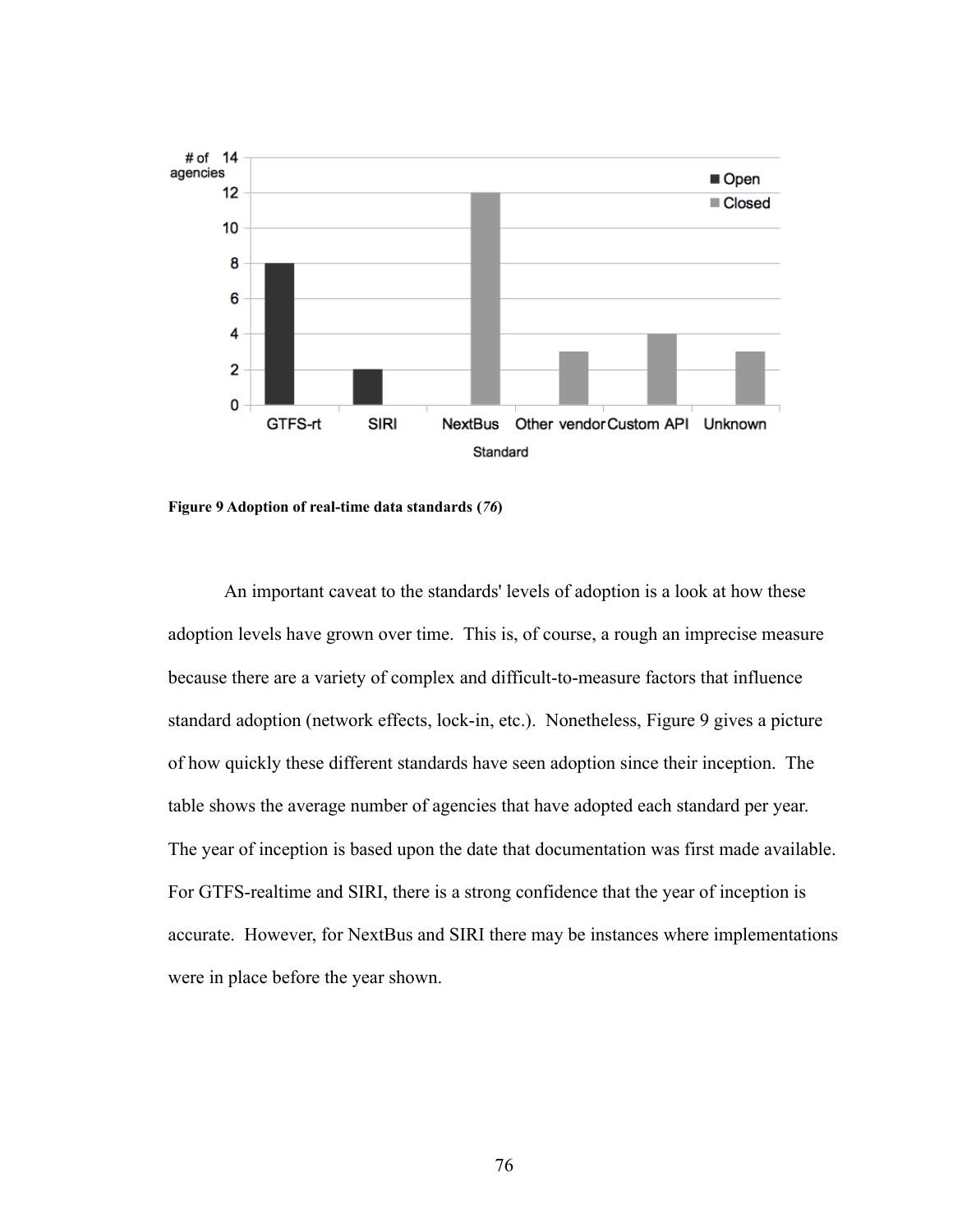| Table 5 Average adoption rate for (agencies per year) for real-time standards (67, 76) |      |                                                        |      |  |  |
|----------------------------------------------------------------------------------------|------|--------------------------------------------------------|------|--|--|
| Standard                                                                               |      | Year of inception Number of agencies Agencies per year |      |  |  |
| <b>NextBus</b>                                                                         | 2009 | 12                                                     | 3.00 |  |  |
| <b>TCIP</b>                                                                            | 2006 |                                                        | 1.00 |  |  |
| <b>SIRI</b>                                                                            | 2004 | 5                                                      | 0.56 |  |  |
| GTFS-rt                                                                                | 2011 |                                                        | 4.00 |  |  |

The above table shows that, even though it is relatively new, GTFS-realtime has the second highest number of agencies with implementations and the highest adoption rate (average agencies per year). This finding holds true with reasonable expectations for GTFS-realtime based on its integral relationship to GTFS, which hundreds of agencies have adopted in a period of approximately 7 years (estimated adoption rate of approximately 40 agencies per year). Assuming that Google continues to utilize GTFSrealtime for its products and the standard review process remains open to full public participation, it is likely that this adoption rate will continue to increase.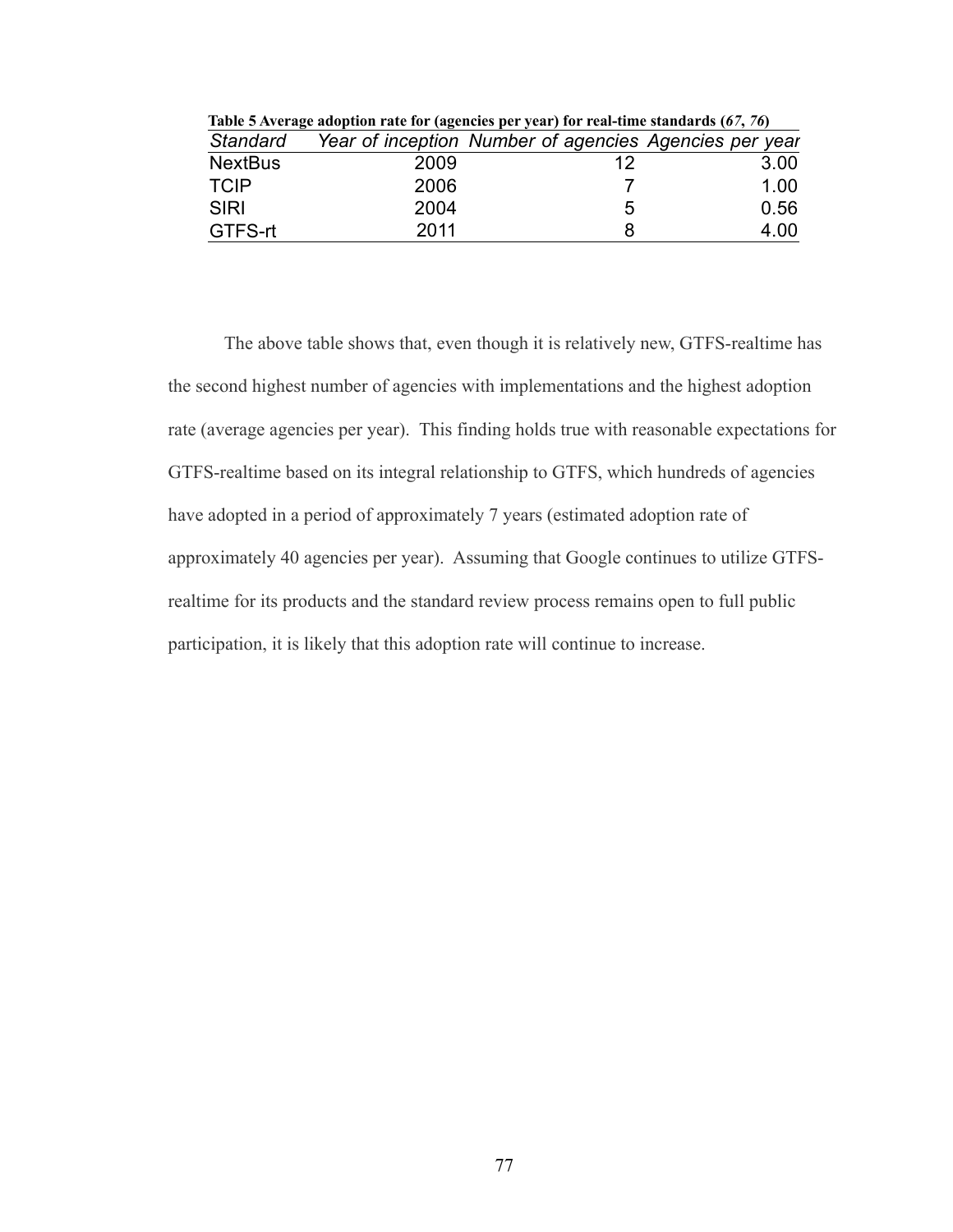#### **CHAPTER 5**

## **RECOMMENDATIONS**

#### **5.1 Moving Ahead for Innovation in the 21st century**

Effective real-time passenger information systems are crucial to satisfying customers' expectations and demands. Transit riders are adopting smartphones and still waiting for the bus. Budget-constrained agencies can deliver this information with relatively little infrastructure by making use of often pre-existing AVL systems and pursuing the open data policies already adopted by President Obama's administration. There are certainly costs associated with this approach, especially if AVL data are contained within a proprietary format. Nevertheless, the open standards that have developed over the past couple of decades allow a path forward to break vendor lock-in and reduce switching costs in the future.

While Moving Ahead for Progress in the  $21<sup>st</sup>$  Century (MAP-21) addresses ITS in general ways and allocates some funding for ITS (*77*), there are some opportunities to address transportation technology and policy in the next-cycle authorization bill. MAP-21 funding ends with FY 2014, so the next authorization bill will likely be introduced sometime before the current fiscal year ends. The President's Executive Order (EO) on open data for federal agencies offers an opportunity for the USDOT, specifically the FTA, to couple ITS improvements at the local level with open data initiatives. The framework to pursue these initiatives is in place—thanks to progressive agencies such as TriMet and others—should Congress find that such a policy is in the nation's best interest. Open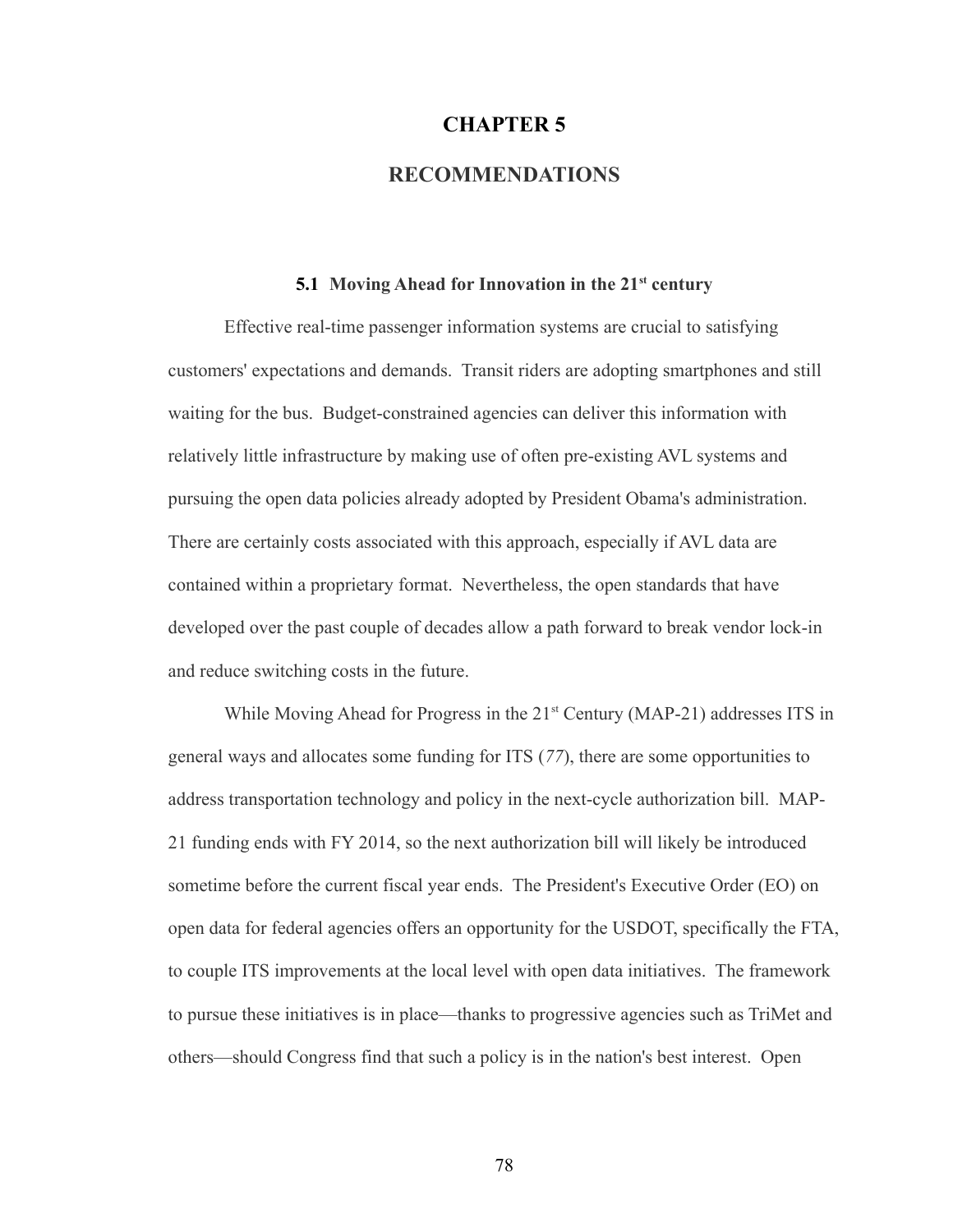data, besides being a force for government transparency and cost effectiveness, provides sparks for innovation in both the public and private sectors.

One major criticism in this paper of TCIP is that documentation on the standards development process and the standard itself is difficult to consume. As mentioned above, understanding the changes between versions of the standard is difficult because there is no list of versions and their respective changes over time. If this is difficult for the researcher, it is almost certainly difficult for any organization interested in implementing the standard. Therefore, another recommendation that follows the aim of transparency from the open data EO is to substantially reorganize this content to improve not only how the comprehensibility of the information therein, but also to simply improve the transparency of the project generally.

#### **5.2 Predictions for Continued Trends**

Based on the historical success of GTFS and the indirect network effects that bundle the static specification with its real-time component, there will likely be widespread adoption of GTFS-realtime in the near future. The 2013 survey on real-time arrival information by APTA (*76*) and TCRP Synthesis 104 on electronic signage by Schweiger (*67*) mentioned above both capture a great deal of valuable information about the current market for real-time information.

One point drawn from the market analysis provided by the APTA survey is that there is immense demand by agencies to share real-time passenger information with their customers. Currently only 37% of agencies are providing real-time information via an API or web or mobile application. For agencies without AVL systems, the vast majority of them (92%) are interested in installing AVL on their vehicles. Even of those agencies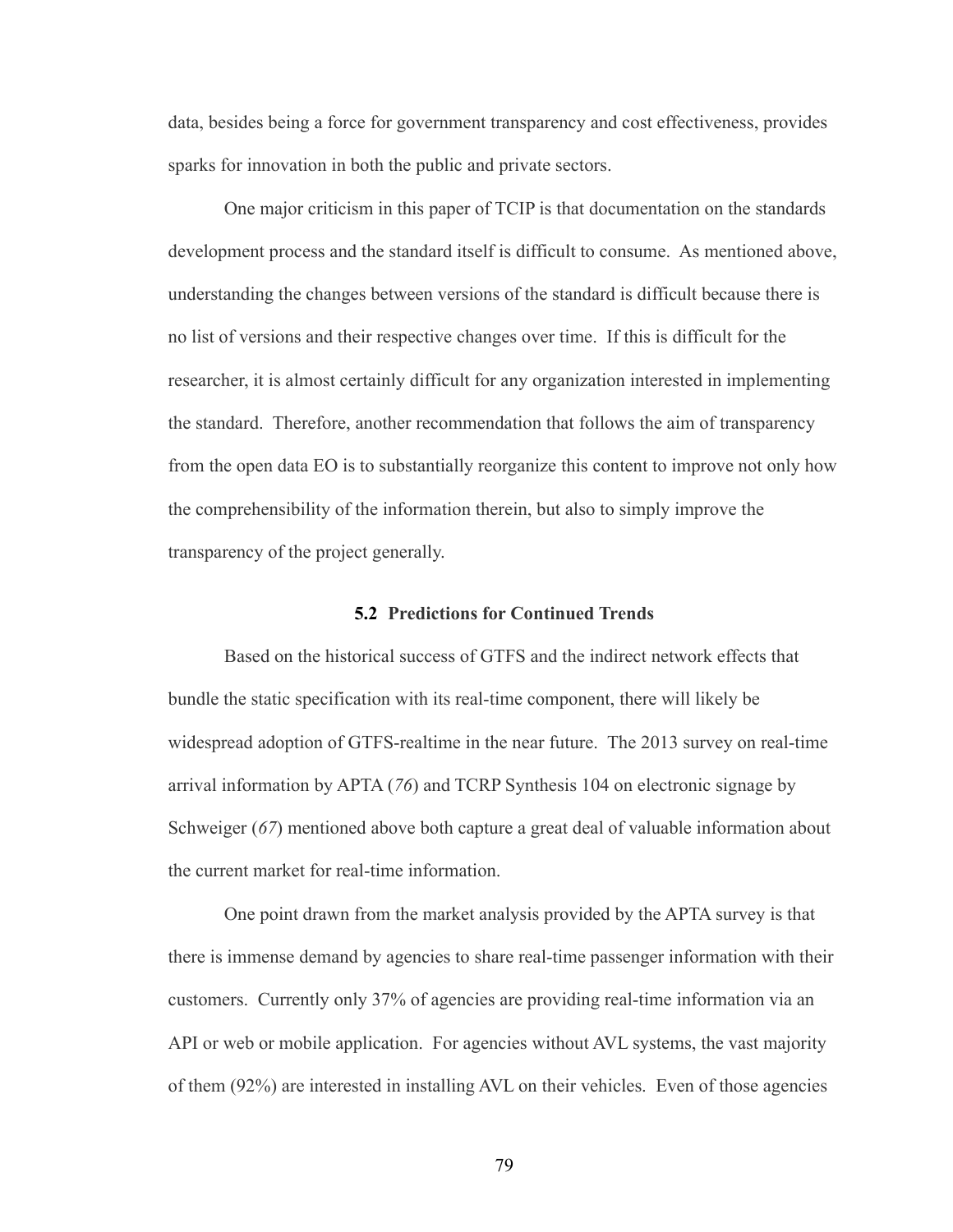that *have* AVL systems already, 47% currently do not provide customer-facing real-time arrival times.

The benefits of public-facing (especially mobile) information systems have been well established (see Chapter 1), so it is likely that the agencies with AVL but without public-facing systems will soon move forward with a public-facing solution. In fact[,](#page-90-0) [Figure 10](#page-90-0) shows the reasons agencies are not providing arrival times to the public. While 8% of these agencies have projects in progress and a handful of others have organizational or technical restrictions, over 20% simply are constrained by technical ability or funding constraints. As open standards diffuse into the market, economic theory dictates that the cost of implementation will decrease, making feasible solutions a realistic option for more and more agencies.



<span id="page-90-0"></span>**Figure 10 Reasons given by transit agencies for not providing public arrival times (***76***)**

By cross-referencing data sources that capture the usage of real-time transit passenger information standards, it appears that SIRI, GTFS-realtime, and TCIP all have a similar number of implementations in the U.S. However, the adoption rate for GTFSrealtime far outpaces that of either SIRI or TCIP (and even beyond that of NextBus, a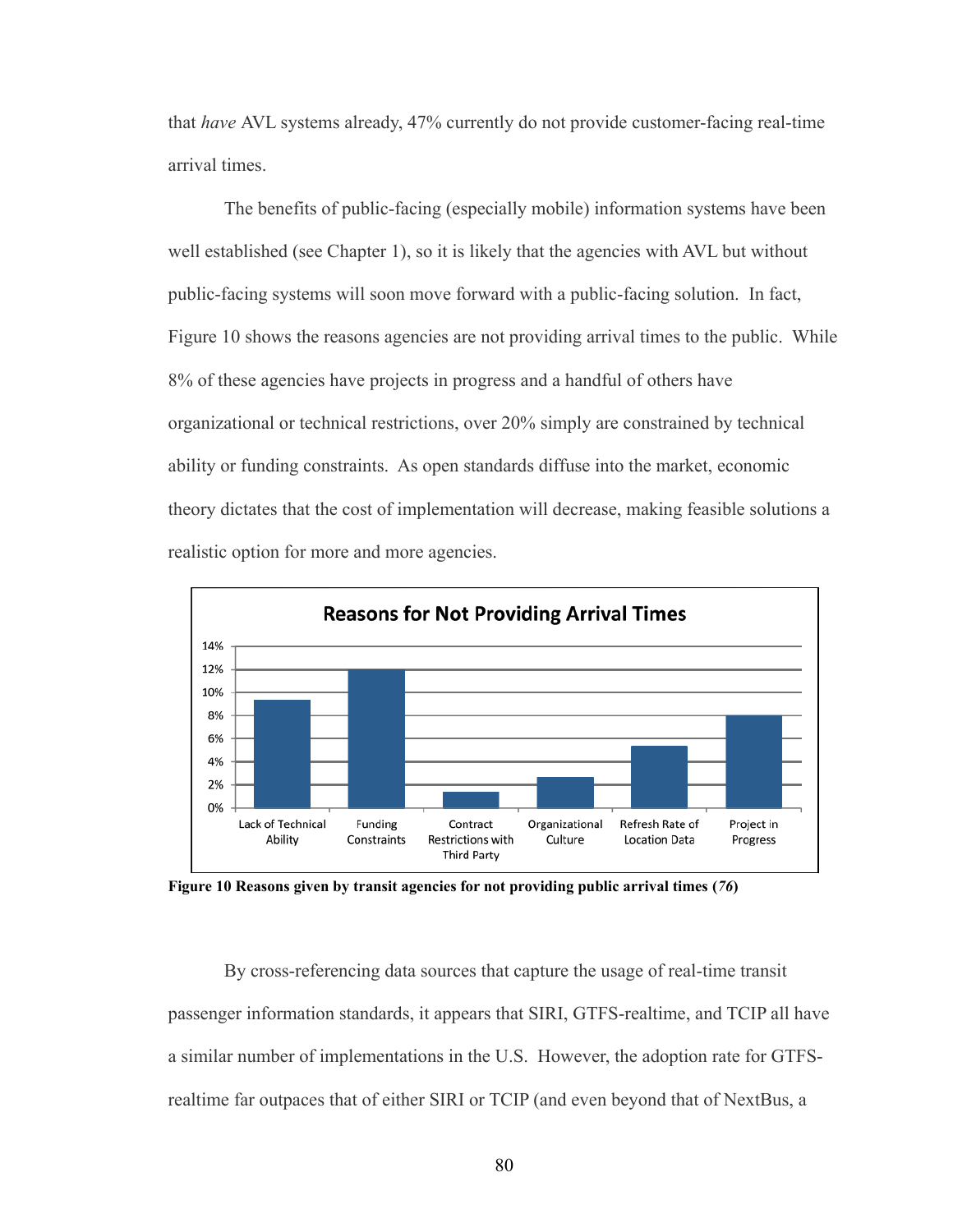popular proprietary solution). Anecdotal evidence from open source repository hosting applications such as GitHub [\(https://github.com\)](https://github.com/) suggest that software development is most active around GTFS-realtime. While this should not serve as concrete evidence of adoption or even transit agency interest, it does bring up the question of how open movements (open standards, open data, and open source) overlap and reinforce one another and how this might apply to the case of real-time transit passenger information.

#### **5.3 Federal Policy Recommendations**

To date, there has been little visible response from the federal government to the development of alternative de facto standards for passenger information such as GTFS and GTFS-realtime. True, GTFS was incorporated into TCIP in version 3.0.5.2 of the standard that was issued on March 1, 2012. However, it is unclear how effective the inclusion of this GTFS timetable importer has been for the proliferation of TCIP and, consequently, how effective such action would be for including translators or importers between GTFS-realtime and TCIP or SIRI and TCIP. It seems that the federal government could take one of a few alternative paths of engagement to respond to the likely proliferation of GTFS-realtime or the possible proliferation of SIRI in the United States. The paths listed here are as follows:

1. **Achieve Interoperability** – work to develop translators or importers for de facto standards to keep TCIP relevant (as with static GTFS). In 2012, APTA released a new version of TCIP that included the functionality to import static GTFS "timetables" into TCIP-formatted messages. This could be an approach for keeping TCIP interoperable with real-time passenger information provided by agencies with GTFS-realtime, SIRI, or any other open standard.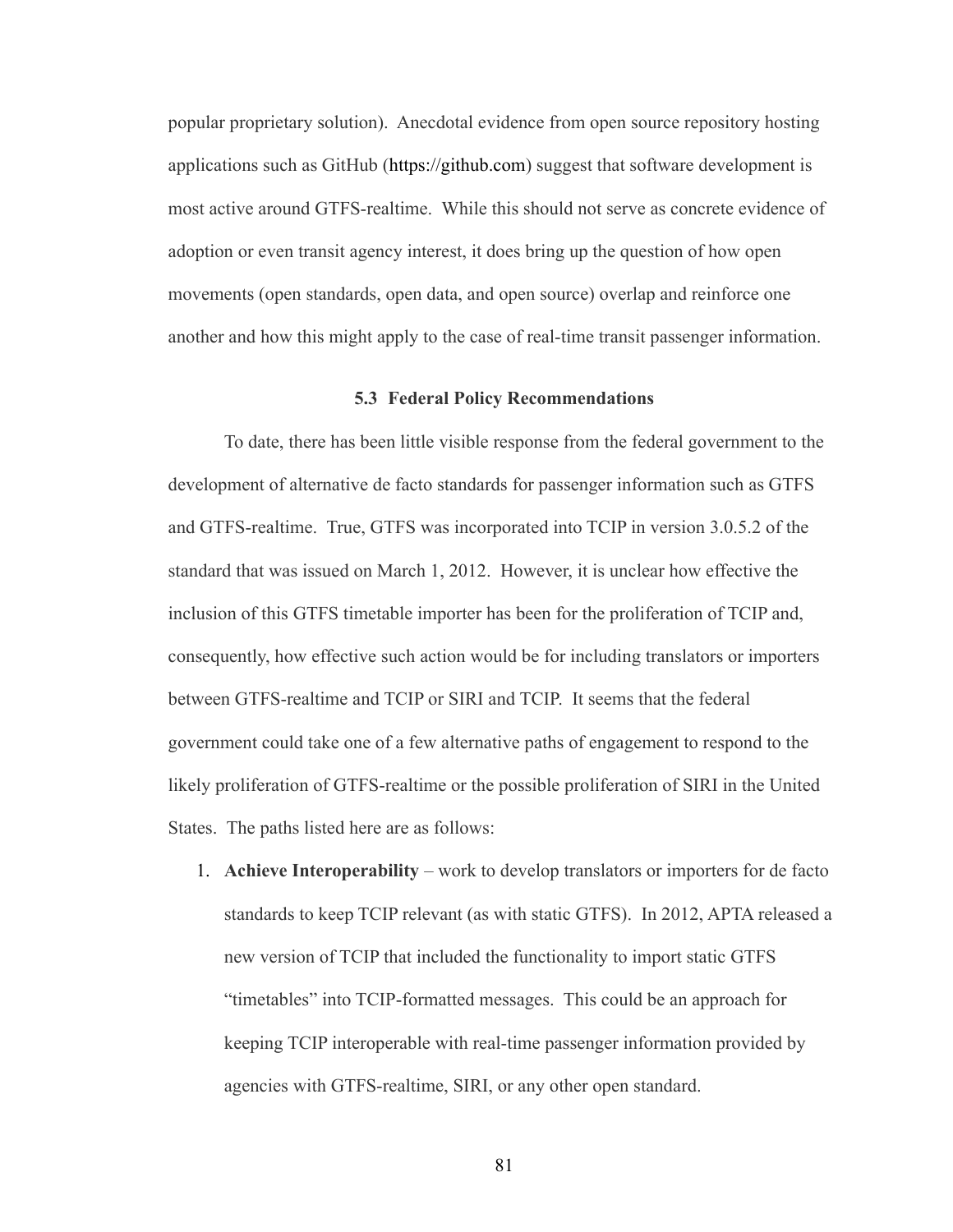**This path** *is not* **recommended by this researcher** because the cost of the approach is shouldered by the public sector rather than developers or vendors that otherwise might be incentivized to shoulder the development work themselves.

2. **Provide Guidance to or Incent Vendors/Agencies** – shift focus to providing guidance on the development of open systems and use of open standards where real-time passenger information is concerned. Incenting vendors or agencies to provide open standards is listed as one of the FTA strategies to study in a 2011 FTA report prepared by the Volpe Center (*11*). The status of this program is currently unknown. However, the approach listed in this document promoted incentivizing only the adoption of TCIP. A more flexible approach would be to incentivize the adoption of any one of a set of open standards (perhaps any one of the three standards studied in this research). Such an action would (a) encourage a flexibility of approaches that would all be open, (b) allow market forces to shape an efficient outcome, and (c) possibly spur the market of vendors or civic hackers to further develop translator/repeater to convert from one standard to the next.

**This path** *is* **recommended** because it draws a balance between cost effectiveness and ensuring the promulgation and (possibly) eventual interoperability of all open standards concerned. In this approach, there may be costs involved with incentives provided (whether they be financial or not), but these costs are likely to be less than Approach 1 and have the added benefit of engaging all stakeholders actively. Additionally, this path provides opportunities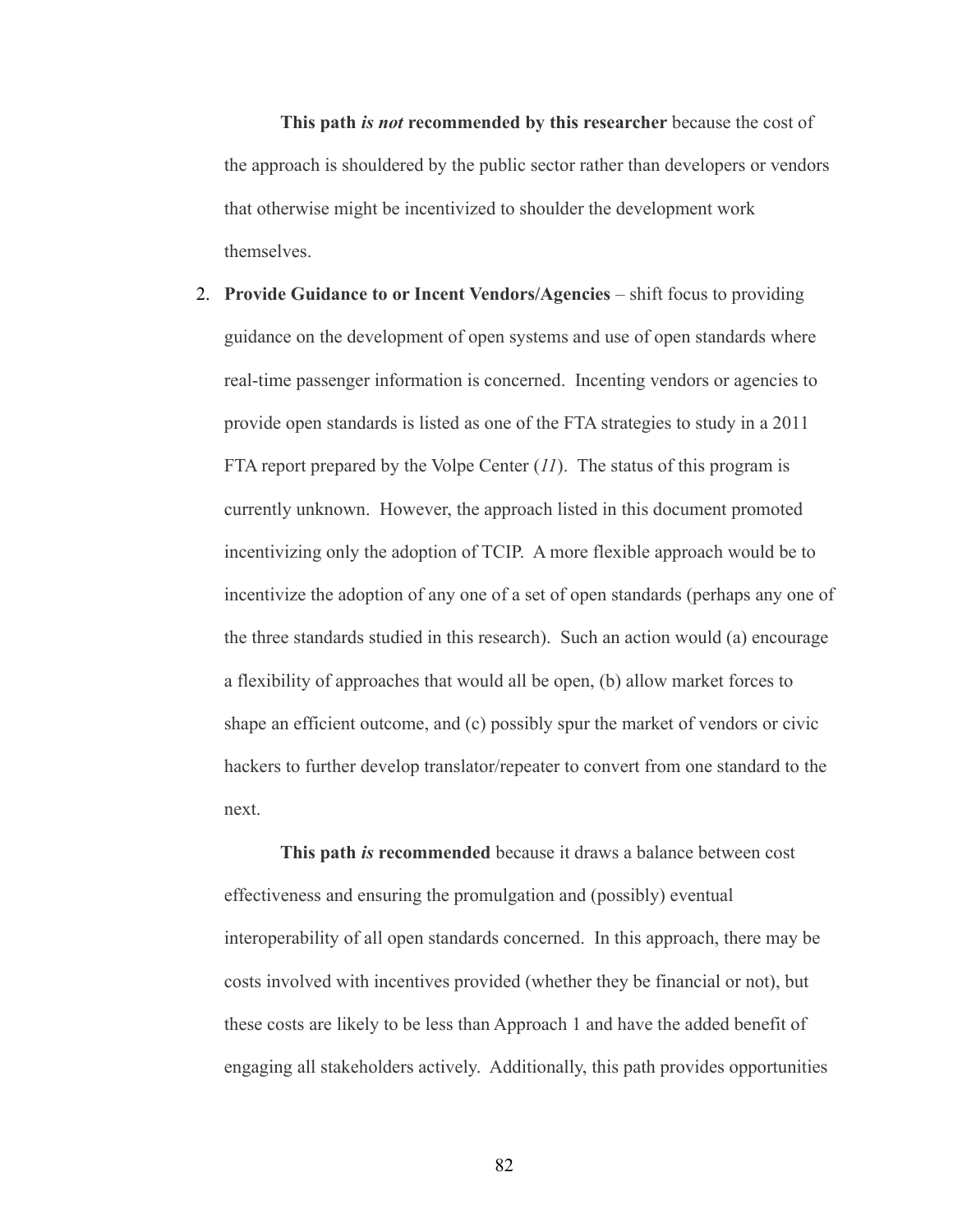for the TCIP standard to be adopted for other functional areas within transit agencies. If GTFS-realtime in fact becomes a de facto standard for real-time passenger information (just as GTFS has already become), agencies may find greater benefit in TCIP if the standard is compatible with GTFS-realtime.

3. **Follow Existing Path (Do Nothing)** – do not respond to the high adoption of real-time passenger information standards; let the market manage the adoption of standards and rely on regional ITS architectures to guide this process. **This path**  *is not* recommended because it ignores the clear response of agencies to adopt open standards, whether TCIP or not. This policy response does not work to effect change or assist agencies or vendors that are interested in supporting open standards and, in turn, promoting the goals of regional ITS architectures to intraand inter-agency interoperability as well as interoperability with emerging technologies and systems.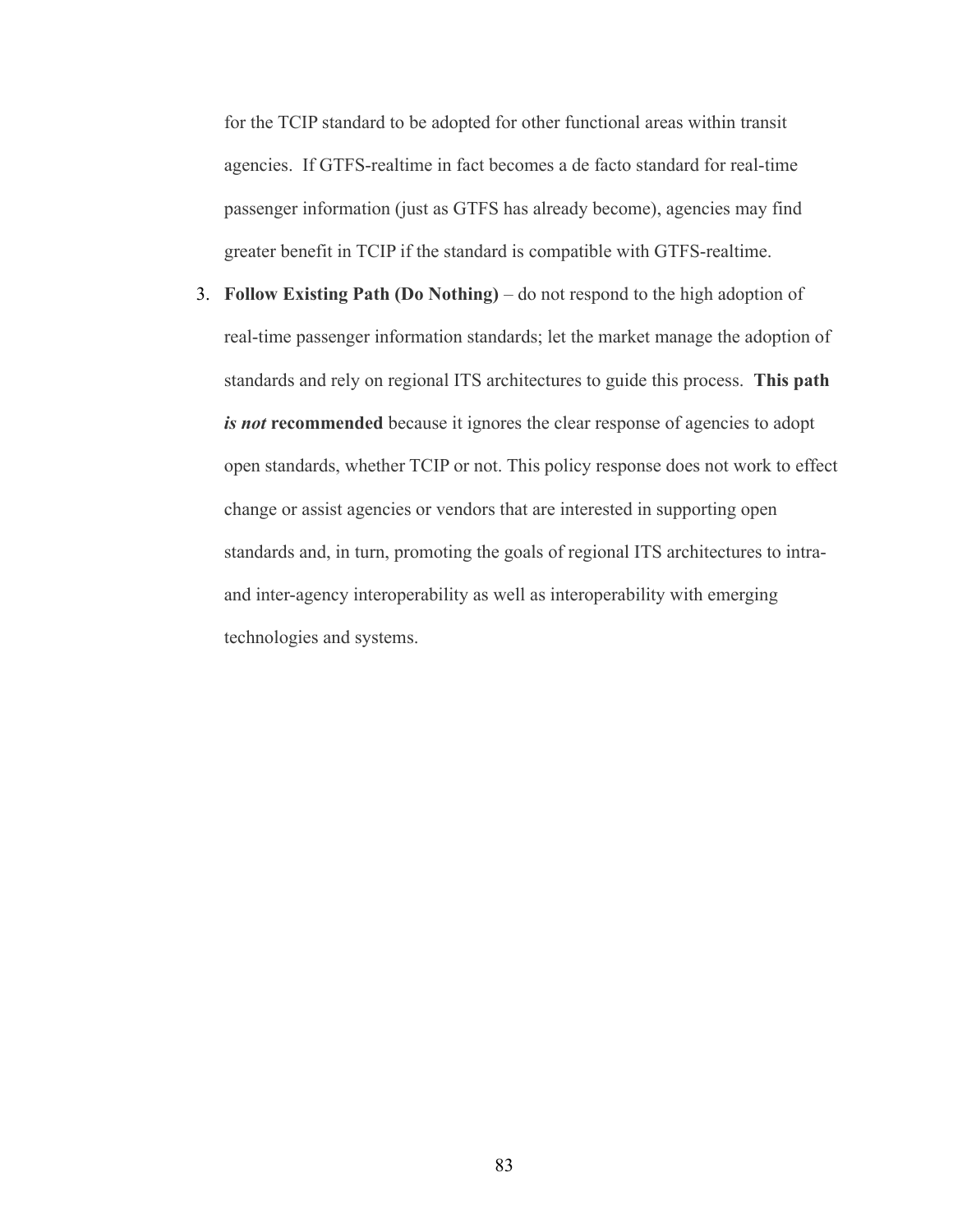## **CHAPTER 6**

# **CONCLUSION**

This research has addressed the history and background of federal ITS policy and the role of real-time transit passenger information. A comprehensive literature review of standard setting theory has helped to frame the multiple case study approach to understanding and reviewing the standard development processes for and institutional influences on GTFS-realtime, TCIP, and SIRI—the major open standards used in the U.S. for the delivery of real-time transit passenger information. Among the impacts analyzed here are the effect that the standard development processes have had on the adoption and diffusion of the standards, or the "success" of each standard. Federal policy recommendations on the role of government in this area of growing importance are provided here as well.

#### **6.1 Key Findings**

A crucial finding of this research is that standards that open themselves to participatory and democratic processes (characterized by clear documentation, open communication—e.g. via mailing list—and rough consensus) may begin to play a larger role in technology and society. This has been demonstrated by Krechmer and others (*24*, *25*) with the influential role that IETF has played in building standards for the Internet—a process which is not without criticism or issues of its own (*78*)—one of the most important technology systems for today's economy and society.

These case studies also suggest that early, on-the-ground implementations of standards are critical to achieving adoption. Much like IETF, GTFS-realtime began as an invitation-only group in order to get rough installations of the standard implemented and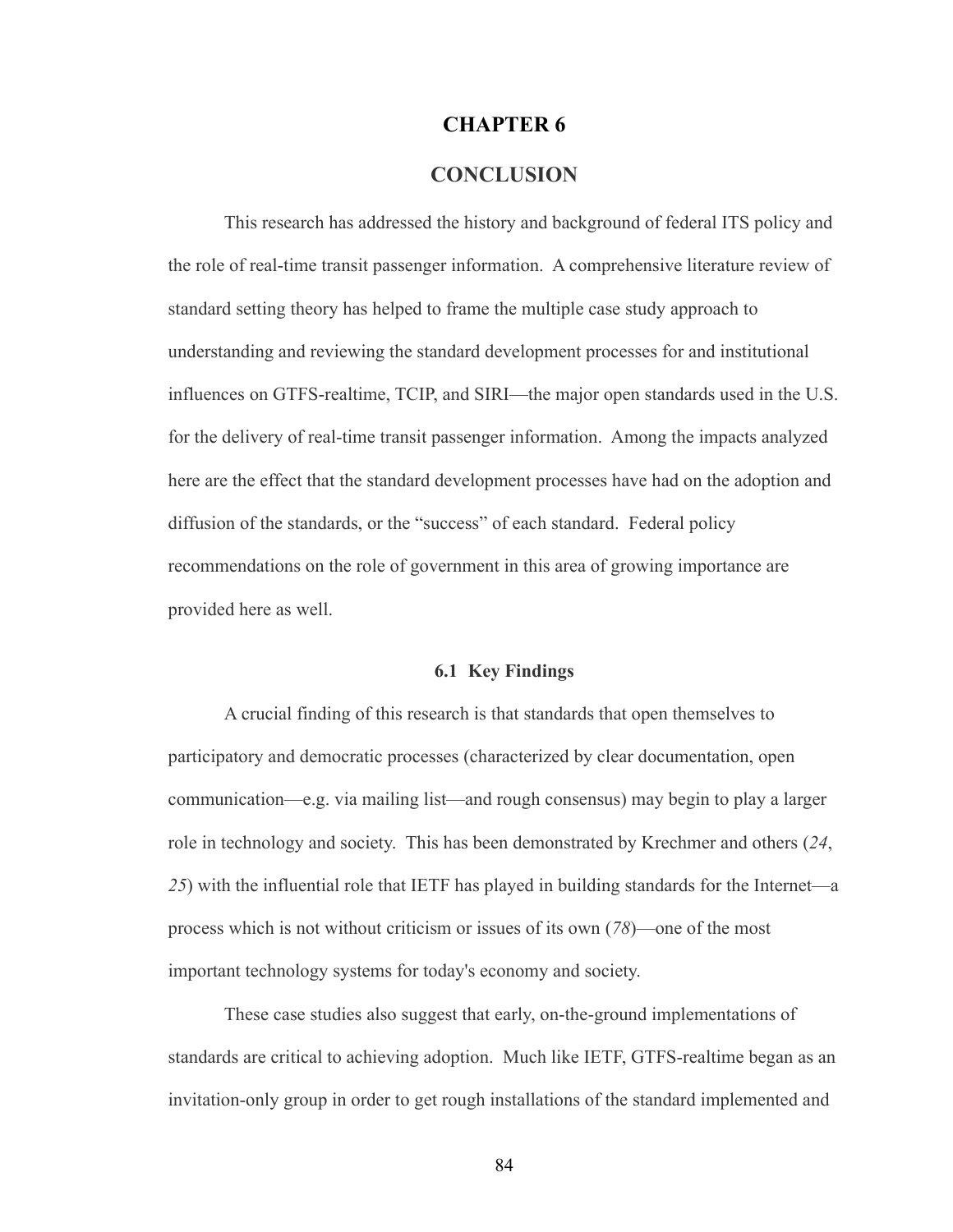working before opening the standard to the general public. This model is unable to account for the complex and comprehensive standards that may result from committee, but perhaps the committee approach is not always the most effective way to see standardization occur in an industry—unless broad consensus is met on implementation of the standard as with HDTV in the U.S. (see [Public Policy and Standards](#page-43-0)  [Development\)](#page-43-0).

As a strategy to achieve interoperability in this important area of transit ITS, the researcher recommends an incentive strategy for the federal government to promulgate open standards for real-time transit passenger information. By incenting vendors and agencies to adopt *any* open standard (not just TCIP), the FTA would (a) encourage a flexibility of approaches that would all be open, (b) allow market forces to shape an efficient outcome, and (c) possibly spur the market of vendors or civic hackers to further develop translator/repeater to convert from one standard to the next. Such an approach would be cost-effective, engage the broadening base of stakeholders, and embrace the language supporting open and machine-readable government information in President Obama's Executive Order 13642.

#### **6.2 Future Work**

Future work should include a comprehensive and systematic survey of transit operators, vendors, and the emerging group of contributors to transit web and mobile information systems. In addition to confirming the exact interfaces and standards implemented (in past surveys, responses sometimes indicate contradictory or confusing results), the survey should quantify perceptions and attitudes about open and proprietary standards. Commendably, APTA has begun to do this with their 2013 survey (see [Figure](#page-96-0)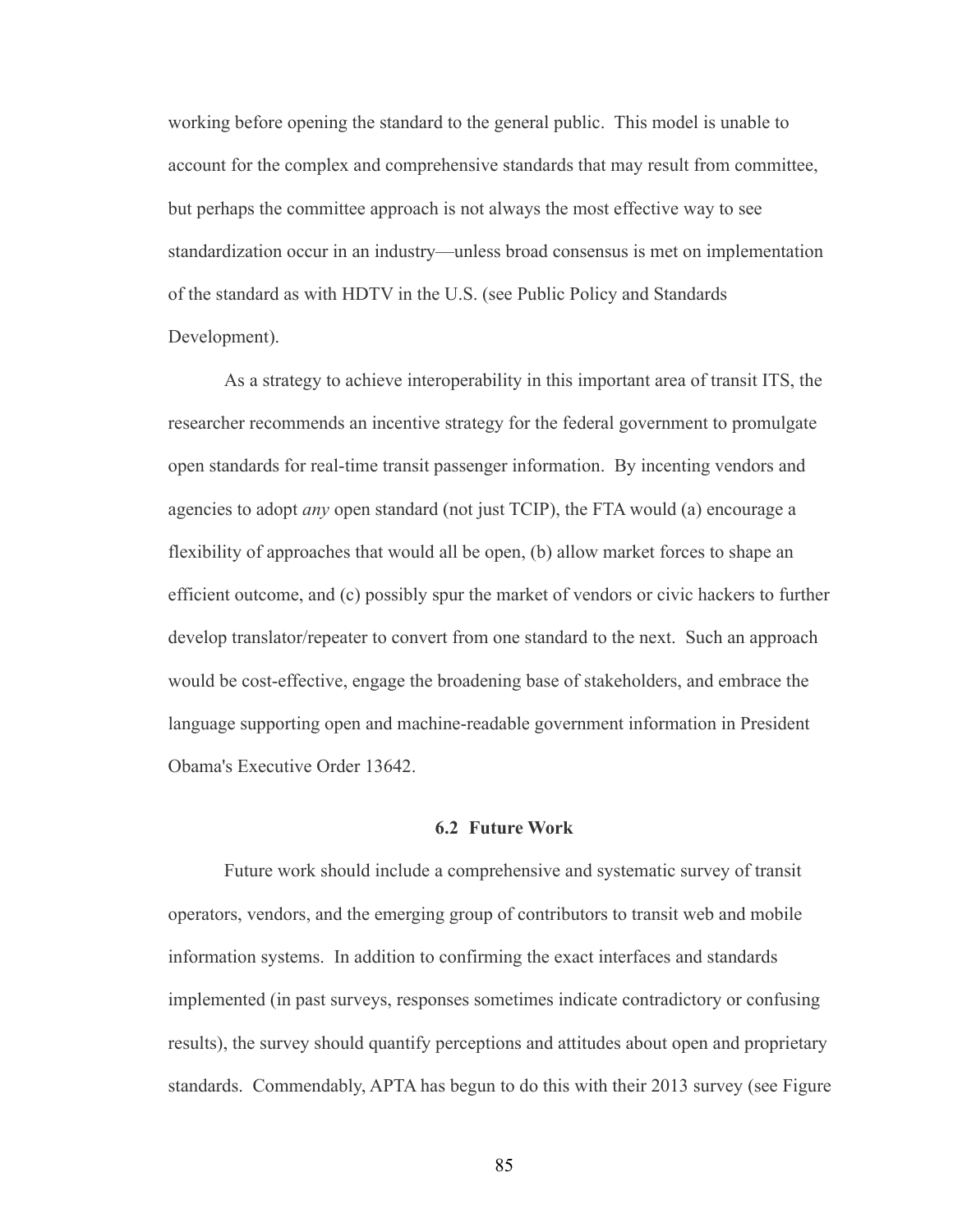[11\)](#page-96-0), yet a cross-sectional look at not just agencies, but also vendors and other contributors, will help to clarify a complete vision of the state of standards development and adoption for real-time transit passenger information.



<span id="page-96-0"></span>**Figure 11 Issues agencies have with adoption of open standards for real-time data (***76***)**

This proposed survey could tap the members of mailing lists maintained on Google Groups dedicated to the discussion of these specific standards (such groups currently exist for GTFS-realtime and SIRI) and the development of transit applications generally. It would be instructive, too, to revisit the vendor perspectives on open standards explored by Hickman in 1998 (*38*). While this research considered only APTA member transit agencies, expanding the scope to all transit operators in the region (including small circulators and university systems) would help to clarify the overall picture of perspectives on open standards.

Another future research area that may already be underway at FTA is to understand what kind of incentive structure would best spur agencies and vendors to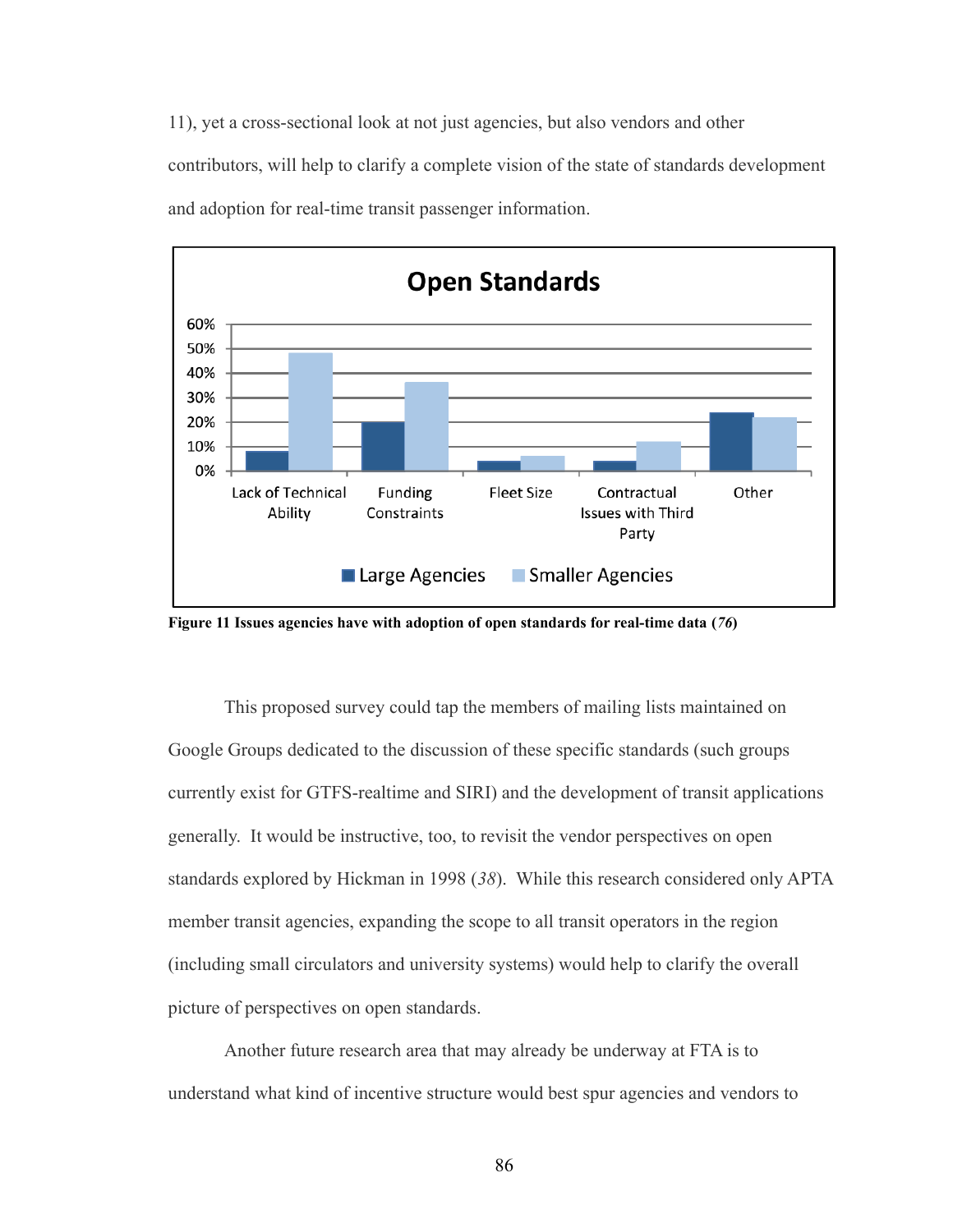adopt open standards. Currently the research scope for agency and vendor incentives at FTA only allows for TCIP; however, it is crucial that other open standards for real-time transit passenger information be recognized as an integral pieces to a larger puzzle. The comprehensive survey work described above would help to clarify the type of incentives needed to move the industry toward open standards.

While such research would be valuable to understanding motives and market forces currently in play, the next few years of standardization may obviate the need for such research. As open standards spread in the United States and the demand for realtime transit passenger information grows stronger, the industry may reach the tipping point of de facto standardization, enabling an efficient and effective marketplace for both purchasers and suppliers of real-time systems. The adoption of a standard by an industry and even a single agency is a complex phenomenon, full of many difficult to measure externalities. However, the open standards marketplace and the standards themselves can be made more efficient and effective through greater transparency and the further democratization of the standards development process.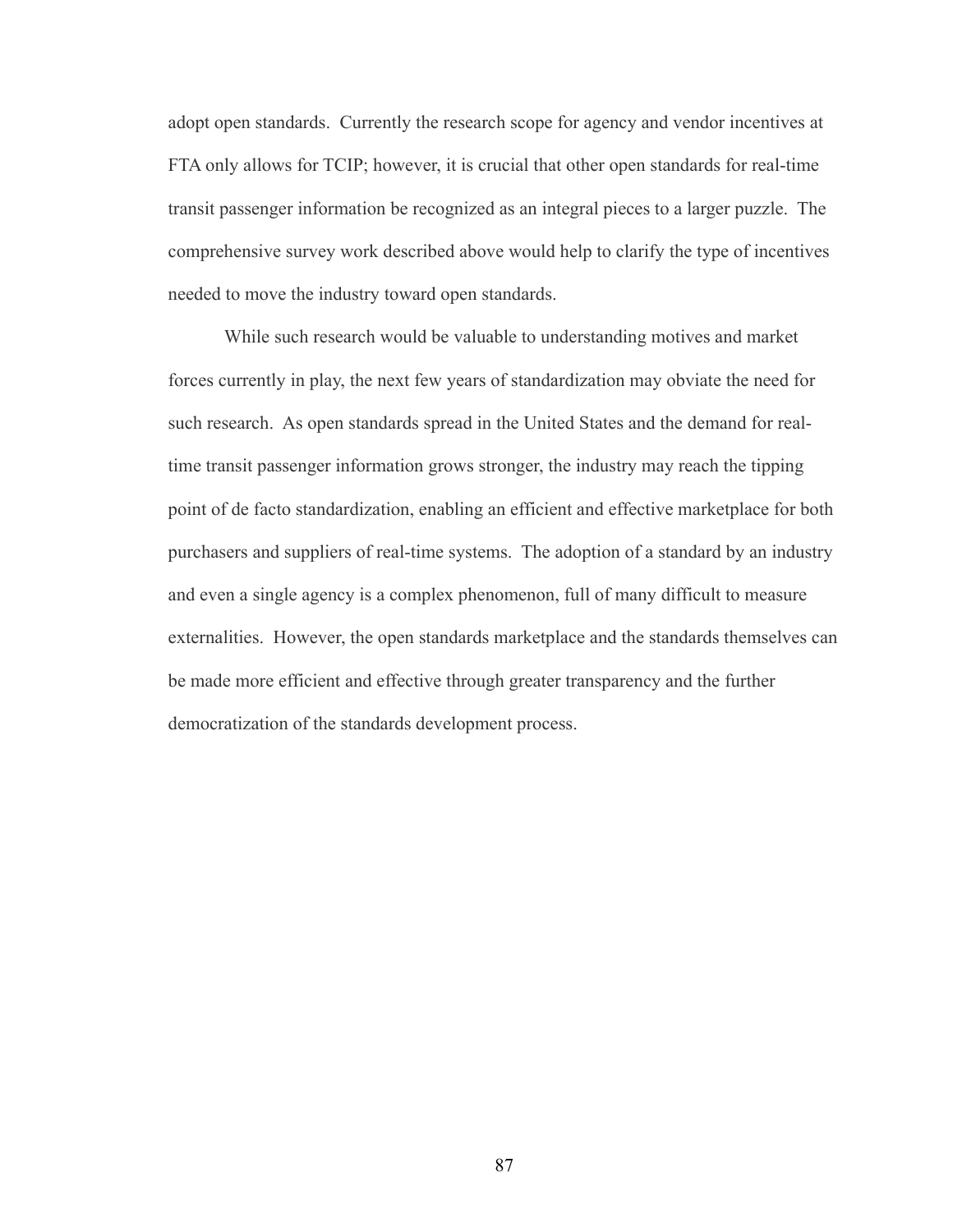# **APPENDIX A**

# **INTERVIEW QUESTIONS**

# *Interview Questions*

*Interviewee's role in standard development*

- Were you involved in the initial development of the standard?
	- If so, what was your role in the past?
	- What is your role now?
- What are the number of hours you commit to the standard per month or week?
	- How would you define the nature of this work?
		- Support
		- Development
		- Stakeholder Coordination
		- Other
	- How has this commitment level changed over time?
- Do you work closely with others on the standard?

# *History of standard development process*

- When did the standard development process begin?
	- Did the standards development process begin with a different organization?
	- If so, how did the transition between organizations occur?
- Have changes been made to the standard itself over time?
	- If so, how frequent have these changes occurred?
	- Could these changes be categorized as major (structural or purpose) or minor (technical details)? Do you have any examples?
	- What are some changes currently under consideration for the standard?
- How have the different groups of stakeholders for the standard changed over time?
	- Who are the existing stakeholders?
	- Would you characterize each of these stakeholder groups as active, moderately active, or inactive?
- How do you anticipate the standards development process to change in the future?
	- Do you expect changes to the goals or purpose of the standard?
	- Do you expect changes to the organization charged with developing the standard or governance of the standard?
	- Do you expect major substantive changes to the standard itself?

## *Meetings, Consensus, and Formal Processes*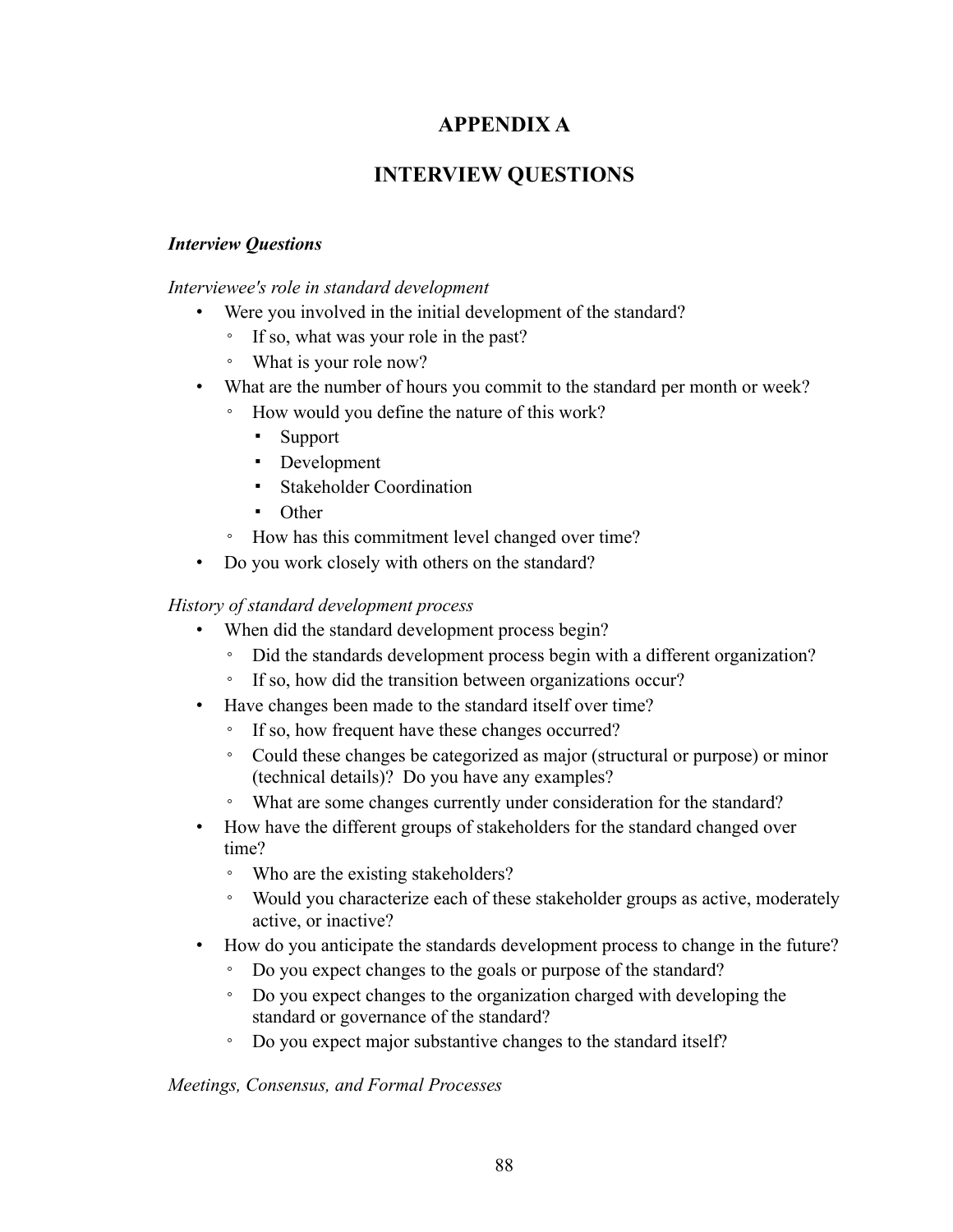- Are meetings held to discuss the standard development?
	- What is the forum for these meetings (in other words, are they held electronically, over email, in person)?
	- What is the frequency of these meetings?
	- Are these meetings open to the public?
	- How and to whom are these meetings publicized?
- Is consensus a requirement for decision making?
	- How is consensus defined in this context (somewhere between 51% and 99%)?
	- If consensus is not reached what happens to the issue at hand?
- What are the formal procedures that must be followed when considering change proposals, comments, or change adoptions?
	- May anyone make their views known?
	- What must occur for a change to be adopted formally into the standard?
		- Are there balloting procedures?
		- Who can participate in the balloting?

# *IPR, Global Availability*

- Under what license is the standard provided?
	- Are there restrictions on the use of the standard?
	- Do these restrictions infringe upon reasonable and non-discriminatory (RAND) terms?
- Could the standard be implemented anywhere in the world?
	- Are there technical restrictions on its use in another country (such as language) or character encodings)?
	- Is the standard dependent on other standards that are only available on a local, regional, or national basis?

# *Transparency, Interface, and Access*

- Are discussions pertinent to standard made in a public forum, where anyone may participate?
- Are work-in-progress documents (technical proposals, meeting minutes/reports, or proposed changes) made openly available and published publicly?
	- If not, to whom are these documents available?
- Is documentation on the final standard available publicly?
- Is there a method by which interested parties can be alerted to news related to the standard?
- Are different versions of the standard developed to be forward and backward compatible?
	- What is required of implementers in order to make an implementation of the standard function with a different version?
- Are implementers of the standard able to verify conformance with the standard?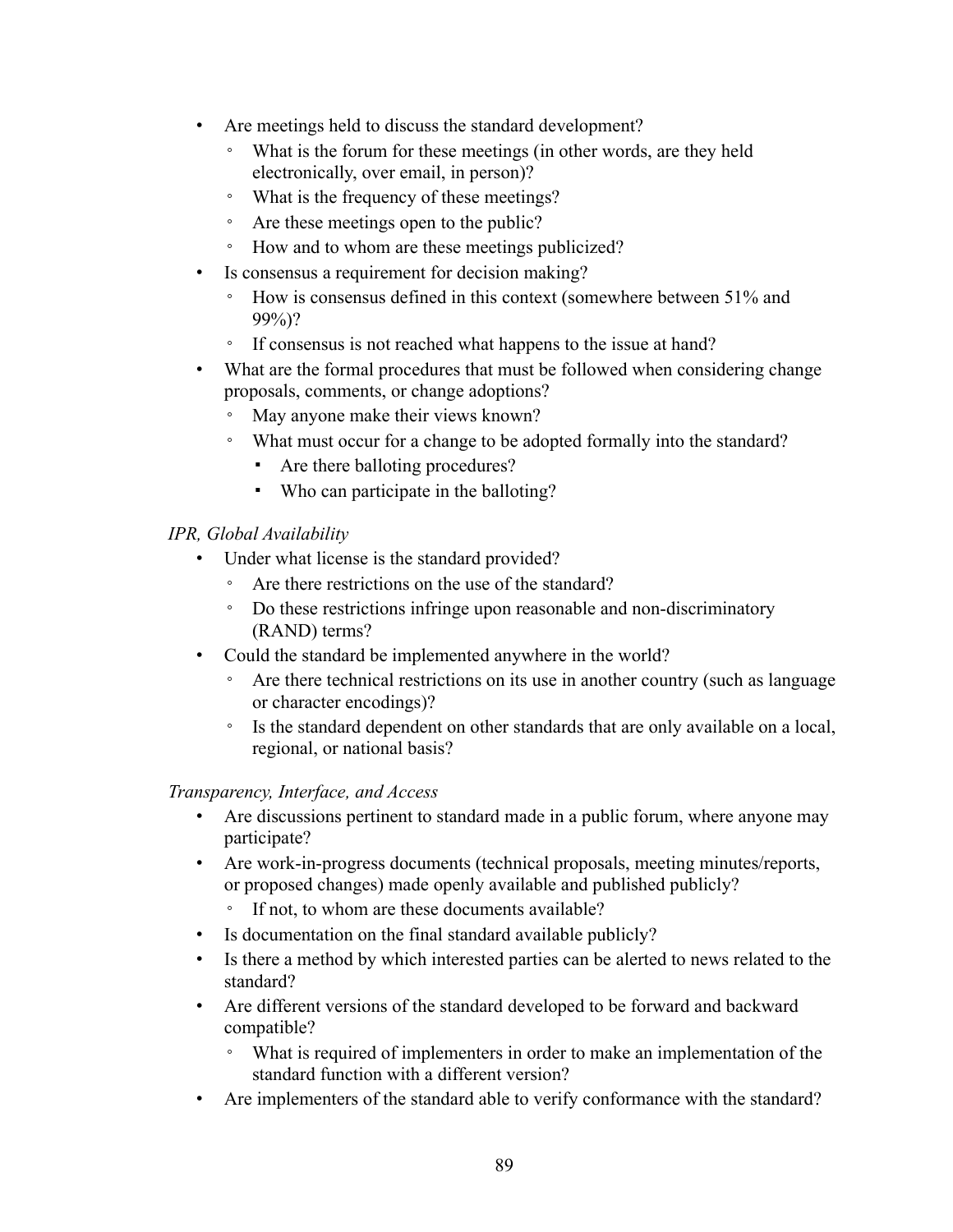- Are users able to verify conformance?
- What tools are available for validating an implementation?
- Are there multiple implementations of the standard available that users can access?

## *Support for Implementers*

- Is support for the standard on-going and available for any user or implementer?
	- If not, what are the restrictions on support for the standard?
- Are the phases in the lifetime of the standard for which support is not provided?
	- The five phases of a standard's lifetime can be defined as: (1) creation, (2)

fixes, (3) maintenance, (4) availability, and (5) rescission.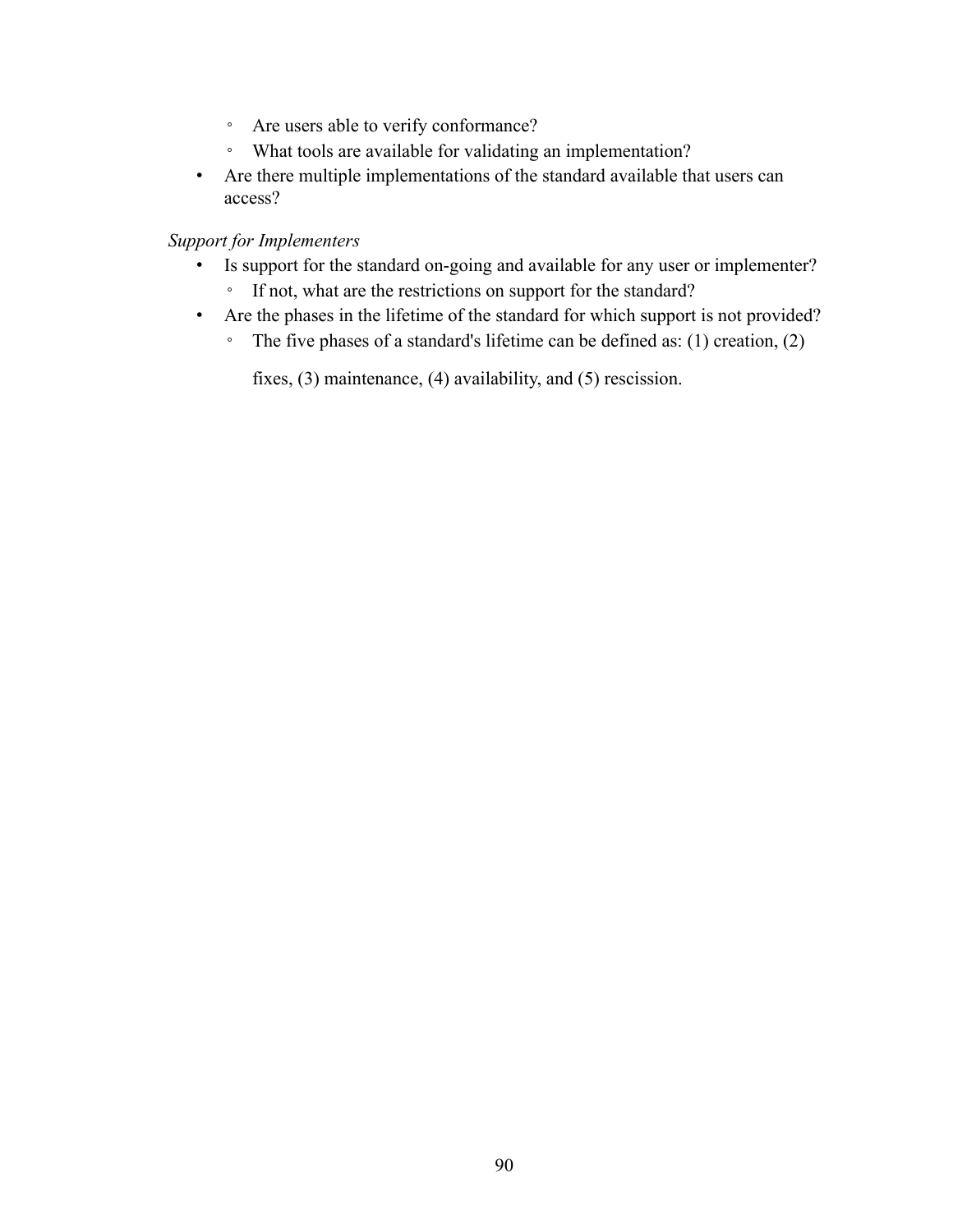# **APPENDIX B**

# **OPENNESS INDEX SCORING**

|                       |         | <b>SIRI</b>    |                                                                      |  |
|-----------------------|---------|----------------|----------------------------------------------------------------------|--|
| Requirements          | Range   | Score          | <b>Notes</b>                                                         |  |
|                       |         |                | Meetings are primarily only open to member countries, though there   |  |
|                       |         |                | may be occasional exceptions to invite contributors on an ad hoc     |  |
| Open Meeting          | $(0-1)$ | 0              | basis.                                                               |  |
| Consensus             | $(0-1)$ | 1              | Proposals are approved on a consensus basis.                         |  |
| Due Process           | $(0-1)$ | 1              | Due process is followed per CEN policies.                            |  |
|                       |         |                | There are implementations in a number of European countries as       |  |
| Open World            | $(0-1)$ | 1              | well as in the United States.                                        |  |
|                       |         |                | According to the SIRI website, the schema is copyright of the        |  |
|                       |         |                | member companies and organizations. The schema may be used           |  |
|                       |         |                | as long as these bodies are acknowledged. However, the schema        |  |
|                       |         |                | may not be reproduced without permission of the identified           |  |
| Open IPR              | $(0-4)$ | 2              | copyright holders.                                                   |  |
| Open Change           | $(0-1)$ | $\Omega$       | The first five requirements are not met.                             |  |
|                       |         |                | Documentation for the current standard (and past versions) is freely |  |
|                       |         |                | available. The documentation is well organized and easy to           |  |
|                       |         |                | consume. However, according to the interview, the official           |  |
|                       |         |                | documentation must be purchased from national member sites.          |  |
|                       |         |                | This could not be confirmed after through research and so may        |  |
| <b>Open Documents</b> | $(0-3)$ | $\overline{2}$ | need future investigation.                                           |  |
|                       |         |                | The specification aims to meet forward and backward compatibility    |  |
| Open Interface        | $(0-1)$ | 1              | principles.                                                          |  |
|                       |         |                | The SIRI website makes available a number of examples to verify      |  |
|                       |         |                | compliance against as well as a number of implementations around     |  |
| Open Access           | $(0-1)$ | 1              | the world.                                                           |  |
|                       |         |                | According to interviews, SIRI has an active community that           |  |
|                       |         |                | contributes to ongoing support of the standard. The strong interests |  |
|                       |         |                | of CEN member countries in the standard suggests that it will see    |  |
| On-going Support      | $(0-3)$ | 3<br>12        | lifetime support.                                                    |  |
| <b>TOTAL</b>          |         |                |                                                                      |  |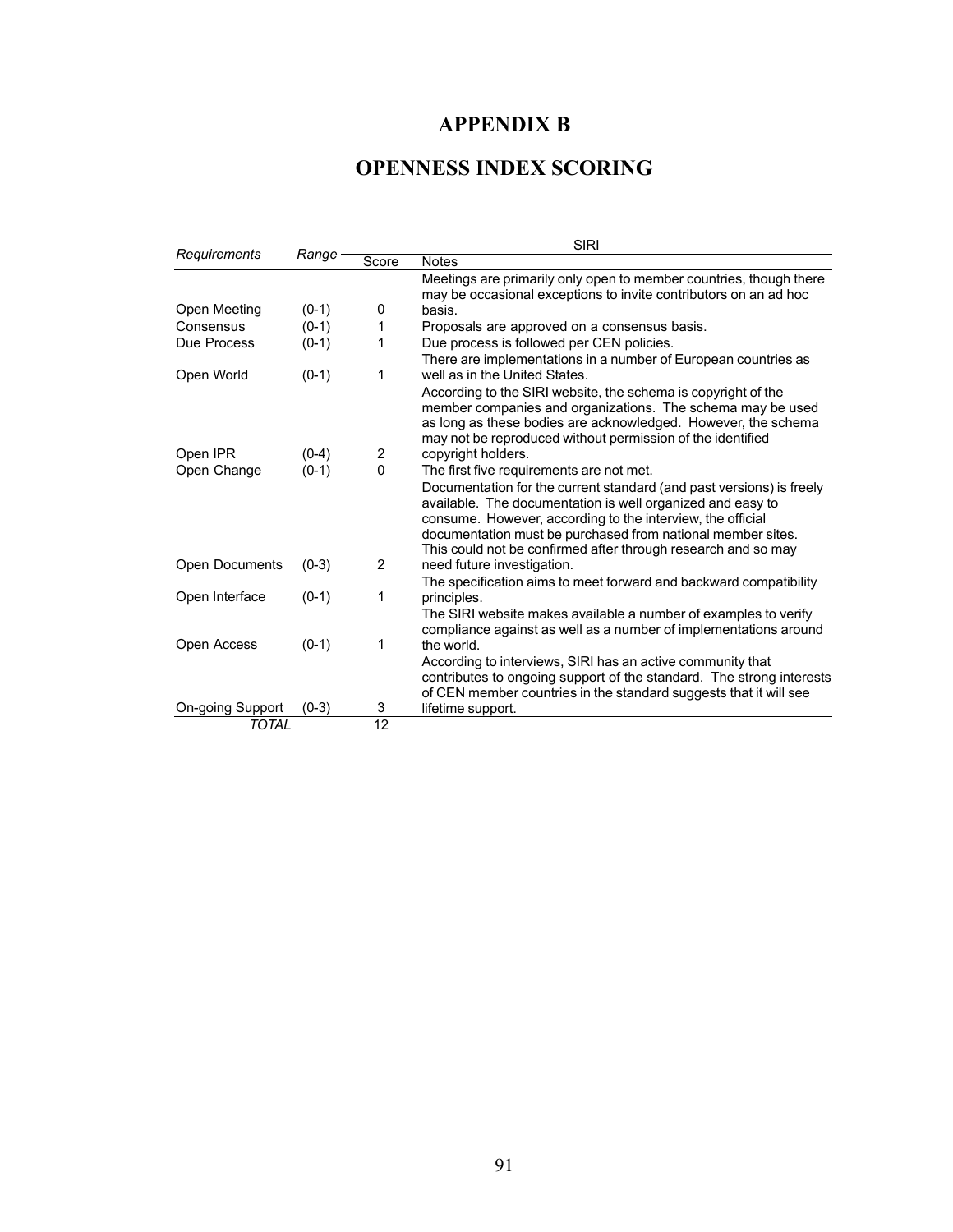|                       | Range   | <b>TCIP</b> |                                                                                                                                                                                                                                                                            |  |  |
|-----------------------|---------|-------------|----------------------------------------------------------------------------------------------------------------------------------------------------------------------------------------------------------------------------------------------------------------------------|--|--|
| Requirements          |         | Score       | <b>Notes</b>                                                                                                                                                                                                                                                               |  |  |
| Open Meeting          | $(0-1)$ | 0           | While meeting participation is available to all parties and there are<br>some meeting minutes available online, implementers have no way<br>to easily consume all of these documents nor is there a clear path<br>to becoming involved in meetings on the standard.        |  |  |
|                       |         |             | Proposals are approved on a consensus basis, which is                                                                                                                                                                                                                      |  |  |
| Consensus             | $(0-1)$ | 1           | documented on the TCIP website.                                                                                                                                                                                                                                            |  |  |
| Due Process           | $(0-1)$ | 1           | Due process policies are documented on the TCIP website.                                                                                                                                                                                                                   |  |  |
| Open World            | $(0-1)$ | 1           | There are implementations in the US and Canada.                                                                                                                                                                                                                            |  |  |
|                       |         |             | According to interviews, use and redistribution of the standard is<br>permitted. However, the licensing is not clearly indicated on the                                                                                                                                    |  |  |
| Open IPR              | $(0-4)$ | 3           | website for the standard or in any documentation.                                                                                                                                                                                                                          |  |  |
| Open Change           | $(0-1)$ | 0           | The first five requirements are not met.                                                                                                                                                                                                                                   |  |  |
|                       |         |             | Documentation for the current standard (and past versions) is freely<br>available. However, the documents are poorly organized and<br>difficult to consume. The availability of meeting minutes is patchy.<br>Understanding the changes made to each subsequent version is |  |  |
| <b>Open Documents</b> | $(0-3)$ | 1           | cumbersome.                                                                                                                                                                                                                                                                |  |  |
|                       |         |             | The standard aims to meet forward and backward compatibility                                                                                                                                                                                                               |  |  |
| Open Interface        | $(0-1)$ | 1           | principles.                                                                                                                                                                                                                                                                |  |  |
|                       |         |             | Accessing and verifying the validity of other implementations is                                                                                                                                                                                                           |  |  |
| Open Access           | $(0-1)$ | 1           | made easy with free tools to process and develop message sets.                                                                                                                                                                                                             |  |  |
|                       |         |             | APTA engages in a regular maintenance plan to review and revise                                                                                                                                                                                                            |  |  |
| On-going Support      | $(0-3)$ | 3           | TCIP on a periodic basis.                                                                                                                                                                                                                                                  |  |  |
| TOTAL                 |         | 12          |                                                                                                                                                                                                                                                                            |  |  |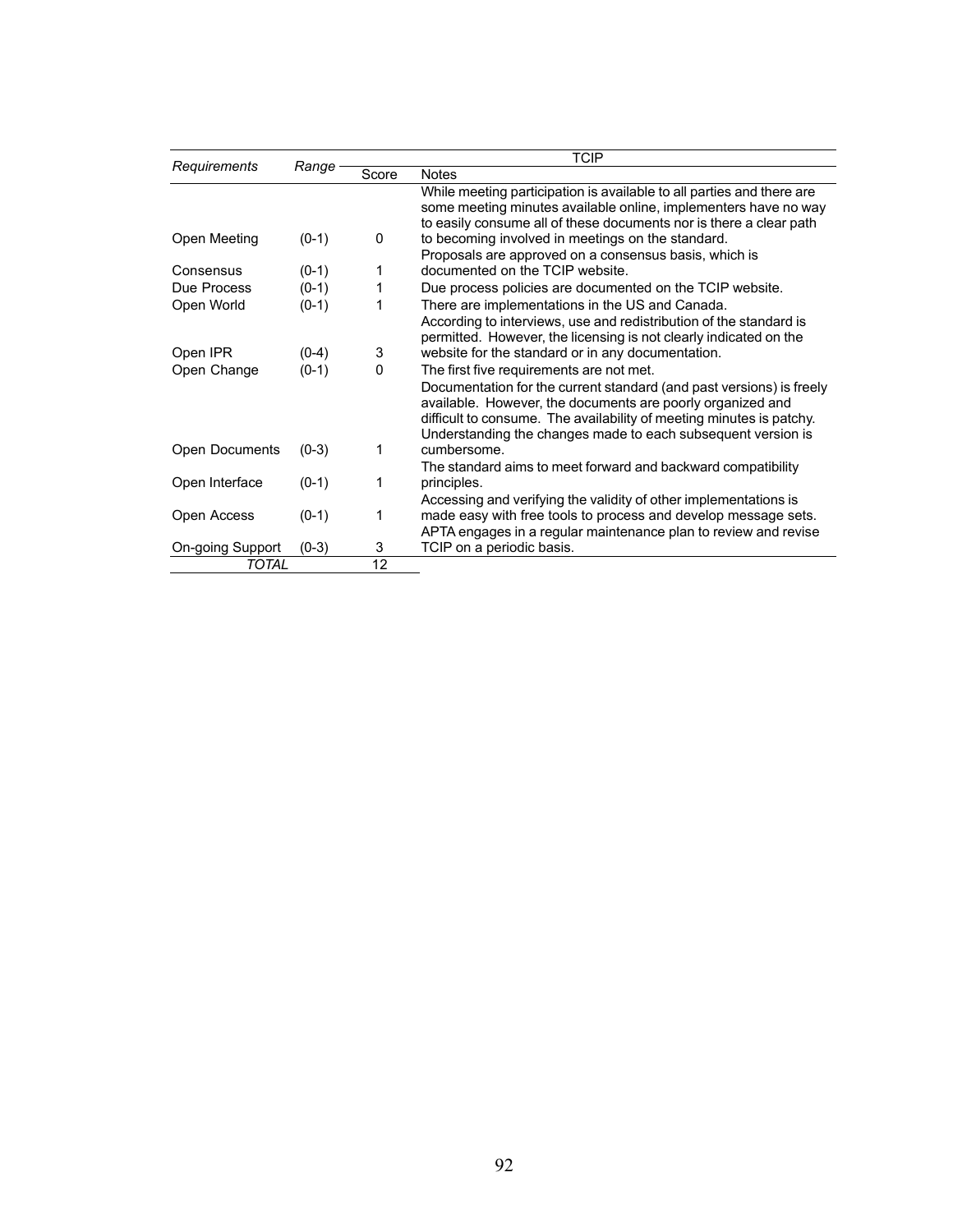|                  | Range   | GTFS-rt |                                                                                                                                           |  |  |
|------------------|---------|---------|-------------------------------------------------------------------------------------------------------------------------------------------|--|--|
| Requirements     |         | Score   | <b>Notes</b>                                                                                                                              |  |  |
| Open Meeting     | $(0-1)$ | 1       | Meetings are open to any and all contributors and are accessible<br>via a mailing list on a Google Group.                                 |  |  |
| Consensus        | $(0-1)$ | 1       | Proposals are approved on a consensus basis.                                                                                              |  |  |
|                  |         |         | Change proposals and comments are vetted in a transparent forum<br>on the mailing list. In order for proposals to move forward, they      |  |  |
| Due Process      | $(0-1)$ | 1       | must have support by both a developer and implementer.                                                                                    |  |  |
|                  |         |         | The specification was released with implementations in the US,                                                                            |  |  |
| Open World       | $(0-1)$ | 1       | Canada, Spain, and Italy.                                                                                                                 |  |  |
|                  |         |         | The license for the specification is clearly published. Use of the<br>standard is permissive and parameters on its use and redistribution |  |  |
| Open IPR         | $(0-4)$ | 4       | are clearly outlined.                                                                                                                     |  |  |
| Open Change      | $(0-1)$ | 1       | The first five requirements are met.                                                                                                      |  |  |
|                  |         |         | The documentation for the specification is clear and concise. There<br>is clear documentation on how to use the specification. "Meeting   |  |  |
| Open Documents   | $(0-3)$ | 3       | minutes" and discussions are fully preserved on the mailing list                                                                          |  |  |
|                  |         |         | The specification aims to meet forward and backward compatibility                                                                         |  |  |
|                  |         |         | principles. Extensions made to the standard will not break the                                                                            |  |  |
| Open Interface   | $(0-1)$ | 1       | existing standard.                                                                                                                        |  |  |
|                  |         |         | Accessing and verifying the validity of other implementations is                                                                          |  |  |
| Open Access      | $(0-1)$ | 1       | made easy with open source tools to process implementations.                                                                              |  |  |
|                  |         |         | Because the standard is available with an express and permissive                                                                          |  |  |
|                  |         |         | license and because the standard is not housed within a formal                                                                            |  |  |
|                  |         |         | SDO, the maintenance of the specification could proceed even if                                                                           |  |  |
| On-going Support | $(0-3)$ | 3       | Google decided to abandon the standard.                                                                                                   |  |  |
| <b>TOTAL</b>     |         | 17      |                                                                                                                                           |  |  |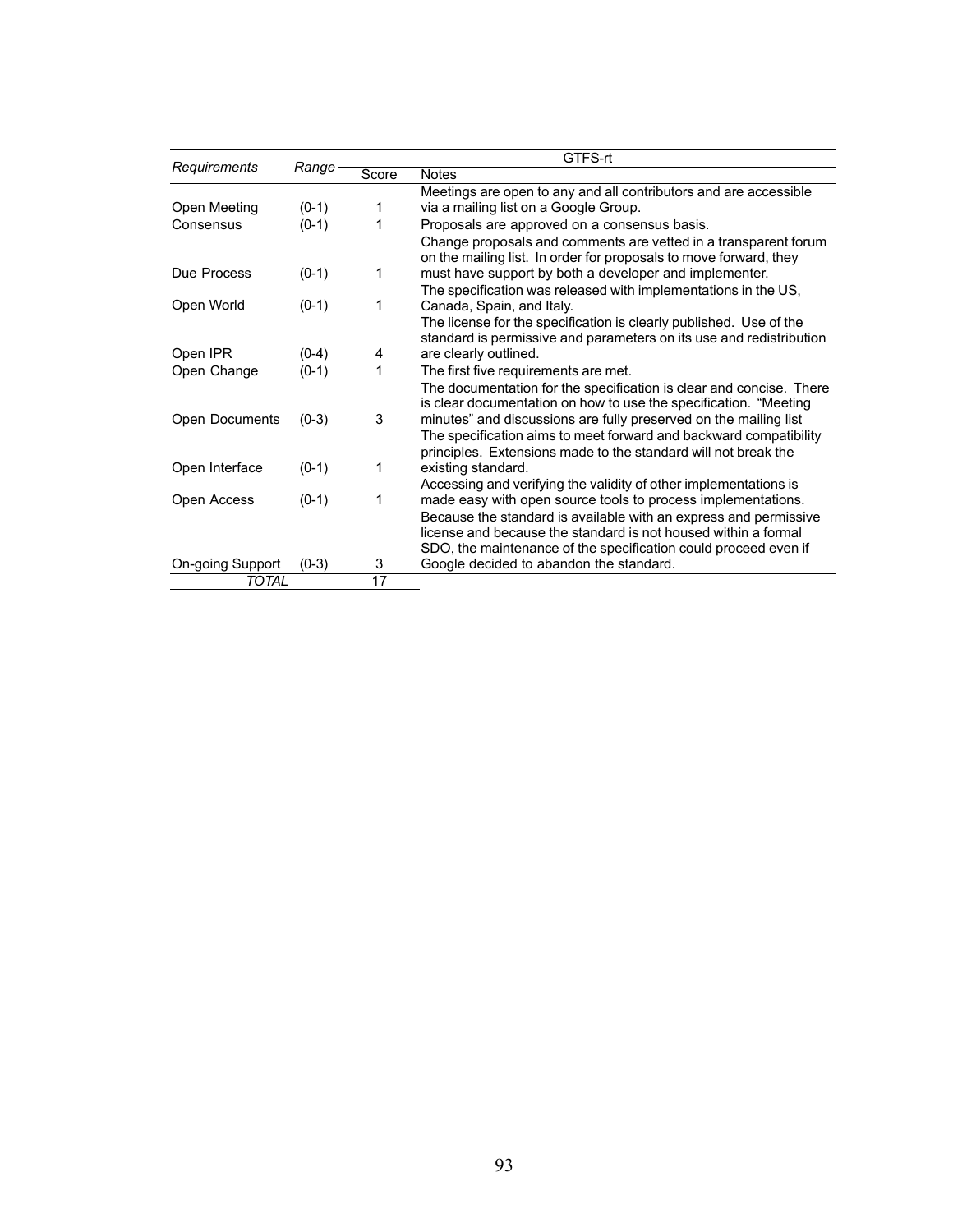|                       | Range   | <b>NextBus</b> |                                                                      |  |
|-----------------------|---------|----------------|----------------------------------------------------------------------|--|
| Requirements          |         | Score          | <b>Notes</b>                                                         |  |
| Open Meeting          | $(0-1)$ | $\Omega$       | There is no open meeting to discuss the NextBus specification.       |  |
|                       |         |                | While NextBus clients may be able to influence the specification to  |  |
| Consensus             | $(0-1)$ | 0              | some degree, the ultimate decision belongs to NextBus.               |  |
| Due Process           | $(0-1)$ | 0              | There is no formal process for filing comments on the specification. |  |
| Open World            | $(0-1)$ |                | The specification has implementations in the US and Canada.          |  |
|                       |         |                | The specification is distributed with the NextBus copyright and may  |  |
| Open IPR              | $(0-4)$ | 0              | not be used except by NextBus Inc.                                   |  |
| Open Change           | $(0-1)$ | $\Omega$       | The first five requirements are not met.                             |  |
|                       |         |                | Documentation for the current specification is freely available.     |  |
|                       |         |                | However, future changes and documents on committee meetings or       |  |
| <b>Open Documents</b> | $(0-3)$ | 1              | change proposals are not available.                                  |  |
|                       |         |                | The specification does not meet requirements for open interface      |  |
|                       |         |                | including backward and forward compatibility principally because     |  |
|                       |         |                | documentation on changes and schema downloads are not fully          |  |
| Open Interface        | $(0-1)$ | 0              | available.                                                           |  |
|                       |         |                | Outside of NextBus Inc.'s website there is no way to access          |  |
| Open Access           | $(0-1)$ | 0              | implementations.                                                     |  |
|                       |         |                | Support for the standard appears to be available during most         |  |
| On-going Support      | $(0-3)$ | 2              | phases of the specification's lifetime.                              |  |
| TOTAL                 |         | 4              |                                                                      |  |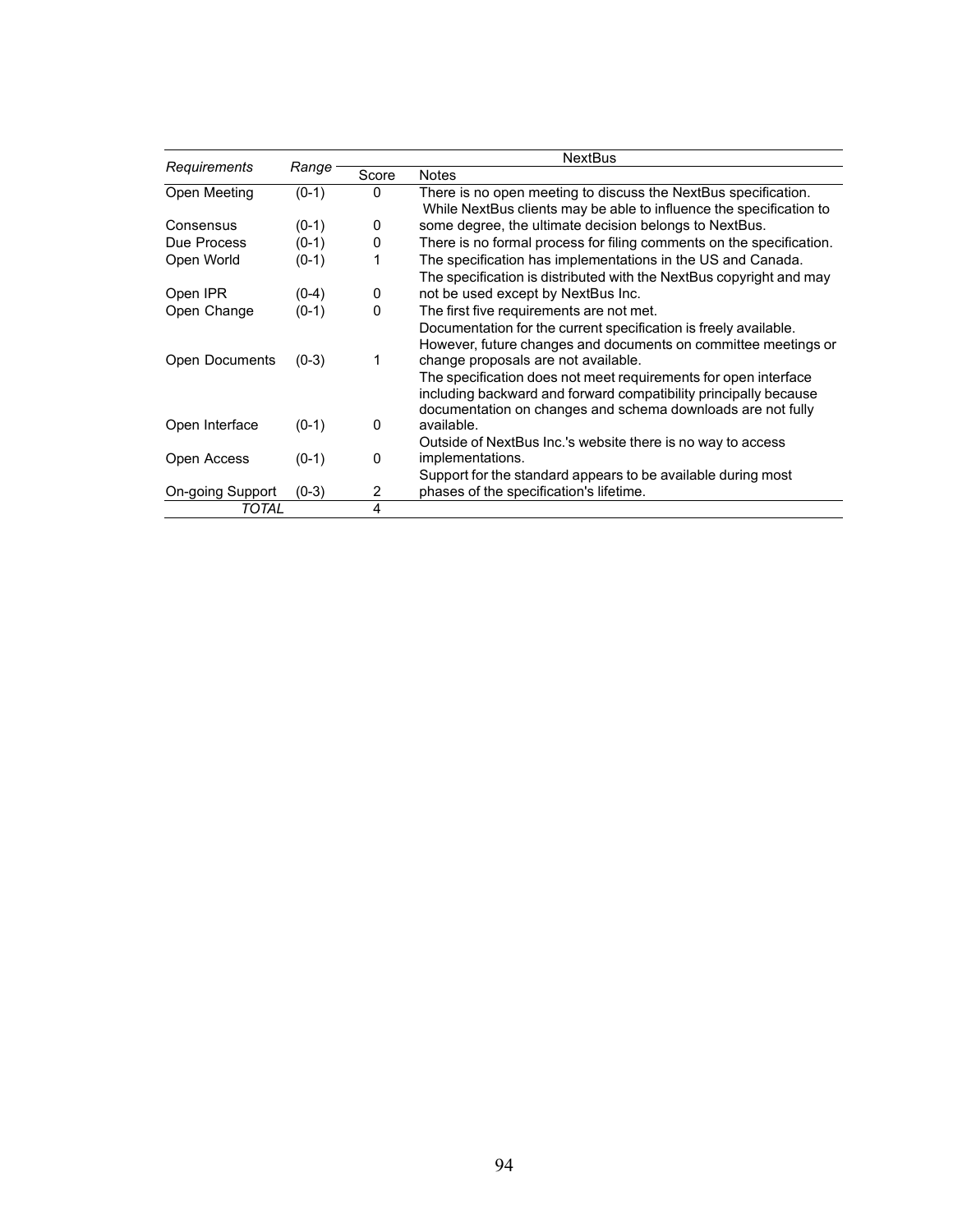## **REFERENCES**

- 1. Gildea, D., and M. Sheikh. Applications of Technology in Providing Transit Information. *Transp. Res. Rec.*, Vol. 1521, No. 1, 1996, pp. 71–76. Available at: http://trb.metapress.com/content/755n164721hqt866/.
- 2. Watkins, K. E., B. Ferris, A. Borning, G. S. Rutherford, and D. Layton. Where Is My Bus? Impact of mobile real-time information on the perceived and actual wait time of transit riders. *Transp. Res. Part A Policy Pract.*, Vol. 45, No. 8, 2011, pp. 839– 848. Available at: http://linkinghub.elsevier.com/retrieve/pii/S0965856411001030 [Accessed August 9, 2013].
- 3. Ferris, B. OneBusAway: Improving the Usability of Public Transit. 2011, Available at: http://dub.washington.edu/pubs/277 [Accessed August 2, 2013].
- 4. Tang, L., and P. Thakuriah. Ridership effects of real-time bus information system: A case study in the City of Chicago. *Transp. Res. Part C Emerg. …*, 2012, Available at: http://www.sciencedirect.com/science/article/pii/S0968090X12000022 [Accessed November 16, 2013].
- 5. Miller, D. L. et al. *TCRP Synthesis 73 AVL Systems for Bus Transit : Update*. Transportation Research Board, 2008.
- 6. ITS FAQs. *U.S. Dep. Transp. via Internet Arch.*, 2000, .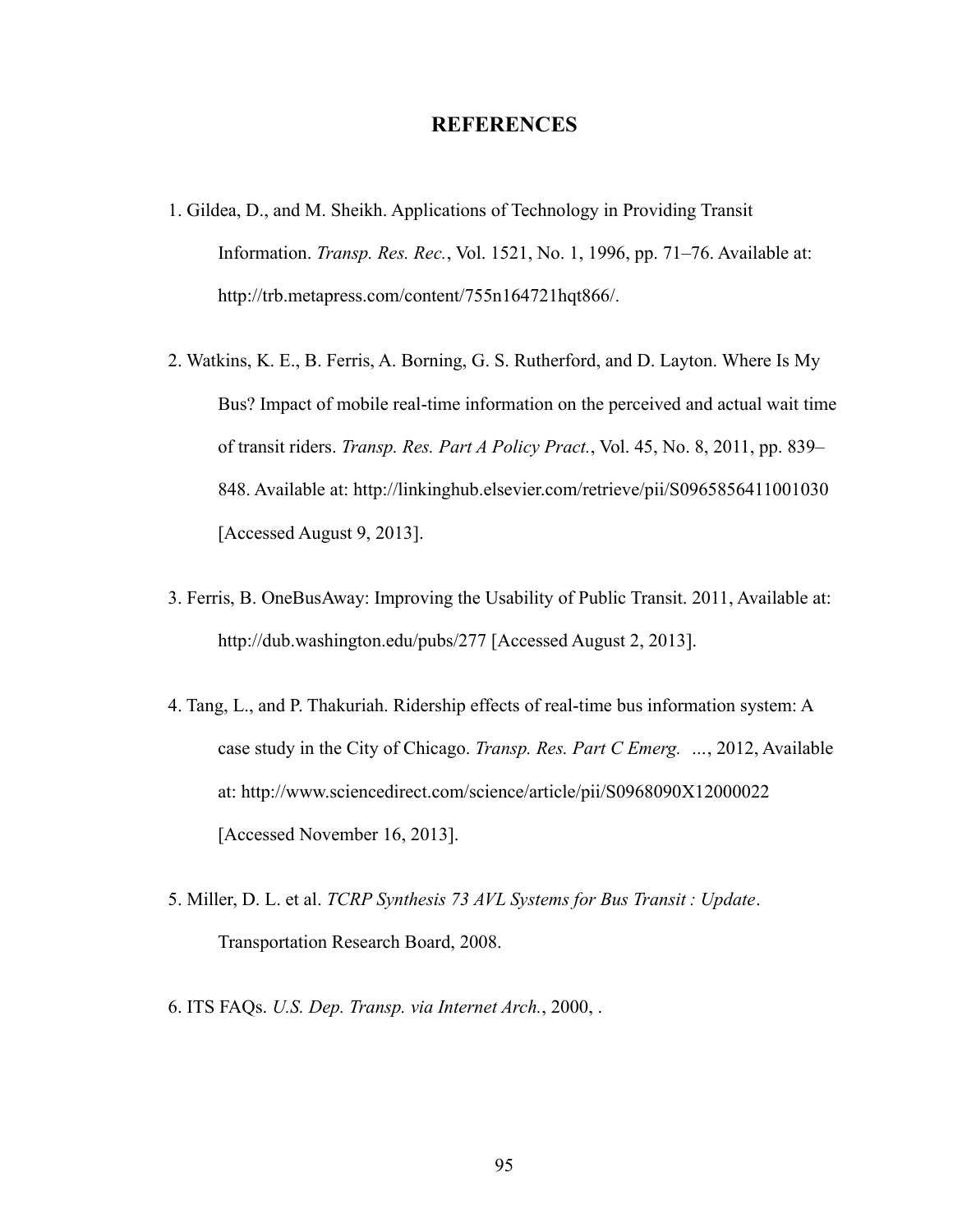- 7. ITS Joint Program Office FAQs. *U.S. Dep. Transp.*, 2013, Available at: http://www.its.dot.gov/faqs.htm [Accessed September 3, 2013].
- 8. United States Congress. Transportation Equity Act for the 21st Century. *Public Law*, 1998, Available at: http://scholar.google.com/scholar? hl=en&btnG=Search&q=intitle:Transportation+Equity+Act+for+the+21st+Centur y#2 [Accessed September 5, 2013].
- 9. The National ITS Architecture 7.0. *Iteris*, 2013, Available at: http://www.iteris.com/itsarch/ [Accessed September 4, 2013].
- 10. USDOT. Intelligent Transportation System Architecture and Standards; Final Rule. *Fed. Regist.*, Vol. 66, No. 5, 2001, pp. 1445–1459.
- 11. Burger, C. et al. *FTA Transit Intelligent Transportation System Architecture Consistency Review – 2010 Update*. 2011.
- 12. Branscomb, L. M., and J. Keller. *Converging Infrastructures: Intelligent Transportation and the National Information Infrastructure*. The MIT Press, 1996.
- 13. Obama, B. MAKING OPEN AND MACHINE READABLE THE NEW DEFAULT FOR GOVERNMENT INFORMATION. 2013, pp. 1–3. Available at: http://www.gpo.gov/fdsys/pkg/FR-2013-05-14/pdf/2013-11533.pdf.
- 14. Manyika, J. et al. *Open data : Unlocking innovation and performance with liquid information*. 2013.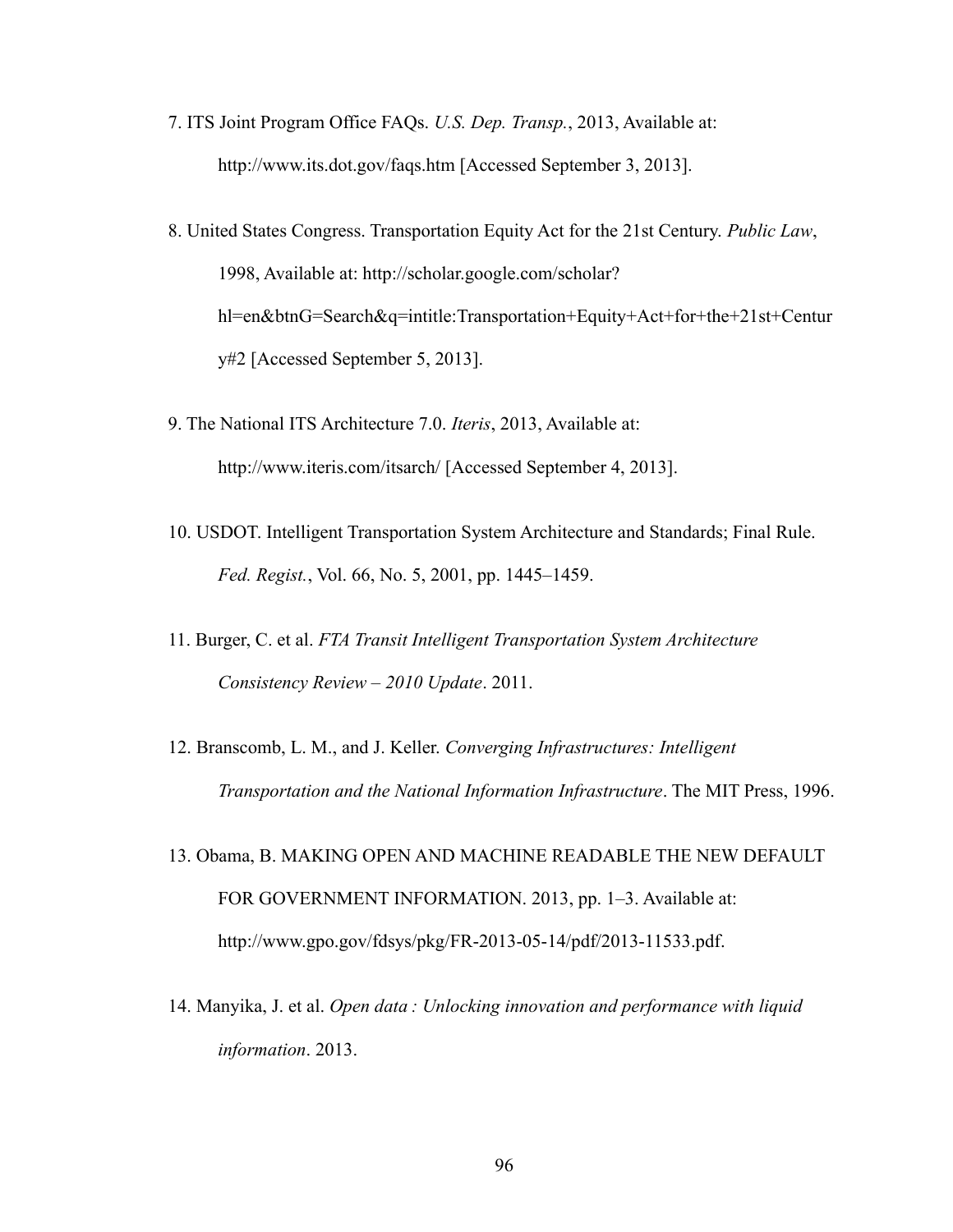- 15. Moving America on Transit. *Locat. Inf. Syst. Lab. USF*, 2012, Available at: http://www.locationaware.usf.edu/ongoing-research/projects/moving-america-ontransit/ [Accessed September 4, 2013].
- 16. Gandal, N. Compatibility, Standardization, & Network Effects: Some Policy Implications. *Oxford Rev. Econ. Policy*, No. January, 2002, pp. 1–22. Available at: http://oxrep.oxfordjournals.org/content/18/1/80.short [Accessed August 29, 2013].
- 17. Beggs, A., and P. Klemperer. Multi-period competition with switching costs. *Econom. J. Econom. Soc.*, 1992, Available at: http://www.jstor.org/stable/10.2307/2951587 [Accessed August 28, 2013].
- 18. Sundararajan, A. Local network effects and complex network structure. *BE J. Theor. Econ.*, No. September, 2007, Available at: http://www.degruyter.com/view/j/bejte.2007.7.1/bejte.2007.7.1.1319/bejte.2007.7. 1.1319.xml [Accessed September 5, 2013].
- 19. Farrell, J., and G. Saloner. Standardization, compatibility, and innovation. *Rand J. Econ.*, Vol. 16, No. 1, 1985, pp. 70–83. Available at: http://www.jstor.org/stable/10.2307/2555589 [Accessed August 2, 2013].
- 20. Katz, M., and C. Shapiro. Network externalities, competition, and compatibility. *Am. Econ. Rev.*, Vol. 75, No. 3, 1985, pp. 424–440. Available at: http://www.jstor.org/stable/10.2307/1814809 [Accessed August 27, 2013].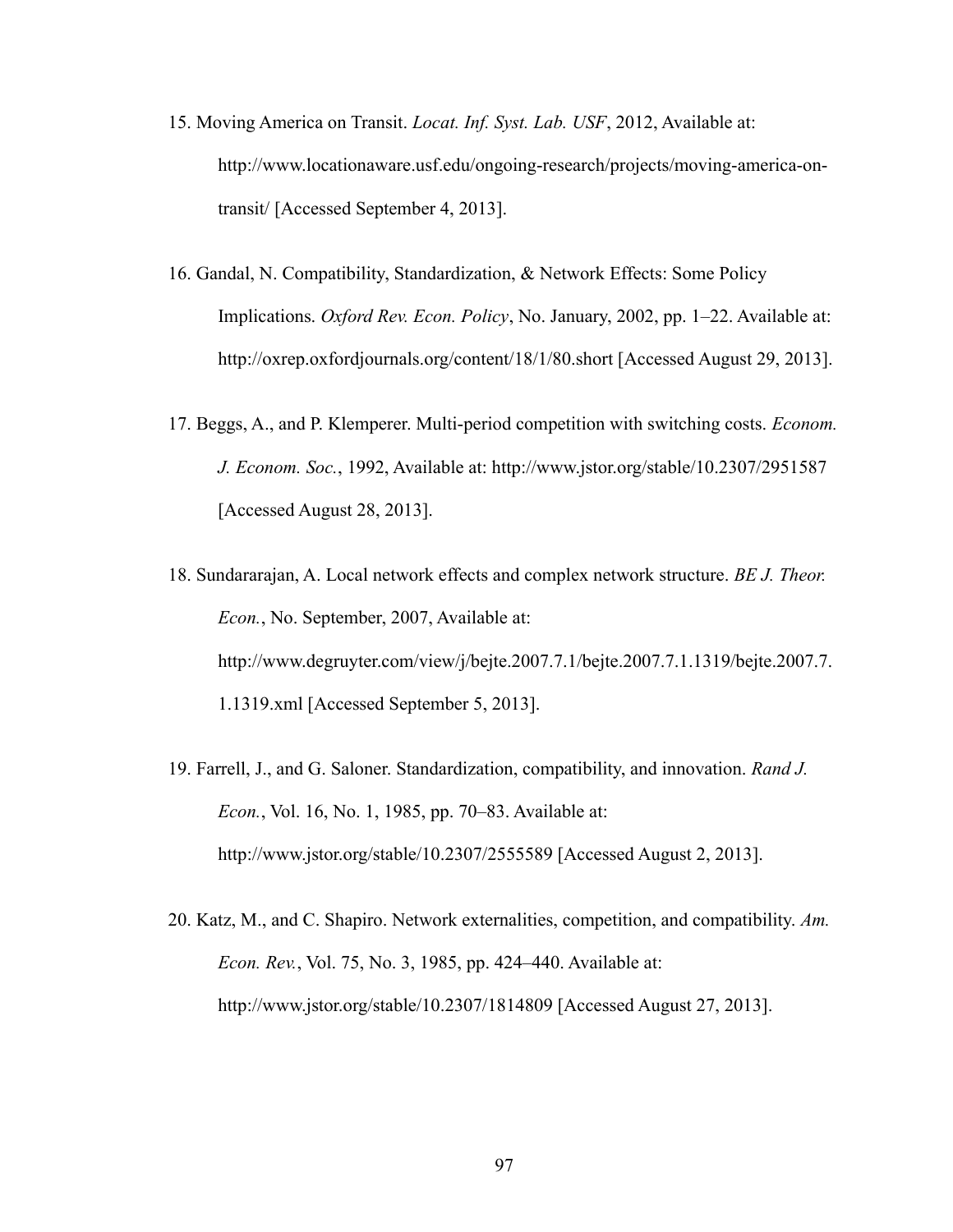- 21. Farrell, J., and P. Klemperer. Coordination and Lock-in: Competition with Switching Costs and Network Effects. *Handb. Ind. Organ.*, 2007, Available at: http://www.sciencedirect.com/science/article/pii/S1573448X06030317 [Accessed August 16, 2013].
- 22. Farrell, J., and G. Saloner. Coordination through committees and Markets. *Rand J. Econ.*, 1988, Available at: http://www.jstor.org/stable/10.2307/2555702 [Accessed August 28, 2013].
- 23. Keil, T. De-facto standardization through alliances—lessons from Bluetooth. *Telecomm. Policy*, Vol. 26, No. 3-4, 2002, pp. 205–213. Available at: http://linkinghub.elsevier.com/retrieve/pii/S0308596102000101.
- 24. Krechmer, K. Open standards requirements. *J. IT Stand. Stand. Res.*, Vol. 50, No. 6, 2006, pp. 1–34. Available at: http://www.igi-global.com/article/open-standardsrequirements/2573 [Accessed August 16, 2013].
- 25. West, J. *Standards and public policy*,, eds Greenstein S, Stango V. 1st Ed. 2007. Available at: http://books.google.com/books? hl=en&lr=&id=3hMKHwUmaZ8C&oi=fnd&pg=PA87&dq=The+Economic+Reali ties+of+Open+Standards+:+Black+, +White+and+Many+Shades+of+Gray&ots=rwlwgfRNy&sig=2RRILw75h2owJzr4XNVbBfE6G70 [Accessed September 6, 2013].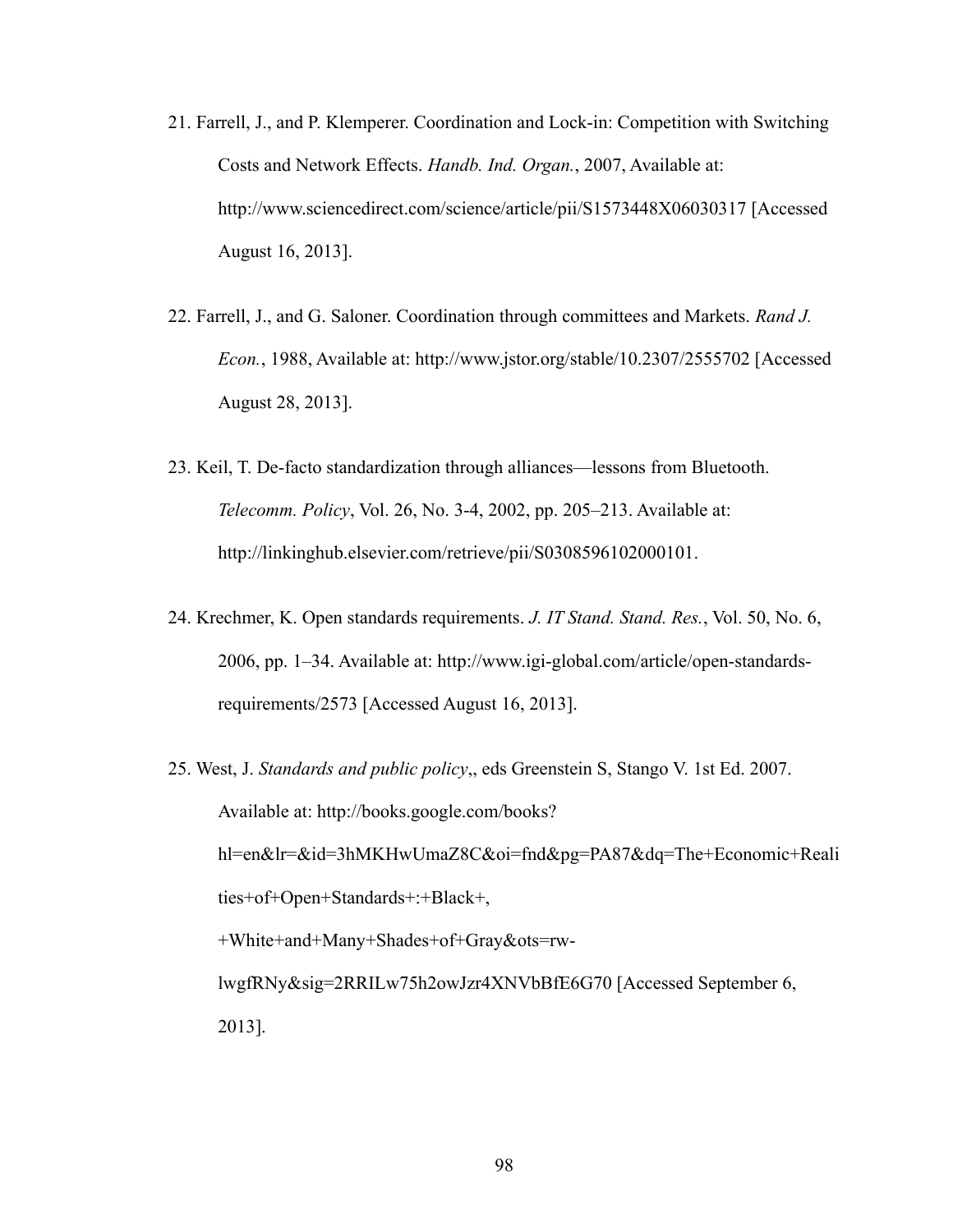- 26. Cargill, C. *Intellectual Property Rights and Standards Setting Organizations: An Overview of Failed Evolution Submitted to the Department of Justice and the Federal Trade Commission*. 2002. Available at: http://xml.coverpages.org/CargillPatents020418.pdf [Accessed August 28, 2013].
- 27. History of the OSI. *Open Source Initiat.*, 2012, .
- 28. O'Reilly, T. *Open Government: Collaboration, Transparency, and Participation in Practice*,, eds Lathrop D, Ruma LFebruary 2. 2010.

29. Greenstein, S., and V. Stango. *Standards and public policy*,, eds Greenstein S, Stango V 2007. Available at: http://books.google.com/books? hl=en&lr=&id=3hMKHwUmaZ8C&oi=fnd&pg=PR8&dq=standards+and+public +policy&ots=rw-kz9kWED&sig=DXcNfKOXX3tUtarfuMveWhp7\_2A [Accessed August 28, 2013].

- 30. David, P., and S. Greenstein. The Economics of Compatibility Standards: An Introduction to Recent Research. *Econ. Innov. new …*, Vol. 1, 1990, pp. 3–41. Available at: http://www.tandfonline.com/doi/abs/10.1080/10438599000000002 [Accessed August 29, 2013].
- 31. Besen, S., and L. Johnson. *Compatibility standards, competition, and innovation in the broadcasting industry*. RAND Corporation, Santa Monica, CA, 1986. Available at: http://www.rand.org/pubs/reports/R3453 [Accessed September 18, 2013].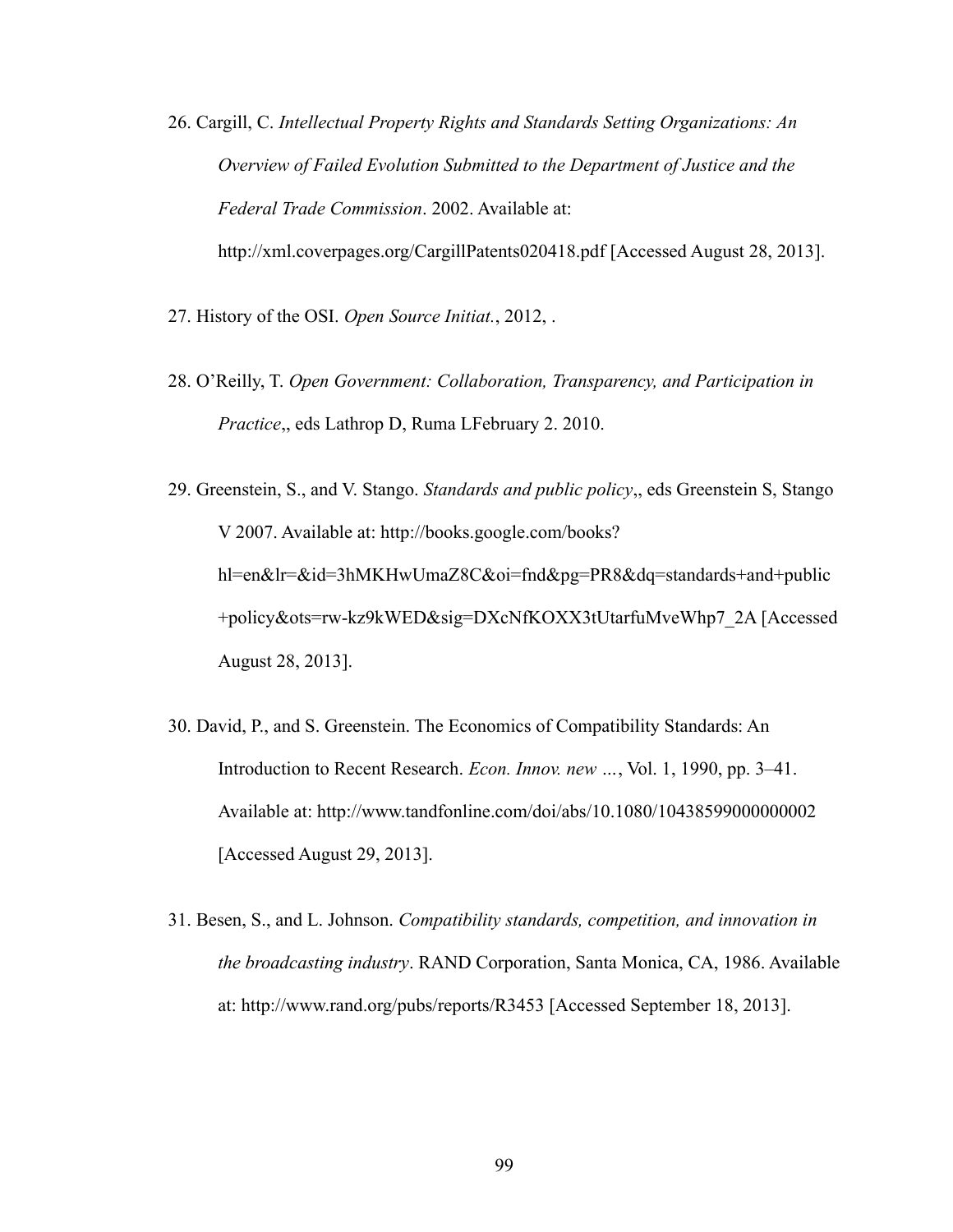- 32. Cabral, L., and T. Kretschmer. *Standards and public policy*,, eds Greenstein S, Stango V 2007. Available at: http://books.google.com/books? hl=en&lr=&id=3hMKHwUmaZ8C&oi=fnd&pg=PA329&dq=Standards+Battles+a nd+Public+Policy&ots=rw-kz9kXFy&sig=b8GXROBKH5XtvrCQYjsWBBvgbkc [Accessed August 28, 2013].
- 33. Farrell, J., C. Shapiro, R. Nelson, and R. Noll. Standard setting in high-definition television. *Brookings Pap. Econ. …*, No. Ses 8821529, 1992, Available at: http://www.jstor.org/stable/10.2307/2534762 [Accessed October 2, 2013].
- 34. Alvarez, S., J. Chen, D. Lecumberri, and C. Yang. HDTV: The Engineering History. 1999, Available at: http://web.mit.edu/6.933/www/HDTV.pdf [Accessed October 2, 2013].
- 35. Bresnahan, T. F., and P.-L. Yin. *Standards and Public Policy*,, eds Greenstein S, Stango V 2007.
- 36. David, P. A. Some new standards for the economics of standardization in the information age. *Econ. policy Technol. Perform.*, 1987, pp. 206–239.
- 37. Tassey, G. Standardization in technology-based markets. *Res. Policy*, Vol. 1, No. 4-5, 2000, pp. 587–602. Available at: http://linkinghub.elsevier.com/retrieve/pii/S0048733399000918 [Accessed August 28, 2013].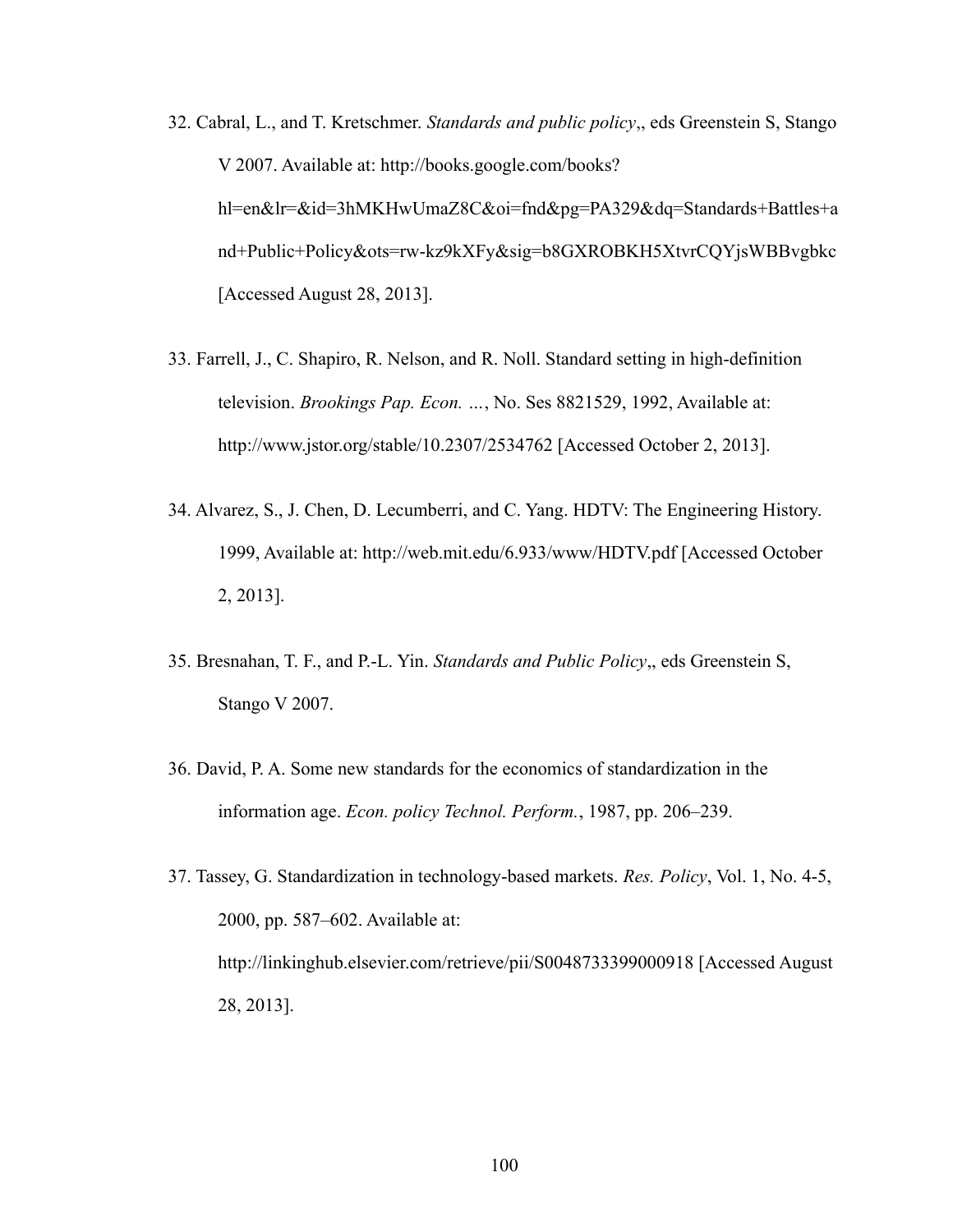- 38. Hickman, M., S. Tabibnia, and T. Day. Evaluating Interface Standards for the Public Transit Industry. *Transp. Res. Rec. J. Transp. Res. Board*, Vol. 1618, No. 1, 1998, pp. 172–179. Available at: http://trb.metapress.com/index/N810P3N140M7601P.pdf [Accessed August 23, 2013].
- 39. Cargill, C., and S. Bolin. *Standards and public policy*,, eds Greenstein S, Stango V 2007.
- 40. Perens, B. Open Standards Principles and Practice. Available at: http://perens.com/OpenStandards/Definition.html [Accessed September 10, 2013].
- 41. The Open Source Definition (Annotated). *Open Source Initiat.*, 2013, .
- 42. Open Source Licenses. *Open Source Initiat.*, 2013, Available at: http://opensource.org/licenses [Accessed November 7, 2013].
- 43. Deshpande, A., and D. Riehle. The total growth of open source. *Open Source Dev. Communities Qual.*, No. December 2006, 2008, pp. 197–209. Available at: http://link.springer.com/chapter/10.1007/978-0-387-09684-1\_16 [Accessed September 10, 2013].
- 44. Baraniuk, C. The civic hackers reshaping your government. *New Sci.*, Vol. 218, No. 2923, 2013, pp. 36–39. Available at: http://www.sciencedirect.com/science/article/pii/S0262407913616255 [Accessed November 8, 2013].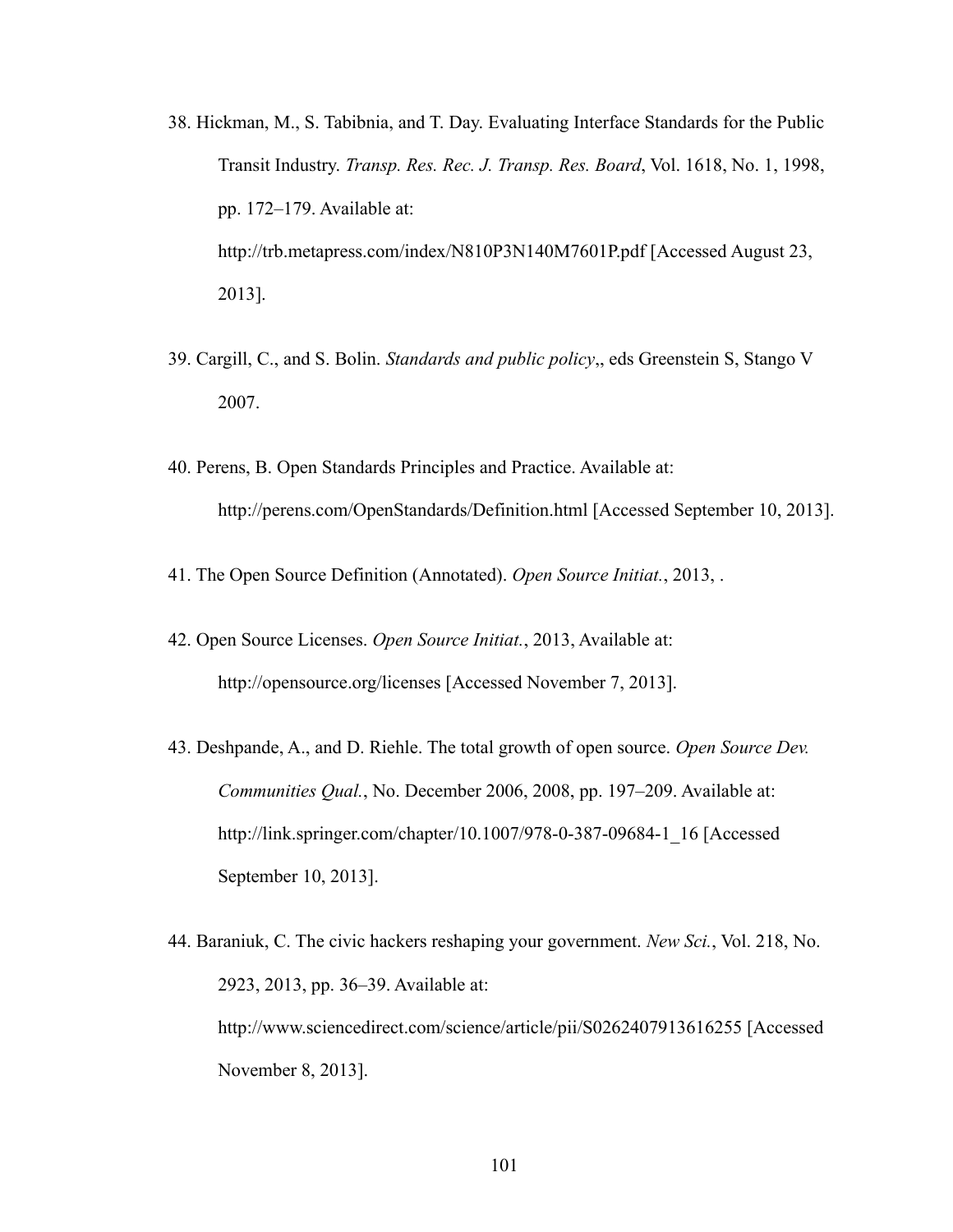- 45. Yin, R. *Case study research: Design and methods*. 2009. Available at: http://books.google.com/books? hl=en&lr=&id=FzawIAdilHkC&oi=fnd&pg=PR1&dq=case+study+research+desi gn+and+methods&ots=lX5O7bkSZt&sig=tB5IynYMjylAmXCswte6fjfBaH4 [Accessed October 2, 2013].
- 46. Rojas, F. *Transit Transparency: Effective Disclosure through Open Data*. 2012. Available at: http://www.transparencypolicy.net/assets/FINAL\_UTC\_TransitTransparency\_8 28 2012.pdf [Accessed July 10, 2013].
- 47. Harrelson, C. Happy trails with Google Transit. *Google Off. Blog*, 2006, Available at: http://googleblog.blogspot.com/2006/09/happy-trails-with-google-transit.html [Accessed September 4, 2013].
- 48. Hughes, J. proposal: remove "Google" from the name of GTFS. *Google Groups*, 2009, Available at: https://groups.google.com/d/msg/gtfschanges/ob\_7MIOvOxU/zEScjv6VLBMJ [Accessed September 19, 2013].
- 49. Czebotar, J. GTFS Data Exchange. 2011, Available at: http://www.gtfs-dataexchange.com/ [Accessed December 9, 2011].
- 50. City-Go-Round. List of Public Agencies on City-Go-Round. 2011, Available at: http://www.citygoround.org/agencies/ [Accessed October 27, 2011].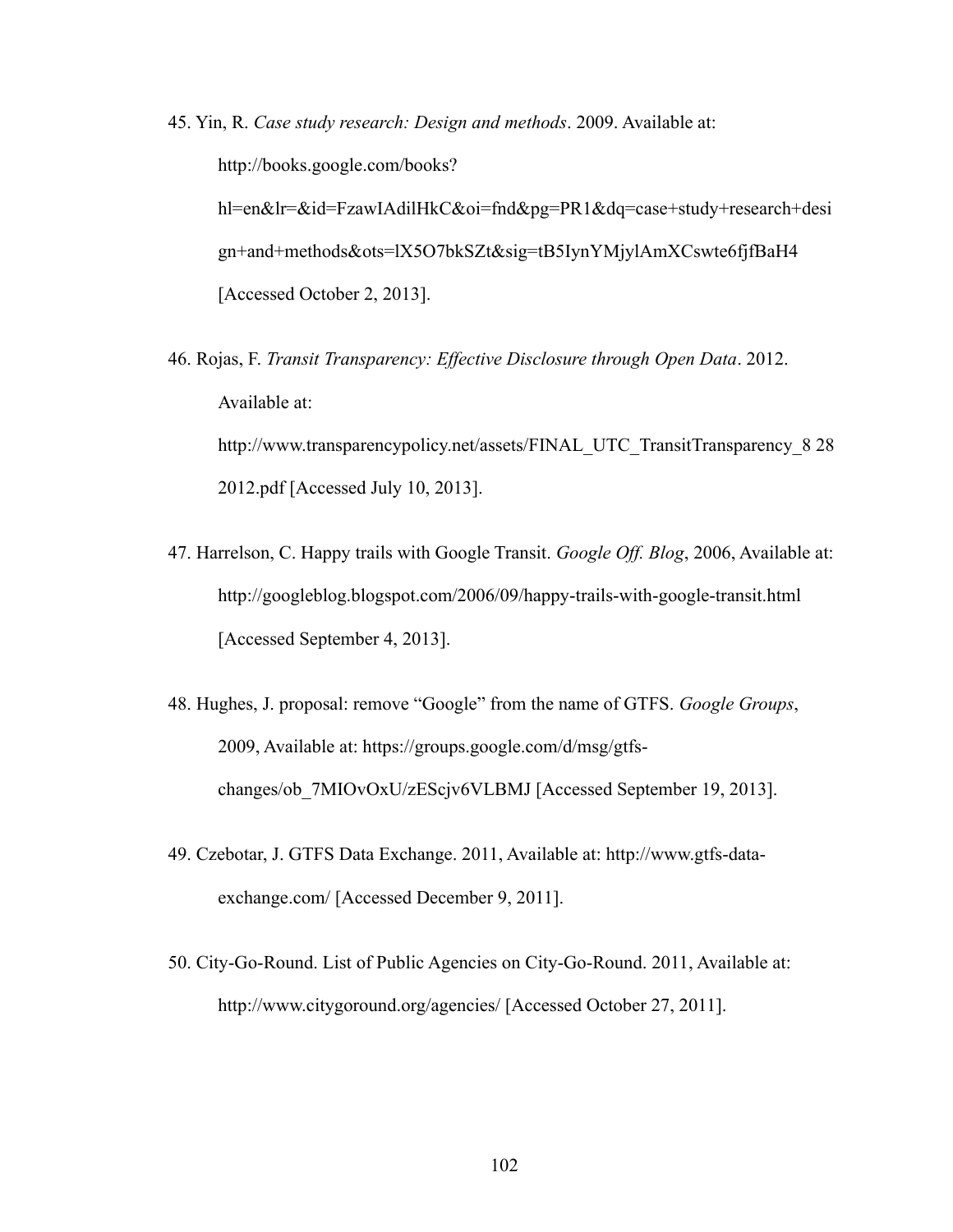- 51. Gontmakher, S. Know when your bus is late with live transit updates in Google Maps. *Google Off. Blog*, 2011, Available at: http://googleblog.blogspot.com/2011/06/know-when-your-bus-is-late-withlive.html [Accessed October 2, 2013].
- 52. Protocol Buffers Developer Guide: Overview. *Google Dev.*, 2012, .
- 53. GTFS-realtime Documentation. *Google Dev.*, 2012, Available at: https://developers.google.com/transit/gtfs-realtime/ [Accessed September 20, 2013].
- 54. Ferris, B., and S. Barbeau. Real Time Data Configuration Guide. *GitHub*, 2013, .
- 55. Creative Commons Attribution 3.0 License. *Creat. Commons*, 2013, .
- 56. Apache 2.0 License. *Apache Softw. Found.*, 2013, .
- 57. Ferris, B. GTFS Realtime Resources: Tools and Libraries. *2013*, Available at: https://github.com/OneBusAway/onebusaway/wiki/GTFS-Realtime-Resources#tools-and-libraries [Accessed November 7, 2013].
- 58. ITE. *Institute of Transportation Engineers Response to Comments*. 2001.
- 59. APTA TCIP Standard.No. September, 2010, .
- 60. APTA TCIP: Documents. *Am. Public Transit Assoc.*, 2013, Available at: http://www.aptatcip.com/Documents.htm [Accessed November 7, 2013].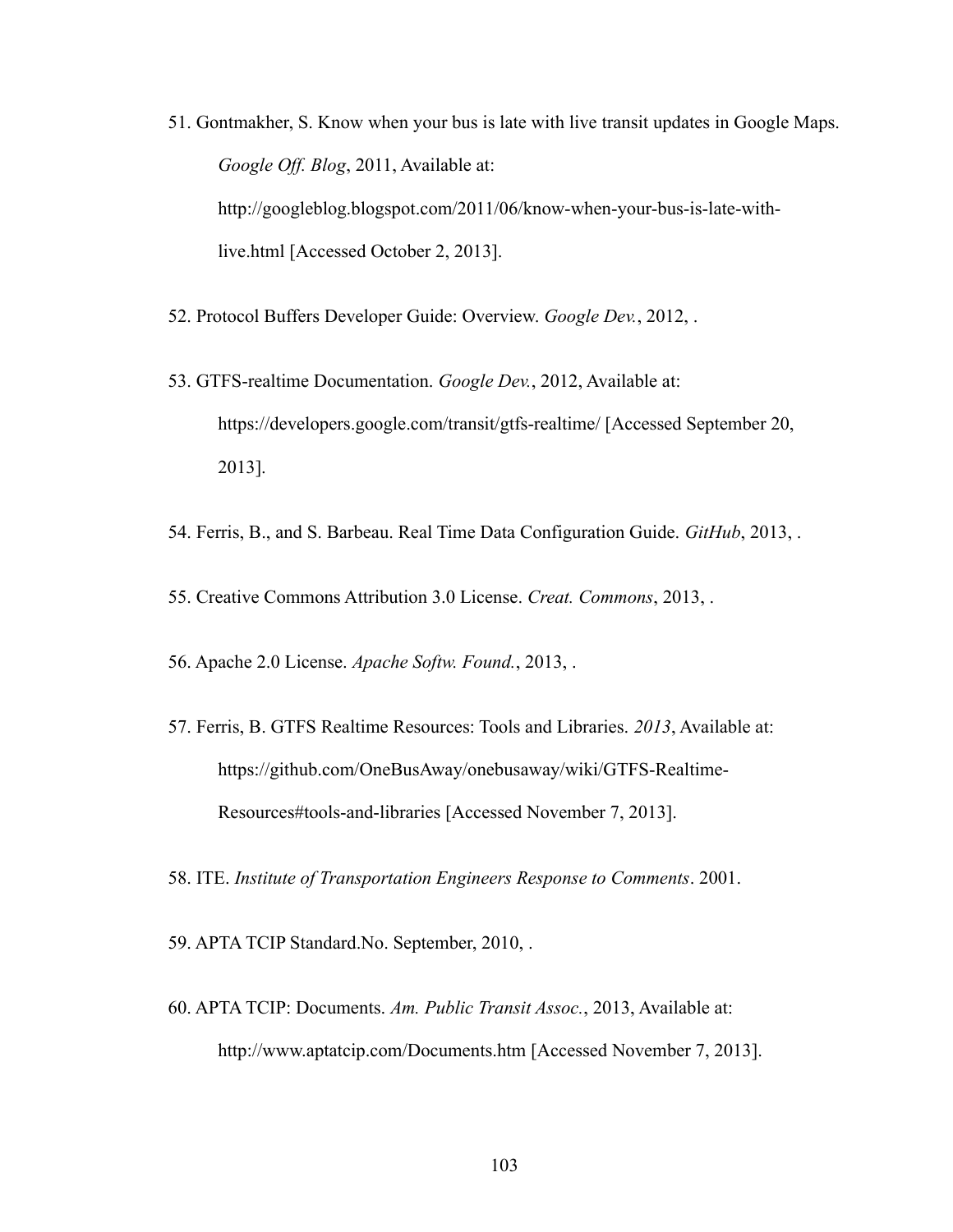- 61. Transit Communications Interface Profiles (TCIP) Standard Development Program. *Am. Public Transit Assoc.*, 2013, .
- 62. Lehr, W. Standardization: Understanding the process. *JASIS*, No. September, 1992, pp. 1–16. Available at: http://msl1.mit.edu/classes/5cmi2/2005/lect\_03/\_\_Standardisation\_\_Understanding the Process Lehr W. 1992 .pdf [Accessed August 2, 2013].
- 63. APTA TCIP version 3.0.5.2. *Am. Public Transit Assoc.*, 2012, .
- 64. Membership Overview. *ANSI*, 2013, Available at: http://www.ansi.org/membership/overview/overview.aspx [Accessed November 7, 2013].
- 65. Ayers, R. G., J. E. Ayers, T. W. Schirmer, and A. E. Systems. Transit Communications Interface Profiles ( TCIP ) Traveler Information Pilot.No. September, 2011, .
- 66. OneBusAway-NYC Wiki: Interface Design. *GitHub*, 2013, .
- 67. Schweiger, C. TCRP Synthesis 104 Use of Electronic Passenger Information Signage in Transit. 2013, .
- 68. Teil-titel, E. E. H. T. Public transport Service interface for real-time information relating to public transport operations — Part 1 : Context and framework Contents.Vol. 1, 2013, pp. 1–93.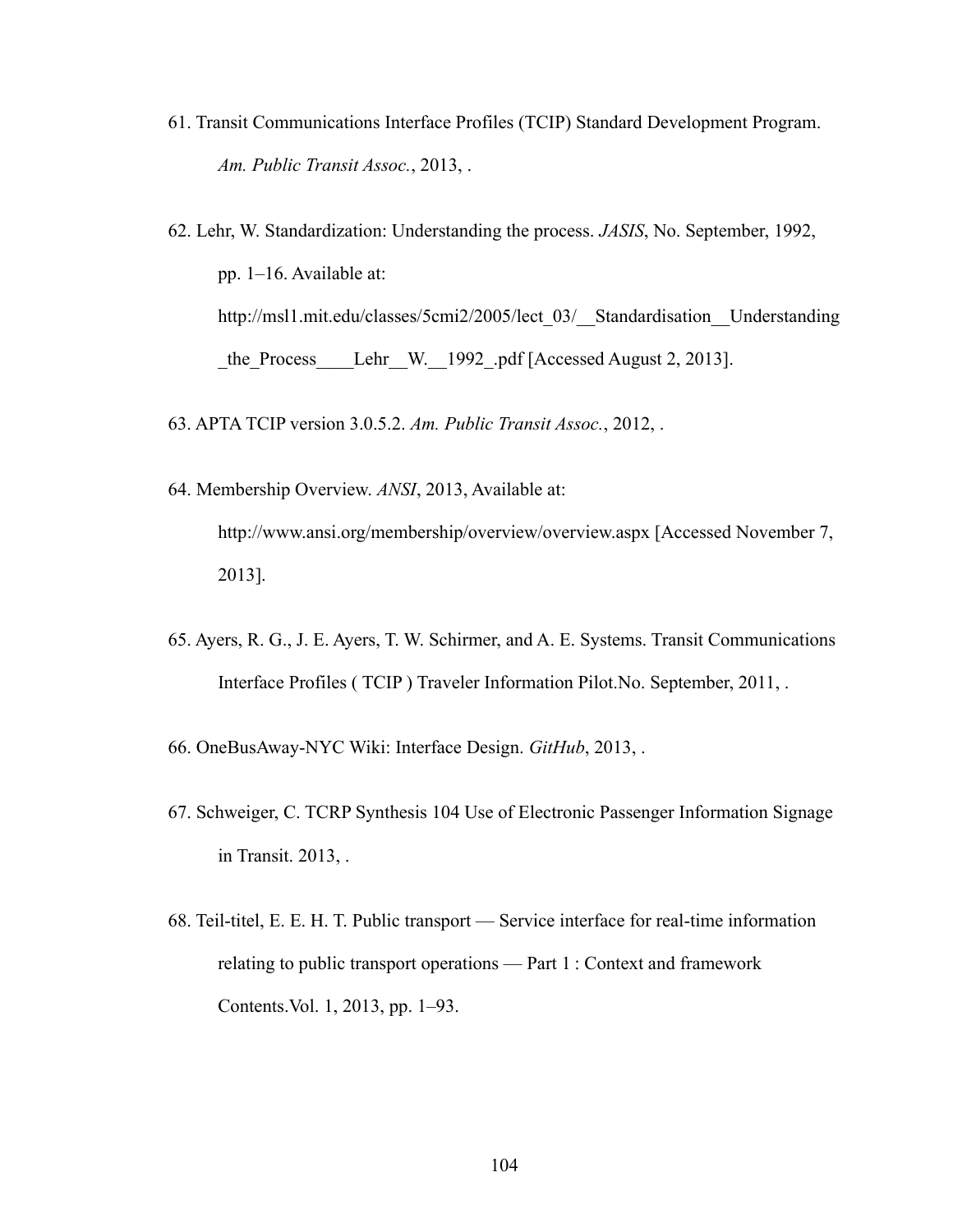69. SIRI (Service Interface for Real-time Information) Management Overview - White Paper. 2005. Available at:

http://www.kizoom.com/standards/siri/schema/1.0/doc/Siri White paper08.zip.

- 70. Knowles, N. *SIRI Handbook & Functional Service Diagrams: Version 0.13 Draft*. London, 2008. Available at: http://www.kizoom.com/standards/siri/schema/1.3/doc/Handbook/Handbookv15.p df.
- 71. SIRI Schema and Documentation Downloads. *SIRI*, 2013, .
- 72. SIRI History. *SIRI*, 2013, .
- 73. Technical Specifications. *Eur. Comm. Stand.*, 2013, .
- 74. European Standards. *Eur. Comm. Stand.*, 2013, .
- 75. Introduction to SIRI. *New York City MTA*, 2013, .
- 76. Grisby, D. APTA Surveys Transit Agencies on Providing Information and Real‐Time Arrivals to Customers. *Am. Public Transit Assoc.*, No. September, 2013, pp. 1–13. Available at:

http://www.apta.com/resources/reportsandpublications/Documents/APTA-Real-Time-Data-Survey.pdf [Accessed November 7, 2013].

77. MAP-21 - Moving Ahead for Progress in the 21st Century: Summary. *Fed. Highw. Adm.*, 2012, Available at: http://www.fhwa.dot.gov/map21/summaryinfo.cfm.